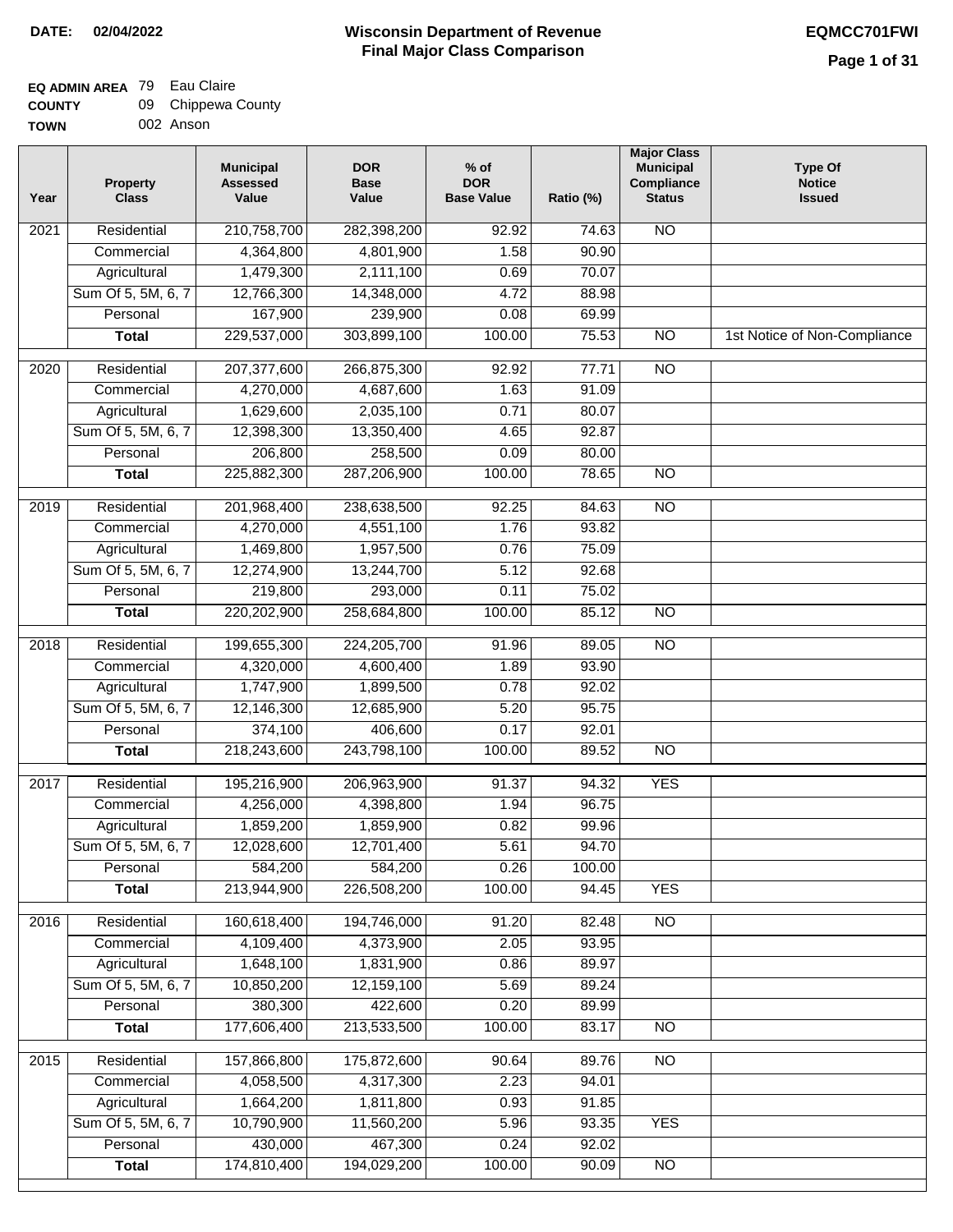### **Wisconsin Department of Revenue Final Major Class Comparison DATE: 02/04/2022 EQMCC701FWI**

#### **EQ ADMIN AREA** 79 Eau Claire  $\sim$

| <b>COUNTY</b> | 09 Chippewa County |
|---------------|--------------------|
| <b>TOWN</b>   | 004 Arthur         |

| Year              | <b>Property</b><br><b>Class</b> | <b>Municipal</b><br><b>Assessed</b><br>Value | <b>DOR</b><br><b>Base</b><br>Value | $%$ of<br><b>DOR</b><br><b>Base Value</b> | Ratio (%) | <b>Major Class</b><br><b>Municipal</b><br>Compliance<br><b>Status</b> | <b>Type Of</b><br><b>Notice</b><br><b>Issued</b> |
|-------------------|---------------------------------|----------------------------------------------|------------------------------------|-------------------------------------------|-----------|-----------------------------------------------------------------------|--------------------------------------------------|
| 2021              | Residential                     | 30,627,000                                   | 36,643,000                         | 47.84                                     | 83.58     | <b>NO</b>                                                             |                                                  |
|                   | Commercial                      | 6,604,000                                    | 6,892,900                          | 9.00                                      | 95.81     |                                                                       |                                                  |
|                   | Agricultural                    | 2,069,800                                    | 2,352,600                          | 3.07                                      | 87.98     |                                                                       |                                                  |
|                   | Sum Of 5, 5M, 6, 7              | 25,013,900                                   | 30,393,400                         | 39.68                                     | 82.30     | $\overline{NO}$                                                       |                                                  |
|                   | Personal                        | 278,400                                      | 316,400                            | 0.41                                      | 87.99     |                                                                       |                                                  |
|                   | <b>Total</b>                    | 64,593,100                                   | 76,598,300                         | 100.00                                    | 84.33     | $\overline{NO}$                                                       |                                                  |
| $\overline{2020}$ | Residential                     | 30,119,500                                   | 35,031,900                         | 48.91                                     | 85.98     | $\overline{10}$                                                       |                                                  |
|                   | Commercial                      | 6,282,400                                    | 7,039,200                          | 9.83                                      | 89.25     |                                                                       |                                                  |
|                   | Agricultural                    | 2,266,500                                    | 2,264,100                          | 3.16                                      | 100.11    |                                                                       |                                                  |
|                   | Sum Of 5, 5M, 6, 7              | 24,189,800                                   | 26,935,600                         | 37.60                                     | 89.81     | $\overline{NO}$                                                       |                                                  |
|                   | Personal                        | 357,600                                      | 357,600                            | 0.50                                      | 100.00    |                                                                       |                                                  |
|                   | <b>Total</b>                    | 63,215,800                                   | 71,628,400                         | 100.00                                    | 88.26     | <b>NO</b>                                                             |                                                  |
| $\frac{1}{2019}$  | Residential                     | 29,691,000                                   | 32,005,200                         | 47.57                                     | 92.77     | <b>YES</b>                                                            |                                                  |
|                   | Commercial                      | 6,130,500                                    | 6,646,900                          | 9.88                                      | 92.23     |                                                                       |                                                  |
|                   | Agricultural                    | 2,173,700                                    | 2,176,900                          | 3.24                                      | 99.85     |                                                                       |                                                  |
|                   | Sum Of 5, 5M, 6, 7              | 23,858,300                                   | 26,101,800                         | 38.80                                     | 91.40     | <b>YES</b>                                                            |                                                  |
|                   | Personal                        | 344,900                                      | 344,900                            | 0.51                                      | 100.00    |                                                                       |                                                  |
|                   | <b>Total</b>                    | 62,198,400                                   | 67,275,700                         | 100.00                                    | 92.45     | <b>YES</b>                                                            |                                                  |
| $\overline{2018}$ | Residential                     | 29,175,000                                   | 28,637,300                         | 45.36                                     | 101.88    | <b>YES</b>                                                            |                                                  |
|                   | Commercial                      | 6,105,100                                    | 6,621,500                          | 10.49                                     | 92.20     | <b>YES</b>                                                            |                                                  |
|                   | Agricultural                    | 2,112,600                                    | 2,110,100                          | 3.34                                      | 100.12    |                                                                       |                                                  |
|                   | Sum Of 5, 5M, 6, 7              | 24,445,400                                   | 25,365,300                         | 40.18                                     | 96.37     | <b>YES</b>                                                            |                                                  |
|                   | Personal                        | 400,200                                      | 400,200                            | 0.63                                      | 100.00    |                                                                       |                                                  |
|                   | <b>Total</b>                    | 62,238,300                                   | 63,134,400                         | 100.00                                    | 98.58     | <b>YES</b>                                                            |                                                  |
| 2017              | Residential                     | 28,946,000                                   | 27,652,600                         | 44.48                                     | 104.68    | <b>YES</b>                                                            |                                                  |
|                   | Commercial                      | 5,969,100                                    | 6,295,100                          | 10.13                                     | 94.82     | <b>YES</b>                                                            |                                                  |
|                   | Agricultural                    | 2,034,500                                    | 2,059,300                          | 3.31                                      | 98.80     |                                                                       |                                                  |
|                   | Sum Of 5, 5M, 6, 7              | 24,594,900                                   | 25,288,700                         | 40.68                                     | 97.26     | <b>YES</b>                                                            |                                                  |
|                   | Personal                        | 868,900                                      | 868,900                            | 1.40                                      | 100.00    |                                                                       |                                                  |
|                   | <b>Total</b>                    | 62,413,400                                   | 62,164,600                         | 100.00                                    | 100.40    | <b>YES</b>                                                            |                                                  |
|                   |                                 |                                              |                                    |                                           |           |                                                                       |                                                  |
| 2016              | Residential                     | 28,737,500                                   | 28,010,000                         | 46.03                                     | 102.60    | <b>YES</b>                                                            |                                                  |
|                   | Commercial                      | 5,859,500                                    | 6,200,600                          | 10.19                                     | 94.50     | <b>YES</b>                                                            |                                                  |
|                   | Agricultural                    | 2,034,900                                    | 2,032,000                          | 3.34                                      | 100.14    |                                                                       |                                                  |
|                   | Sum Of 5, 5M, 6, 7              | 24,195,000                                   | 23,725,600                         | 38.99                                     | 101.98    | <b>YES</b>                                                            |                                                  |
|                   | Personal                        | 882,100                                      | 882,100                            | 1.45                                      | 100.00    |                                                                       |                                                  |
|                   | <b>Total</b>                    | 61,709,000                                   | 60,850,300                         | 100.00                                    | 101.41    | <b>YES</b>                                                            |                                                  |
| 2015              | Residential                     | 27,637,500                                   | 26,822,400                         | 46.56                                     | 103.04    | <b>YES</b>                                                            |                                                  |
|                   | Commercial                      | 5,105,500                                    | 5,916,500                          | 10.27                                     | 86.29     | $\overline{NO}$                                                       |                                                  |
|                   | Agricultural                    | 2,019,600                                    | 2,019,000                          | 3.50                                      | 100.03    |                                                                       |                                                  |
|                   | Sum Of 5, 5M, 6, 7              | 21,449,200                                   | 22,253,900                         | 38.63                                     | 96.38     | <b>YES</b>                                                            |                                                  |
|                   | Personal                        | 600,900                                      | 600,900                            | 1.04                                      | 100.00    |                                                                       |                                                  |
|                   | <b>Total</b>                    | 56,812,700                                   | 57,612,700                         | 100.00                                    | 98.61     | $\overline{NO}$                                                       | Non-Compliance Notice                            |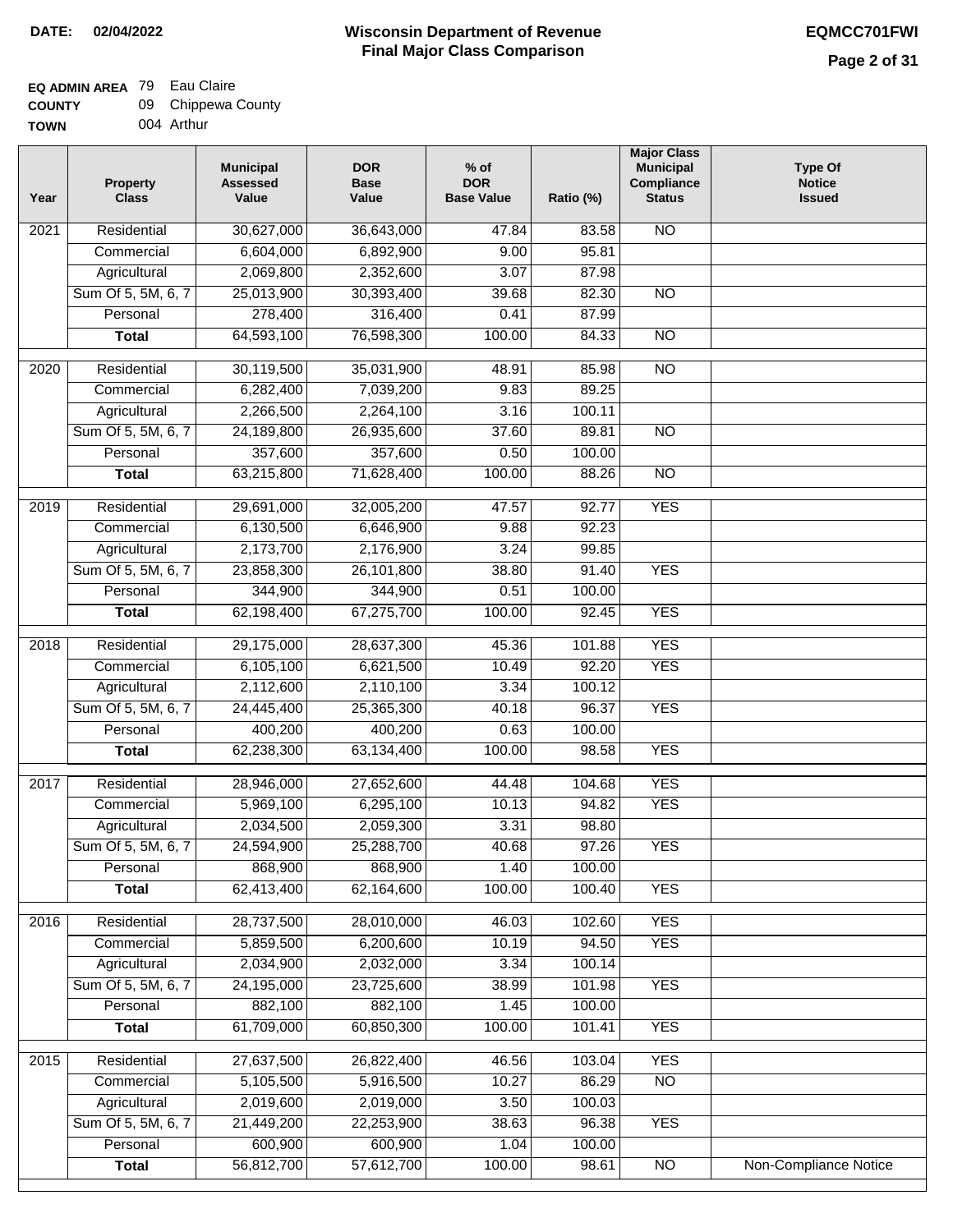## **EQ ADMIN AREA** 79 Eau Claire

| <b>COUNTY</b> | 09 Chippewa County |
|---------------|--------------------|
| <b>TOWN</b>   | 006 Auburn         |

| Year             | <b>Property</b><br><b>Class</b> | <b>Municipal</b><br><b>Assessed</b><br>Value | <b>DOR</b><br><b>Base</b><br>Value | $%$ of<br><b>DOR</b><br><b>Base Value</b> | Ratio (%) | <b>Major Class</b><br><b>Municipal</b><br>Compliance<br><b>Status</b> | <b>Type Of</b><br><b>Notice</b><br><b>Issued</b> |
|------------------|---------------------------------|----------------------------------------------|------------------------------------|-------------------------------------------|-----------|-----------------------------------------------------------------------|--------------------------------------------------|
| 2021             | Residential                     | 39,463,200                                   | 44,441,800                         | 68.08                                     | 88.80     | $\overline{NO}$                                                       |                                                  |
|                  | Commercial                      | 2,494,800                                    | 3,404,500                          | 5.22                                      | 73.28     |                                                                       |                                                  |
|                  | Agricultural                    | 1,783,900                                    | 2,230,200                          | 3.42                                      | 79.99     |                                                                       |                                                  |
|                  | Sum Of 5, 5M, 6, 7              | 14,058,500                                   | 15,114,800                         | 23.15                                     | 93.01     | <b>YES</b>                                                            |                                                  |
|                  | Personal                        | 73,000                                       | 91,200                             | 0.14                                      | 80.04     |                                                                       |                                                  |
|                  | <b>Total</b>                    | 57,873,400                                   | 65,282,500                         | 100.00                                    | 88.65     | $\overline{NO}$                                                       |                                                  |
| $\frac{1}{2020}$ | Residential                     | 38,738,000                                   | 49,609,100                         | 72.76                                     | 78.09     | $\overline{NO}$                                                       |                                                  |
|                  | Commercial                      | 1,026,300                                    | 1,196,100                          | 1.75                                      | 85.80     |                                                                       |                                                  |
|                  | Agricultural                    | 1,821,100                                    | 2,139,000                          | 3.14                                      | 85.14     |                                                                       |                                                  |
|                  | Sum Of 5, 5M, 6, 7              | 14,078,500                                   | 15,146,900                         | 22.22                                     | 92.95     | <b>YES</b>                                                            |                                                  |
|                  | Personal                        | 78,300                                       | 92,100                             | 0.14                                      | 85.02     |                                                                       |                                                  |
|                  | <b>Total</b>                    | 55,742,200                                   | 68,183,200                         | 100.00                                    | 81.75     | $\overline{NO}$                                                       |                                                  |
|                  |                                 |                                              |                                    |                                           |           |                                                                       |                                                  |
| 2019             | Residential                     | 38,327,700                                   | 44,665,900                         | 71.23                                     | 85.81     | <b>NO</b>                                                             |                                                  |
|                  | Commercial                      | 1,026,300                                    | 1,161,200                          | 1.85                                      | 88.38     |                                                                       |                                                  |
|                  | Agricultural                    | 1,853,800                                    | 2,056,200                          | 3.28                                      | 90.16     |                                                                       |                                                  |
|                  | Sum Of 5, 5M, 6, 7              | 13,873,600                                   | 14,716,500                         | 23.47                                     | 94.27     | <b>YES</b>                                                            |                                                  |
|                  | Personal                        | 98,900                                       | 109,900                            | 0.18                                      | 89.99     |                                                                       |                                                  |
|                  | <b>Total</b>                    | 55,180,300                                   | 62,709,700                         | 100.00                                    | 87.99     | N <sub>O</sub>                                                        |                                                  |
| 2018             | Residential                     | 37,705,400                                   | 41,483,200                         | 71.56                                     | 90.89     | <b>YES</b>                                                            |                                                  |
|                  | Commercial                      | 928,300                                      | 1,052,300                          | 1.82                                      | 88.22     |                                                                       |                                                  |
|                  | Agricultural                    | 1,906,500                                    | 2,007,100                          | 3.46                                      | 94.99     |                                                                       |                                                  |
|                  | Sum Of 5, 5M, 6, 7              | 13,735,800                                   | 13,305,200                         | 22.95                                     | 103.24    | <b>YES</b>                                                            |                                                  |
|                  | Personal                        | 112,200                                      | 118,100                            | 0.20                                      | 95.00     |                                                                       |                                                  |
|                  | <b>Total</b>                    | 54,388,200                                   | 57,965,900                         | 100.00                                    | 93.83     | <b>YES</b>                                                            |                                                  |
| 2017             | Residential                     | 36,347,100                                   | 39,268,000                         | 70.28                                     | 92.56     | <b>YES</b>                                                            |                                                  |
|                  | Commercial                      | 922,800                                      | 1,016,000                          | 1.82                                      | 90.83     |                                                                       |                                                  |
|                  | Agricultural                    | 1,855,500                                    | 1,950,500                          | 3.49                                      | 95.13     |                                                                       |                                                  |
|                  | Sum Of 5, 5M, 6, 7              | 14,154,900                                   | 13,480,900                         | 24.13                                     | 105.00    | YES                                                                   |                                                  |
|                  | Personal                        | 152,100                                      | 160,200                            | 0.29                                      | 94.94     |                                                                       |                                                  |
|                  | <b>Total</b>                    | 53,432,400                                   | 55,875,600                         | 100.00                                    | 95.63     | <b>YES</b>                                                            |                                                  |
| 2016             | Residential                     | 35,263,900                                   | 38,128,400                         | 68.89                                     | 92.49     | <b>YES</b>                                                            |                                                  |
|                  | Commercial                      | 922,800                                      | 1,016,000                          | 1.84                                      | 90.83     |                                                                       |                                                  |
|                  | Agricultural                    | 1,911,300                                    | 1,950,700                          | 3.52                                      | 97.98     |                                                                       |                                                  |
|                  | Sum Of 5, 5M, 6, 7              | 13,912,200                                   | 14,089,400                         | 25.46                                     | 98.74     | <b>YES</b>                                                            |                                                  |
|                  | Personal                        | 161,100                                      | 164,300                            | 0.30                                      | 98.05     |                                                                       |                                                  |
|                  | <b>Total</b>                    | 52,171,300                                   | 55,348,800                         | 100.00                                    | 94.26     | <b>YES</b>                                                            |                                                  |
|                  |                                 |                                              |                                    |                                           |           |                                                                       |                                                  |
| 2015             | Residential                     | 34,546,000                                   | 37,400,600                         | 68.37                                     | 92.37     | <b>YES</b>                                                            |                                                  |
|                  | Commercial                      | 912,300                                      | 1,005,900                          | 1.84                                      | 90.69     |                                                                       |                                                  |
|                  | Agricultural                    | 1,922,000                                    | 1,921,400                          | 3.51                                      | 100.03    |                                                                       |                                                  |
|                  | Sum Of 5, 5M, 6, 7              | 13,842,200                                   | 14,235,500                         | 26.02                                     | 97.24     | <b>YES</b>                                                            |                                                  |
|                  | Personal                        | 138,400                                      | 138,400                            | 0.25                                      | 100.00    |                                                                       |                                                  |
|                  | <b>Total</b>                    | 51,360,900                                   | 54,701,800                         | 100.00                                    | 93.89     | <b>YES</b>                                                            |                                                  |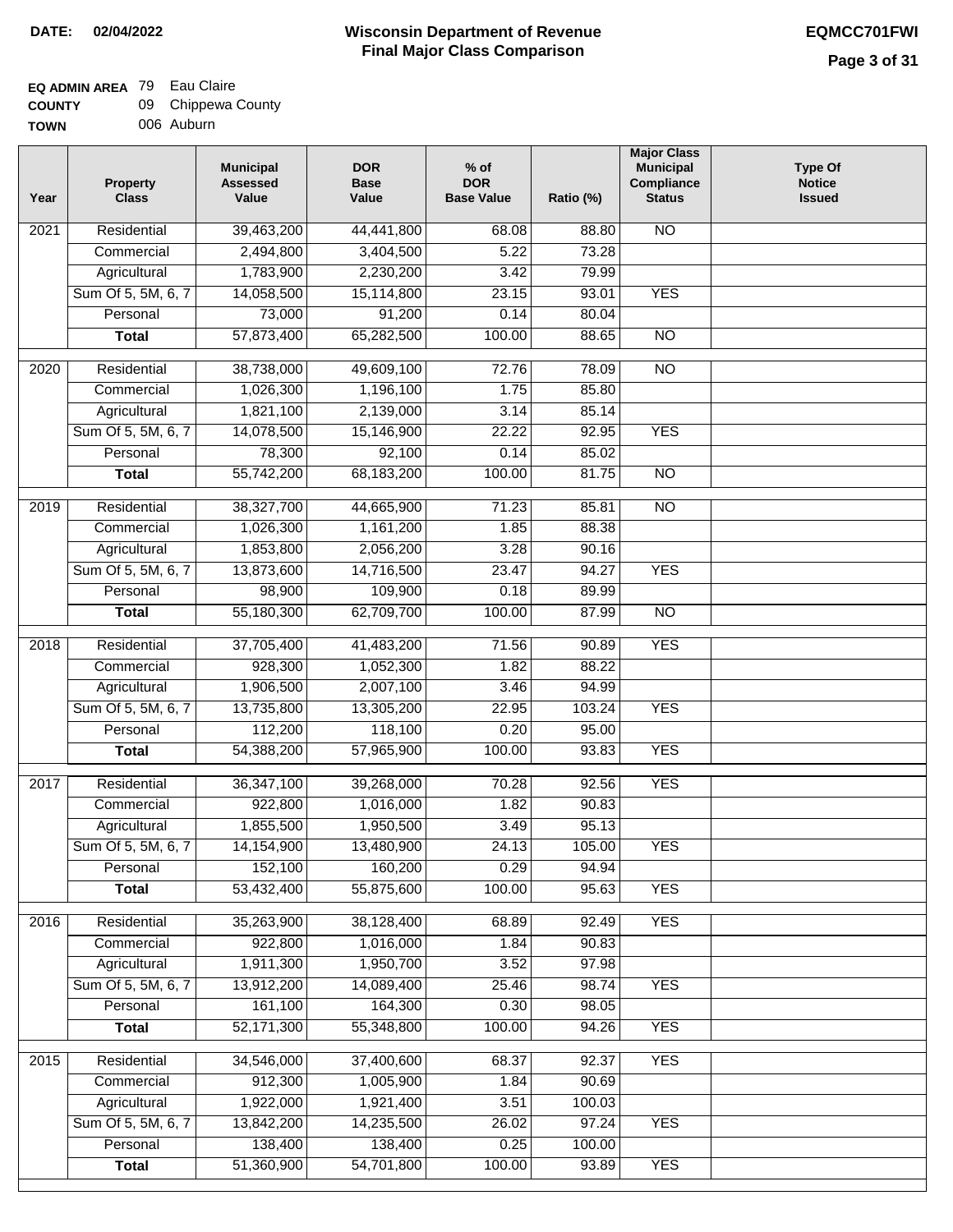### **EQ ADMIN AREA** 79 Eau Claire **COUNTY**

| <b>COUNTY</b> | 09 Chippewa County |
|---------------|--------------------|
| <b>TOWN</b>   | 008 Birch Creek    |

| 81,497,700<br>Residential<br>108,804,600<br>83.01<br>74.90<br><b>NO</b><br>2021<br>3,786,000<br>5,744,400<br>65.91<br>Commercial<br>4.38<br>534,000<br>629,900<br>84.78<br>Agricultural<br>0.48<br>Sum Of 5, 5M, 6, 7<br>14,091,100<br>15,707,100<br>11.98<br>89.71<br>$\overline{NO}$<br>164,400<br>193,400<br>Personal<br>0.15<br>85.01<br>100,073,200<br>131,079,400<br>100.00<br>$\overline{NO}$<br>76.35<br><b>Total</b><br>Residential<br>81,016,300<br>85.51<br>$\overline{NO}$<br>2020<br>94,749,400<br>82.64<br>76.14<br>Commercial<br>3,764,400<br>4,943,900<br>4.31<br>512,700<br>602,700<br>0.53<br>85.07<br>Agricultural<br>Sum Of 5, 5M, 6, 7<br>14,130,300<br>14,159,900<br>12.35<br>99.79<br><b>YES</b><br>169,000<br>198,800<br>0.17<br>85.01<br>Personal<br>99,592,700<br><b>Total</b><br>114,654,700<br>100.00<br>86.86<br><b>NO</b><br>$\overline{NO}$<br>2019<br>Residential<br>80,761,800<br>96,372,300<br>83.80<br>83.02<br>3.94<br>81.31<br>Commercial<br>3,722,400<br>4,577,800<br>519,200<br>577,000<br>Agricultural<br>0.50<br>89.98<br>Sum Of 5, 5M, 6, 7<br>14,358,500<br><b>YES</b><br>14,073,900<br>12.37<br>98.02<br>183,500<br>203,900<br>0.18<br>Personal<br>90.00<br>99,260,800<br>116,089,500<br>100.00<br>85.50<br>$\overline{NO}$<br><b>Total</b><br><b>YES</b><br>Residential<br>80,349,000<br>87,146,500<br>82.09<br>92.20<br>2018<br>4.29<br>Commercial<br>3,698,700<br>4,553,200<br>81.23<br>532,400<br>562,100<br>0.53<br>94.72<br>Agricultural<br>Sum Of 5, 5M, 6, 7<br>13,617,000<br>13,705,000<br>12.91<br>99.36<br><b>YES</b><br>189,000<br>198,900<br>95.02<br>0.19<br>Personal<br><b>YES</b><br>98,386,100<br>106, 165, 700<br>100.00<br>92.67<br><b>Total</b><br><b>YES</b><br>2017<br>Residential<br>79,445,400<br>81.25<br>96.78<br>82,091,200<br>3,698,700<br>4.38<br>83.67<br>Commercial<br>4,420,600<br>524,800<br>552,200<br>0.55<br>95.04<br>Agricultural<br>Sum Of 5, 5M, 6, 7<br>14, 148, 100<br>13,750,000<br>13.61<br>102.90<br><b>YES</b><br>211,800<br>Personal<br>222,900<br>0.22<br>95.02<br>98,028,800<br>101,036,900<br>100.00<br>97.02<br><b>YES</b><br><b>Total</b><br>2016<br>Residential<br>78,703,700<br>84,588,800<br>80.87<br>93.04<br><b>YES</b><br>3,736,600<br>Commercial<br>4,466,900<br>4.27<br>83.65<br>474,100<br>525,900<br>0.50<br>90.15<br>Agricultural<br>Sum Of 5, 5M, 6, 7<br>14,608,000<br>14,815,100<br>14.16<br>98.60<br><b>YES</b><br>184,300<br>204,800<br>Personal<br>0.20<br>89.99<br>97,706,700<br>104,601,500<br>100.00<br>93.41<br><b>YES</b><br><b>Total</b><br>78,168,000<br>85,688,900<br><b>YES</b><br>2015<br>Residential<br>81.34<br>91.22<br>4.39<br>93.91<br>Commercial<br>4,338,200<br>4,619,600<br>483,300<br>508,200<br>0.48<br>95.10<br>Agricultural<br>Sum Of 5, 5M, 6, 7<br>14,755,800<br>14,309,500<br>103.12<br><b>YES</b><br>13.58<br>205,700<br>216,500<br>0.21<br>95.01<br>Personal<br>97,951,000<br>105,342,700<br>100.00<br><b>YES</b><br>92.98<br><b>Total</b> | Year | <b>Property</b><br><b>Class</b> | <b>Municipal</b><br><b>Assessed</b><br>Value | <b>DOR</b><br><b>Base</b><br>Value | $%$ of<br><b>DOR</b><br><b>Base Value</b> | Ratio (%) | <b>Major Class</b><br><b>Municipal</b><br>Compliance<br><b>Status</b> | <b>Type Of</b><br><b>Notice</b><br><b>Issued</b> |
|---------------------------------------------------------------------------------------------------------------------------------------------------------------------------------------------------------------------------------------------------------------------------------------------------------------------------------------------------------------------------------------------------------------------------------------------------------------------------------------------------------------------------------------------------------------------------------------------------------------------------------------------------------------------------------------------------------------------------------------------------------------------------------------------------------------------------------------------------------------------------------------------------------------------------------------------------------------------------------------------------------------------------------------------------------------------------------------------------------------------------------------------------------------------------------------------------------------------------------------------------------------------------------------------------------------------------------------------------------------------------------------------------------------------------------------------------------------------------------------------------------------------------------------------------------------------------------------------------------------------------------------------------------------------------------------------------------------------------------------------------------------------------------------------------------------------------------------------------------------------------------------------------------------------------------------------------------------------------------------------------------------------------------------------------------------------------------------------------------------------------------------------------------------------------------------------------------------------------------------------------------------------------------------------------------------------------------------------------------------------------------------------------------------------------------------------------------------------------------------------------------------------------------------------------------------------------------------------------------------------------------------------------------------------------------------------------------------------------------------------------------------------------------------------------------------------------------------------------------------------------------------------------------------------------------------------------------------------------------------|------|---------------------------------|----------------------------------------------|------------------------------------|-------------------------------------------|-----------|-----------------------------------------------------------------------|--------------------------------------------------|
|                                                                                                                                                                                                                                                                                                                                                                                                                                                                                                                                                                                                                                                                                                                                                                                                                                                                                                                                                                                                                                                                                                                                                                                                                                                                                                                                                                                                                                                                                                                                                                                                                                                                                                                                                                                                                                                                                                                                                                                                                                                                                                                                                                                                                                                                                                                                                                                                                                                                                                                                                                                                                                                                                                                                                                                                                                                                                                                                                                                       |      |                                 |                                              |                                    |                                           |           |                                                                       |                                                  |
|                                                                                                                                                                                                                                                                                                                                                                                                                                                                                                                                                                                                                                                                                                                                                                                                                                                                                                                                                                                                                                                                                                                                                                                                                                                                                                                                                                                                                                                                                                                                                                                                                                                                                                                                                                                                                                                                                                                                                                                                                                                                                                                                                                                                                                                                                                                                                                                                                                                                                                                                                                                                                                                                                                                                                                                                                                                                                                                                                                                       |      |                                 |                                              |                                    |                                           |           |                                                                       |                                                  |
|                                                                                                                                                                                                                                                                                                                                                                                                                                                                                                                                                                                                                                                                                                                                                                                                                                                                                                                                                                                                                                                                                                                                                                                                                                                                                                                                                                                                                                                                                                                                                                                                                                                                                                                                                                                                                                                                                                                                                                                                                                                                                                                                                                                                                                                                                                                                                                                                                                                                                                                                                                                                                                                                                                                                                                                                                                                                                                                                                                                       |      |                                 |                                              |                                    |                                           |           |                                                                       |                                                  |
|                                                                                                                                                                                                                                                                                                                                                                                                                                                                                                                                                                                                                                                                                                                                                                                                                                                                                                                                                                                                                                                                                                                                                                                                                                                                                                                                                                                                                                                                                                                                                                                                                                                                                                                                                                                                                                                                                                                                                                                                                                                                                                                                                                                                                                                                                                                                                                                                                                                                                                                                                                                                                                                                                                                                                                                                                                                                                                                                                                                       |      |                                 |                                              |                                    |                                           |           |                                                                       |                                                  |
|                                                                                                                                                                                                                                                                                                                                                                                                                                                                                                                                                                                                                                                                                                                                                                                                                                                                                                                                                                                                                                                                                                                                                                                                                                                                                                                                                                                                                                                                                                                                                                                                                                                                                                                                                                                                                                                                                                                                                                                                                                                                                                                                                                                                                                                                                                                                                                                                                                                                                                                                                                                                                                                                                                                                                                                                                                                                                                                                                                                       |      |                                 |                                              |                                    |                                           |           |                                                                       |                                                  |
|                                                                                                                                                                                                                                                                                                                                                                                                                                                                                                                                                                                                                                                                                                                                                                                                                                                                                                                                                                                                                                                                                                                                                                                                                                                                                                                                                                                                                                                                                                                                                                                                                                                                                                                                                                                                                                                                                                                                                                                                                                                                                                                                                                                                                                                                                                                                                                                                                                                                                                                                                                                                                                                                                                                                                                                                                                                                                                                                                                                       |      |                                 |                                              |                                    |                                           |           |                                                                       |                                                  |
|                                                                                                                                                                                                                                                                                                                                                                                                                                                                                                                                                                                                                                                                                                                                                                                                                                                                                                                                                                                                                                                                                                                                                                                                                                                                                                                                                                                                                                                                                                                                                                                                                                                                                                                                                                                                                                                                                                                                                                                                                                                                                                                                                                                                                                                                                                                                                                                                                                                                                                                                                                                                                                                                                                                                                                                                                                                                                                                                                                                       |      |                                 |                                              |                                    |                                           |           |                                                                       |                                                  |
|                                                                                                                                                                                                                                                                                                                                                                                                                                                                                                                                                                                                                                                                                                                                                                                                                                                                                                                                                                                                                                                                                                                                                                                                                                                                                                                                                                                                                                                                                                                                                                                                                                                                                                                                                                                                                                                                                                                                                                                                                                                                                                                                                                                                                                                                                                                                                                                                                                                                                                                                                                                                                                                                                                                                                                                                                                                                                                                                                                                       |      |                                 |                                              |                                    |                                           |           |                                                                       |                                                  |
|                                                                                                                                                                                                                                                                                                                                                                                                                                                                                                                                                                                                                                                                                                                                                                                                                                                                                                                                                                                                                                                                                                                                                                                                                                                                                                                                                                                                                                                                                                                                                                                                                                                                                                                                                                                                                                                                                                                                                                                                                                                                                                                                                                                                                                                                                                                                                                                                                                                                                                                                                                                                                                                                                                                                                                                                                                                                                                                                                                                       |      |                                 |                                              |                                    |                                           |           |                                                                       |                                                  |
|                                                                                                                                                                                                                                                                                                                                                                                                                                                                                                                                                                                                                                                                                                                                                                                                                                                                                                                                                                                                                                                                                                                                                                                                                                                                                                                                                                                                                                                                                                                                                                                                                                                                                                                                                                                                                                                                                                                                                                                                                                                                                                                                                                                                                                                                                                                                                                                                                                                                                                                                                                                                                                                                                                                                                                                                                                                                                                                                                                                       |      |                                 |                                              |                                    |                                           |           |                                                                       |                                                  |
|                                                                                                                                                                                                                                                                                                                                                                                                                                                                                                                                                                                                                                                                                                                                                                                                                                                                                                                                                                                                                                                                                                                                                                                                                                                                                                                                                                                                                                                                                                                                                                                                                                                                                                                                                                                                                                                                                                                                                                                                                                                                                                                                                                                                                                                                                                                                                                                                                                                                                                                                                                                                                                                                                                                                                                                                                                                                                                                                                                                       |      |                                 |                                              |                                    |                                           |           |                                                                       |                                                  |
|                                                                                                                                                                                                                                                                                                                                                                                                                                                                                                                                                                                                                                                                                                                                                                                                                                                                                                                                                                                                                                                                                                                                                                                                                                                                                                                                                                                                                                                                                                                                                                                                                                                                                                                                                                                                                                                                                                                                                                                                                                                                                                                                                                                                                                                                                                                                                                                                                                                                                                                                                                                                                                                                                                                                                                                                                                                                                                                                                                                       |      |                                 |                                              |                                    |                                           |           |                                                                       |                                                  |
|                                                                                                                                                                                                                                                                                                                                                                                                                                                                                                                                                                                                                                                                                                                                                                                                                                                                                                                                                                                                                                                                                                                                                                                                                                                                                                                                                                                                                                                                                                                                                                                                                                                                                                                                                                                                                                                                                                                                                                                                                                                                                                                                                                                                                                                                                                                                                                                                                                                                                                                                                                                                                                                                                                                                                                                                                                                                                                                                                                                       |      |                                 |                                              |                                    |                                           |           |                                                                       |                                                  |
|                                                                                                                                                                                                                                                                                                                                                                                                                                                                                                                                                                                                                                                                                                                                                                                                                                                                                                                                                                                                                                                                                                                                                                                                                                                                                                                                                                                                                                                                                                                                                                                                                                                                                                                                                                                                                                                                                                                                                                                                                                                                                                                                                                                                                                                                                                                                                                                                                                                                                                                                                                                                                                                                                                                                                                                                                                                                                                                                                                                       |      |                                 |                                              |                                    |                                           |           |                                                                       |                                                  |
|                                                                                                                                                                                                                                                                                                                                                                                                                                                                                                                                                                                                                                                                                                                                                                                                                                                                                                                                                                                                                                                                                                                                                                                                                                                                                                                                                                                                                                                                                                                                                                                                                                                                                                                                                                                                                                                                                                                                                                                                                                                                                                                                                                                                                                                                                                                                                                                                                                                                                                                                                                                                                                                                                                                                                                                                                                                                                                                                                                                       |      |                                 |                                              |                                    |                                           |           |                                                                       |                                                  |
|                                                                                                                                                                                                                                                                                                                                                                                                                                                                                                                                                                                                                                                                                                                                                                                                                                                                                                                                                                                                                                                                                                                                                                                                                                                                                                                                                                                                                                                                                                                                                                                                                                                                                                                                                                                                                                                                                                                                                                                                                                                                                                                                                                                                                                                                                                                                                                                                                                                                                                                                                                                                                                                                                                                                                                                                                                                                                                                                                                                       |      |                                 |                                              |                                    |                                           |           |                                                                       |                                                  |
|                                                                                                                                                                                                                                                                                                                                                                                                                                                                                                                                                                                                                                                                                                                                                                                                                                                                                                                                                                                                                                                                                                                                                                                                                                                                                                                                                                                                                                                                                                                                                                                                                                                                                                                                                                                                                                                                                                                                                                                                                                                                                                                                                                                                                                                                                                                                                                                                                                                                                                                                                                                                                                                                                                                                                                                                                                                                                                                                                                                       |      |                                 |                                              |                                    |                                           |           |                                                                       |                                                  |
|                                                                                                                                                                                                                                                                                                                                                                                                                                                                                                                                                                                                                                                                                                                                                                                                                                                                                                                                                                                                                                                                                                                                                                                                                                                                                                                                                                                                                                                                                                                                                                                                                                                                                                                                                                                                                                                                                                                                                                                                                                                                                                                                                                                                                                                                                                                                                                                                                                                                                                                                                                                                                                                                                                                                                                                                                                                                                                                                                                                       |      |                                 |                                              |                                    |                                           |           |                                                                       |                                                  |
|                                                                                                                                                                                                                                                                                                                                                                                                                                                                                                                                                                                                                                                                                                                                                                                                                                                                                                                                                                                                                                                                                                                                                                                                                                                                                                                                                                                                                                                                                                                                                                                                                                                                                                                                                                                                                                                                                                                                                                                                                                                                                                                                                                                                                                                                                                                                                                                                                                                                                                                                                                                                                                                                                                                                                                                                                                                                                                                                                                                       |      |                                 |                                              |                                    |                                           |           |                                                                       |                                                  |
|                                                                                                                                                                                                                                                                                                                                                                                                                                                                                                                                                                                                                                                                                                                                                                                                                                                                                                                                                                                                                                                                                                                                                                                                                                                                                                                                                                                                                                                                                                                                                                                                                                                                                                                                                                                                                                                                                                                                                                                                                                                                                                                                                                                                                                                                                                                                                                                                                                                                                                                                                                                                                                                                                                                                                                                                                                                                                                                                                                                       |      |                                 |                                              |                                    |                                           |           |                                                                       |                                                  |
|                                                                                                                                                                                                                                                                                                                                                                                                                                                                                                                                                                                                                                                                                                                                                                                                                                                                                                                                                                                                                                                                                                                                                                                                                                                                                                                                                                                                                                                                                                                                                                                                                                                                                                                                                                                                                                                                                                                                                                                                                                                                                                                                                                                                                                                                                                                                                                                                                                                                                                                                                                                                                                                                                                                                                                                                                                                                                                                                                                                       |      |                                 |                                              |                                    |                                           |           |                                                                       |                                                  |
|                                                                                                                                                                                                                                                                                                                                                                                                                                                                                                                                                                                                                                                                                                                                                                                                                                                                                                                                                                                                                                                                                                                                                                                                                                                                                                                                                                                                                                                                                                                                                                                                                                                                                                                                                                                                                                                                                                                                                                                                                                                                                                                                                                                                                                                                                                                                                                                                                                                                                                                                                                                                                                                                                                                                                                                                                                                                                                                                                                                       |      |                                 |                                              |                                    |                                           |           |                                                                       |                                                  |
|                                                                                                                                                                                                                                                                                                                                                                                                                                                                                                                                                                                                                                                                                                                                                                                                                                                                                                                                                                                                                                                                                                                                                                                                                                                                                                                                                                                                                                                                                                                                                                                                                                                                                                                                                                                                                                                                                                                                                                                                                                                                                                                                                                                                                                                                                                                                                                                                                                                                                                                                                                                                                                                                                                                                                                                                                                                                                                                                                                                       |      |                                 |                                              |                                    |                                           |           |                                                                       |                                                  |
|                                                                                                                                                                                                                                                                                                                                                                                                                                                                                                                                                                                                                                                                                                                                                                                                                                                                                                                                                                                                                                                                                                                                                                                                                                                                                                                                                                                                                                                                                                                                                                                                                                                                                                                                                                                                                                                                                                                                                                                                                                                                                                                                                                                                                                                                                                                                                                                                                                                                                                                                                                                                                                                                                                                                                                                                                                                                                                                                                                                       |      |                                 |                                              |                                    |                                           |           |                                                                       |                                                  |
|                                                                                                                                                                                                                                                                                                                                                                                                                                                                                                                                                                                                                                                                                                                                                                                                                                                                                                                                                                                                                                                                                                                                                                                                                                                                                                                                                                                                                                                                                                                                                                                                                                                                                                                                                                                                                                                                                                                                                                                                                                                                                                                                                                                                                                                                                                                                                                                                                                                                                                                                                                                                                                                                                                                                                                                                                                                                                                                                                                                       |      |                                 |                                              |                                    |                                           |           |                                                                       |                                                  |
|                                                                                                                                                                                                                                                                                                                                                                                                                                                                                                                                                                                                                                                                                                                                                                                                                                                                                                                                                                                                                                                                                                                                                                                                                                                                                                                                                                                                                                                                                                                                                                                                                                                                                                                                                                                                                                                                                                                                                                                                                                                                                                                                                                                                                                                                                                                                                                                                                                                                                                                                                                                                                                                                                                                                                                                                                                                                                                                                                                                       |      |                                 |                                              |                                    |                                           |           |                                                                       |                                                  |
|                                                                                                                                                                                                                                                                                                                                                                                                                                                                                                                                                                                                                                                                                                                                                                                                                                                                                                                                                                                                                                                                                                                                                                                                                                                                                                                                                                                                                                                                                                                                                                                                                                                                                                                                                                                                                                                                                                                                                                                                                                                                                                                                                                                                                                                                                                                                                                                                                                                                                                                                                                                                                                                                                                                                                                                                                                                                                                                                                                                       |      |                                 |                                              |                                    |                                           |           |                                                                       |                                                  |
|                                                                                                                                                                                                                                                                                                                                                                                                                                                                                                                                                                                                                                                                                                                                                                                                                                                                                                                                                                                                                                                                                                                                                                                                                                                                                                                                                                                                                                                                                                                                                                                                                                                                                                                                                                                                                                                                                                                                                                                                                                                                                                                                                                                                                                                                                                                                                                                                                                                                                                                                                                                                                                                                                                                                                                                                                                                                                                                                                                                       |      |                                 |                                              |                                    |                                           |           |                                                                       |                                                  |
|                                                                                                                                                                                                                                                                                                                                                                                                                                                                                                                                                                                                                                                                                                                                                                                                                                                                                                                                                                                                                                                                                                                                                                                                                                                                                                                                                                                                                                                                                                                                                                                                                                                                                                                                                                                                                                                                                                                                                                                                                                                                                                                                                                                                                                                                                                                                                                                                                                                                                                                                                                                                                                                                                                                                                                                                                                                                                                                                                                                       |      |                                 |                                              |                                    |                                           |           |                                                                       |                                                  |
|                                                                                                                                                                                                                                                                                                                                                                                                                                                                                                                                                                                                                                                                                                                                                                                                                                                                                                                                                                                                                                                                                                                                                                                                                                                                                                                                                                                                                                                                                                                                                                                                                                                                                                                                                                                                                                                                                                                                                                                                                                                                                                                                                                                                                                                                                                                                                                                                                                                                                                                                                                                                                                                                                                                                                                                                                                                                                                                                                                                       |      |                                 |                                              |                                    |                                           |           |                                                                       |                                                  |
|                                                                                                                                                                                                                                                                                                                                                                                                                                                                                                                                                                                                                                                                                                                                                                                                                                                                                                                                                                                                                                                                                                                                                                                                                                                                                                                                                                                                                                                                                                                                                                                                                                                                                                                                                                                                                                                                                                                                                                                                                                                                                                                                                                                                                                                                                                                                                                                                                                                                                                                                                                                                                                                                                                                                                                                                                                                                                                                                                                                       |      |                                 |                                              |                                    |                                           |           |                                                                       |                                                  |
|                                                                                                                                                                                                                                                                                                                                                                                                                                                                                                                                                                                                                                                                                                                                                                                                                                                                                                                                                                                                                                                                                                                                                                                                                                                                                                                                                                                                                                                                                                                                                                                                                                                                                                                                                                                                                                                                                                                                                                                                                                                                                                                                                                                                                                                                                                                                                                                                                                                                                                                                                                                                                                                                                                                                                                                                                                                                                                                                                                                       |      |                                 |                                              |                                    |                                           |           |                                                                       |                                                  |
|                                                                                                                                                                                                                                                                                                                                                                                                                                                                                                                                                                                                                                                                                                                                                                                                                                                                                                                                                                                                                                                                                                                                                                                                                                                                                                                                                                                                                                                                                                                                                                                                                                                                                                                                                                                                                                                                                                                                                                                                                                                                                                                                                                                                                                                                                                                                                                                                                                                                                                                                                                                                                                                                                                                                                                                                                                                                                                                                                                                       |      |                                 |                                              |                                    |                                           |           |                                                                       |                                                  |
|                                                                                                                                                                                                                                                                                                                                                                                                                                                                                                                                                                                                                                                                                                                                                                                                                                                                                                                                                                                                                                                                                                                                                                                                                                                                                                                                                                                                                                                                                                                                                                                                                                                                                                                                                                                                                                                                                                                                                                                                                                                                                                                                                                                                                                                                                                                                                                                                                                                                                                                                                                                                                                                                                                                                                                                                                                                                                                                                                                                       |      |                                 |                                              |                                    |                                           |           |                                                                       |                                                  |
|                                                                                                                                                                                                                                                                                                                                                                                                                                                                                                                                                                                                                                                                                                                                                                                                                                                                                                                                                                                                                                                                                                                                                                                                                                                                                                                                                                                                                                                                                                                                                                                                                                                                                                                                                                                                                                                                                                                                                                                                                                                                                                                                                                                                                                                                                                                                                                                                                                                                                                                                                                                                                                                                                                                                                                                                                                                                                                                                                                                       |      |                                 |                                              |                                    |                                           |           |                                                                       |                                                  |
|                                                                                                                                                                                                                                                                                                                                                                                                                                                                                                                                                                                                                                                                                                                                                                                                                                                                                                                                                                                                                                                                                                                                                                                                                                                                                                                                                                                                                                                                                                                                                                                                                                                                                                                                                                                                                                                                                                                                                                                                                                                                                                                                                                                                                                                                                                                                                                                                                                                                                                                                                                                                                                                                                                                                                                                                                                                                                                                                                                                       |      |                                 |                                              |                                    |                                           |           |                                                                       |                                                  |
|                                                                                                                                                                                                                                                                                                                                                                                                                                                                                                                                                                                                                                                                                                                                                                                                                                                                                                                                                                                                                                                                                                                                                                                                                                                                                                                                                                                                                                                                                                                                                                                                                                                                                                                                                                                                                                                                                                                                                                                                                                                                                                                                                                                                                                                                                                                                                                                                                                                                                                                                                                                                                                                                                                                                                                                                                                                                                                                                                                                       |      |                                 |                                              |                                    |                                           |           |                                                                       |                                                  |
|                                                                                                                                                                                                                                                                                                                                                                                                                                                                                                                                                                                                                                                                                                                                                                                                                                                                                                                                                                                                                                                                                                                                                                                                                                                                                                                                                                                                                                                                                                                                                                                                                                                                                                                                                                                                                                                                                                                                                                                                                                                                                                                                                                                                                                                                                                                                                                                                                                                                                                                                                                                                                                                                                                                                                                                                                                                                                                                                                                                       |      |                                 |                                              |                                    |                                           |           |                                                                       |                                                  |
|                                                                                                                                                                                                                                                                                                                                                                                                                                                                                                                                                                                                                                                                                                                                                                                                                                                                                                                                                                                                                                                                                                                                                                                                                                                                                                                                                                                                                                                                                                                                                                                                                                                                                                                                                                                                                                                                                                                                                                                                                                                                                                                                                                                                                                                                                                                                                                                                                                                                                                                                                                                                                                                                                                                                                                                                                                                                                                                                                                                       |      |                                 |                                              |                                    |                                           |           |                                                                       |                                                  |
|                                                                                                                                                                                                                                                                                                                                                                                                                                                                                                                                                                                                                                                                                                                                                                                                                                                                                                                                                                                                                                                                                                                                                                                                                                                                                                                                                                                                                                                                                                                                                                                                                                                                                                                                                                                                                                                                                                                                                                                                                                                                                                                                                                                                                                                                                                                                                                                                                                                                                                                                                                                                                                                                                                                                                                                                                                                                                                                                                                                       |      |                                 |                                              |                                    |                                           |           |                                                                       |                                                  |
|                                                                                                                                                                                                                                                                                                                                                                                                                                                                                                                                                                                                                                                                                                                                                                                                                                                                                                                                                                                                                                                                                                                                                                                                                                                                                                                                                                                                                                                                                                                                                                                                                                                                                                                                                                                                                                                                                                                                                                                                                                                                                                                                                                                                                                                                                                                                                                                                                                                                                                                                                                                                                                                                                                                                                                                                                                                                                                                                                                                       |      |                                 |                                              |                                    |                                           |           |                                                                       |                                                  |
|                                                                                                                                                                                                                                                                                                                                                                                                                                                                                                                                                                                                                                                                                                                                                                                                                                                                                                                                                                                                                                                                                                                                                                                                                                                                                                                                                                                                                                                                                                                                                                                                                                                                                                                                                                                                                                                                                                                                                                                                                                                                                                                                                                                                                                                                                                                                                                                                                                                                                                                                                                                                                                                                                                                                                                                                                                                                                                                                                                                       |      |                                 |                                              |                                    |                                           |           |                                                                       |                                                  |
|                                                                                                                                                                                                                                                                                                                                                                                                                                                                                                                                                                                                                                                                                                                                                                                                                                                                                                                                                                                                                                                                                                                                                                                                                                                                                                                                                                                                                                                                                                                                                                                                                                                                                                                                                                                                                                                                                                                                                                                                                                                                                                                                                                                                                                                                                                                                                                                                                                                                                                                                                                                                                                                                                                                                                                                                                                                                                                                                                                                       |      |                                 |                                              |                                    |                                           |           |                                                                       |                                                  |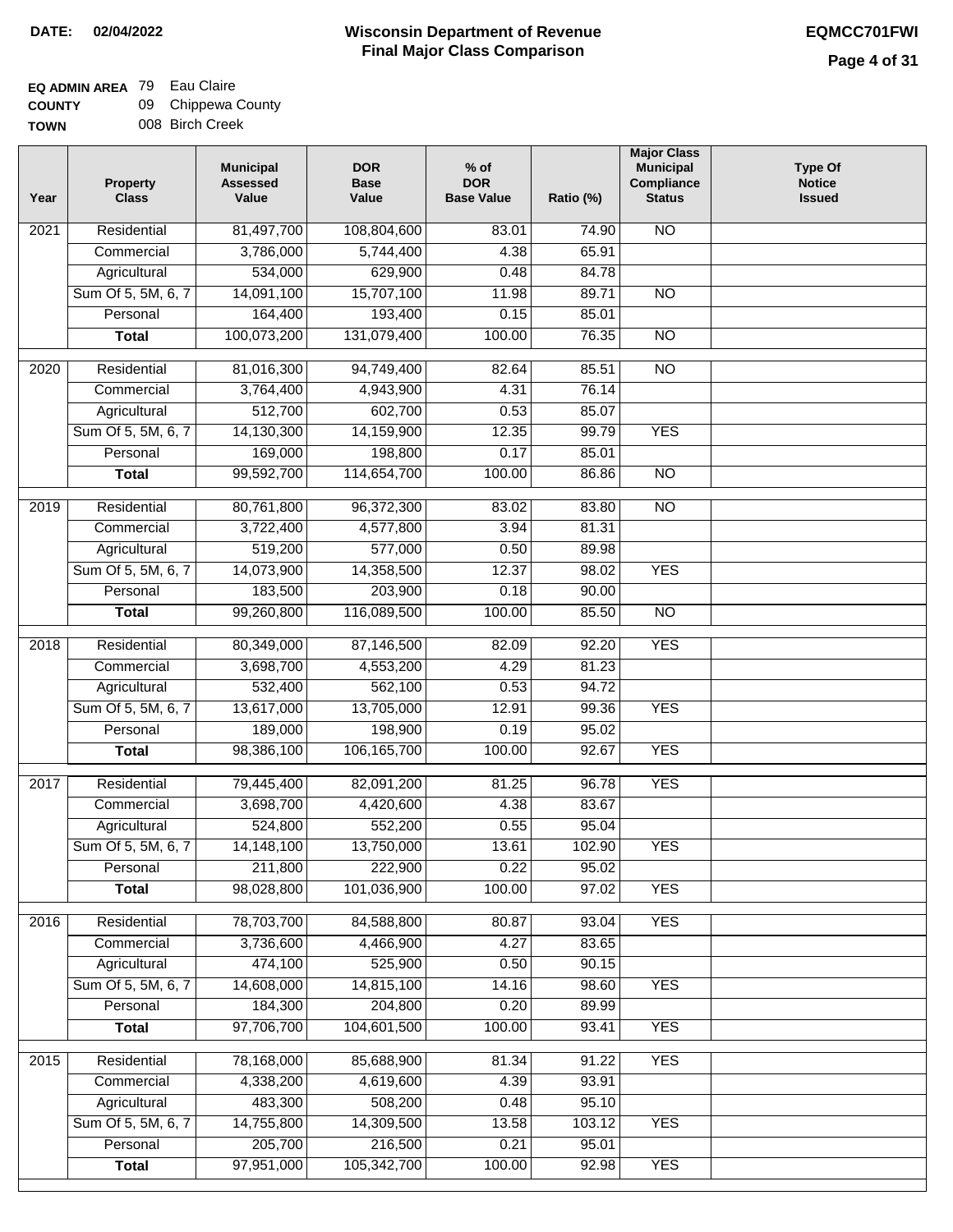## **EQ ADMIN AREA** 79 Eau Claire

| <b>COUNTY</b> |  | 09 Chippewa County |
|---------------|--|--------------------|
|---------------|--|--------------------|

**TOWN** 010 Bloomer

| Year              | <b>Property</b><br><b>Class</b> | <b>Municipal</b><br><b>Assessed</b><br>Value | <b>DOR</b><br><b>Base</b><br>Value | % of<br><b>DOR</b><br><b>Base Value</b> | Ratio (%) | <b>Major Class</b><br><b>Municipal</b><br>Compliance<br><b>Status</b> | <b>Type Of</b><br><b>Notice</b><br><b>Issued</b> |
|-------------------|---------------------------------|----------------------------------------------|------------------------------------|-----------------------------------------|-----------|-----------------------------------------------------------------------|--------------------------------------------------|
| 2021              | Residential                     | 79,699,300                                   | 80,274,600                         | 68.29                                   | 99.28     | <b>YES</b>                                                            |                                                  |
|                   | Commercial                      | 9,781,300                                    | 8,669,300                          | 7.38                                    | 112.83    |                                                                       |                                                  |
|                   | Agricultural                    | 3,350,600                                    | 3,351,400                          | 2.85                                    | 99.98     |                                                                       |                                                  |
|                   | Sum Of 5, 5M, 6, 7              | 26,733,100                                   | 25,106,400                         | 21.36                                   | 106.48    | <b>YES</b>                                                            |                                                  |
|                   | Personal                        | 139,600                                      | 139,600                            | 0.12                                    | 100.00    |                                                                       |                                                  |
|                   | <b>Total</b>                    | 119,703,900                                  | 117,541,300                        | 100.00                                  | 101.84    | <b>YES</b>                                                            |                                                  |
| $\overline{2020}$ | Residential                     | 55, 161, 200                                 | 67,943,400                         | 64.10                                   | 81.19     | $\overline{10}$                                                       |                                                  |
|                   | Commercial                      | 7,311,900                                    | 8,381,800                          | 7.91                                    | 87.24     |                                                                       |                                                  |
|                   | Agricultural                    | 2,704,700                                    | 3,382,100                          | 3.19                                    | 79.97     |                                                                       |                                                  |
|                   | Sum Of 5, 5M, 6, 7              | 20,359,500                                   | 26, 161, 700                       | 24.68                                   | 77.82     | <b>NO</b>                                                             |                                                  |
|                   | Personal                        | 96,500                                       | 120,600                            | 0.11                                    | 80.02     |                                                                       |                                                  |
|                   | <b>Total</b>                    | 85,633,800                                   | 105,989,600                        | 100.00                                  | 80.79     | <b>NO</b>                                                             |                                                  |
|                   |                                 |                                              |                                    |                                         |           |                                                                       |                                                  |
| $\frac{1}{2019}$  | Residential                     | 53,953,400                                   | 67,789,500                         | 67.09                                   | 79.59     | $\overline{NO}$                                                       |                                                  |
|                   | Commercial                      | 4,181,900                                    | 4,339,100                          | 4.29                                    | 96.38     |                                                                       |                                                  |
|                   | Agricultural                    | 2,759,000                                    | 3,247,500                          | 3.21                                    | 84.96     |                                                                       |                                                  |
|                   | Sum Of 5, 5M, 6, 7              | 20,379,100                                   | 25,545,000                         | 25.28                                   | 79.78     | $\overline{NO}$                                                       |                                                  |
|                   | Personal                        | 103,700                                      | 122,000                            | 0.12                                    | 85.00     |                                                                       |                                                  |
|                   | <b>Total</b>                    | 81,377,100                                   | 101,043,100                        | 100.00                                  | 80.54     | $\overline{NO}$                                                       |                                                  |
| 2018              | Residential                     | 53,075,000                                   | 61,812,700                         | 67.23                                   | 85.86     | $\overline{10}$                                                       |                                                  |
|                   | Commercial                      | 3,109,300                                    | 3,077,200                          | 3.35                                    | 101.04    |                                                                       |                                                  |
|                   | Agricultural                    | 3,004,700                                    | 3,192,400                          | 3.47                                    | 94.12     |                                                                       |                                                  |
|                   | Sum Of 5, 5M, 6, 7              | 20,248,900                                   | 23,758,600                         | 25.84                                   | 85.23     | $\overline{10}$                                                       |                                                  |
|                   | Personal                        | 96,200                                       | 102,300                            | 0.11                                    | 94.04     |                                                                       |                                                  |
|                   | <b>Total</b>                    | 79,534,100                                   | 91,943,200                         | 100.00                                  | 86.50     | <b>NO</b>                                                             |                                                  |
| 2017              | Residential                     | 52,419,000                                   | 55,565,200                         | 65.71                                   | 94.34     | <b>YES</b>                                                            |                                                  |
|                   | Commercial                      | 3,109,300                                    | 2,987,600                          | 3.53                                    | 104.07    |                                                                       |                                                  |
|                   | Agricultural                    | 2,913,700                                    | 3,095,900                          | 3.66                                    | 94.11     |                                                                       |                                                  |
|                   | Sum Of 5, 5M, 6, 7              | 20,672,200                                   | 22,650,700                         | 26.79                                   | 91.27     | <b>YES</b>                                                            |                                                  |
|                   | Personal                        | 242,700                                      | 258,300                            | 0.31                                    | 93.96     |                                                                       |                                                  |
|                   | <b>Total</b>                    | 79,356,900                                   | 84,557,700                         | 100.00                                  | 93.85     | <b>YES</b>                                                            |                                                  |
| 2016              | Residential                     | 50,708,700                                   | 52,691,700                         | 63.47                                   | 96.24     | <b>YES</b>                                                            |                                                  |
|                   | Commercial                      | 3,187,700                                    | 3,062,600                          | 3.69                                    | 104.08    |                                                                       |                                                  |
|                   | Agricultural                    | 2,927,100                                    | 3,077,400                          | 3.71                                    | 95.12     |                                                                       |                                                  |
|                   | Sum Of 5, 5M, 6, 7              | 20,742,800                                   | 23,749,000                         | 28.61                                   | 87.34     | N <sub>O</sub>                                                        |                                                  |
|                   | Personal                        | 420,200                                      | 442,400                            | 0.53                                    | 94.98     |                                                                       |                                                  |
|                   | <b>Total</b>                    | 77,986,500                                   | 83,023,100                         | 100.00                                  | 93.93     | <b>NO</b>                                                             |                                                  |
| 2015              | Residential                     | 49,733,900                                   | 50,159,800                         | 63.11                                   | 99.15     | <b>YES</b>                                                            |                                                  |
|                   | Commercial                      | 3,083,800                                    | 2,953,100                          | 3.72                                    | 104.43    |                                                                       |                                                  |
|                   | Agricultural                    | 3,062,800                                    | 3,065,000                          | 3.86                                    | 99.93     |                                                                       |                                                  |
|                   | Sum Of 5, 5M, 6, 7              | 20,722,000                                   | 22,853,400                         | 28.75                                   | 90.67     | <b>YES</b>                                                            |                                                  |
|                   | Personal                        | 445,700                                      | 445,700                            | 0.56                                    | 100.00    |                                                                       |                                                  |
|                   | <b>Total</b>                    | 77,048,200                                   | 79,477,000                         | 100.00                                  | 96.94     | <b>YES</b>                                                            |                                                  |
|                   |                                 |                                              |                                    |                                         |           |                                                                       |                                                  |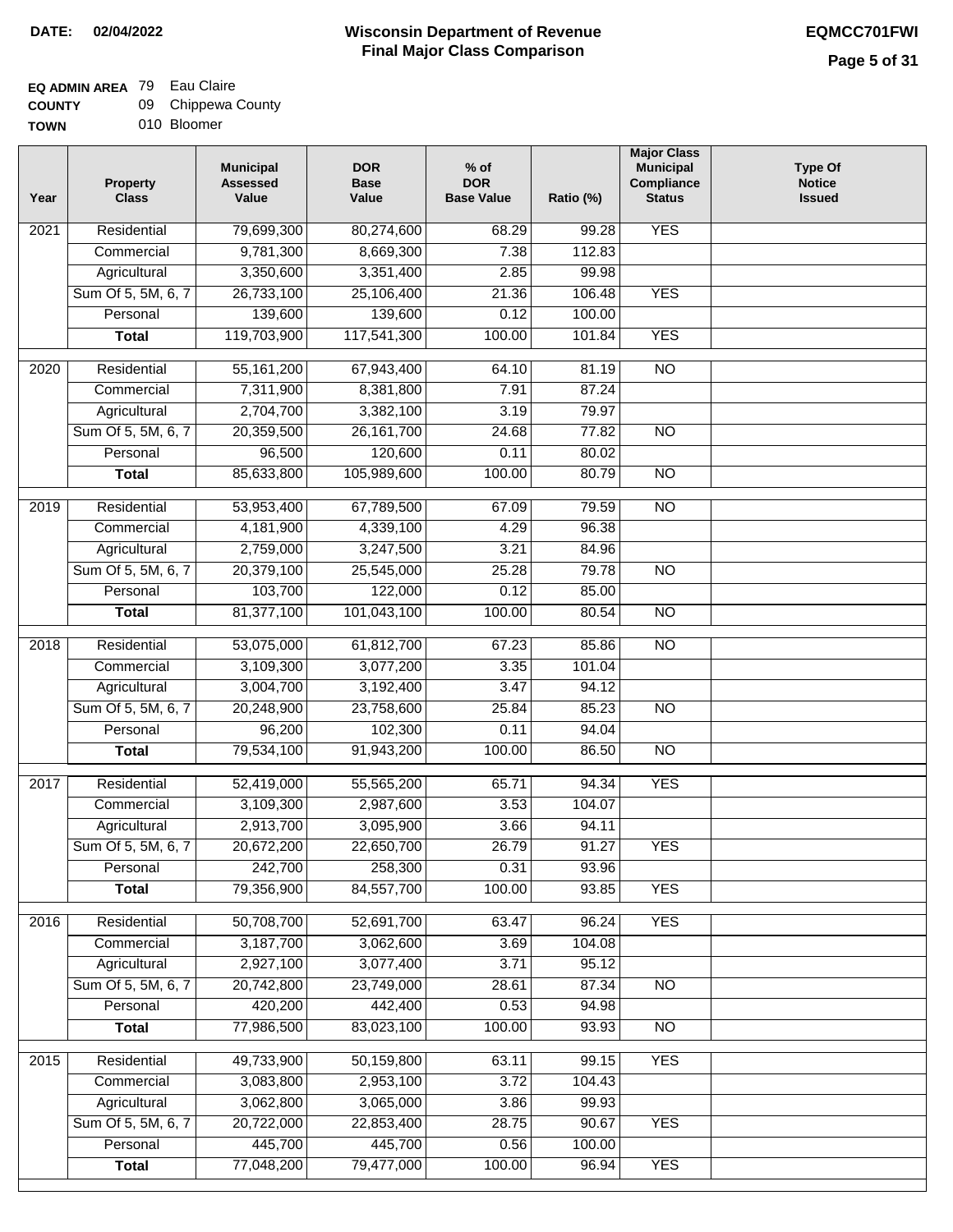## **EQ ADMIN AREA** 79 Eau Claire

**COUNTY TOWN** 09 Chippewa County

012 Cleveland

| Year              | <b>Property</b><br><b>Class</b> | <b>Municipal</b><br><b>Assessed</b><br>Value | <b>DOR</b><br><b>Base</b><br>Value | % of<br><b>DOR</b><br><b>Base Value</b> | Ratio (%) | <b>Major Class</b><br><b>Municipal</b><br>Compliance<br><b>Status</b> | <b>Type Of</b><br><b>Notice</b><br><b>Issued</b> |
|-------------------|---------------------------------|----------------------------------------------|------------------------------------|-----------------------------------------|-----------|-----------------------------------------------------------------------|--------------------------------------------------|
| $\overline{202}1$ | Residential                     | 53,761,500                                   | 63,612,100                         | 68.52                                   | 84.51     | <b>NO</b>                                                             |                                                  |
|                   | Commercial                      | 1,522,000                                    | 1,431,800                          | 1.54                                    | 106.30    |                                                                       |                                                  |
|                   | Agricultural                    | 1,331,700                                    | 1,333,500                          | 1.44                                    | 99.87     |                                                                       |                                                  |
|                   | Sum Of 5, 5M, 6, 7              | 20,813,600                                   | 26,367,700                         | 28.40                                   | 78.94     | $\overline{NO}$                                                       |                                                  |
|                   | Personal                        | 96,100                                       | 96,100                             | 0.10                                    | 100.00    |                                                                       |                                                  |
|                   | <b>Total</b>                    | 77,524,900                                   | 92,841,200                         | 100.00                                  | 83.50     | $\overline{NO}$                                                       | 1st Notice of Non-Compliance                     |
| $\overline{2020}$ | Residential                     | 53,100,200                                   | 56,245,500                         | 66.77                                   | 94.41     | <b>YES</b>                                                            |                                                  |
|                   | Commercial                      | 1,522,000                                    | 1,632,900                          | 1.94                                    | 93.21     |                                                                       |                                                  |
|                   | Agricultural                    | 1,281,800                                    | 1,283,900                          | 1.52                                    | 99.84     |                                                                       |                                                  |
|                   | Sum Of 5, 5M, 6, 7              | 20,879,200                                   | 24,971,600                         | 29.64                                   | 83.61     | $\overline{NO}$                                                       |                                                  |
|                   | Personal                        | 101,700                                      | 101,700                            | 0.12                                    | 100.00    |                                                                       |                                                  |
|                   | <b>Total</b>                    | 76,884,900                                   | 84,235,600                         | 100.00                                  | 91.27     | $\overline{NO}$                                                       |                                                  |
| 2019              | Residential                     | 52,844,500                                   | 57,623,500                         | 68.44                                   | 91.71     | <b>YES</b>                                                            |                                                  |
|                   | Commercial                      | 1,522,000                                    | 1,585,300                          | 1.88                                    | 96.01     |                                                                       |                                                  |
|                   | Agricultural                    | 1,175,300                                    | 1,239,700                          | 1.47                                    | 94.81     |                                                                       |                                                  |
|                   | Sum Of 5, 5M, 6, 7              | 20,624,300                                   | 23,651,700                         | 28.09                                   | 87.20     | $\overline{NO}$                                                       |                                                  |
|                   | Personal                        | 97,300                                       | 97,300                             | 0.12                                    | 100.00    |                                                                       |                                                  |
|                   | <b>Total</b>                    | 76,263,400                                   | 84,197,500                         | 100.00                                  | 90.58     | $\overline{NO}$                                                       |                                                  |
| 2018              | Residential                     | 51,916,100                                   | 52,557,600                         | 66.38                                   | 98.78     | <b>YES</b>                                                            |                                                  |
|                   | Commercial                      | 1,522,000                                    | 1,585,300                          | 2.00                                    | 96.01     |                                                                       |                                                  |
|                   | Agricultural                    | 1,174,500                                    | 1,207,500                          | 1.53                                    | 97.27     |                                                                       |                                                  |
|                   | Sum Of 5, 5M, 6, 7              | 20,585,000                                   | 23,731,600                         | 29.97                                   | 86.74     | $\overline{3}$                                                        |                                                  |
|                   | Personal                        | 92,600                                       | 92,600                             | 0.12                                    | 100.00    |                                                                       |                                                  |
|                   | <b>Total</b>                    | 75,290,200                                   | 79,174,600                         | 100.00                                  | 95.09     | <b>NO</b>                                                             |                                                  |
| $\overline{2017}$ | Residential                     | 51,483,300                                   | 50,657,600                         | 67.12                                   | 101.63    | <b>YES</b>                                                            |                                                  |
|                   | Commercial                      | 1,522,200                                    | 1,539,100                          | 2.04                                    | 98.90     |                                                                       |                                                  |
|                   | Agricultural                    | 1,174,600                                    | 1,174,500                          | 1.56                                    | 100.01    |                                                                       |                                                  |
|                   | Sum Of 5, 5M, 6, 7              | 20,832,100                                   | 21,907,500                         | 29.03                                   | 95.09     | <b>YES</b>                                                            |                                                  |
|                   | Personal                        | 194,700                                      | 194,700                            | 0.26                                    | 100.00    |                                                                       |                                                  |
|                   | <b>Total</b>                    | 75,206,900                                   | 75,473,400                         | 100.00                                  | 99.65     | <b>YES</b>                                                            |                                                  |
| 2016              | Residential                     | 43,363,300                                   | 49,447,200                         | 65.83                                   | 87.70     | N <sub>O</sub>                                                        |                                                  |
|                   | Commercial                      | 1,522,200                                    | 1,539,100                          | 2.05                                    | 98.90     |                                                                       |                                                  |
|                   | Agricultural                    | 451,700                                      | 423,700                            | 0.56                                    | 106.61    |                                                                       |                                                  |
|                   | Sum Of 5, 5M, 6, 7              | 19,685,400                                   | 23,496,800                         | 31.28                                   | 83.78     | $\overline{NO}$                                                       |                                                  |
|                   | Personal                        | 209,800                                      | 209,800                            | 0.28                                    | 100.00    |                                                                       |                                                  |
|                   | <b>Total</b>                    | 65,232,400                                   | 75,116,600                         | 100.00                                  | 86.84     | $\overline{NO}$                                                       | 2nd Notice of Non-Compliance                     |
| 2015              | Residential                     | 43,114,800                                   | 46,861,700                         | 64.48                                   | 92.00     | <b>YES</b>                                                            |                                                  |
|                   | Commercial                      | 1,522,200                                    | 1,539,100                          | 2.12                                    | 98.90     |                                                                       |                                                  |
|                   | Agricultural                    | 437,800                                      | 409,200                            | 0.56                                    | 106.99    |                                                                       |                                                  |
|                   | Sum Of 5, 5M, 6, 7              | 19,801,400                                   | 23,609,100                         | 32.48                                   | 83.87     | <b>NO</b>                                                             |                                                  |
|                   | Personal                        | 261,700                                      | 261,700                            | 0.36                                    | 100.00    |                                                                       |                                                  |
|                   | <b>Total</b>                    | 65,137,900                                   | 72,680,800                         | 100.00                                  | 89.62     | N <sub>O</sub>                                                        | <b>Non-Compliance Notice</b>                     |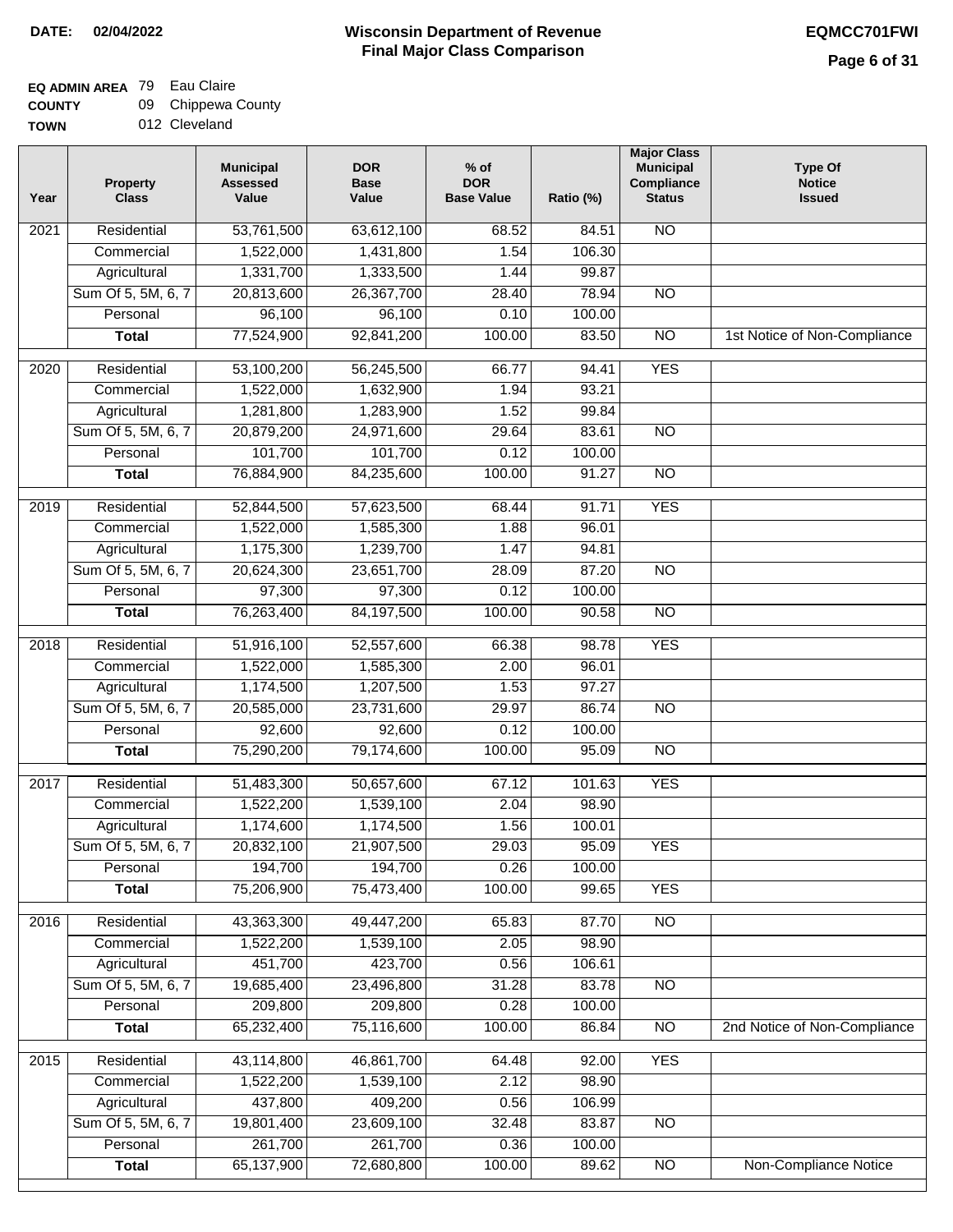### **EQ ADMIN AREA** 79 Eau Claire

| <b>COUNTY</b> | 09 | Chippewa County |  |
|---------------|----|-----------------|--|
|---------------|----|-----------------|--|

**TOWN** 014 Colburn

| Year | <b>Property</b><br><b>Class</b> | <b>Municipal</b><br><b>Assessed</b><br>Value | <b>DOR</b><br><b>Base</b><br>Value | $%$ of<br><b>DOR</b><br><b>Base Value</b> | Ratio (%) | <b>Major Class</b><br><b>Municipal</b><br>Compliance<br><b>Status</b> | <b>Type Of</b><br><b>Notice</b><br><b>Issued</b> |
|------|---------------------------------|----------------------------------------------|------------------------------------|-------------------------------------------|-----------|-----------------------------------------------------------------------|--------------------------------------------------|
| 2021 | Residential                     | 52,939,100                                   | 61,979,000                         | 61.79                                     | 85.41     | <b>NO</b>                                                             |                                                  |
|      | Commercial                      | 1,165,700                                    | 1,633,300                          | 1.63                                      | 71.37     |                                                                       |                                                  |
|      | Agricultural                    | 2,564,700                                    | 2,697,400                          | 2.69                                      | 95.08     |                                                                       |                                                  |
|      | Sum Of 5, 5M, 6, 7              | 30,677,500                                   | 33,816,500                         | 33.71                                     | 90.72     | <b>YES</b>                                                            |                                                  |
|      | Personal                        | 185,200                                      | 185,200                            | 0.18                                      | 100.00    |                                                                       |                                                  |
|      | <b>Total</b>                    | 87,532,200                                   | 100,311,400                        | 100.00                                    | 87.26     | $\overline{NO}$                                                       |                                                  |
| 2020 | Residential                     | 52,082,500                                   | 63,383,000                         | 62.95                                     | 82.17     | $\overline{NO}$                                                       |                                                  |
|      | Commercial                      | 1,165,700                                    | 1,492,600                          | 1.48                                      | 78.10     |                                                                       |                                                  |
|      | Agricultural                    | 2,444,000                                    | 2,592,900                          | 2.58                                      | 94.26     |                                                                       |                                                  |
|      | Sum Of 5, 5M, 6, 7              | 30,870,100                                   | 33,014,200                         | 32.79                                     | 93.51     | <b>YES</b>                                                            |                                                  |
|      | Personal                        | 205,100                                      | 205,100                            | 0.20                                      | 100.00    |                                                                       |                                                  |
|      | <b>Total</b>                    | 86,767,400                                   | 100,687,800                        | 100.00                                    | 86.17     | $\overline{NO}$                                                       |                                                  |
| 2019 | Residential                     | 51,652,900                                   | 58,312,600                         | 61.98                                     | 88.58     | $\overline{NO}$                                                       |                                                  |
|      | Commercial                      | 1,165,700                                    | 1,449,100                          | 1.54                                      | 80.44     |                                                                       |                                                  |
|      | Agricultural                    | 2,302,400                                    | 2,495,200                          | 2.65                                      | 92.27     |                                                                       |                                                  |
|      | Sum Of 5, 5M, 6, 7              | 30,862,600                                   | 31,577,400                         | 33.57                                     | 97.74     | <b>YES</b>                                                            |                                                  |
|      | Personal                        | 241,600                                      | 241,600                            | 0.26                                      | 100.00    |                                                                       |                                                  |
|      | <b>Total</b>                    | 86,225,200                                   | 94,075,900                         | 100.00                                    | 91.65     | $\overline{NO}$                                                       |                                                  |
| 2018 | Residential                     | 51,279,700                                   | 53,108,500                         | 60.03                                     | 96.56     | <b>YES</b>                                                            |                                                  |
|      | Commercial                      | 1,084,800                                    | 1,368,200                          | 1.55                                      | 79.29     |                                                                       |                                                  |
|      | Agricultural                    | 2,300,300                                    | 2,419,800                          | 2.74                                      | 95.06     |                                                                       |                                                  |
|      | Sum Of 5, 5M, 6, 7              | 30,972,300                                   | 31,321,500                         | 35.40                                     | 98.89     | <b>YES</b>                                                            |                                                  |
|      | Personal                        | 250,700                                      | 250,700                            | 0.28                                      | 100.00    |                                                                       |                                                  |
|      | <b>Total</b>                    | 85,887,800                                   | 88,468,700                         | 100.00                                    | 97.08     | <b>YES</b>                                                            |                                                  |
| 2017 | Residential                     | 51,272,800                                   | 51,557,000                         | 58.20                                     | 99.45     | <b>YES</b>                                                            |                                                  |
|      | Commercial                      | 1,084,800                                    | 1,328,400                          | 1.50                                      | 81.66     |                                                                       |                                                  |
|      | Agricultural                    | 2,307,100                                    | 2,364,400                          | 2.67                                      | 97.58     |                                                                       |                                                  |
|      | Sum Of 5, 5M, 6, 7              | 30,487,700                                   | 32,988,400                         | 37.24                                     | 92.42     | <b>YES</b>                                                            |                                                  |
|      | Personal                        | 351,900                                      | 351,900                            | 0.40                                      | 100.00    |                                                                       |                                                  |
|      | <b>Total</b>                    | 85,504,300                                   | 88,590,100                         | 100.00                                    | 96.52     | <b>YES</b>                                                            |                                                  |
| 2016 | Residential                     | 51,070,200                                   | 52,385,600                         | 59.05                                     | 97.49     | <b>YES</b>                                                            |                                                  |
|      | Commercial                      | 1,075,800                                    | 1,319,400                          | 1.49                                      | 81.54     |                                                                       |                                                  |
|      | Agricultural                    | 2,291,900                                    | 2,316,200                          | 2.61                                      | 98.95     |                                                                       |                                                  |
|      | Sum Of 5, 5M, 6, 7              | 31,182,800                                   | 32,405,200                         | 36.53                                     | 96.23     | <b>YES</b>                                                            |                                                  |
|      | Personal                        | 292,800                                      | 292,800                            | 0.33                                      | 100.00    |                                                                       |                                                  |
|      | <b>Total</b>                    | 85,913,500                                   | 88,719,200                         | 100.00                                    | 96.84     | <b>YES</b>                                                            |                                                  |
|      | Residential                     |                                              |                                    | 59.12                                     | 96.62     | <b>YES</b>                                                            |                                                  |
| 2015 | Commercial                      | 50,147,700<br>988,500                        | 51,901,700<br>1,242,100            | 1.41                                      | 79.58     |                                                                       |                                                  |
|      | Agricultural                    | 2,293,600                                    | 2,291,200                          | 2.61                                      | 100.10    |                                                                       |                                                  |
|      | Sum Of 5, 5M, 6, 7              | 31, 157, 200                                 | 32,172,200                         | 36.64                                     | 96.85     | <b>YES</b>                                                            |                                                  |
|      | Personal                        | 188,300                                      | 188,300                            | 0.21                                      | 100.00    |                                                                       |                                                  |
|      | <b>Total</b>                    | 84,775,300                                   | 87,795,500                         | 100.00                                    | 96.56     | <b>YES</b>                                                            |                                                  |
|      |                                 |                                              |                                    |                                           |           |                                                                       |                                                  |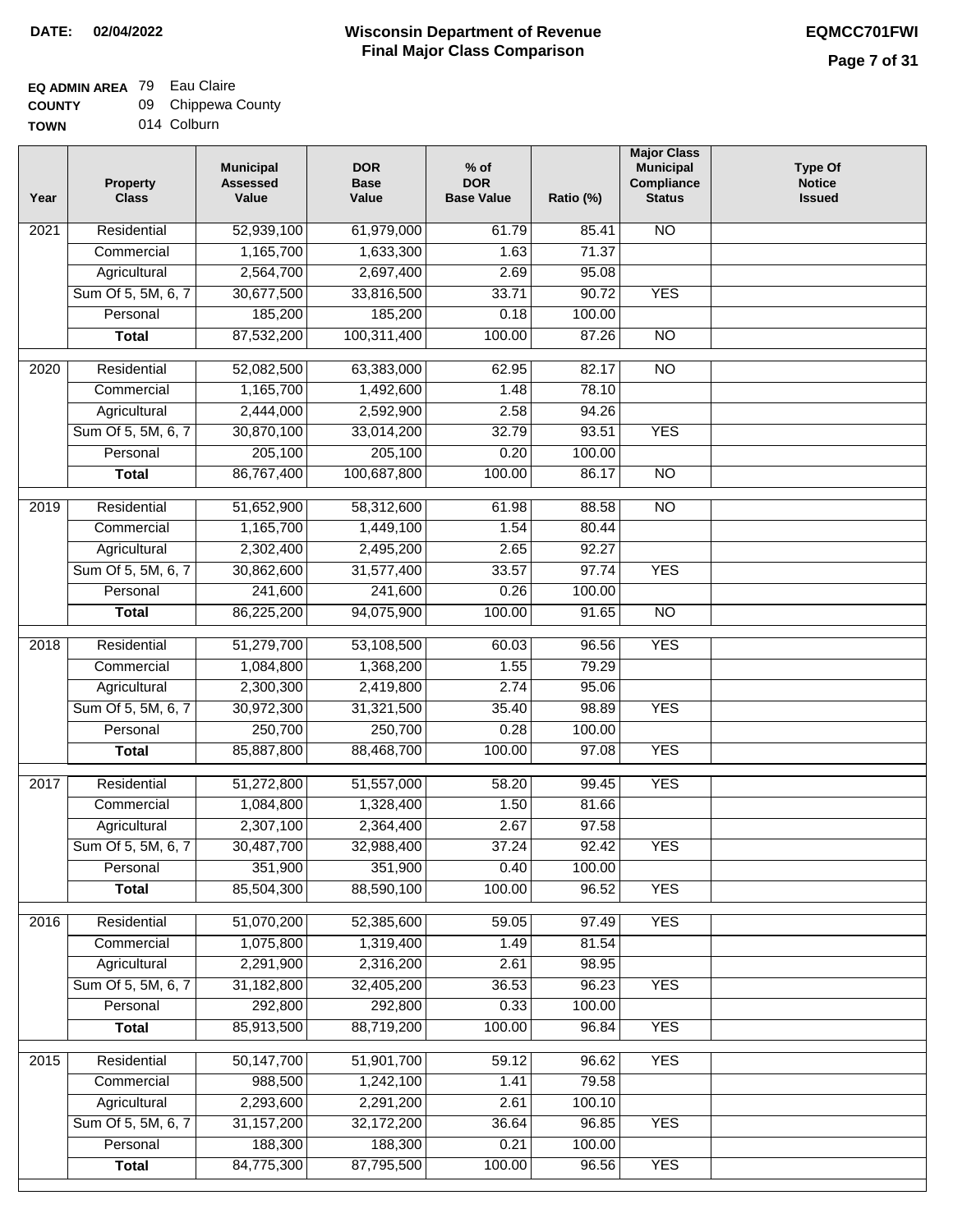# **EQ ADMIN AREA** 79 Eau Claire

**COUNTY TOWN** 09 Chippewa County 016 Cooks Valley

| 37,548,000<br><b>NO</b><br>2021<br>Residential<br>51,542,200<br>67.14<br>72.85<br>1,182,500<br>1,357,900<br>1.77<br>87.08<br>Commercial<br>2,893,400<br>Agricultural<br>2,890,900<br>3.77<br>100.09<br>Sum Of 5, 5M, 6, 7<br>15,131,500<br>20,966,300<br>27.31<br>72.17<br>$\overline{NO}$<br>9,400<br>Personal<br>9,400<br>0.01<br>100.00<br>56,764,800<br>76,766,700<br>100.00<br>73.94<br>$\overline{NO}$<br><b>Total</b><br>1st Notice of Non-Compliance<br>$\overline{NO}$<br>2020<br>Residential<br>36,135,600<br>50,545,100<br>70.34<br>71.49<br>875,500<br>1,026,700<br>85.27<br>1.43<br>Commercial<br>2,785,400<br>2,787,200<br>3.88<br>99.94<br>Agricultural<br>Sum Of 5, 5M, 6, 7<br>15,141,200<br>17,398,400<br>24.21<br>87.03<br>$\overline{NO}$<br>96,700<br>96,700<br>0.13<br>100.00<br>Personal<br>55,034,400<br>71,854,100<br>100.00<br>76.59<br>$\overline{NO}$<br><b>Total</b><br>2019<br>Residential<br>35,365,100<br>44,451,100<br>68.01<br>79.56<br>$\overline{3}$<br>858,100<br>979,900<br>87.57<br>Commercial<br>1.50<br>2,680,500<br>2,656,500<br>100.90<br>Agricultural<br>4.06<br>88.75<br>Sum Of 5, 5M, 6, 7<br>15,078,900<br>16,989,500<br>25.99<br>$\overline{NO}$<br>285,300<br>285,300<br>Personal<br>0.44<br>100.00<br>54,267,900<br>100.00<br>$\overline{NO}$<br>65,362,300<br>83.03<br><b>Total</b><br>Residential<br>33,999,700<br>39,579,700<br>$\overline{10}$<br>2018<br>67.09<br>85.90<br>858,100<br>979,900<br>87.57<br>Commercial<br>1.66<br>2,680,000<br>2,575,500<br>Agricultural<br>4.37<br>104.06<br>Sum Of 5, 5M, 6, 7<br>14,690,900<br>15,576,400<br>94.32<br><b>YES</b><br>26.40<br>Personal<br>285,200<br>285,200<br>0.48<br>100.00<br>52,513,900<br>58,996,700<br>100.00<br>89.01<br><b>NO</b><br><b>Total</b><br>2017<br>Residential<br>33,501,600<br>90.01<br><b>YES</b><br>37,221,500<br>66.17<br>881,300<br>977,000<br>1.74<br>90.20<br>Commercial<br>2,682,400<br>2,519,600<br>4.48<br>106.46<br>Agricultural<br>27.03<br>Sum Of 5, 5M, 6, 7<br>14,666,900<br>15,202,700<br>96.48<br><b>YES</b><br>332,900<br>332,900<br>0.59<br>Personal<br>100.00<br>52,065,100<br>56,253,700<br>100.00<br>92.55<br><b>YES</b><br><b>Total</b><br>Residential<br>32,564,200<br>35,603,100<br><b>YES</b><br>2016<br>65.00<br>91.46<br>881,300<br>977,000<br>1.78<br>90.20<br>Commercial<br>2,684,700<br>2,481,800<br>4.53<br>108.18<br>Agricultural<br>Sum Of 5, 5M, 6, 7<br>14,801,600<br><b>YES</b><br>15,498,000<br>28.30<br>95.51<br>201,300<br>212,800<br>0.39<br>94.60<br>Personal<br>100.00<br><b>YES</b><br>51,133,100<br>54,772,700<br>93.36<br><b>Total</b><br><b>YES</b><br>Residential<br>32,089,000<br>34,016,600<br>63.88<br>94.33<br>2015<br>881,300<br>977,000<br>1.83<br>90.20<br>Commercial<br>2,685,100<br>2,454,500<br>109.39<br>Agricultural<br>4.61<br>Sum Of 5, 5M, 6, 7<br>14,840,900<br>15,232,500<br>28.60<br>97.43<br><b>YES</b><br>543,000<br>571,600<br>Personal<br>1.07<br>95.00<br>51,039,300<br>53,252,200<br>100.00<br>95.84<br><b>Total</b><br><b>YES</b> | Year | <b>Property</b><br><b>Class</b> | <b>Municipal</b><br><b>Assessed</b><br>Value | <b>DOR</b><br><b>Base</b><br>Value | $%$ of<br><b>DOR</b><br><b>Base Value</b> | Ratio (%) | <b>Major Class</b><br><b>Municipal</b><br>Compliance<br><b>Status</b> | <b>Type Of</b><br><b>Notice</b><br><b>Issued</b> |
|--------------------------------------------------------------------------------------------------------------------------------------------------------------------------------------------------------------------------------------------------------------------------------------------------------------------------------------------------------------------------------------------------------------------------------------------------------------------------------------------------------------------------------------------------------------------------------------------------------------------------------------------------------------------------------------------------------------------------------------------------------------------------------------------------------------------------------------------------------------------------------------------------------------------------------------------------------------------------------------------------------------------------------------------------------------------------------------------------------------------------------------------------------------------------------------------------------------------------------------------------------------------------------------------------------------------------------------------------------------------------------------------------------------------------------------------------------------------------------------------------------------------------------------------------------------------------------------------------------------------------------------------------------------------------------------------------------------------------------------------------------------------------------------------------------------------------------------------------------------------------------------------------------------------------------------------------------------------------------------------------------------------------------------------------------------------------------------------------------------------------------------------------------------------------------------------------------------------------------------------------------------------------------------------------------------------------------------------------------------------------------------------------------------------------------------------------------------------------------------------------------------------------------------------------------------------------------------------------------------------------------------------------------------------------------------------------------------------------------------------------------------------------------------------------------------------------------------------------------------------------------------------------------------------------------------------------------------------------------------------------------------------------------------|------|---------------------------------|----------------------------------------------|------------------------------------|-------------------------------------------|-----------|-----------------------------------------------------------------------|--------------------------------------------------|
|                                                                                                                                                                                                                                                                                                                                                                                                                                                                                                                                                                                                                                                                                                                                                                                                                                                                                                                                                                                                                                                                                                                                                                                                                                                                                                                                                                                                                                                                                                                                                                                                                                                                                                                                                                                                                                                                                                                                                                                                                                                                                                                                                                                                                                                                                                                                                                                                                                                                                                                                                                                                                                                                                                                                                                                                                                                                                                                                                                                                                                      |      |                                 |                                              |                                    |                                           |           |                                                                       |                                                  |
|                                                                                                                                                                                                                                                                                                                                                                                                                                                                                                                                                                                                                                                                                                                                                                                                                                                                                                                                                                                                                                                                                                                                                                                                                                                                                                                                                                                                                                                                                                                                                                                                                                                                                                                                                                                                                                                                                                                                                                                                                                                                                                                                                                                                                                                                                                                                                                                                                                                                                                                                                                                                                                                                                                                                                                                                                                                                                                                                                                                                                                      |      |                                 |                                              |                                    |                                           |           |                                                                       |                                                  |
|                                                                                                                                                                                                                                                                                                                                                                                                                                                                                                                                                                                                                                                                                                                                                                                                                                                                                                                                                                                                                                                                                                                                                                                                                                                                                                                                                                                                                                                                                                                                                                                                                                                                                                                                                                                                                                                                                                                                                                                                                                                                                                                                                                                                                                                                                                                                                                                                                                                                                                                                                                                                                                                                                                                                                                                                                                                                                                                                                                                                                                      |      |                                 |                                              |                                    |                                           |           |                                                                       |                                                  |
|                                                                                                                                                                                                                                                                                                                                                                                                                                                                                                                                                                                                                                                                                                                                                                                                                                                                                                                                                                                                                                                                                                                                                                                                                                                                                                                                                                                                                                                                                                                                                                                                                                                                                                                                                                                                                                                                                                                                                                                                                                                                                                                                                                                                                                                                                                                                                                                                                                                                                                                                                                                                                                                                                                                                                                                                                                                                                                                                                                                                                                      |      |                                 |                                              |                                    |                                           |           |                                                                       |                                                  |
|                                                                                                                                                                                                                                                                                                                                                                                                                                                                                                                                                                                                                                                                                                                                                                                                                                                                                                                                                                                                                                                                                                                                                                                                                                                                                                                                                                                                                                                                                                                                                                                                                                                                                                                                                                                                                                                                                                                                                                                                                                                                                                                                                                                                                                                                                                                                                                                                                                                                                                                                                                                                                                                                                                                                                                                                                                                                                                                                                                                                                                      |      |                                 |                                              |                                    |                                           |           |                                                                       |                                                  |
|                                                                                                                                                                                                                                                                                                                                                                                                                                                                                                                                                                                                                                                                                                                                                                                                                                                                                                                                                                                                                                                                                                                                                                                                                                                                                                                                                                                                                                                                                                                                                                                                                                                                                                                                                                                                                                                                                                                                                                                                                                                                                                                                                                                                                                                                                                                                                                                                                                                                                                                                                                                                                                                                                                                                                                                                                                                                                                                                                                                                                                      |      |                                 |                                              |                                    |                                           |           |                                                                       |                                                  |
|                                                                                                                                                                                                                                                                                                                                                                                                                                                                                                                                                                                                                                                                                                                                                                                                                                                                                                                                                                                                                                                                                                                                                                                                                                                                                                                                                                                                                                                                                                                                                                                                                                                                                                                                                                                                                                                                                                                                                                                                                                                                                                                                                                                                                                                                                                                                                                                                                                                                                                                                                                                                                                                                                                                                                                                                                                                                                                                                                                                                                                      |      |                                 |                                              |                                    |                                           |           |                                                                       |                                                  |
|                                                                                                                                                                                                                                                                                                                                                                                                                                                                                                                                                                                                                                                                                                                                                                                                                                                                                                                                                                                                                                                                                                                                                                                                                                                                                                                                                                                                                                                                                                                                                                                                                                                                                                                                                                                                                                                                                                                                                                                                                                                                                                                                                                                                                                                                                                                                                                                                                                                                                                                                                                                                                                                                                                                                                                                                                                                                                                                                                                                                                                      |      |                                 |                                              |                                    |                                           |           |                                                                       |                                                  |
|                                                                                                                                                                                                                                                                                                                                                                                                                                                                                                                                                                                                                                                                                                                                                                                                                                                                                                                                                                                                                                                                                                                                                                                                                                                                                                                                                                                                                                                                                                                                                                                                                                                                                                                                                                                                                                                                                                                                                                                                                                                                                                                                                                                                                                                                                                                                                                                                                                                                                                                                                                                                                                                                                                                                                                                                                                                                                                                                                                                                                                      |      |                                 |                                              |                                    |                                           |           |                                                                       |                                                  |
|                                                                                                                                                                                                                                                                                                                                                                                                                                                                                                                                                                                                                                                                                                                                                                                                                                                                                                                                                                                                                                                                                                                                                                                                                                                                                                                                                                                                                                                                                                                                                                                                                                                                                                                                                                                                                                                                                                                                                                                                                                                                                                                                                                                                                                                                                                                                                                                                                                                                                                                                                                                                                                                                                                                                                                                                                                                                                                                                                                                                                                      |      |                                 |                                              |                                    |                                           |           |                                                                       |                                                  |
|                                                                                                                                                                                                                                                                                                                                                                                                                                                                                                                                                                                                                                                                                                                                                                                                                                                                                                                                                                                                                                                                                                                                                                                                                                                                                                                                                                                                                                                                                                                                                                                                                                                                                                                                                                                                                                                                                                                                                                                                                                                                                                                                                                                                                                                                                                                                                                                                                                                                                                                                                                                                                                                                                                                                                                                                                                                                                                                                                                                                                                      |      |                                 |                                              |                                    |                                           |           |                                                                       |                                                  |
|                                                                                                                                                                                                                                                                                                                                                                                                                                                                                                                                                                                                                                                                                                                                                                                                                                                                                                                                                                                                                                                                                                                                                                                                                                                                                                                                                                                                                                                                                                                                                                                                                                                                                                                                                                                                                                                                                                                                                                                                                                                                                                                                                                                                                                                                                                                                                                                                                                                                                                                                                                                                                                                                                                                                                                                                                                                                                                                                                                                                                                      |      |                                 |                                              |                                    |                                           |           |                                                                       |                                                  |
|                                                                                                                                                                                                                                                                                                                                                                                                                                                                                                                                                                                                                                                                                                                                                                                                                                                                                                                                                                                                                                                                                                                                                                                                                                                                                                                                                                                                                                                                                                                                                                                                                                                                                                                                                                                                                                                                                                                                                                                                                                                                                                                                                                                                                                                                                                                                                                                                                                                                                                                                                                                                                                                                                                                                                                                                                                                                                                                                                                                                                                      |      |                                 |                                              |                                    |                                           |           |                                                                       |                                                  |
|                                                                                                                                                                                                                                                                                                                                                                                                                                                                                                                                                                                                                                                                                                                                                                                                                                                                                                                                                                                                                                                                                                                                                                                                                                                                                                                                                                                                                                                                                                                                                                                                                                                                                                                                                                                                                                                                                                                                                                                                                                                                                                                                                                                                                                                                                                                                                                                                                                                                                                                                                                                                                                                                                                                                                                                                                                                                                                                                                                                                                                      |      |                                 |                                              |                                    |                                           |           |                                                                       |                                                  |
|                                                                                                                                                                                                                                                                                                                                                                                                                                                                                                                                                                                                                                                                                                                                                                                                                                                                                                                                                                                                                                                                                                                                                                                                                                                                                                                                                                                                                                                                                                                                                                                                                                                                                                                                                                                                                                                                                                                                                                                                                                                                                                                                                                                                                                                                                                                                                                                                                                                                                                                                                                                                                                                                                                                                                                                                                                                                                                                                                                                                                                      |      |                                 |                                              |                                    |                                           |           |                                                                       |                                                  |
|                                                                                                                                                                                                                                                                                                                                                                                                                                                                                                                                                                                                                                                                                                                                                                                                                                                                                                                                                                                                                                                                                                                                                                                                                                                                                                                                                                                                                                                                                                                                                                                                                                                                                                                                                                                                                                                                                                                                                                                                                                                                                                                                                                                                                                                                                                                                                                                                                                                                                                                                                                                                                                                                                                                                                                                                                                                                                                                                                                                                                                      |      |                                 |                                              |                                    |                                           |           |                                                                       |                                                  |
|                                                                                                                                                                                                                                                                                                                                                                                                                                                                                                                                                                                                                                                                                                                                                                                                                                                                                                                                                                                                                                                                                                                                                                                                                                                                                                                                                                                                                                                                                                                                                                                                                                                                                                                                                                                                                                                                                                                                                                                                                                                                                                                                                                                                                                                                                                                                                                                                                                                                                                                                                                                                                                                                                                                                                                                                                                                                                                                                                                                                                                      |      |                                 |                                              |                                    |                                           |           |                                                                       |                                                  |
|                                                                                                                                                                                                                                                                                                                                                                                                                                                                                                                                                                                                                                                                                                                                                                                                                                                                                                                                                                                                                                                                                                                                                                                                                                                                                                                                                                                                                                                                                                                                                                                                                                                                                                                                                                                                                                                                                                                                                                                                                                                                                                                                                                                                                                                                                                                                                                                                                                                                                                                                                                                                                                                                                                                                                                                                                                                                                                                                                                                                                                      |      |                                 |                                              |                                    |                                           |           |                                                                       |                                                  |
|                                                                                                                                                                                                                                                                                                                                                                                                                                                                                                                                                                                                                                                                                                                                                                                                                                                                                                                                                                                                                                                                                                                                                                                                                                                                                                                                                                                                                                                                                                                                                                                                                                                                                                                                                                                                                                                                                                                                                                                                                                                                                                                                                                                                                                                                                                                                                                                                                                                                                                                                                                                                                                                                                                                                                                                                                                                                                                                                                                                                                                      |      |                                 |                                              |                                    |                                           |           |                                                                       |                                                  |
|                                                                                                                                                                                                                                                                                                                                                                                                                                                                                                                                                                                                                                                                                                                                                                                                                                                                                                                                                                                                                                                                                                                                                                                                                                                                                                                                                                                                                                                                                                                                                                                                                                                                                                                                                                                                                                                                                                                                                                                                                                                                                                                                                                                                                                                                                                                                                                                                                                                                                                                                                                                                                                                                                                                                                                                                                                                                                                                                                                                                                                      |      |                                 |                                              |                                    |                                           |           |                                                                       |                                                  |
|                                                                                                                                                                                                                                                                                                                                                                                                                                                                                                                                                                                                                                                                                                                                                                                                                                                                                                                                                                                                                                                                                                                                                                                                                                                                                                                                                                                                                                                                                                                                                                                                                                                                                                                                                                                                                                                                                                                                                                                                                                                                                                                                                                                                                                                                                                                                                                                                                                                                                                                                                                                                                                                                                                                                                                                                                                                                                                                                                                                                                                      |      |                                 |                                              |                                    |                                           |           |                                                                       |                                                  |
|                                                                                                                                                                                                                                                                                                                                                                                                                                                                                                                                                                                                                                                                                                                                                                                                                                                                                                                                                                                                                                                                                                                                                                                                                                                                                                                                                                                                                                                                                                                                                                                                                                                                                                                                                                                                                                                                                                                                                                                                                                                                                                                                                                                                                                                                                                                                                                                                                                                                                                                                                                                                                                                                                                                                                                                                                                                                                                                                                                                                                                      |      |                                 |                                              |                                    |                                           |           |                                                                       |                                                  |
|                                                                                                                                                                                                                                                                                                                                                                                                                                                                                                                                                                                                                                                                                                                                                                                                                                                                                                                                                                                                                                                                                                                                                                                                                                                                                                                                                                                                                                                                                                                                                                                                                                                                                                                                                                                                                                                                                                                                                                                                                                                                                                                                                                                                                                                                                                                                                                                                                                                                                                                                                                                                                                                                                                                                                                                                                                                                                                                                                                                                                                      |      |                                 |                                              |                                    |                                           |           |                                                                       |                                                  |
|                                                                                                                                                                                                                                                                                                                                                                                                                                                                                                                                                                                                                                                                                                                                                                                                                                                                                                                                                                                                                                                                                                                                                                                                                                                                                                                                                                                                                                                                                                                                                                                                                                                                                                                                                                                                                                                                                                                                                                                                                                                                                                                                                                                                                                                                                                                                                                                                                                                                                                                                                                                                                                                                                                                                                                                                                                                                                                                                                                                                                                      |      |                                 |                                              |                                    |                                           |           |                                                                       |                                                  |
|                                                                                                                                                                                                                                                                                                                                                                                                                                                                                                                                                                                                                                                                                                                                                                                                                                                                                                                                                                                                                                                                                                                                                                                                                                                                                                                                                                                                                                                                                                                                                                                                                                                                                                                                                                                                                                                                                                                                                                                                                                                                                                                                                                                                                                                                                                                                                                                                                                                                                                                                                                                                                                                                                                                                                                                                                                                                                                                                                                                                                                      |      |                                 |                                              |                                    |                                           |           |                                                                       |                                                  |
|                                                                                                                                                                                                                                                                                                                                                                                                                                                                                                                                                                                                                                                                                                                                                                                                                                                                                                                                                                                                                                                                                                                                                                                                                                                                                                                                                                                                                                                                                                                                                                                                                                                                                                                                                                                                                                                                                                                                                                                                                                                                                                                                                                                                                                                                                                                                                                                                                                                                                                                                                                                                                                                                                                                                                                                                                                                                                                                                                                                                                                      |      |                                 |                                              |                                    |                                           |           |                                                                       |                                                  |
|                                                                                                                                                                                                                                                                                                                                                                                                                                                                                                                                                                                                                                                                                                                                                                                                                                                                                                                                                                                                                                                                                                                                                                                                                                                                                                                                                                                                                                                                                                                                                                                                                                                                                                                                                                                                                                                                                                                                                                                                                                                                                                                                                                                                                                                                                                                                                                                                                                                                                                                                                                                                                                                                                                                                                                                                                                                                                                                                                                                                                                      |      |                                 |                                              |                                    |                                           |           |                                                                       |                                                  |
|                                                                                                                                                                                                                                                                                                                                                                                                                                                                                                                                                                                                                                                                                                                                                                                                                                                                                                                                                                                                                                                                                                                                                                                                                                                                                                                                                                                                                                                                                                                                                                                                                                                                                                                                                                                                                                                                                                                                                                                                                                                                                                                                                                                                                                                                                                                                                                                                                                                                                                                                                                                                                                                                                                                                                                                                                                                                                                                                                                                                                                      |      |                                 |                                              |                                    |                                           |           |                                                                       |                                                  |
|                                                                                                                                                                                                                                                                                                                                                                                                                                                                                                                                                                                                                                                                                                                                                                                                                                                                                                                                                                                                                                                                                                                                                                                                                                                                                                                                                                                                                                                                                                                                                                                                                                                                                                                                                                                                                                                                                                                                                                                                                                                                                                                                                                                                                                                                                                                                                                                                                                                                                                                                                                                                                                                                                                                                                                                                                                                                                                                                                                                                                                      |      |                                 |                                              |                                    |                                           |           |                                                                       |                                                  |
|                                                                                                                                                                                                                                                                                                                                                                                                                                                                                                                                                                                                                                                                                                                                                                                                                                                                                                                                                                                                                                                                                                                                                                                                                                                                                                                                                                                                                                                                                                                                                                                                                                                                                                                                                                                                                                                                                                                                                                                                                                                                                                                                                                                                                                                                                                                                                                                                                                                                                                                                                                                                                                                                                                                                                                                                                                                                                                                                                                                                                                      |      |                                 |                                              |                                    |                                           |           |                                                                       |                                                  |
|                                                                                                                                                                                                                                                                                                                                                                                                                                                                                                                                                                                                                                                                                                                                                                                                                                                                                                                                                                                                                                                                                                                                                                                                                                                                                                                                                                                                                                                                                                                                                                                                                                                                                                                                                                                                                                                                                                                                                                                                                                                                                                                                                                                                                                                                                                                                                                                                                                                                                                                                                                                                                                                                                                                                                                                                                                                                                                                                                                                                                                      |      |                                 |                                              |                                    |                                           |           |                                                                       |                                                  |
|                                                                                                                                                                                                                                                                                                                                                                                                                                                                                                                                                                                                                                                                                                                                                                                                                                                                                                                                                                                                                                                                                                                                                                                                                                                                                                                                                                                                                                                                                                                                                                                                                                                                                                                                                                                                                                                                                                                                                                                                                                                                                                                                                                                                                                                                                                                                                                                                                                                                                                                                                                                                                                                                                                                                                                                                                                                                                                                                                                                                                                      |      |                                 |                                              |                                    |                                           |           |                                                                       |                                                  |
|                                                                                                                                                                                                                                                                                                                                                                                                                                                                                                                                                                                                                                                                                                                                                                                                                                                                                                                                                                                                                                                                                                                                                                                                                                                                                                                                                                                                                                                                                                                                                                                                                                                                                                                                                                                                                                                                                                                                                                                                                                                                                                                                                                                                                                                                                                                                                                                                                                                                                                                                                                                                                                                                                                                                                                                                                                                                                                                                                                                                                                      |      |                                 |                                              |                                    |                                           |           |                                                                       |                                                  |
|                                                                                                                                                                                                                                                                                                                                                                                                                                                                                                                                                                                                                                                                                                                                                                                                                                                                                                                                                                                                                                                                                                                                                                                                                                                                                                                                                                                                                                                                                                                                                                                                                                                                                                                                                                                                                                                                                                                                                                                                                                                                                                                                                                                                                                                                                                                                                                                                                                                                                                                                                                                                                                                                                                                                                                                                                                                                                                                                                                                                                                      |      |                                 |                                              |                                    |                                           |           |                                                                       |                                                  |
|                                                                                                                                                                                                                                                                                                                                                                                                                                                                                                                                                                                                                                                                                                                                                                                                                                                                                                                                                                                                                                                                                                                                                                                                                                                                                                                                                                                                                                                                                                                                                                                                                                                                                                                                                                                                                                                                                                                                                                                                                                                                                                                                                                                                                                                                                                                                                                                                                                                                                                                                                                                                                                                                                                                                                                                                                                                                                                                                                                                                                                      |      |                                 |                                              |                                    |                                           |           |                                                                       |                                                  |
|                                                                                                                                                                                                                                                                                                                                                                                                                                                                                                                                                                                                                                                                                                                                                                                                                                                                                                                                                                                                                                                                                                                                                                                                                                                                                                                                                                                                                                                                                                                                                                                                                                                                                                                                                                                                                                                                                                                                                                                                                                                                                                                                                                                                                                                                                                                                                                                                                                                                                                                                                                                                                                                                                                                                                                                                                                                                                                                                                                                                                                      |      |                                 |                                              |                                    |                                           |           |                                                                       |                                                  |
|                                                                                                                                                                                                                                                                                                                                                                                                                                                                                                                                                                                                                                                                                                                                                                                                                                                                                                                                                                                                                                                                                                                                                                                                                                                                                                                                                                                                                                                                                                                                                                                                                                                                                                                                                                                                                                                                                                                                                                                                                                                                                                                                                                                                                                                                                                                                                                                                                                                                                                                                                                                                                                                                                                                                                                                                                                                                                                                                                                                                                                      |      |                                 |                                              |                                    |                                           |           |                                                                       |                                                  |
|                                                                                                                                                                                                                                                                                                                                                                                                                                                                                                                                                                                                                                                                                                                                                                                                                                                                                                                                                                                                                                                                                                                                                                                                                                                                                                                                                                                                                                                                                                                                                                                                                                                                                                                                                                                                                                                                                                                                                                                                                                                                                                                                                                                                                                                                                                                                                                                                                                                                                                                                                                                                                                                                                                                                                                                                                                                                                                                                                                                                                                      |      |                                 |                                              |                                    |                                           |           |                                                                       |                                                  |
|                                                                                                                                                                                                                                                                                                                                                                                                                                                                                                                                                                                                                                                                                                                                                                                                                                                                                                                                                                                                                                                                                                                                                                                                                                                                                                                                                                                                                                                                                                                                                                                                                                                                                                                                                                                                                                                                                                                                                                                                                                                                                                                                                                                                                                                                                                                                                                                                                                                                                                                                                                                                                                                                                                                                                                                                                                                                                                                                                                                                                                      |      |                                 |                                              |                                    |                                           |           |                                                                       |                                                  |
|                                                                                                                                                                                                                                                                                                                                                                                                                                                                                                                                                                                                                                                                                                                                                                                                                                                                                                                                                                                                                                                                                                                                                                                                                                                                                                                                                                                                                                                                                                                                                                                                                                                                                                                                                                                                                                                                                                                                                                                                                                                                                                                                                                                                                                                                                                                                                                                                                                                                                                                                                                                                                                                                                                                                                                                                                                                                                                                                                                                                                                      |      |                                 |                                              |                                    |                                           |           |                                                                       |                                                  |
|                                                                                                                                                                                                                                                                                                                                                                                                                                                                                                                                                                                                                                                                                                                                                                                                                                                                                                                                                                                                                                                                                                                                                                                                                                                                                                                                                                                                                                                                                                                                                                                                                                                                                                                                                                                                                                                                                                                                                                                                                                                                                                                                                                                                                                                                                                                                                                                                                                                                                                                                                                                                                                                                                                                                                                                                                                                                                                                                                                                                                                      |      |                                 |                                              |                                    |                                           |           |                                                                       |                                                  |
|                                                                                                                                                                                                                                                                                                                                                                                                                                                                                                                                                                                                                                                                                                                                                                                                                                                                                                                                                                                                                                                                                                                                                                                                                                                                                                                                                                                                                                                                                                                                                                                                                                                                                                                                                                                                                                                                                                                                                                                                                                                                                                                                                                                                                                                                                                                                                                                                                                                                                                                                                                                                                                                                                                                                                                                                                                                                                                                                                                                                                                      |      |                                 |                                              |                                    |                                           |           |                                                                       |                                                  |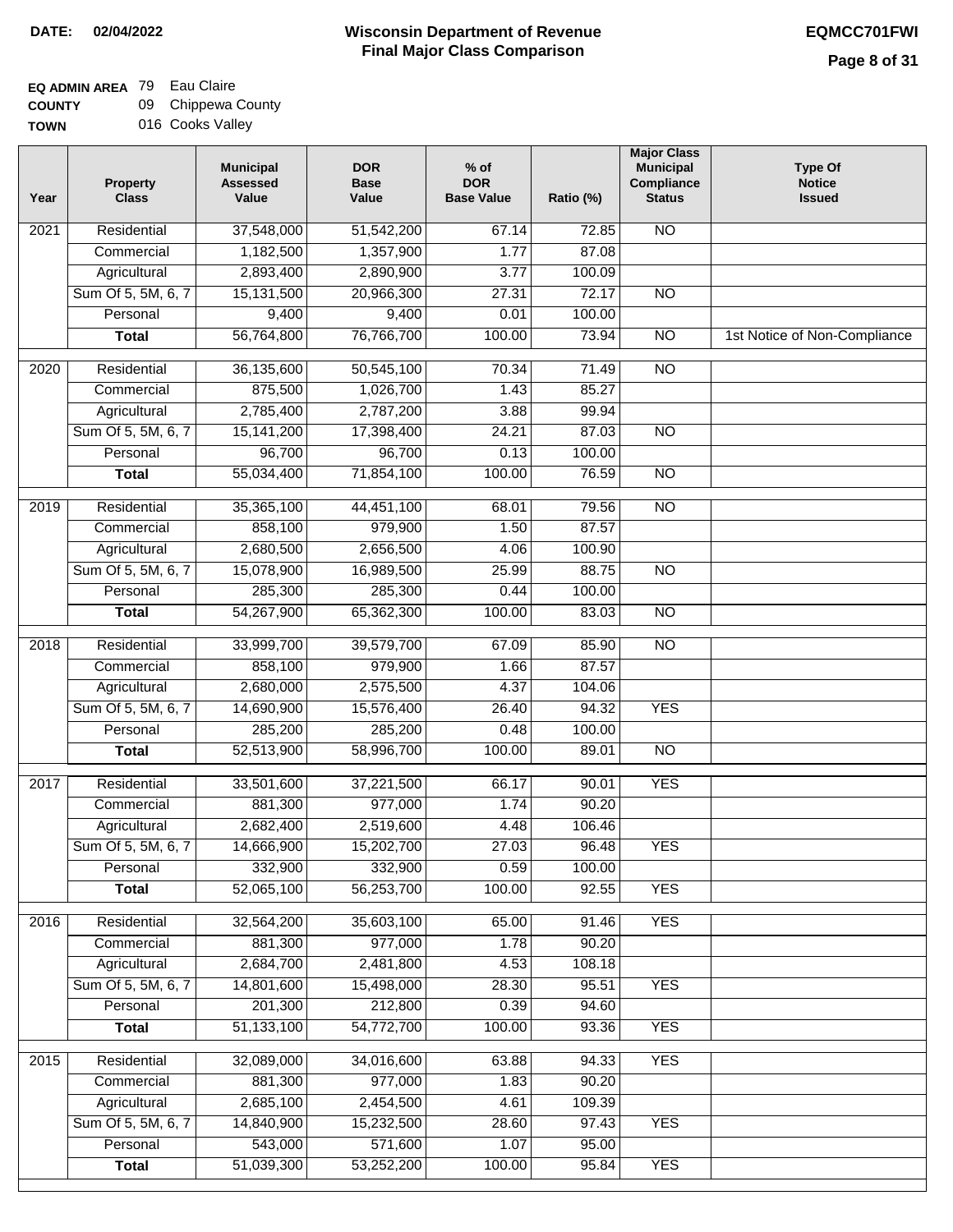## **EQ ADMIN AREA** 79 Eau Claire

| <b>COUNTY</b> |  | 09 Chippewa County |
|---------------|--|--------------------|
|---------------|--|--------------------|

**TOWN** 018 Delmar

| Year              | <b>Property</b><br><b>Class</b> | <b>Municipal</b><br><b>Assessed</b><br>Value | <b>DOR</b><br><b>Base</b><br>Value | $%$ of<br><b>DOR</b><br><b>Base Value</b> | Ratio (%) | <b>Major Class</b><br><b>Municipal</b><br>Compliance<br><b>Status</b> | <b>Type Of</b><br><b>Notice</b><br><b>Issued</b> |
|-------------------|---------------------------------|----------------------------------------------|------------------------------------|-------------------------------------------|-----------|-----------------------------------------------------------------------|--------------------------------------------------|
| 2021              | Residential                     | 32,370,400                                   | 42,655,200                         | 60.03                                     | 75.89     | N <sub>O</sub>                                                        |                                                  |
|                   | Commercial                      | 643,600                                      | 786,300                            | 1.11                                      | 81.85     |                                                                       |                                                  |
|                   | Agricultural                    | 2,377,900                                    | 3,167,200                          | 4.46                                      | 75.08     |                                                                       |                                                  |
|                   | Sum Of 5, 5M, 6, 7              | 19,806,200                                   | 24,388,000                         | 34.32                                     | 81.21     | $\overline{NO}$                                                       |                                                  |
|                   | Personal                        | 45,200                                       | 60,300                             | 0.08                                      | 74.96     |                                                                       |                                                  |
|                   | <b>Total</b>                    | 55,243,300                                   | 71,057,000                         | 100.00                                    | 77.75     | $\overline{NO}$                                                       |                                                  |
| 2020              | Residential                     | 31,843,900                                   | 40,368,800                         | 60.43                                     | 78.88     | $\overline{NO}$                                                       |                                                  |
|                   | Commercial                      | 673,400                                      | 768,200                            | 1.15                                      | 87.66     |                                                                       |                                                  |
|                   | Agricultural                    | 2,435,300                                    | 3,050,700                          | 4.57                                      | 79.83     |                                                                       |                                                  |
|                   | Sum Of 5, 5M, 6, 7              | 19,461,900                                   | 22,524,400                         | 33.72                                     | 86.40     | $\overline{NO}$                                                       |                                                  |
|                   | Personal                        | 72,400                                       | 90,500                             | 0.14                                      | 80.00     |                                                                       |                                                  |
|                   | <b>Total</b>                    | 54,486,900                                   | 66,802,600                         | 100.00                                    | 81.56     | $\overline{NO}$                                                       |                                                  |
| 2019              | Residential                     | 31,603,300                                   | 37,100,000                         | 59.25                                     | 85.18     | <b>NO</b>                                                             |                                                  |
|                   | Commercial                      | 673,400                                      | 745,800                            | 1.19                                      | 90.29     |                                                                       |                                                  |
|                   | Agricultural                    | 2,488,000                                    | 2,926,200                          | 4.67                                      | 85.02     |                                                                       |                                                  |
|                   | Sum Of 5, 5M, 6, 7              | 19,365,700                                   | 21,664,700                         | 34.60                                     | 89.39     | <b>NO</b>                                                             |                                                  |
|                   | Personal                        | 155,300                                      | 182,700                            | 0.29                                      | 85.00     |                                                                       |                                                  |
|                   | <b>Total</b>                    | 54,285,700                                   | 62,619,400                         | 100.00                                    | 86.69     | <b>NO</b>                                                             |                                                  |
| $\overline{2018}$ | Residential                     | 30,865,500                                   | 34,180,900                         | 58.31                                     | 90.30     | <b>YES</b>                                                            |                                                  |
|                   | Commercial                      | 673,400                                      | 745,800                            | 1.27                                      | 90.29     |                                                                       |                                                  |
|                   | Agricultural                    | 2,715,300                                    | 2,852,600                          | 4.87                                      | 95.19     |                                                                       |                                                  |
|                   | Sum Of 5, 5M, 6, 7              | 19,337,300                                   | 20,667,100                         | 35.25                                     | 93.57     | <b>YES</b>                                                            |                                                  |
|                   | Personal                        | 167,900                                      | 176,800                            | 0.30                                      | 94.97     |                                                                       |                                                  |
|                   | <b>Total</b>                    | 53,759,400                                   | 58,623,200                         | 100.00                                    | 91.70     | <b>YES</b>                                                            |                                                  |
|                   |                                 |                                              |                                    |                                           |           |                                                                       |                                                  |
| 2017              | Residential                     | 29,556,500                                   | 31,849,300                         | 56.95                                     | 92.80     | <b>YES</b>                                                            |                                                  |
|                   | Commercial                      | 616,200                                      | 665,800                            | 1.19                                      | 92.55     |                                                                       |                                                  |
|                   | Agricultural                    | 2,644,400                                    | 2,779,800                          | 4.97                                      | 95.13     |                                                                       |                                                  |
|                   | Sum Of 5, 5M, 6, 7              | 19,790,000                                   | 20,290,000                         | 36.28                                     | 97.54     | <b>YES</b>                                                            |                                                  |
|                   | Personal                        | 323,600                                      | 340,600                            | 0.61                                      | 95.01     |                                                                       |                                                  |
|                   | <b>Total</b>                    | 52,930,700                                   | 55,925,500                         | 100.00                                    | 94.65     | <b>YES</b>                                                            |                                                  |
| 2016              | Residential                     | 29,280,400                                   | 32,203,400                         | 57.52                                     | 90.92     | <b>YES</b>                                                            |                                                  |
|                   | Commercial                      | 715,100                                      | 778,100                            | 1.39                                      | 91.90     |                                                                       |                                                  |
|                   | Agricultural                    | 2,608,700                                    | 2,747,000                          | 4.91                                      | 94.97     |                                                                       |                                                  |
|                   | Sum Of 5, 5M, 6, 7              | 19,512,500                                   | 19,928,400                         | 35.60                                     | 97.91     | <b>YES</b>                                                            |                                                  |
|                   | Personal                        | 309,600                                      | 325,900                            | 0.58                                      | 95.00     |                                                                       |                                                  |
|                   | <b>Total</b>                    | 52,426,300                                   | 55,982,800                         | 100.00                                    | 93.65     | <b>YES</b>                                                            |                                                  |
| 2015              | Residential                     | 28,867,100                                   | 30,843,400                         | 57.92                                     | 93.59     | <b>YES</b>                                                            |                                                  |
|                   | Commercial                      | 715,100                                      | 778,100                            | 1.46                                      | 91.90     |                                                                       |                                                  |
|                   | Agricultural                    | 2,743,900                                    | 2,715,500                          | 5.10                                      | 101.05    |                                                                       |                                                  |
|                   | Sum Of 5, 5M, 6, 7              | 19,224,800                                   | 18,561,800                         | 34.85                                     | 103.57    | <b>YES</b>                                                            |                                                  |
|                   | Personal                        | 360,000                                      | 356,400                            | 0.67                                      | 101.01    |                                                                       |                                                  |
|                   | <b>Total</b>                    | 51,910,900                                   | 53,255,200                         | 100.00                                    | 97.48     | <b>YES</b>                                                            |                                                  |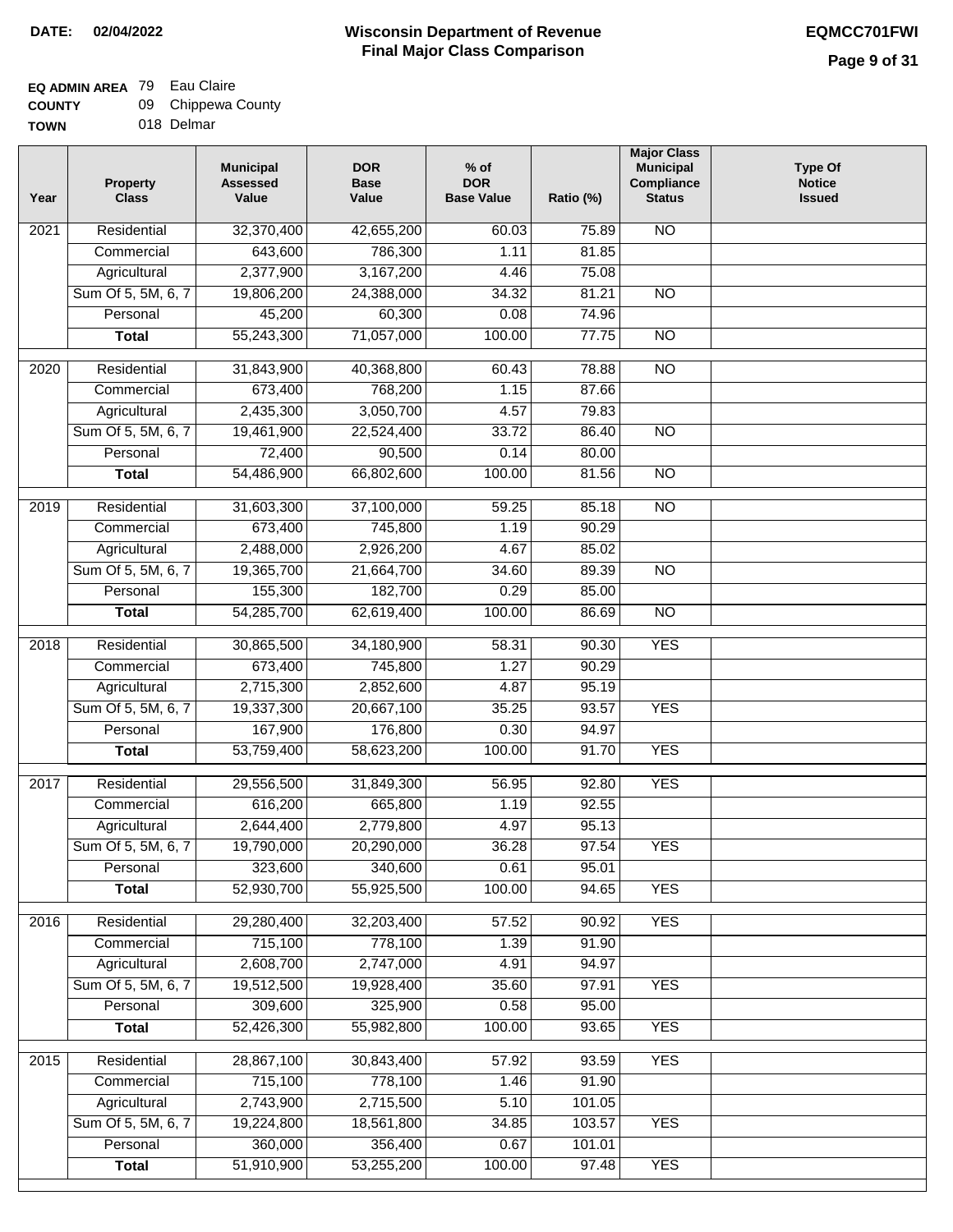### **EQ ADMIN AREA** 79 Eau Claire

| <b>COUNTY</b> | 09 Chippewa County |
|---------------|--------------------|
| <b>TOWN</b>   | 020 Eagle Point    |

| /Ν |  | 020 Eagle Point |
|----|--|-----------------|
|----|--|-----------------|

| Year             | <b>Property</b><br><b>Class</b> | <b>Municipal</b><br><b>Assessed</b><br>Value | <b>DOR</b><br><b>Base</b><br>Value | $%$ of<br><b>DOR</b><br><b>Base Value</b> | Ratio (%) | <b>Major Class</b><br><b>Municipal</b><br>Compliance<br><b>Status</b> | <b>Type Of</b><br><b>Notice</b><br><b>Issued</b> |
|------------------|---------------------------------|----------------------------------------------|------------------------------------|-------------------------------------------|-----------|-----------------------------------------------------------------------|--------------------------------------------------|
| 2021             | Residential                     | 297, 163, 200                                | 415,402,100                        | 86.17                                     | 71.54     | $\overline{NO}$                                                       |                                                  |
|                  | Commercial                      | 23,057,000                                   | 23,766,700                         | 4.93                                      | 97.01     |                                                                       |                                                  |
|                  | Agricultural                    | 2,876,400                                    | 3,598,200                          | 0.75                                      | 79.94     |                                                                       |                                                  |
|                  | Sum Of 5, 5M, 6, 7              | 32,283,900                                   | 37,438,200                         | 7.77                                      | 86.23     |                                                                       |                                                  |
|                  | Personal                        | 1,508,200                                    | 1,885,200                          | 0.39                                      | 80.00     |                                                                       |                                                  |
|                  | <b>Total</b>                    | 356,888,700                                  | 482,090,400                        | 100.00                                    | 74.03     | $\overline{NO}$                                                       |                                                  |
| 2020             | Residential                     | 293,207,100                                  | 366,700,800                        | 84.48                                     | 79.96     | $\overline{NO}$                                                       |                                                  |
|                  | Commercial                      | 22,915,400                                   | 25,585,400                         | 5.89                                      | 89.56     |                                                                       |                                                  |
|                  | Agricultural                    | 2,942,500                                    | 3,464,100                          | 0.80                                      | 84.94     |                                                                       |                                                  |
|                  | Sum Of 5, 5M, 6, 7              | 32,119,200                                   | 36,402,800                         | 8.39                                      | 88.23     |                                                                       |                                                  |
|                  | Personal                        | 1,642,500                                    | 1,932,300                          | 0.45                                      | 85.00     |                                                                       |                                                  |
|                  | <b>Total</b>                    | 352,826,700                                  | 434,085,400                        | 100.00                                    | 81.28     | $\overline{NO}$                                                       |                                                  |
|                  |                                 |                                              |                                    |                                           |           |                                                                       |                                                  |
| $\frac{1}{2019}$ | Residential                     | 288,716,000                                  | 344,192,900                        | 84.56                                     | 83.88     | $\overline{NO}$                                                       |                                                  |
|                  | Commercial                      | 22,506,900                                   | 22,734,800                         | 5.59                                      | 99.00     |                                                                       |                                                  |
|                  | Agricultural                    | 2,833,100                                    | 3,333,700                          | 0.82                                      | 84.98     |                                                                       |                                                  |
|                  | Sum Of 5, 5M, 6, 7              | 32,136,900                                   | 35,947,100                         | 8.83                                      | 89.40     |                                                                       |                                                  |
|                  | Personal                        | 719,600                                      | 846,600                            | 0.21                                      | 85.00     |                                                                       |                                                  |
|                  | <b>Total</b>                    | 346,912,500                                  | 407,055,100                        | 100.00                                    | 85.22     | $\overline{N}$                                                        |                                                  |
| 2018             | Residential                     | 285,254,200                                  | 309,166,000                        | 83.45                                     | 92.27     | <b>YES</b>                                                            |                                                  |
|                  | Commercial                      | 22,953,700                                   | 23,118,600                         | 6.24                                      | 99.29     |                                                                       |                                                  |
|                  | Agricultural                    | 3,075,500                                    | 3,233,500                          | 0.87                                      | 95.11     |                                                                       |                                                  |
|                  | Sum Of 5, 5M, 6, 7              | 31,847,300                                   | 34, 169, 100                       | 9.22                                      | 93.20     |                                                                       |                                                  |
|                  | Personal                        | 759,900                                      | 799,900                            | 0.22                                      | 95.00     |                                                                       |                                                  |
|                  | <b>Total</b>                    | 343,890,600                                  | 370,487,100                        | 100.00                                    | 92.82     | <b>YES</b>                                                            |                                                  |
| 2017             | Residential                     | 280,652,100                                  | 304,332,600                        | 83.39                                     | 92.22     | <b>YES</b>                                                            |                                                  |
|                  | Commercial                      | 21,880,500                                   | 21,342,100                         | 5.85                                      | 102.52    |                                                                       |                                                  |
|                  | Agricultural                    | 3,032,700                                    | 3,187,900                          | 0.87                                      | 95.13     |                                                                       |                                                  |
|                  | Sum Of 5, 5M, 6, 7              | 31,824,400                                   | 34,350,700                         | 9.41                                      | 92.65     |                                                                       |                                                  |
|                  | Personal                        | 1,671,100                                    | 1,759,100                          | 0.48                                      | 95.00     |                                                                       |                                                  |
|                  | <b>Total</b>                    | 339,060,800                                  | 364,972,400                        | 100.00                                    | 92.90     | <b>YES</b>                                                            |                                                  |
|                  |                                 |                                              |                                    |                                           |           |                                                                       |                                                  |
| 2016             | Residential                     | 277,019,400                                  | 286,110,900                        | 83.40                                     | 96.82     | <b>YES</b>                                                            |                                                  |
|                  | Commercial                      | 21,276,300                                   | 20,295,600                         | 5.92                                      | 104.83    |                                                                       |                                                  |
|                  | Agricultural                    | 3,162,300                                    | 3,160,000                          | 0.92                                      | 100.07    |                                                                       |                                                  |
|                  | Sum Of 5, 5M, 6, 7              | 31,643,000                                   | 31,798,000                         | 9.27                                      | 99.51     |                                                                       |                                                  |
|                  | Personal                        | 1,708,500                                    | 1,708,500                          | 0.50                                      | 100.00    |                                                                       |                                                  |
|                  | <b>Total</b>                    | 334,809,500                                  | 343,073,000                        | 100.00                                    | 97.59     | <b>YES</b>                                                            |                                                  |
| 2015             | Residential                     | 274,590,300                                  | 270,181,600                        | 82.88                                     | 101.63    | <b>YES</b>                                                            |                                                  |
|                  | Commercial                      | 20,836,400                                   | 19,855,700                         | 6.09                                      | 104.94    | <b>YES</b>                                                            |                                                  |
|                  | Agricultural                    | 3,127,100                                    | 3,125,000                          | 0.96                                      | 100.07    |                                                                       |                                                  |
|                  | Sum Of 5, 5M, 6, 7              | 31,766,500                                   | 31,228,900                         | 9.58                                      | 101.72    | <b>YES</b>                                                            |                                                  |
|                  | Personal                        | 1,583,200                                    | 1,583,200                          | 0.49                                      | 100.00    |                                                                       |                                                  |
|                  | <b>Total</b>                    | 331,903,500                                  | 325,974,400                        | 100.00                                    | 101.82    | <b>YES</b>                                                            |                                                  |
|                  |                                 |                                              |                                    |                                           |           |                                                                       |                                                  |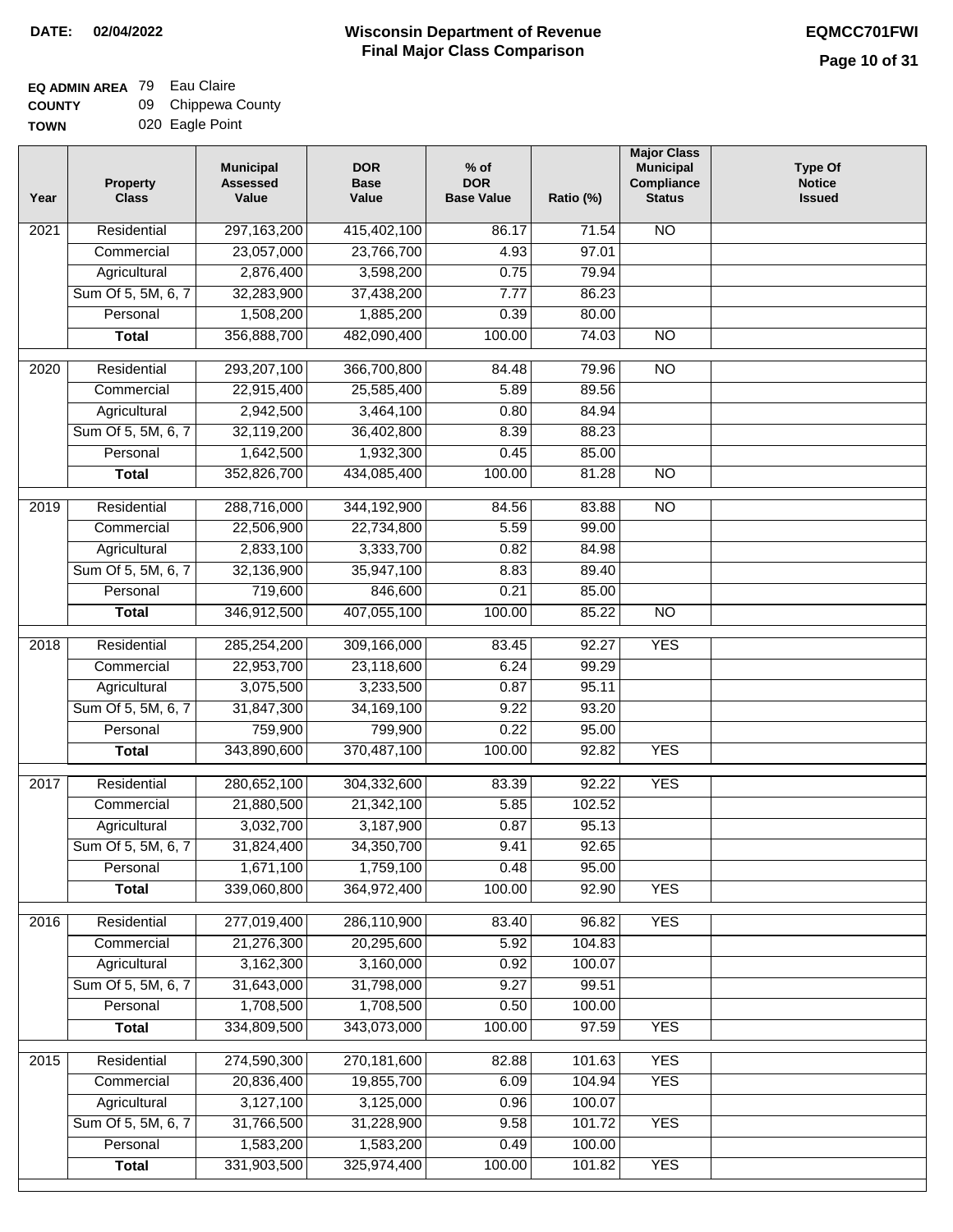### **Wisconsin Department of Revenue Final Major Class Comparison DATE: 02/04/2022 EQMCC701FWI**

٦

#### **EQ ADMIN AREA** 79 Eau Claire **COUNTY** 09 Chippewa County

| <b>UUUNII</b> | ັບປ | <b>UIIIPPGWA UUU</b> |
|---------------|-----|----------------------|
| <b>TOWN</b>   |     | 022 Edson            |

| Year              | <b>Property</b><br><b>Class</b> | <b>Municipal</b><br><b>Assessed</b><br>Value | <b>DOR</b><br><b>Base</b><br>Value | $%$ of<br><b>DOR</b><br><b>Base Value</b> | Ratio (%)       | <b>Major Class</b><br><b>Municipal</b><br>Compliance<br><b>Status</b> | <b>Type Of</b><br><b>Notice</b><br><b>Issued</b> |
|-------------------|---------------------------------|----------------------------------------------|------------------------------------|-------------------------------------------|-----------------|-----------------------------------------------------------------------|--------------------------------------------------|
| 2021              | Residential                     | 33,044,900                                   | 45,710,800                         | 50.35                                     | 72.29           | <b>NO</b>                                                             |                                                  |
|                   | Commercial                      | 592,300                                      | 1,026,300                          | 1.13                                      | 57.71           |                                                                       |                                                  |
|                   | Agricultural                    | 3,258,600                                    | 4,340,100                          | 4.78                                      | 75.08           |                                                                       |                                                  |
|                   | Sum Of 5, 5M, 6, 7              | 29,682,200                                   | 39,614,300                         | 43.63                                     | 74.93           | $\overline{NO}$                                                       |                                                  |
|                   | Personal                        | 71,600                                       | 95,500                             | 0.11                                      | 74.97           |                                                                       |                                                  |
|                   | <b>Total</b>                    | 66,649,600                                   | 90,787,000                         | 100.00                                    | 73.41           | $\overline{NO}$                                                       | 1st Notice of Non-Compliance                     |
| $\overline{2020}$ | Residential                     | 31,927,300                                   | 40,541,300                         | 48.71                                     | 78.75           | $\overline{NO}$                                                       |                                                  |
|                   | Commercial                      | 591,700                                      | 550,100                            | 0.66                                      | 107.56          |                                                                       |                                                  |
|                   | Agricultural                    | 3,343,300                                    | 4,184,600                          | 5.03                                      | 79.90           |                                                                       |                                                  |
|                   | Sum Of 5, 5M, 6, 7              | 29,438,300                                   | 37,852,800                         | 45.48                                     | 77.77           | <b>NO</b>                                                             |                                                  |
|                   | Personal                        | 78,300                                       | 97,900                             | 0.12                                      | 79.98           |                                                                       |                                                  |
|                   | <b>Total</b>                    | 65,378,900                                   | 83,226,700                         | 100.00                                    | 78.56           | <b>NO</b>                                                             |                                                  |
| 2019              | Residential                     | 31,450,500                                   | 36,986,700                         | 47.68                                     | 85.03           | $\overline{NO}$                                                       |                                                  |
|                   | Commercial                      | 591,700                                      | 534,100                            | 0.69                                      | 110.78          |                                                                       |                                                  |
|                   | Agricultural                    | 3,617,900                                    | 4,015,600                          | 5.18                                      | 90.10           |                                                                       |                                                  |
|                   | Sum Of 5, 5M, 6, 7              | 29,548,100                                   | 35,952,000                         | 46.35                                     | 82.19           | $\overline{NO}$                                                       |                                                  |
|                   | Personal                        | 75,100                                       | 83,500                             | 0.11                                      | 89.94           |                                                                       |                                                  |
|                   | <b>Total</b>                    | 65,283,300                                   | 77,571,900                         | 100.00                                    | 84.16           | $\overline{NO}$                                                       |                                                  |
| 2018              | Residential                     | 30,299,700                                   | 33,063,800                         | 46.00                                     | 91.64           | <b>YES</b>                                                            |                                                  |
|                   | Commercial                      | 591,700                                      | 534,100                            | 0.74                                      | 110.78          |                                                                       |                                                  |
|                   | Agricultural                    | 3,720,300                                    | 3,914,000                          | 5.45                                      | 95.05           |                                                                       |                                                  |
|                   | Sum Of 5, 5M, 6, 7              | 29,434,300                                   | 34,283,400                         | 47.70                                     | 85.86           | $\overline{NO}$                                                       |                                                  |
|                   | Personal                        | 78,800                                       | 82,900                             | 0.12                                      | 95.05           |                                                                       |                                                  |
|                   | <b>Total</b>                    | 64,124,800                                   | 71,878,200                         | 100.00                                    | 89.21           | NO                                                                    |                                                  |
|                   |                                 |                                              |                                    |                                           |                 | <b>YES</b>                                                            |                                                  |
| 2017              | Residential<br>Commercial       | 29,958,700                                   | 31,755,300                         | 46.51                                     | 94.34           |                                                                       |                                                  |
|                   | Agricultural                    | 500,700<br>3,639,000                         | 425,500<br>3,824,300               | 0.62<br>5.60                              | 117.67<br>95.15 |                                                                       |                                                  |
|                   | Sum Of 5, 5M, 6, 7              | 29,158,700                                   | 32,152,500                         | 47.10                                     | 90.69           | <b>YES</b>                                                            |                                                  |
|                   | Personal                        | 106,200                                      | 111,800                            | 0.16                                      | 94.99           |                                                                       |                                                  |
|                   | <b>Total</b>                    | 63,363,300                                   | 68,269,400                         | 100.00                                    | 92.81           | <b>YES</b>                                                            |                                                  |
|                   |                                 |                                              |                                    |                                           |                 |                                                                       |                                                  |
| 2016              | Residential                     | 29,231,900                                   | 29,514,200                         | 44.90                                     | 99.04           | <b>YES</b>                                                            |                                                  |
|                   | Commercial                      | 542,800                                      | 454,600                            | 0.69                                      | 119.40          |                                                                       |                                                  |
|                   | Agricultural                    | 3,778,600                                    | 3,773,500                          | 5.74                                      | 100.14          |                                                                       |                                                  |
|                   | Sum Of 5, 5M, 6, 7              | 29,302,500                                   | 31,885,100                         | 48.50                                     | 91.90           | <b>YES</b>                                                            |                                                  |
|                   | Personal                        | 110,000                                      | 110,000                            | 0.17                                      | 100.00          |                                                                       |                                                  |
|                   | <b>Total</b>                    | 62,965,800                                   | 65,737,400                         | 100.00                                    | 95.78           | <b>YES</b>                                                            |                                                  |
| 2015              | Residential                     | 28,861,700                                   | 28,295,900                         | 45.68                                     | 102.00          | <b>YES</b>                                                            |                                                  |
|                   | Commercial                      | 431,700                                      | 343,500                            | 0.55                                      | 125.68          |                                                                       |                                                  |
|                   | Agricultural                    | 3,964,900                                    | 3,771,900                          | 6.09                                      | 105.12          |                                                                       |                                                  |
|                   | Sum Of 5, 5M, 6, 7              | 28,814,000                                   | 29,411,400                         | 47.48                                     | 97.97           | <b>YES</b>                                                            |                                                  |
|                   | Personal                        | 127,000                                      | 121,000                            | 0.20                                      | 104.96          |                                                                       |                                                  |
|                   | <b>Total</b>                    | 62,199,300                                   | 61,943,700                         | 100.00                                    | 100.41          | <b>YES</b>                                                            |                                                  |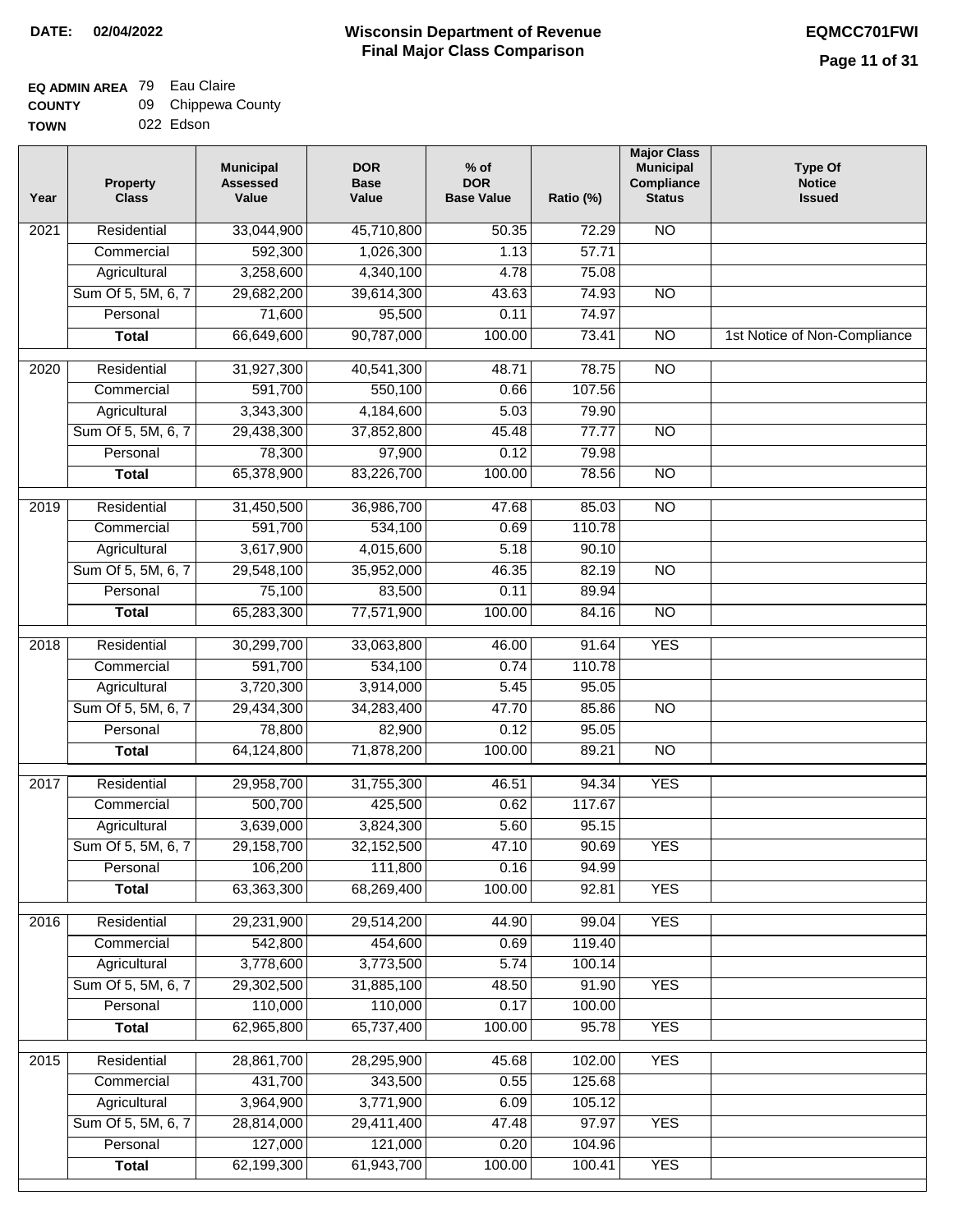### **EQ ADMIN AREA** 79 Eau Claire  $\overline{\phantom{0}}$

| <b>COUNTY</b> | 09 Chippewa County |
|---------------|--------------------|
| <b>TOWN</b>   | 024 Estella        |

| Year | <b>Property</b><br><b>Class</b> | <b>Municipal</b><br><b>Assessed</b><br>Value | <b>DOR</b><br><b>Base</b><br>Value | % of<br><b>DOR</b><br><b>Base Value</b> | Ratio (%) | <b>Major Class</b><br><b>Municipal</b><br>Compliance<br><b>Status</b> | <b>Type Of</b><br><b>Notice</b><br><b>Issued</b> |
|------|---------------------------------|----------------------------------------------|------------------------------------|-----------------------------------------|-----------|-----------------------------------------------------------------------|--------------------------------------------------|
| 2021 | Residential                     | 23,324,600                                   | 27,953,000                         | 61.65                                   | 83.44     | N <sub>O</sub>                                                        |                                                  |
|      | Commercial                      | 889,800                                      | 1,547,600                          | 3.41                                    | 57.50     |                                                                       |                                                  |
|      | Agricultural                    | 1,162,800                                    | 1,060,700                          | 2.34                                    | 109.63    |                                                                       |                                                  |
|      | Sum Of 5, 5M, 6, 7              | 13,834,300                                   | 14,706,700                         | 32.44                                   | 94.07     | <b>YES</b>                                                            |                                                  |
|      | Personal                        | 80,400                                       | 73,400                             | 0.16                                    | 109.54    |                                                                       |                                                  |
|      | <b>Total</b>                    | 39,291,900                                   | 45,341,400                         | 100.00                                  | 86.66     | $\overline{NO}$                                                       |                                                  |
| 2020 | Residential                     | 23,154,600                                   | 29,099,700                         | 64.30                                   | 79.57     | $\overline{NO}$                                                       |                                                  |
|      | Commercial                      | 883,500                                      | 1,197,500                          | 2.65                                    | 73.78     |                                                                       |                                                  |
|      | Agricultural                    | 1,117,500                                    | 1,020,500                          | 2.25                                    | 109.51    |                                                                       |                                                  |
|      | Sum Of 5, 5M, 6, 7              | 13,961,900                                   | 13,857,000                         | 30.62                                   | 100.76    | <b>YES</b>                                                            |                                                  |
|      | Personal                        | 89,600                                       | 81,800                             | 0.18                                    | 109.54    |                                                                       |                                                  |
|      | <b>Total</b>                    | 39,207,100                                   | 45,256,500                         | 100.00                                  | 86.63     | $\overline{NO}$                                                       |                                                  |
|      |                                 |                                              |                                    |                                         |           |                                                                       |                                                  |
| 2019 | Residential                     | 23,086,300                                   | 26,937,900                         | 62.85                                   | 85.70     | <b>NO</b>                                                             |                                                  |
|      | Commercial                      | 844,300                                      | 1,127,900                          | 2.63                                    | 74.86     |                                                                       |                                                  |
|      | Agricultural                    | 1,021,900                                    | 986,000                            | 2.30                                    | 103.64    |                                                                       |                                                  |
|      | Sum Of 5, 5M, 6, 7              | 13,946,300                                   | 13,763,000                         | 32.11                                   | 101.33    | <b>YES</b>                                                            |                                                  |
|      | Personal                        | 51,300                                       | 46,800                             | 0.11                                    | 109.62    |                                                                       |                                                  |
|      | <b>Total</b>                    | 38,950,100                                   | 42,861,600                         | 100.00                                  | 90.87     | <b>NO</b>                                                             |                                                  |
| 2018 | Residential                     | 23,075,500                                   | 24,482,100                         | 60.27                                   | 94.25     | <b>YES</b>                                                            |                                                  |
|      | Commercial                      | 810,000                                      | 1,127,900                          | 2.78                                    | 71.81     |                                                                       |                                                  |
|      | Agricultural                    | 1,017,900                                    | 954,000                            | 2.35                                    | 106.70    |                                                                       |                                                  |
|      | Sum Of 5, 5M, 6, 7              | 14,468,000                                   | 14,007,600                         | 34.48                                   | 103.29    | <b>YES</b>                                                            |                                                  |
|      | Personal                        | 53,100                                       | 48,500                             | 0.12                                    | 109.48    |                                                                       |                                                  |
|      | <b>Total</b>                    | 39,424,500                                   | 40,620,100                         | 100.00                                  | 97.06     | <b>YES</b>                                                            |                                                  |
| 2017 | Residential                     | 24,894,000                                   | 23,586,700                         | 58.34                                   | 105.54    | <b>YES</b>                                                            |                                                  |
|      | Commercial                      | 1,039,500                                    | 1,114,200                          | 2.76                                    | 93.30     |                                                                       |                                                  |
|      | Agricultural                    | 929,500                                      | 929,200                            | 2.30                                    | 100.03    |                                                                       |                                                  |
|      | Sum Of 5, 5M, 6, 7              | 14,651,900                                   | 14,639,800                         | 36.21                                   | 100.08    | <b>YES</b>                                                            |                                                  |
|      | Personal                        | 178,100                                      | 162,600                            | 0.40                                    | 109.53    |                                                                       |                                                  |
|      | <b>Total</b>                    | 41,693,000                                   | 40,432,500                         | 100.00                                  | 103.12    | <b>YES</b>                                                            |                                                  |
|      |                                 |                                              |                                    |                                         |           |                                                                       |                                                  |
| 2016 | Residential                     | 22,152,400                                   | 23,366,300                         | 59.00                                   | 94.80     | <b>YES</b>                                                            |                                                  |
|      | Commercial                      | 1,109,200                                    | 1,114,200                          | 2.81                                    | 99.55     |                                                                       |                                                  |
|      | Agricultural                    | 990,700                                      | 932,900                            | 2.36                                    | 106.20    |                                                                       |                                                  |
|      | Sum Of 5, 5M, 6, 7              | 12,036,800                                   | 14,018,900                         | 35.40                                   | 85.86     | $\overline{NO}$                                                       |                                                  |
|      | Personal                        | 187,100                                      | 170,800                            | 0.43                                    | 109.54    |                                                                       |                                                  |
|      | <b>Total</b>                    | 36,476,200                                   | 39,603,100                         | 100.00                                  | 92.10     | N <sub>O</sub>                                                        | 1st Notice of Non-Compliance                     |
| 2015 | Residential                     | 22,074,100                                   | 23,551,700                         | 57.90                                   | 93.73     | <b>YES</b>                                                            |                                                  |
|      | Commercial                      | 1,039,200                                    | 1,093,600                          | 2.69                                    | 95.03     |                                                                       |                                                  |
|      | Agricultural                    | 988,100                                      | 916,300                            | 2.25                                    | 107.84    |                                                                       |                                                  |
|      | Sum Of 5, 5M, 6, 7              | 12,059,300                                   | 14,979,100                         | 36.82                                   | 80.51     | $\overline{NO}$                                                       |                                                  |
|      | Personal                        | 150,650                                      | 137,500                            | 0.34                                    | 109.56    |                                                                       |                                                  |
|      | <b>Total</b>                    | 36,311,350                                   | 40,678,200                         | 100.00                                  | 89.26     | NO                                                                    |                                                  |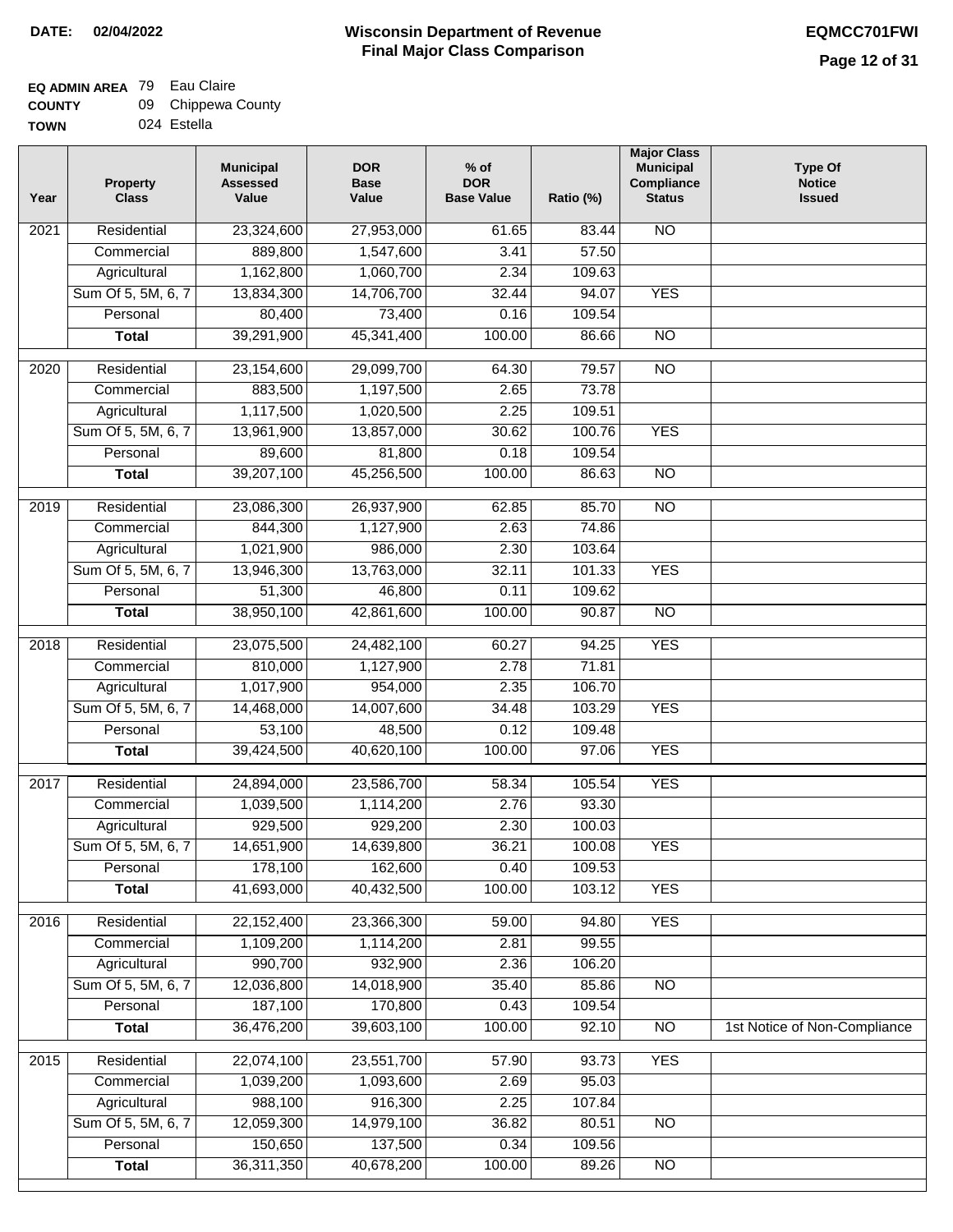٦

#### **EQ ADMIN AREA** 79 Eau Claire **COUNTY**  $09$  Chin

| <b>COUNTY</b> | 09 Chippewa County |
|---------------|--------------------|
| <b>TOWN</b>   | 026 Goetz          |

| Year              | <b>Property</b><br><b>Class</b> | <b>Municipal</b><br><b>Assessed</b><br>Value | <b>DOR</b><br><b>Base</b><br>Value | $%$ of<br><b>DOR</b><br><b>Base Value</b> | Ratio (%) | <b>Major Class</b><br><b>Municipal</b><br>Compliance<br><b>Status</b> | <b>Type Of</b><br><b>Notice</b><br><b>Issued</b> |
|-------------------|---------------------------------|----------------------------------------------|------------------------------------|-------------------------------------------|-----------|-----------------------------------------------------------------------|--------------------------------------------------|
| 2021              | Residential                     | 35,837,500                                   | 47,725,600                         | 66.61                                     | 75.09     | N <sub>O</sub>                                                        |                                                  |
|                   | Commercial                      | 1,311,900                                    | 1,707,200                          | 2.38                                      | 76.85     |                                                                       |                                                  |
|                   | Agricultural                    | 1,778,900                                    | 2,219,700                          | 3.10                                      | 80.14     |                                                                       |                                                  |
|                   | Sum Of 5, 5M, 6, 7              | 14,666,000                                   | 19,662,900                         | 27.44                                     | 74.59     | $\overline{NO}$                                                       |                                                  |
|                   | Personal                        | 268,000                                      | 335,000                            | 0.47                                      | 80.00     |                                                                       |                                                  |
|                   | <b>Total</b>                    | 53,862,300                                   | 71,650,400                         | 100.00                                    | 75.17     | N <sub>O</sub>                                                        |                                                  |
| 2020              | Residential                     | 35,611,100                                   | 45,185,100                         | 68.02                                     | 78.81     | $\overline{NO}$                                                       |                                                  |
|                   | Commercial                      | 1,311,900                                    | 1,228,000                          | 1.85                                      | 106.83    |                                                                       |                                                  |
|                   | Agricultural                    | 1,752,600                                    | 2,134,300                          | 3.21                                      | 82.12     |                                                                       |                                                  |
|                   | Sum Of 5, 5M, 6, 7              | 14,628,200                                   | 17,731,700                         | 26.69                                     | 82.50     | $\overline{NO}$                                                       |                                                  |
|                   | Personal                        | 124,700                                      | 152,100                            | 0.23                                      | 81.99     |                                                                       |                                                  |
|                   | <b>Total</b>                    | 53,428,500                                   | 66,431,200                         | 100.00                                    | 80.43     | $\overline{NO}$                                                       |                                                  |
|                   |                                 |                                              |                                    |                                           |           |                                                                       |                                                  |
| 2019              | Residential                     | 35,320,700                                   | 41,515,700                         | 67.47                                     | 85.08     | <b>NO</b>                                                             |                                                  |
|                   | Commercial                      | 1,311,900                                    | 1,192,200                          | 1.94                                      | 110.04    |                                                                       |                                                  |
|                   | Agricultural                    | 2,142,400                                    | 2,052,700                          | 3.34                                      | 104.37    |                                                                       |                                                  |
|                   | Sum Of 5, 5M, 6, 7              | 14,588,600                                   | 16,601,800                         | 26.98                                     | 87.87     | $\overline{NO}$                                                       |                                                  |
|                   | Personal                        | 149,500                                      | 169,900                            | 0.28                                      | 87.99     |                                                                       |                                                  |
|                   | <b>Total</b>                    | 53,513,100                                   | 61,532,300                         | 100.00                                    | 86.97     | $\overline{NO}$                                                       |                                                  |
| $\overline{2018}$ | Residential                     | 34,513,600                                   | 37,563,200                         | 66.02                                     | 91.88     | <b>YES</b>                                                            |                                                  |
|                   | Commercial                      | 1,328,600                                    | 1,208,000                          | 2.12                                      | 109.98    |                                                                       |                                                  |
|                   | Agricultural                    | 2,143,400                                    | 1,994,600                          | 3.51                                      | 107.46    |                                                                       |                                                  |
|                   | Sum Of 5, 5M, 6, 7              | 14,373,000                                   | 15,966,500                         | 28.06                                     | 90.02     | <b>YES</b>                                                            |                                                  |
|                   | Personal                        | 156,600                                      | 164,900                            | 0.29                                      | 94.97     |                                                                       |                                                  |
|                   | <b>Total</b>                    | 52,515,200                                   | 56,897,200                         | 100.00                                    | 92.30     | <b>YES</b>                                                            |                                                  |
| 2017              | Residential                     | 33,677,400                                   | 36,636,100                         | 65.40                                     | 91.92     | <b>YES</b>                                                            |                                                  |
|                   | Commercial                      | 1,328,600                                    | 1,172,800                          | 2.09                                      | 113.28    |                                                                       |                                                  |
|                   | Agricultural                    | 2,143,900                                    | 1,948,800                          | 3.48                                      | 110.01    |                                                                       |                                                  |
|                   | Sum Of 5, 5M, 6, 7              | 14,124,600                                   | 14,776,800                         | 26.38                                     | 95.59     | YES                                                                   |                                                  |
|                   | Personal                        | 1,485,900                                    | 1,485,900                          | 2.65                                      | 100.00    |                                                                       |                                                  |
|                   | <b>Total</b>                    | 52,760,400                                   | 56,020,400                         | 100.00                                    | 94.18     | <b>YES</b>                                                            |                                                  |
| 2016              | Residential                     | 33,100,200                                   | 34,250,600                         | 64.31                                     | 96.64     | <b>YES</b>                                                            |                                                  |
|                   | Commercial                      | 1,429,600                                    | 1,261,700                          | 2.37                                      | 113.31    |                                                                       |                                                  |
|                   | Agricultural                    | 2,143,100                                    | 1,914,600                          | 3.60                                      | 111.93    |                                                                       |                                                  |
|                   | Sum Of 5, 5M, 6, 7              | 13,905,100                                   | 14,745,300                         | 27.69                                     | 94.30     | <b>YES</b>                                                            |                                                  |
|                   | Personal                        | 1,083,160                                    | 1,083,200                          | 2.03                                      | 100.00    |                                                                       |                                                  |
|                   | <b>Total</b>                    | 51,661,160                                   | 53,255,400                         | 100.00                                    | 97.01     | <b>YES</b>                                                            |                                                  |
|                   |                                 |                                              |                                    |                                           |           |                                                                       |                                                  |
| $\overline{2015}$ | Residential                     | 32,414,500                                   | 32,419,300                         | 64.21                                     | 99.99     | <b>YES</b>                                                            |                                                  |
|                   | Commercial                      | 1,228,900                                    | 1,070,400                          | 2.12                                      | 114.81    |                                                                       |                                                  |
|                   | Agricultural                    | 2,142,300                                    | 1,894,100                          | 3.75                                      | 113.10    |                                                                       |                                                  |
|                   | Sum Of 5, 5M, 6, 7              | 13,925,100                                   | 13,928,300                         | 27.59                                     | 99.98     | <b>YES</b>                                                            |                                                  |
|                   | Personal                        | 1,178,870                                    | 1,178,800                          | 2.33                                      | 100.01    |                                                                       |                                                  |
|                   | <b>Total</b>                    | 50,889,670                                   | 50,490,900                         | 100.00                                    | 100.79    | <b>YES</b>                                                            |                                                  |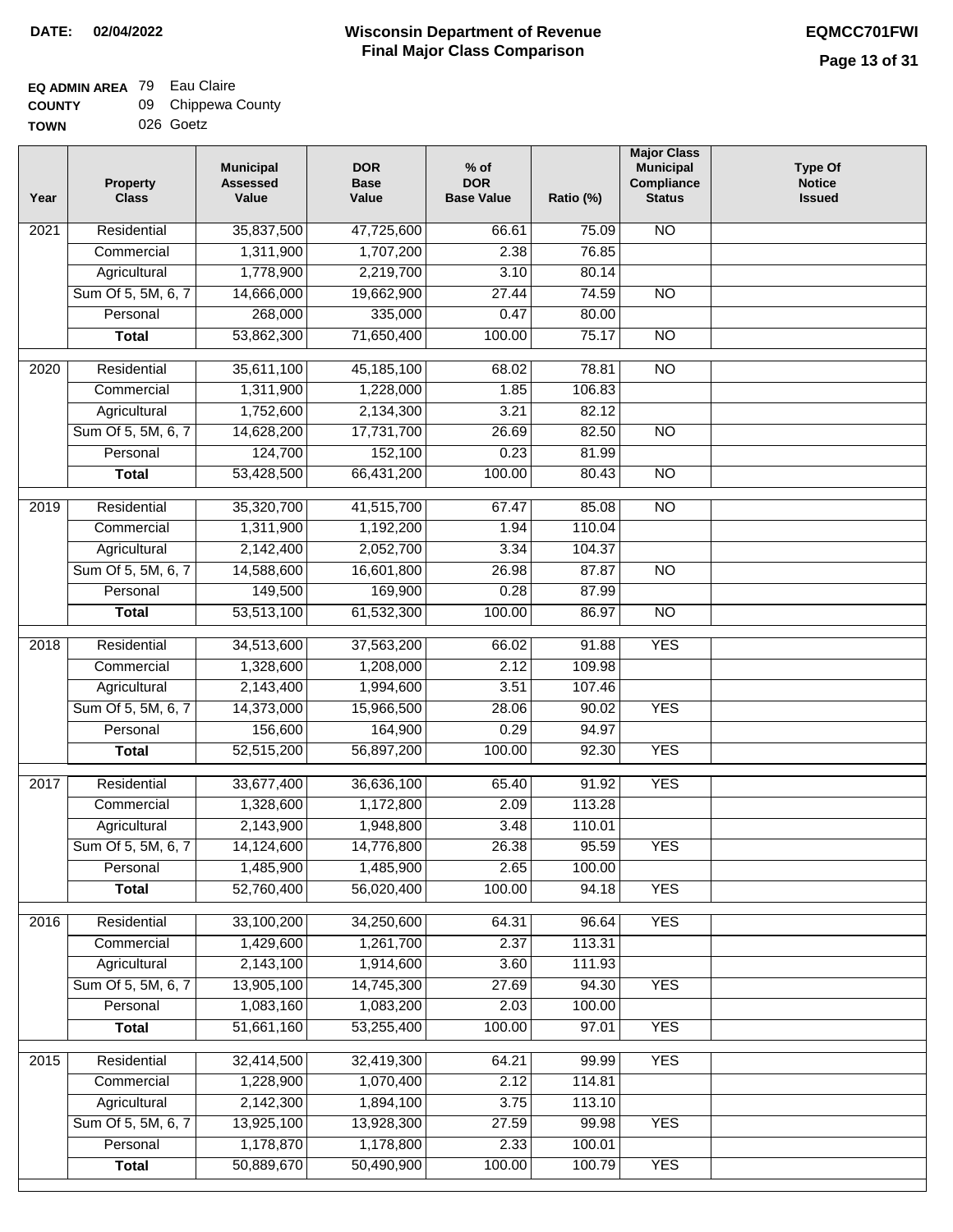### **Wisconsin Department of Revenue Final Major Class Comparison DATE: 02/04/2022 EQMCC701FWI**

٦

#### **EQ ADMIN AREA** 79 Eau Claire **COUNTY** 09 Chippewa County

| <b>UUUNII</b> | ັບ | <b>UITPPGWA OUL</b> |
|---------------|----|---------------------|
| <b>TOWN</b>   |    | 028 Hallie          |

| Residential<br>68.60<br>102.81<br>2021<br>309,300<br>102.38<br>Commercial<br>302,100<br>1.66<br>494,500<br>493,700<br>Agricultural<br>2.71<br>100.16<br>Sum Of 5, 5M, 6, 7<br>4,918,500<br>4,762,200<br>27.01<br>96.82<br><b>YES</b><br>3,700<br>3,700<br>100.00<br>Personal<br>0.02<br>18,411,200<br>18,208,700<br><b>YES</b><br>100.00<br>101.11<br><b>Total</b><br>$\overline{NO}$<br>Residential<br>10,010,100<br>13,415,100<br>73.99<br>74.62<br>2020<br>263,300<br>187,100<br>140.73<br>Commercial<br>1.03<br>401,200<br>471,400<br>2.60<br>85.11<br>Agricultural<br><b>YES</b><br>Sum Of 5, 5M, 6, 7<br>3,925,000<br>4,053,500<br>22.36<br>96.83<br>Personal<br>3,900<br>4,600<br>0.03<br>84.78<br>18,131,700<br>100.00<br>$\overline{NO}$<br><b>Total</b><br>14,603,500<br>80.54<br>1st Notice of Non-Compliance<br>Residential<br>9,769,000<br>12,272,700<br>73.08<br>79.60<br><b>NO</b><br>2019<br>263,300<br>181,700<br>Commercial<br>1.08<br>144.91<br>Agricultural<br>472,200<br>451,100<br>2.69<br>104.68<br>Sum Of 5, 5M, 6, 7<br>3,958,500<br>3,879,300<br>23.10<br>102.04<br><b>YES</b><br>Personal<br>6,500<br>7,600<br>0.05<br>85.53<br>14,469,500<br>16,792,400<br>100.00<br>86.17<br><b>NO</b><br><b>Total</b><br>$\overline{NO}$<br>2018<br>Residential<br>9,375,800<br>10,595,300<br>70.55<br>88.49<br>Commercial<br>263,300<br>181,700<br>1.21<br>144.91<br>473,900<br>440,800<br>Agricultural<br>2.94<br>107.51<br>Sum Of 5, 5M, 6, 7<br>3,963,600<br>25.26<br><b>YES</b><br>3,793,000<br>104.50<br>Personal<br>6,700<br>7,400<br>0.05<br>90.54<br><b>Total</b><br>14,083,300<br>15,018,200<br>100.00<br>93.77<br><b>NO</b><br>2017<br>Residential<br>9,369,600<br>10,695,300<br>87.60<br>$\overline{N}$<br>70.89<br>207,100<br>174,700<br>1.16<br>118.55<br>Commercial<br>470,600<br>426,300<br>2.83<br>110.39<br>Agricultural<br>Sum Of 5, 5M, 6, 7<br>4,056,300<br>3,776,100<br>25.03<br><b>YES</b><br>107.42<br>13,400<br>14,900<br>0.10<br>89.93<br>Personal<br>14,117,000<br>15,087,300<br>100.00<br>93.57<br><b>NO</b><br><b>Total</b><br><b>YES</b><br>Residential<br>9,249,300<br>10,154,200<br>70.21<br>91.09<br>2016<br>207,100<br>174,700<br>118.55<br>1.21<br>Commercial<br>470,200<br>419,100<br>Agricultural<br>2.90<br>112.19<br>Sum Of 5, 5M, 6, 7<br>4,056,300<br>3,705,600<br>25.62<br>109.46<br><b>YES</b><br>8,910<br>9,400<br>0.06<br>94.79<br>Personal<br>13,991,810<br>14,463,000<br>100.00<br>96.74<br><b>YES</b><br><b>Total</b><br>Residential<br>8,857,300<br>9,487,600<br><b>YES</b><br>2015<br>69.66<br>93.36<br>Commercial<br>207,100<br>174,700<br>1.28<br>118.55<br>471,000<br>414,900<br>Agricultural<br>3.05<br>113.52<br>Sum Of 5, 5M, 6, 7<br>3,534,700<br>4,023,300<br>25.95<br>113.82<br><b>NO</b><br>Personal<br>8,400<br>8,350<br>0.06<br>99.40<br>13,567,050<br>13,620,300<br>100.00<br><b>Training Notice</b><br><b>Total</b><br>99.61<br>N <sub>O</sub> | Year | <b>Property</b><br><b>Class</b> | <b>Municipal</b><br><b>Assessed</b><br>Value | <b>DOR</b><br><b>Base</b><br>Value | $%$ of<br><b>DOR</b><br><b>Base Value</b> | Ratio (%) | <b>Major Class</b><br><b>Municipal</b><br>Compliance<br><b>Status</b> | <b>Type Of</b><br><b>Notice</b><br><b>Issued</b> |
|------------------------------------------------------------------------------------------------------------------------------------------------------------------------------------------------------------------------------------------------------------------------------------------------------------------------------------------------------------------------------------------------------------------------------------------------------------------------------------------------------------------------------------------------------------------------------------------------------------------------------------------------------------------------------------------------------------------------------------------------------------------------------------------------------------------------------------------------------------------------------------------------------------------------------------------------------------------------------------------------------------------------------------------------------------------------------------------------------------------------------------------------------------------------------------------------------------------------------------------------------------------------------------------------------------------------------------------------------------------------------------------------------------------------------------------------------------------------------------------------------------------------------------------------------------------------------------------------------------------------------------------------------------------------------------------------------------------------------------------------------------------------------------------------------------------------------------------------------------------------------------------------------------------------------------------------------------------------------------------------------------------------------------------------------------------------------------------------------------------------------------------------------------------------------------------------------------------------------------------------------------------------------------------------------------------------------------------------------------------------------------------------------------------------------------------------------------------------------------------------------------------------------------------------------------------------------------------------------------------------------------------------------------------------------------------------------------------------------------------------------------------------------------------------------------------------------------------------------------------------------------------------------------------------------|------|---------------------------------|----------------------------------------------|------------------------------------|-------------------------------------------|-----------|-----------------------------------------------------------------------|--------------------------------------------------|
|                                                                                                                                                                                                                                                                                                                                                                                                                                                                                                                                                                                                                                                                                                                                                                                                                                                                                                                                                                                                                                                                                                                                                                                                                                                                                                                                                                                                                                                                                                                                                                                                                                                                                                                                                                                                                                                                                                                                                                                                                                                                                                                                                                                                                                                                                                                                                                                                                                                                                                                                                                                                                                                                                                                                                                                                                                                                                                                              |      |                                 | 12,841,500                                   | 12,490,700                         |                                           |           | <b>YES</b>                                                            |                                                  |
|                                                                                                                                                                                                                                                                                                                                                                                                                                                                                                                                                                                                                                                                                                                                                                                                                                                                                                                                                                                                                                                                                                                                                                                                                                                                                                                                                                                                                                                                                                                                                                                                                                                                                                                                                                                                                                                                                                                                                                                                                                                                                                                                                                                                                                                                                                                                                                                                                                                                                                                                                                                                                                                                                                                                                                                                                                                                                                                              |      |                                 |                                              |                                    |                                           |           |                                                                       |                                                  |
|                                                                                                                                                                                                                                                                                                                                                                                                                                                                                                                                                                                                                                                                                                                                                                                                                                                                                                                                                                                                                                                                                                                                                                                                                                                                                                                                                                                                                                                                                                                                                                                                                                                                                                                                                                                                                                                                                                                                                                                                                                                                                                                                                                                                                                                                                                                                                                                                                                                                                                                                                                                                                                                                                                                                                                                                                                                                                                                              |      |                                 |                                              |                                    |                                           |           |                                                                       |                                                  |
|                                                                                                                                                                                                                                                                                                                                                                                                                                                                                                                                                                                                                                                                                                                                                                                                                                                                                                                                                                                                                                                                                                                                                                                                                                                                                                                                                                                                                                                                                                                                                                                                                                                                                                                                                                                                                                                                                                                                                                                                                                                                                                                                                                                                                                                                                                                                                                                                                                                                                                                                                                                                                                                                                                                                                                                                                                                                                                                              |      |                                 |                                              |                                    |                                           |           |                                                                       |                                                  |
|                                                                                                                                                                                                                                                                                                                                                                                                                                                                                                                                                                                                                                                                                                                                                                                                                                                                                                                                                                                                                                                                                                                                                                                                                                                                                                                                                                                                                                                                                                                                                                                                                                                                                                                                                                                                                                                                                                                                                                                                                                                                                                                                                                                                                                                                                                                                                                                                                                                                                                                                                                                                                                                                                                                                                                                                                                                                                                                              |      |                                 |                                              |                                    |                                           |           |                                                                       |                                                  |
|                                                                                                                                                                                                                                                                                                                                                                                                                                                                                                                                                                                                                                                                                                                                                                                                                                                                                                                                                                                                                                                                                                                                                                                                                                                                                                                                                                                                                                                                                                                                                                                                                                                                                                                                                                                                                                                                                                                                                                                                                                                                                                                                                                                                                                                                                                                                                                                                                                                                                                                                                                                                                                                                                                                                                                                                                                                                                                                              |      |                                 |                                              |                                    |                                           |           |                                                                       |                                                  |
|                                                                                                                                                                                                                                                                                                                                                                                                                                                                                                                                                                                                                                                                                                                                                                                                                                                                                                                                                                                                                                                                                                                                                                                                                                                                                                                                                                                                                                                                                                                                                                                                                                                                                                                                                                                                                                                                                                                                                                                                                                                                                                                                                                                                                                                                                                                                                                                                                                                                                                                                                                                                                                                                                                                                                                                                                                                                                                                              |      |                                 |                                              |                                    |                                           |           |                                                                       |                                                  |
|                                                                                                                                                                                                                                                                                                                                                                                                                                                                                                                                                                                                                                                                                                                                                                                                                                                                                                                                                                                                                                                                                                                                                                                                                                                                                                                                                                                                                                                                                                                                                                                                                                                                                                                                                                                                                                                                                                                                                                                                                                                                                                                                                                                                                                                                                                                                                                                                                                                                                                                                                                                                                                                                                                                                                                                                                                                                                                                              |      |                                 |                                              |                                    |                                           |           |                                                                       |                                                  |
|                                                                                                                                                                                                                                                                                                                                                                                                                                                                                                                                                                                                                                                                                                                                                                                                                                                                                                                                                                                                                                                                                                                                                                                                                                                                                                                                                                                                                                                                                                                                                                                                                                                                                                                                                                                                                                                                                                                                                                                                                                                                                                                                                                                                                                                                                                                                                                                                                                                                                                                                                                                                                                                                                                                                                                                                                                                                                                                              |      |                                 |                                              |                                    |                                           |           |                                                                       |                                                  |
|                                                                                                                                                                                                                                                                                                                                                                                                                                                                                                                                                                                                                                                                                                                                                                                                                                                                                                                                                                                                                                                                                                                                                                                                                                                                                                                                                                                                                                                                                                                                                                                                                                                                                                                                                                                                                                                                                                                                                                                                                                                                                                                                                                                                                                                                                                                                                                                                                                                                                                                                                                                                                                                                                                                                                                                                                                                                                                                              |      |                                 |                                              |                                    |                                           |           |                                                                       |                                                  |
|                                                                                                                                                                                                                                                                                                                                                                                                                                                                                                                                                                                                                                                                                                                                                                                                                                                                                                                                                                                                                                                                                                                                                                                                                                                                                                                                                                                                                                                                                                                                                                                                                                                                                                                                                                                                                                                                                                                                                                                                                                                                                                                                                                                                                                                                                                                                                                                                                                                                                                                                                                                                                                                                                                                                                                                                                                                                                                                              |      |                                 |                                              |                                    |                                           |           |                                                                       |                                                  |
|                                                                                                                                                                                                                                                                                                                                                                                                                                                                                                                                                                                                                                                                                                                                                                                                                                                                                                                                                                                                                                                                                                                                                                                                                                                                                                                                                                                                                                                                                                                                                                                                                                                                                                                                                                                                                                                                                                                                                                                                                                                                                                                                                                                                                                                                                                                                                                                                                                                                                                                                                                                                                                                                                                                                                                                                                                                                                                                              |      |                                 |                                              |                                    |                                           |           |                                                                       |                                                  |
|                                                                                                                                                                                                                                                                                                                                                                                                                                                                                                                                                                                                                                                                                                                                                                                                                                                                                                                                                                                                                                                                                                                                                                                                                                                                                                                                                                                                                                                                                                                                                                                                                                                                                                                                                                                                                                                                                                                                                                                                                                                                                                                                                                                                                                                                                                                                                                                                                                                                                                                                                                                                                                                                                                                                                                                                                                                                                                                              |      |                                 |                                              |                                    |                                           |           |                                                                       |                                                  |
|                                                                                                                                                                                                                                                                                                                                                                                                                                                                                                                                                                                                                                                                                                                                                                                                                                                                                                                                                                                                                                                                                                                                                                                                                                                                                                                                                                                                                                                                                                                                                                                                                                                                                                                                                                                                                                                                                                                                                                                                                                                                                                                                                                                                                                                                                                                                                                                                                                                                                                                                                                                                                                                                                                                                                                                                                                                                                                                              |      |                                 |                                              |                                    |                                           |           |                                                                       |                                                  |
|                                                                                                                                                                                                                                                                                                                                                                                                                                                                                                                                                                                                                                                                                                                                                                                                                                                                                                                                                                                                                                                                                                                                                                                                                                                                                                                                                                                                                                                                                                                                                                                                                                                                                                                                                                                                                                                                                                                                                                                                                                                                                                                                                                                                                                                                                                                                                                                                                                                                                                                                                                                                                                                                                                                                                                                                                                                                                                                              |      |                                 |                                              |                                    |                                           |           |                                                                       |                                                  |
|                                                                                                                                                                                                                                                                                                                                                                                                                                                                                                                                                                                                                                                                                                                                                                                                                                                                                                                                                                                                                                                                                                                                                                                                                                                                                                                                                                                                                                                                                                                                                                                                                                                                                                                                                                                                                                                                                                                                                                                                                                                                                                                                                                                                                                                                                                                                                                                                                                                                                                                                                                                                                                                                                                                                                                                                                                                                                                                              |      |                                 |                                              |                                    |                                           |           |                                                                       |                                                  |
|                                                                                                                                                                                                                                                                                                                                                                                                                                                                                                                                                                                                                                                                                                                                                                                                                                                                                                                                                                                                                                                                                                                                                                                                                                                                                                                                                                                                                                                                                                                                                                                                                                                                                                                                                                                                                                                                                                                                                                                                                                                                                                                                                                                                                                                                                                                                                                                                                                                                                                                                                                                                                                                                                                                                                                                                                                                                                                                              |      |                                 |                                              |                                    |                                           |           |                                                                       |                                                  |
|                                                                                                                                                                                                                                                                                                                                                                                                                                                                                                                                                                                                                                                                                                                                                                                                                                                                                                                                                                                                                                                                                                                                                                                                                                                                                                                                                                                                                                                                                                                                                                                                                                                                                                                                                                                                                                                                                                                                                                                                                                                                                                                                                                                                                                                                                                                                                                                                                                                                                                                                                                                                                                                                                                                                                                                                                                                                                                                              |      |                                 |                                              |                                    |                                           |           |                                                                       |                                                  |
|                                                                                                                                                                                                                                                                                                                                                                                                                                                                                                                                                                                                                                                                                                                                                                                                                                                                                                                                                                                                                                                                                                                                                                                                                                                                                                                                                                                                                                                                                                                                                                                                                                                                                                                                                                                                                                                                                                                                                                                                                                                                                                                                                                                                                                                                                                                                                                                                                                                                                                                                                                                                                                                                                                                                                                                                                                                                                                                              |      |                                 |                                              |                                    |                                           |           |                                                                       |                                                  |
|                                                                                                                                                                                                                                                                                                                                                                                                                                                                                                                                                                                                                                                                                                                                                                                                                                                                                                                                                                                                                                                                                                                                                                                                                                                                                                                                                                                                                                                                                                                                                                                                                                                                                                                                                                                                                                                                                                                                                                                                                                                                                                                                                                                                                                                                                                                                                                                                                                                                                                                                                                                                                                                                                                                                                                                                                                                                                                                              |      |                                 |                                              |                                    |                                           |           |                                                                       |                                                  |
|                                                                                                                                                                                                                                                                                                                                                                                                                                                                                                                                                                                                                                                                                                                                                                                                                                                                                                                                                                                                                                                                                                                                                                                                                                                                                                                                                                                                                                                                                                                                                                                                                                                                                                                                                                                                                                                                                                                                                                                                                                                                                                                                                                                                                                                                                                                                                                                                                                                                                                                                                                                                                                                                                                                                                                                                                                                                                                                              |      |                                 |                                              |                                    |                                           |           |                                                                       |                                                  |
|                                                                                                                                                                                                                                                                                                                                                                                                                                                                                                                                                                                                                                                                                                                                                                                                                                                                                                                                                                                                                                                                                                                                                                                                                                                                                                                                                                                                                                                                                                                                                                                                                                                                                                                                                                                                                                                                                                                                                                                                                                                                                                                                                                                                                                                                                                                                                                                                                                                                                                                                                                                                                                                                                                                                                                                                                                                                                                                              |      |                                 |                                              |                                    |                                           |           |                                                                       |                                                  |
|                                                                                                                                                                                                                                                                                                                                                                                                                                                                                                                                                                                                                                                                                                                                                                                                                                                                                                                                                                                                                                                                                                                                                                                                                                                                                                                                                                                                                                                                                                                                                                                                                                                                                                                                                                                                                                                                                                                                                                                                                                                                                                                                                                                                                                                                                                                                                                                                                                                                                                                                                                                                                                                                                                                                                                                                                                                                                                                              |      |                                 |                                              |                                    |                                           |           |                                                                       |                                                  |
|                                                                                                                                                                                                                                                                                                                                                                                                                                                                                                                                                                                                                                                                                                                                                                                                                                                                                                                                                                                                                                                                                                                                                                                                                                                                                                                                                                                                                                                                                                                                                                                                                                                                                                                                                                                                                                                                                                                                                                                                                                                                                                                                                                                                                                                                                                                                                                                                                                                                                                                                                                                                                                                                                                                                                                                                                                                                                                                              |      |                                 |                                              |                                    |                                           |           |                                                                       |                                                  |
|                                                                                                                                                                                                                                                                                                                                                                                                                                                                                                                                                                                                                                                                                                                                                                                                                                                                                                                                                                                                                                                                                                                                                                                                                                                                                                                                                                                                                                                                                                                                                                                                                                                                                                                                                                                                                                                                                                                                                                                                                                                                                                                                                                                                                                                                                                                                                                                                                                                                                                                                                                                                                                                                                                                                                                                                                                                                                                                              |      |                                 |                                              |                                    |                                           |           |                                                                       |                                                  |
|                                                                                                                                                                                                                                                                                                                                                                                                                                                                                                                                                                                                                                                                                                                                                                                                                                                                                                                                                                                                                                                                                                                                                                                                                                                                                                                                                                                                                                                                                                                                                                                                                                                                                                                                                                                                                                                                                                                                                                                                                                                                                                                                                                                                                                                                                                                                                                                                                                                                                                                                                                                                                                                                                                                                                                                                                                                                                                                              |      |                                 |                                              |                                    |                                           |           |                                                                       |                                                  |
|                                                                                                                                                                                                                                                                                                                                                                                                                                                                                                                                                                                                                                                                                                                                                                                                                                                                                                                                                                                                                                                                                                                                                                                                                                                                                                                                                                                                                                                                                                                                                                                                                                                                                                                                                                                                                                                                                                                                                                                                                                                                                                                                                                                                                                                                                                                                                                                                                                                                                                                                                                                                                                                                                                                                                                                                                                                                                                                              |      |                                 |                                              |                                    |                                           |           |                                                                       |                                                  |
|                                                                                                                                                                                                                                                                                                                                                                                                                                                                                                                                                                                                                                                                                                                                                                                                                                                                                                                                                                                                                                                                                                                                                                                                                                                                                                                                                                                                                                                                                                                                                                                                                                                                                                                                                                                                                                                                                                                                                                                                                                                                                                                                                                                                                                                                                                                                                                                                                                                                                                                                                                                                                                                                                                                                                                                                                                                                                                                              |      |                                 |                                              |                                    |                                           |           |                                                                       |                                                  |
|                                                                                                                                                                                                                                                                                                                                                                                                                                                                                                                                                                                                                                                                                                                                                                                                                                                                                                                                                                                                                                                                                                                                                                                                                                                                                                                                                                                                                                                                                                                                                                                                                                                                                                                                                                                                                                                                                                                                                                                                                                                                                                                                                                                                                                                                                                                                                                                                                                                                                                                                                                                                                                                                                                                                                                                                                                                                                                                              |      |                                 |                                              |                                    |                                           |           |                                                                       |                                                  |
|                                                                                                                                                                                                                                                                                                                                                                                                                                                                                                                                                                                                                                                                                                                                                                                                                                                                                                                                                                                                                                                                                                                                                                                                                                                                                                                                                                                                                                                                                                                                                                                                                                                                                                                                                                                                                                                                                                                                                                                                                                                                                                                                                                                                                                                                                                                                                                                                                                                                                                                                                                                                                                                                                                                                                                                                                                                                                                                              |      |                                 |                                              |                                    |                                           |           |                                                                       |                                                  |
|                                                                                                                                                                                                                                                                                                                                                                                                                                                                                                                                                                                                                                                                                                                                                                                                                                                                                                                                                                                                                                                                                                                                                                                                                                                                                                                                                                                                                                                                                                                                                                                                                                                                                                                                                                                                                                                                                                                                                                                                                                                                                                                                                                                                                                                                                                                                                                                                                                                                                                                                                                                                                                                                                                                                                                                                                                                                                                                              |      |                                 |                                              |                                    |                                           |           |                                                                       |                                                  |
|                                                                                                                                                                                                                                                                                                                                                                                                                                                                                                                                                                                                                                                                                                                                                                                                                                                                                                                                                                                                                                                                                                                                                                                                                                                                                                                                                                                                                                                                                                                                                                                                                                                                                                                                                                                                                                                                                                                                                                                                                                                                                                                                                                                                                                                                                                                                                                                                                                                                                                                                                                                                                                                                                                                                                                                                                                                                                                                              |      |                                 |                                              |                                    |                                           |           |                                                                       |                                                  |
|                                                                                                                                                                                                                                                                                                                                                                                                                                                                                                                                                                                                                                                                                                                                                                                                                                                                                                                                                                                                                                                                                                                                                                                                                                                                                                                                                                                                                                                                                                                                                                                                                                                                                                                                                                                                                                                                                                                                                                                                                                                                                                                                                                                                                                                                                                                                                                                                                                                                                                                                                                                                                                                                                                                                                                                                                                                                                                                              |      |                                 |                                              |                                    |                                           |           |                                                                       |                                                  |
|                                                                                                                                                                                                                                                                                                                                                                                                                                                                                                                                                                                                                                                                                                                                                                                                                                                                                                                                                                                                                                                                                                                                                                                                                                                                                                                                                                                                                                                                                                                                                                                                                                                                                                                                                                                                                                                                                                                                                                                                                                                                                                                                                                                                                                                                                                                                                                                                                                                                                                                                                                                                                                                                                                                                                                                                                                                                                                                              |      |                                 |                                              |                                    |                                           |           |                                                                       |                                                  |
|                                                                                                                                                                                                                                                                                                                                                                                                                                                                                                                                                                                                                                                                                                                                                                                                                                                                                                                                                                                                                                                                                                                                                                                                                                                                                                                                                                                                                                                                                                                                                                                                                                                                                                                                                                                                                                                                                                                                                                                                                                                                                                                                                                                                                                                                                                                                                                                                                                                                                                                                                                                                                                                                                                                                                                                                                                                                                                                              |      |                                 |                                              |                                    |                                           |           |                                                                       |                                                  |
|                                                                                                                                                                                                                                                                                                                                                                                                                                                                                                                                                                                                                                                                                                                                                                                                                                                                                                                                                                                                                                                                                                                                                                                                                                                                                                                                                                                                                                                                                                                                                                                                                                                                                                                                                                                                                                                                                                                                                                                                                                                                                                                                                                                                                                                                                                                                                                                                                                                                                                                                                                                                                                                                                                                                                                                                                                                                                                                              |      |                                 |                                              |                                    |                                           |           |                                                                       |                                                  |
|                                                                                                                                                                                                                                                                                                                                                                                                                                                                                                                                                                                                                                                                                                                                                                                                                                                                                                                                                                                                                                                                                                                                                                                                                                                                                                                                                                                                                                                                                                                                                                                                                                                                                                                                                                                                                                                                                                                                                                                                                                                                                                                                                                                                                                                                                                                                                                                                                                                                                                                                                                                                                                                                                                                                                                                                                                                                                                                              |      |                                 |                                              |                                    |                                           |           |                                                                       |                                                  |
|                                                                                                                                                                                                                                                                                                                                                                                                                                                                                                                                                                                                                                                                                                                                                                                                                                                                                                                                                                                                                                                                                                                                                                                                                                                                                                                                                                                                                                                                                                                                                                                                                                                                                                                                                                                                                                                                                                                                                                                                                                                                                                                                                                                                                                                                                                                                                                                                                                                                                                                                                                                                                                                                                                                                                                                                                                                                                                                              |      |                                 |                                              |                                    |                                           |           |                                                                       |                                                  |
|                                                                                                                                                                                                                                                                                                                                                                                                                                                                                                                                                                                                                                                                                                                                                                                                                                                                                                                                                                                                                                                                                                                                                                                                                                                                                                                                                                                                                                                                                                                                                                                                                                                                                                                                                                                                                                                                                                                                                                                                                                                                                                                                                                                                                                                                                                                                                                                                                                                                                                                                                                                                                                                                                                                                                                                                                                                                                                                              |      |                                 |                                              |                                    |                                           |           |                                                                       |                                                  |
|                                                                                                                                                                                                                                                                                                                                                                                                                                                                                                                                                                                                                                                                                                                                                                                                                                                                                                                                                                                                                                                                                                                                                                                                                                                                                                                                                                                                                                                                                                                                                                                                                                                                                                                                                                                                                                                                                                                                                                                                                                                                                                                                                                                                                                                                                                                                                                                                                                                                                                                                                                                                                                                                                                                                                                                                                                                                                                                              |      |                                 |                                              |                                    |                                           |           |                                                                       |                                                  |
|                                                                                                                                                                                                                                                                                                                                                                                                                                                                                                                                                                                                                                                                                                                                                                                                                                                                                                                                                                                                                                                                                                                                                                                                                                                                                                                                                                                                                                                                                                                                                                                                                                                                                                                                                                                                                                                                                                                                                                                                                                                                                                                                                                                                                                                                                                                                                                                                                                                                                                                                                                                                                                                                                                                                                                                                                                                                                                                              |      |                                 |                                              |                                    |                                           |           |                                                                       |                                                  |
|                                                                                                                                                                                                                                                                                                                                                                                                                                                                                                                                                                                                                                                                                                                                                                                                                                                                                                                                                                                                                                                                                                                                                                                                                                                                                                                                                                                                                                                                                                                                                                                                                                                                                                                                                                                                                                                                                                                                                                                                                                                                                                                                                                                                                                                                                                                                                                                                                                                                                                                                                                                                                                                                                                                                                                                                                                                                                                                              |      |                                 |                                              |                                    |                                           |           |                                                                       |                                                  |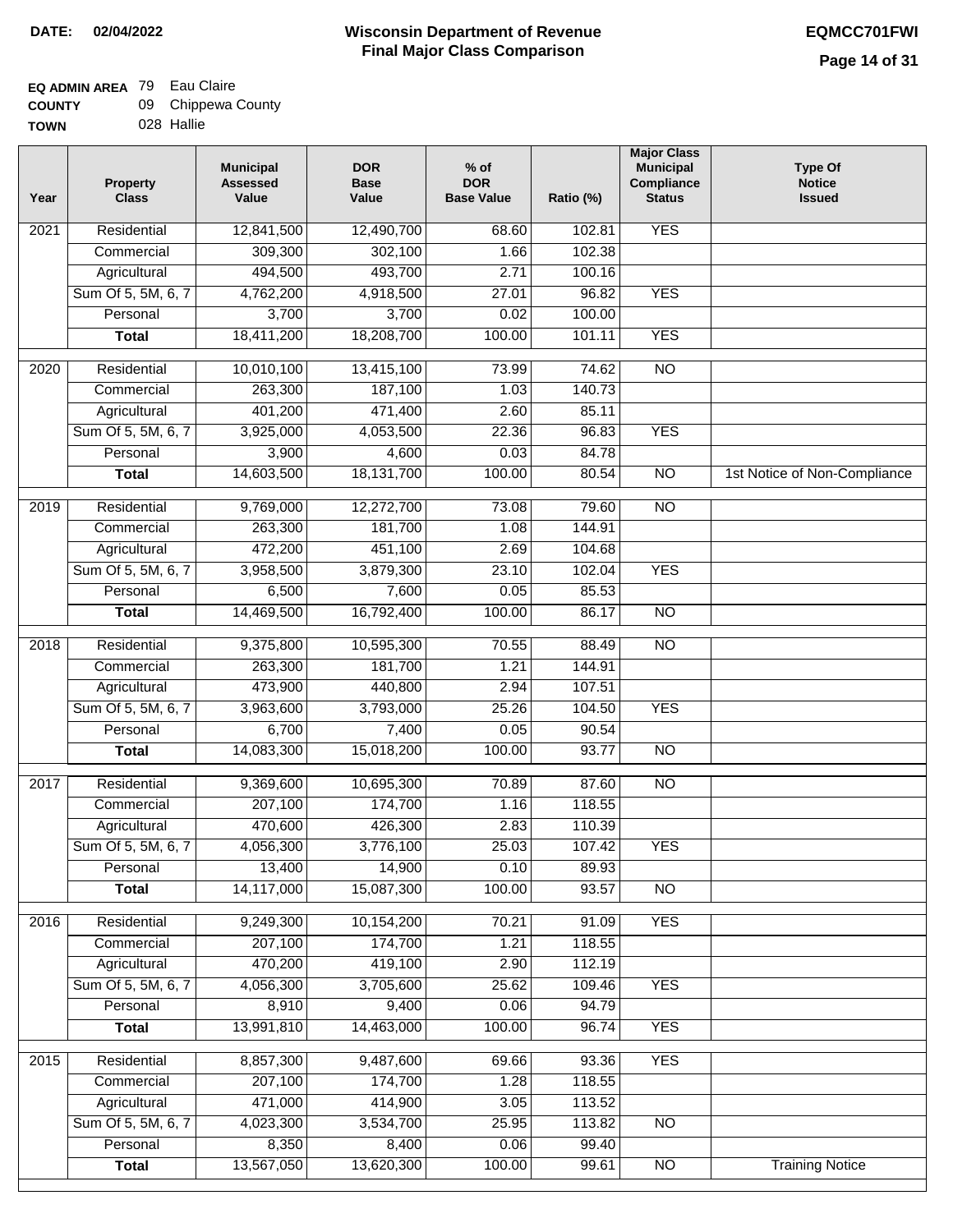### **EQ ADMIN AREA** 79 Eau Claire  $\sim$

| <b>COUNTY</b> | 09 Chippewa County |
|---------------|--------------------|
| <b>TOWN</b>   | 032 Howard         |

| Year              | <b>Property</b><br><b>Class</b> | <b>Municipal</b><br><b>Assessed</b><br>Value | <b>DOR</b><br><b>Base</b><br>Value | $%$ of<br><b>DOR</b><br><b>Base Value</b> | Ratio (%) | <b>Major Class</b><br><b>Municipal</b><br>Compliance<br><b>Status</b> | <b>Type Of</b><br><b>Notice</b><br><b>Issued</b> |
|-------------------|---------------------------------|----------------------------------------------|------------------------------------|-------------------------------------------|-----------|-----------------------------------------------------------------------|--------------------------------------------------|
| 2021              | Residential                     | 60,290,700                                   | 60,226,500                         | $\frac{1}{71.99}$                         | 100.11    | <b>YES</b>                                                            |                                                  |
|                   | Commercial                      | 795,600                                      | 776,700                            | 0.93                                      | 102.43    |                                                                       |                                                  |
|                   | Agricultural                    | 2,842,400                                    | 2,841,600                          | 3.40                                      | 100.03    |                                                                       |                                                  |
|                   | Sum Of 5, 5M, 6, 7              | 20,113,600                                   | 19,526,300                         | 23.34                                     | 103.01    | <b>YES</b>                                                            |                                                  |
|                   | Personal                        | 283,023                                      | 283,000                            | 0.34                                      | 100.01    |                                                                       |                                                  |
|                   | <b>Total</b>                    | 84,325,323                                   | 83,654,100                         | 100.00                                    | 100.80    | <b>YES</b>                                                            |                                                  |
|                   |                                 |                                              |                                    |                                           |           |                                                                       |                                                  |
| 2020              | Residential                     | 42,580,600                                   | 56,631,700                         | 71.50                                     | 75.19     | $\overline{NO}$                                                       |                                                  |
|                   | Commercial                      | 721,600                                      | 907,200                            | 1.15                                      | 79.54     |                                                                       |                                                  |
|                   | Agricultural                    | 2,516,800                                    | 2,736,400                          | 3.45                                      | 91.97     |                                                                       |                                                  |
|                   | Sum Of 5, 5M, 6, 7              | 17,324,600                                   | 17,737,600                         | 22.40                                     | 97.67     | <b>YES</b>                                                            |                                                  |
|                   | Personal                        | 927,300                                      | 1,188,900                          | 1.50                                      | 78.00     |                                                                       |                                                  |
|                   | <b>Total</b>                    | 64,070,900                                   | 79,201,800                         | 100.00                                    | 80.90     | $\overline{NO}$                                                       |                                                  |
| 2019              | Residential                     | 41,855,200                                   | 53,491,700                         | 71.16                                     | 78.25     | NO                                                                    |                                                  |
|                   | Commercial                      | 737,700                                      | 901,000                            | 1.20                                      | 81.88     |                                                                       |                                                  |
|                   | Agricultural                    | 2,401,400                                    | 2,610,600                          | 3.47                                      | 91.99     |                                                                       |                                                  |
|                   | Sum Of 5, 5M, 6, 7              | 17,149,100                                   | 17,297,800                         | 23.01                                     | 99.14     | <b>YES</b>                                                            |                                                  |
|                   | Personal                        | 798,300                                      | 867,800                            | 1.15                                      | 91.99     |                                                                       |                                                  |
|                   | <b>Total</b>                    | 62,941,700                                   | 75,168,900                         | 100.00                                    | 83.73     | N <sub>O</sub>                                                        |                                                  |
| 2018              | Residential                     | 41,360,300                                   | 47,650,100                         | 70.55                                     | 86.80     | NO                                                                    |                                                  |
|                   | Commercial                      | 737,700                                      | 901,000                            | 1.33                                      | 81.88     |                                                                       |                                                  |
|                   | Agricultural                    | 2,556,400                                    | 2,548,200                          | 3.77                                      | 100.32    |                                                                       |                                                  |
|                   | Sum Of 5, 5M, 6, 7              | 16,878,200                                   | 15,659,800                         | 23.18                                     | 107.78    | <b>YES</b>                                                            |                                                  |
|                   | Personal                        | 783,800                                      | 783,800                            | 1.16                                      | 100.00    |                                                                       |                                                  |
|                   | <b>Total</b>                    | 62,316,400                                   | 67,542,900                         | 100.00                                    | 92.26     | NO                                                                    |                                                  |
| 2017              | Residential                     | 40,988,300                                   | 43,387,800                         | 69.47                                     | 94.47     | <b>YES</b>                                                            |                                                  |
|                   | Commercial                      | 737,700                                      | 874,700                            | 1.40                                      | 84.34     |                                                                       |                                                  |
|                   | Agricultural                    | 2,487,300                                    | 2,488,200                          | 3.98                                      | 99.96     |                                                                       |                                                  |
|                   | Sum Of 5, 5M, 6, 7              | 16,963,300                                   | 15,452,200                         | 24.74                                     | 109.78    | <b>YES</b>                                                            |                                                  |
|                   | Personal                        | 249,000                                      | 249,000                            | 0.40                                      | 100.00    |                                                                       |                                                  |
|                   | <b>Total</b>                    | 61,425,600                                   | 62,451,900                         | 100.00                                    | 98.36     | <b>YES</b>                                                            |                                                  |
| 2016              | Residential                     | 40,742,200                                   | 42,403,200                         | 68.51                                     | 96.08     | <b>YES</b>                                                            |                                                  |
|                   | Commercial                      | 737,700                                      | 874,700                            | 1.41                                      | 84.34     |                                                                       |                                                  |
|                   | Agricultural                    | 2,455,700                                    | 2,455,400                          | 3.97                                      | 100.01    |                                                                       |                                                  |
|                   | Sum Of 5, 5M, 6, 7              | 16,884,100                                   | 15,904,300                         | 25.70                                     | 106.16    | <b>YES</b>                                                            |                                                  |
|                   | Personal                        | 251,800                                      | 251,800                            | 0.41                                      | 100.00    |                                                                       |                                                  |
|                   | <b>Total</b>                    | 61,071,500                                   | 61,889,400                         | 100.00                                    | 98.68     | <b>YES</b>                                                            |                                                  |
| $\overline{2015}$ | Residential                     | 40,143,300                                   | 41,390,400                         | 68.06                                     | 96.99     | <b>YES</b>                                                            |                                                  |
|                   | Commercial                      | 737,700                                      | 874,700                            | 1.44                                      | 84.34     |                                                                       |                                                  |
|                   | Agricultural                    | 2,430,200                                    | 2,431,500                          | 4.00                                      | 99.95     |                                                                       |                                                  |
|                   | Sum Of 5, 5M, 6, 7              | 16,774,500                                   | 15,873,900                         | 26.10                                     | 105.67    | <b>YES</b>                                                            |                                                  |
|                   | Personal                        | 248,200                                      | 248,200                            | 0.41                                      | 100.00    |                                                                       |                                                  |
|                   | <b>Total</b>                    | 60,333,900                                   | 60,818,700                         | 100.00                                    | 99.20     | <b>YES</b>                                                            |                                                  |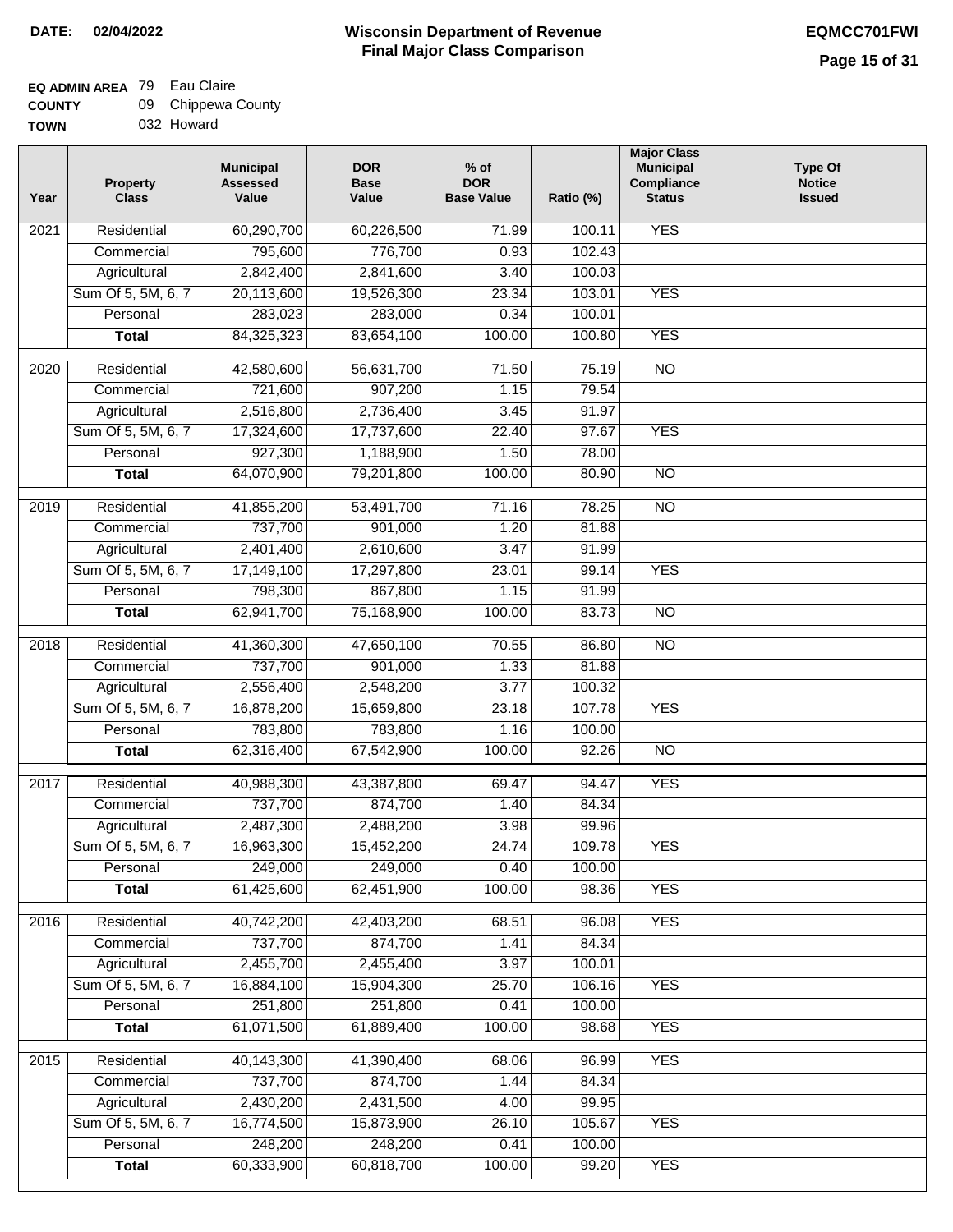### **EQ ADMIN AREA** 79 Eau Claire  $\overline{\phantom{0}}$

| <b>COUNTY</b> | 09 Chippewa County |
|---------------|--------------------|
| <b>TOWN</b>   | 034 Lafayette      |

| Year              | <b>Property</b><br><b>Class</b>    | <b>Municipal</b><br><b>Assessed</b><br>Value | <b>DOR</b><br><b>Base</b><br>Value | $%$ of<br><b>DOR</b><br><b>Base Value</b> | Ratio (%) | <b>Major Class</b><br><b>Municipal</b><br>Compliance<br><b>Status</b> | Type Of<br><b>Notice</b><br><b>Issued</b> |
|-------------------|------------------------------------|----------------------------------------------|------------------------------------|-------------------------------------------|-----------|-----------------------------------------------------------------------|-------------------------------------------|
| 2021              | Residential                        | 576,018,300                                  | 794,462,500                        | 93.13                                     | 72.50     | <b>NO</b>                                                             |                                           |
|                   | Commercial                         | 32,042,900                                   | 33,147,300                         | 3.89                                      | 96.67     |                                                                       |                                           |
|                   | Agricultural                       | 1,175,100                                    | 1,606,000                          | 0.19                                      | 73.17     |                                                                       |                                           |
|                   | Sum Of 5, 5M, 6, 7                 | 13,508,400                                   | 21,763,200                         | 2.55                                      | 62.07     |                                                                       |                                           |
|                   | Personal                           | 1,514,800                                    | 2,075,000                          | 0.24                                      | 73.00     |                                                                       |                                           |
|                   | <b>Total</b>                       | 624,259,500                                  | 853,054,000                        | 100.00                                    | 73.18     | $\overline{NO}$                                                       |                                           |
| $\overline{2020}$ | Residential                        |                                              | 706,668,300                        | 92.15                                     | 79.00     | $\overline{NO}$                                                       |                                           |
|                   | Commercial                         | 558,246,200<br>30,819,700                    | 34,703,200                         | 4.53                                      | 88.81     |                                                                       |                                           |
|                   |                                    | 1,240,300                                    | 1,550,700                          | 0.20                                      | 79.98     |                                                                       |                                           |
|                   | Agricultural<br>Sum Of 5, 5M, 6, 7 | 14,045,800                                   | 21,761,800                         | 2.84                                      | 64.54     |                                                                       |                                           |
|                   | Personal                           | 1,728,100                                    | 2,160,200                          | 0.28                                      | 80.00     |                                                                       |                                           |
|                   | <b>Total</b>                       | 606,080,100                                  | 766,844,200                        | 100.00                                    | 79.04     | $\overline{NO}$                                                       |                                           |
|                   |                                    |                                              |                                    |                                           |           |                                                                       |                                           |
| 2019              | Residential                        | 547,732,400                                  | 648,333,700                        | 91.73                                     | 84.48     | $\overline{NO}$                                                       |                                           |
|                   | Commercial                         | 31,448,800                                   | 34,350,200                         | 4.86                                      | 91.55     |                                                                       |                                           |
|                   | Agricultural                       | 1,387,600                                    | 1,492,000                          | 0.21                                      | 93.00     |                                                                       |                                           |
|                   | Sum Of 5, 5M, 6, 7                 | 13,641,300                                   | 20,910,500                         | 2.96                                      | 65.24     |                                                                       |                                           |
|                   | Personal                           | 1,471,400                                    | 1,691,300                          | 0.24                                      | 87.00     |                                                                       |                                           |
|                   | <b>Total</b>                       | 595,681,500                                  | 706,777,700                        | 100.00                                    | 84.28     | $\overline{NO}$                                                       |                                           |
| 2018              | Residential                        | 539,961,000                                  | 592,019,000                        | 91.26                                     | 91.21     | <b>YES</b>                                                            |                                           |
|                   | Commercial                         | 30,958,100                                   | 33,774,600                         | 5.21                                      | 91.66     |                                                                       |                                           |
|                   | Agricultural                       | 1,405,800                                    | 1,474,000                          | 0.23                                      | 95.37     |                                                                       |                                           |
|                   | Sum Of 5, 5M, 6, 7                 | 13,357,700                                   | 19,688,100                         | 3.03                                      | 67.85     |                                                                       |                                           |
|                   | Personal                           | 1,614,200                                    | 1,793,600                          | 0.28                                      | 90.00     |                                                                       |                                           |
|                   | <b>Total</b>                       | 587,296,800                                  | 648,749,300                        | 100.00                                    | 90.53     | <b>YES</b>                                                            |                                           |
| $\overline{2017}$ | Residential                        | 532,258,500                                  | 589,257,500                        | 91.27                                     | 90.33     | <b>YES</b>                                                            |                                           |
|                   | Commercial                         | 31,082,700                                   | 32,744,900                         | 5.07                                      | 94.92     |                                                                       |                                           |
|                   | Agricultural                       | 1,407,900                                    | 1,437,900                          | 0.22                                      | 97.91     |                                                                       |                                           |
|                   | Sum Of 5, 5M, 6, 7                 | 13,359,700                                   | 19,176,100                         | 2.97                                      | 69.67     |                                                                       |                                           |
|                   | Personal                           | 2,738,200                                    | 2,976,400                          | 0.46                                      | 92.00     |                                                                       |                                           |
|                   | <b>Total</b>                       | 580,847,000                                  | 645,592,800                        | 100.00                                    | 89.97     | <b>YES</b>                                                            |                                           |
| 2016              | Residential                        | 523,501,100                                  | 567,911,600                        | 91.10                                     | 92.18     | <b>YES</b>                                                            |                                           |
|                   | Commercial                         | 31,121,900                                   | 33,325,700                         | 5.35                                      | 93.39     |                                                                       |                                           |
|                   | Agricultural                       | 1,410,000                                    | 1,417,200                          | 0.23                                      | 99.49     |                                                                       |                                           |
|                   | Sum Of 5, 5M, 6, 7                 | 13,383,900                                   | 18,041,000                         | 2.89                                      | 74.19     |                                                                       |                                           |
|                   | Personal                           | 2,561,500                                    | 2,696,300                          | 0.43                                      | 95.00     |                                                                       |                                           |
|                   | <b>Total</b>                       | 571,978,400                                  | 623,391,800                        | 100.00                                    | 91.75     | <b>YES</b>                                                            |                                           |
|                   |                                    |                                              |                                    |                                           |           |                                                                       |                                           |
| 2015              | Residential                        | 517,543,400                                  | 544,920,300                        | 90.88                                     | 94.98     | <b>YES</b>                                                            |                                           |
|                   | Commercial                         | 30,871,000                                   | 32,017,200                         | 5.34                                      | 96.42     | <b>YES</b>                                                            |                                           |
|                   | Agricultural                       | 1,407,500                                    | 1,399,700                          | 0.23                                      | 100.56    |                                                                       |                                           |
|                   | Sum Of 5, 5M, 6, 7                 | 13,472,900                                   | 18,379,500                         | 3.07                                      | 73.30     |                                                                       |                                           |
|                   | Personal                           | 2,803,470                                    | 2,920,200                          | 0.49                                      | 96.00     |                                                                       |                                           |
|                   | <b>Total</b>                       | 566,098,270                                  | 599,636,900                        | 100.00                                    | 94.41     | <b>YES</b>                                                            |                                           |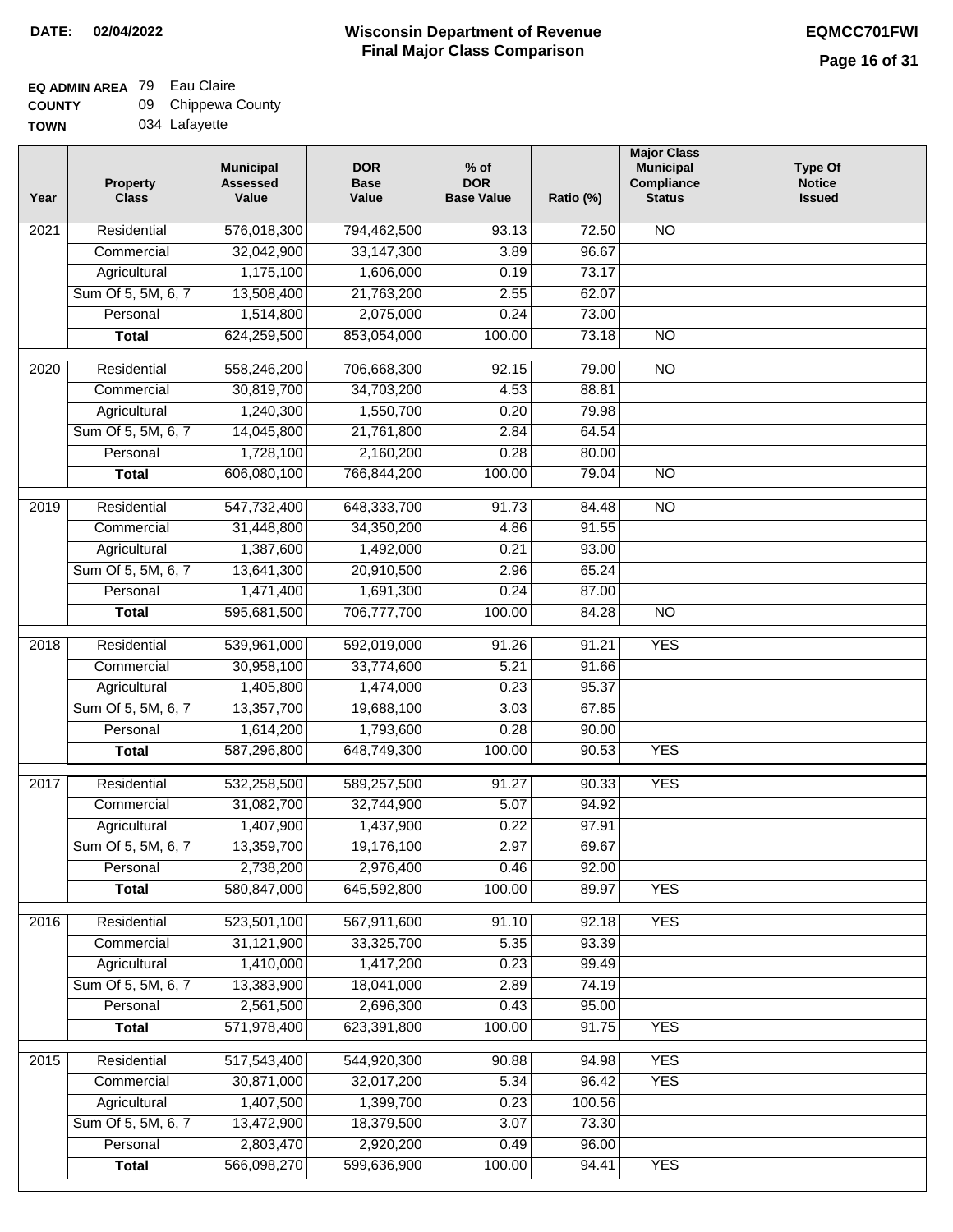# **EQ ADMIN AREA** 79 Eau Claire

**COUNTY TOWN** 09 035 Lake Holcombe Chippewa County

| Year | <b>Property</b><br><b>Class</b> | <b>Municipal</b><br><b>Assessed</b><br>Value | <b>DOR</b><br><b>Base</b><br>Value | $%$ of<br><b>DOR</b><br><b>Base Value</b> | Ratio (%) | <b>Major Class</b><br><b>Municipal</b><br>Compliance<br><b>Status</b> | <b>Type Of</b><br><b>Notice</b><br><b>Issued</b> |
|------|---------------------------------|----------------------------------------------|------------------------------------|-------------------------------------------|-----------|-----------------------------------------------------------------------|--------------------------------------------------|
| 2021 | Residential                     | 141,983,500                                  | 175,570,600                        | 87.08                                     | 80.87     | <b>NO</b>                                                             |                                                  |
|      | Commercial                      | 7,782,800                                    | 9,393,600                          | 4.66                                      | 82.85     |                                                                       |                                                  |
|      | Agricultural                    | 410,000                                      | 482,500                            | 0.24                                      | 84.97     |                                                                       |                                                  |
|      | Sum Of 5, 5M, 6, 7              | 11,289,200                                   | 15,168,100                         | 7.52                                      | 74.43     |                                                                       |                                                  |
|      | Personal                        | 844,900                                      | 994,000                            | 0.49                                      | 85.00     |                                                                       |                                                  |
|      | <b>Total</b>                    | 162,310,400                                  | 201,608,800                        | 100.00                                    | 80.51     | $\overline{NO}$                                                       |                                                  |
| 2020 | Residential                     | 141,846,900                                  | 160,863,300                        | 87.08                                     | 88.18     | $\overline{NO}$                                                       |                                                  |
|      | Commercial                      | 7,182,300                                    | 7,696,800                          | 4.17                                      | 93.32     |                                                                       |                                                  |
|      | Agricultural                    | 462,600                                      | 470,800                            | 0.25                                      | 98.26     |                                                                       |                                                  |
|      | Sum Of 5, 5M, 6, 7              | 11,288,800                                   | 14,810,500                         | 8.02                                      | 76.22     |                                                                       |                                                  |
|      | Personal                        | 798,400                                      | 885,200                            | 0.48                                      | 90.19     |                                                                       |                                                  |
|      | <b>Total</b>                    | 161,579,000                                  | 184,726,600                        | 100.00                                    | 87.47     | $\overline{NO}$                                                       |                                                  |
| 2019 | Residential                     | 140,860,600                                  | 147,946,000                        | 86.84                                     | 95.21     | <b>YES</b>                                                            |                                                  |
|      | Commercial                      | 7,068,300                                    | 7,349,900                          | 4.31                                      | 96.17     |                                                                       |                                                  |
|      | Agricultural                    | 458,600                                      | 445,900                            | 0.26                                      | 102.85    |                                                                       |                                                  |
|      | Sum Of 5, 5M, 6, 7              | 11,161,900                                   | 13,659,600                         | 8.02                                      | 81.71     |                                                                       |                                                  |
|      | Personal                        | 887,100                                      | 964,300                            | 0.57                                      | 91.99     |                                                                       |                                                  |
|      | <b>Total</b>                    | 160,436,500                                  | 170,365,700                        | 100.00                                    | 94.17     | <b>YES</b>                                                            |                                                  |
| 2018 | Residential                     | 140,360,200                                  | 143,090,900                        | 86.51                                     | 98.09     | <b>YES</b>                                                            |                                                  |
|      | Commercial                      | 7,039,100                                    | 7,337,600                          | 4.44                                      | 95.93     |                                                                       |                                                  |
|      | Agricultural                    | 458,600                                      | 434,300                            | 0.26                                      | 105.60    |                                                                       |                                                  |
|      | Sum Of 5, 5M, 6, 7              | 11,280,900                                   | 13,721,200                         | 8.30                                      | 82.22     |                                                                       |                                                  |
|      | Personal                        | 798,300                                      | 810,900                            | 0.49                                      | 98.45     |                                                                       |                                                  |
|      | <b>Total</b>                    | 159,937,100                                  | 165,394,900                        | 100.00                                    | 96.70     | <b>YES</b>                                                            |                                                  |
| 2017 | Residential                     | 138,741,700                                  | 135,778,800                        | 85.99                                     | 102.18    | <b>YES</b>                                                            |                                                  |
|      | Commercial                      | 6,928,800                                    | 7,015,200                          | 4.44                                      | 98.77     |                                                                       |                                                  |
|      | Agricultural                    | 464,700                                      | 428,900                            | 0.27                                      | 108.35    |                                                                       |                                                  |
|      | Sum Of 5, 5M, 6, 7              | 11,504,400                                   | 13,884,700                         | 8.79                                      | 82.86     |                                                                       |                                                  |
|      | Personal                        | 866,700                                      | 795,100                            | 0.50                                      | 109.01    |                                                                       |                                                  |
|      | <b>Total</b>                    | 158,506,300                                  | 157,902,700                        | 100.00                                    | 100.38    | <b>YES</b>                                                            |                                                  |
| 2016 | Residential                     | 137,695,500                                  | 138,816,100                        | 86.66                                     | 99.19     | <b>YES</b>                                                            |                                                  |
|      | Commercial                      | 6,617,600                                    | 6,758,600                          | 4.22                                      | 97.91     |                                                                       |                                                  |
|      | Agricultural                    | 464,700                                      | 422,200                            | 0.26                                      | 110.07    |                                                                       |                                                  |
|      | Sum Of 5, 5M, 6, 7              | 11,591,600                                   | 13,356,600                         | 8.34                                      | 86.79     |                                                                       |                                                  |
|      | Personal                        | 821,200                                      | 823,000                            | 0.51                                      | 99.78     |                                                                       |                                                  |
|      | <b>Total</b>                    | 157,190,600                                  | 160,176,500                        | 100.00                                    | 98.14     | <b>YES</b>                                                            |                                                  |
| 2015 | Residential                     | 137,224,100                                  | 145,700,500                        | 87.18                                     | 94.18     | <b>YES</b>                                                            |                                                  |
|      | Commercial                      | 6,614,600                                    | 6,755,600                          | 4.04                                      | 97.91     |                                                                       |                                                  |
|      | Agricultural                    | 464,700                                      | 417,200                            | 0.25                                      | 111.39    |                                                                       |                                                  |
|      | Sum Of 5, 5M, 6, 7              | 11,592,300                                   | 13,349,200                         | 7.99                                      | 86.84     | <b>NO</b>                                                             |                                                  |
|      | Personal                        | 863,400                                      | 899,400                            | 0.54                                      | 96.00     |                                                                       |                                                  |
|      | <b>Total</b>                    | 156,759,100                                  | 167,121,900                        | 100.00                                    | 93.80     | NO                                                                    |                                                  |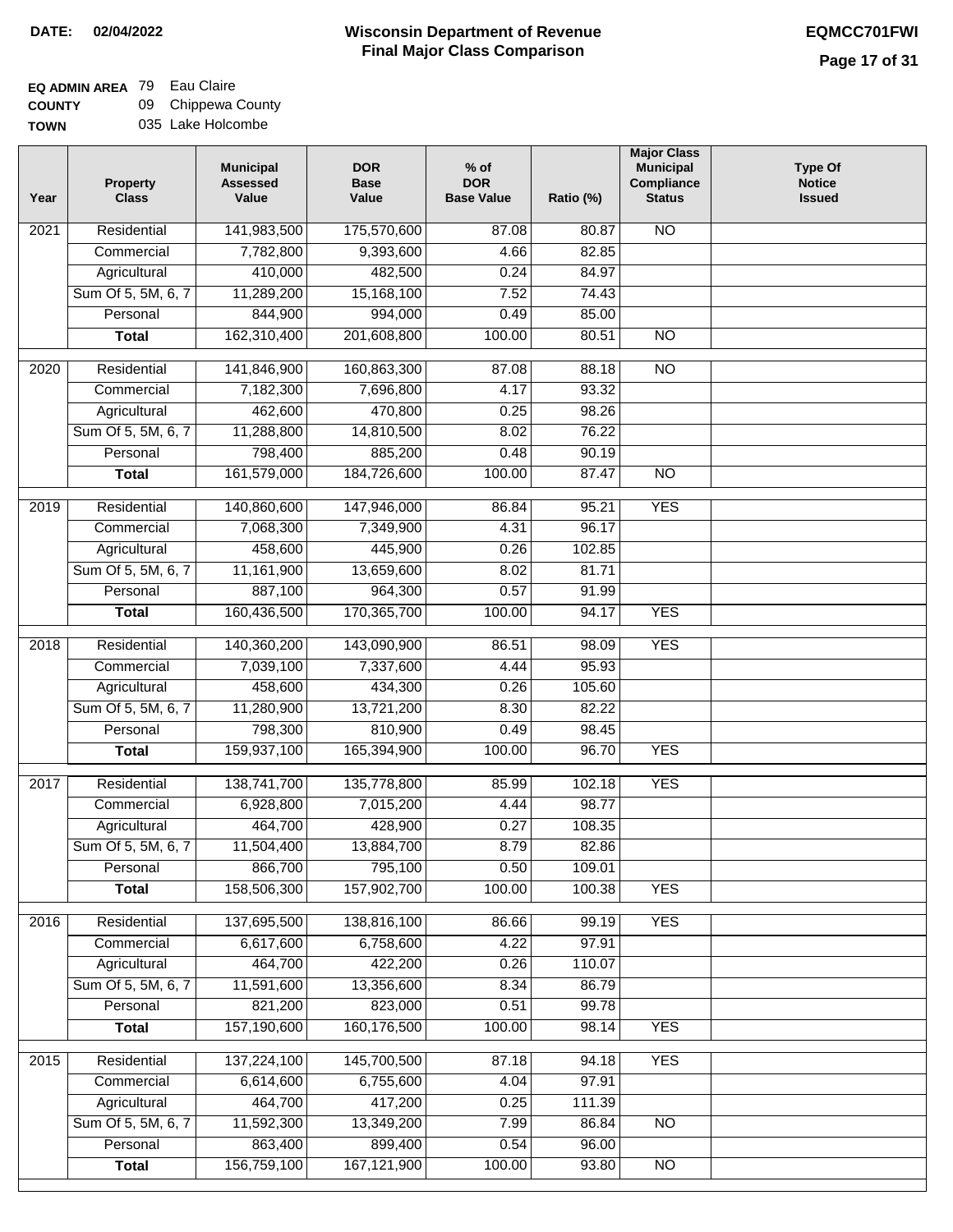### **EQ ADMIN AREA** 79 Eau Claire **COUNTY** 09 Chippewa County

| <b>TOWN</b> | 036 Ruby |
|-------------|----------|
|             |          |

| Residential<br><b>NO</b><br>$\overline{202}1$<br>14,224,300<br>18,107,000<br>41.67<br>78.56<br>271,800<br>328,500<br>0.76<br>82.74<br>Commercial<br>1,588,000<br>Agricultural<br>1,868,500<br>4.30<br>84.99<br>Sum Of 5, 5M, 6, 7<br>19,798,600<br>23,038,600<br>53.02<br>85.94<br>$\overline{NO}$<br>93,100<br>109,600<br>0.25<br>Personal<br>84.95<br>35,975,800<br>100.00<br>82.79<br>$\overline{NO}$<br><b>Total</b><br>43,452,200<br>$\overline{2020}$<br>Residential<br>14,170,500<br>16,609,100<br>40.78<br>85.32<br>$\overline{10}$<br>272,300<br>Commercial<br>443,400<br>61.41<br>1.09<br>1,625,700<br>1,807,300<br>4.44<br>89.95<br>Agricultural<br>Sum Of 5, 5M, 6, 7<br>20,042,800<br>21,742,200<br>53.39<br>92.18<br><b>YES</b><br>109,900<br>122,100<br>90.01<br>Personal<br>0.30<br>36,221,200<br>40,724,100<br>100.00<br>$\overline{NO}$<br><b>Total</b><br>88.94<br><b>YES</b><br>2019<br>Residential<br>14,122,300<br>15,330,900<br>39.93<br>92.12<br>272,300<br>63.25<br>Commercial<br>430,500<br>1.12<br>1,736,800<br>1,736,200<br>4.52<br>100.03<br>Agricultural<br><b>YES</b><br>Sum Of 5, 5M, 6, 7<br>20,010,200<br>20,788,600<br>54.15<br>96.26<br>107,900<br>107,900<br>Personal<br>0.28<br>100.00<br>36,249,500<br>100.00<br><b>YES</b><br><b>Total</b><br>38,394,100<br>94.41<br>Residential<br>13,852,600<br>13,702,700<br><b>YES</b><br>2018<br>38.60<br>101.09<br>272,300<br>Commercial<br>430,500<br>1.21<br>63.25<br>1,685,000<br>100.10<br>Agricultural<br>1,683,300<br>4.74<br>Sum Of 5, 5M, 6, 7<br>19,829,600<br>55.33<br>100.95<br><b>YES</b><br>19,642,500<br>Personal<br>44,400<br>44,400<br>0.13<br>100.00<br>35,683,900<br>35,503,400<br>100.00<br>100.51<br><b>YES</b><br><b>Total</b><br>2017<br>Residential<br>13,749,700<br>13,202,800<br>104.14<br><b>YES</b><br>37.18<br>Commercial<br>270,300<br>416,000<br>1.17<br>64.98<br>1,644,600<br>1,645,400<br>4.63<br>99.95<br>Agricultural<br>19,858,300<br>56.88<br>98.32<br>Sum Of 5, 5M, 6, 7<br>20,197,400<br><b>YES</b><br>Personal<br>46,200<br>46,200<br>0.13<br>100.00<br>35,569,100<br>35,507,800<br>100.00<br>100.17<br><b>YES</b><br><b>Total</b><br><b>YES</b><br>Residential<br>13,448,000<br>13,164,400<br>102.15<br>2016<br>37.98<br>270,300<br>416,000<br>1.20<br>64.98<br>Commercial<br>1,623,600<br>1,622,700<br>4.68<br>100.06<br>Agricultural<br>Sum Of 5, 5M, 6, 7<br>19,855,500<br>19,410,600<br><b>YES</b><br>56.00<br>102.29<br>47,100<br>47,100<br>0.14<br>Personal<br>100.00<br>35,244,500<br>34,660,800<br>100.00<br>101.68<br><b>YES</b><br><b>Total</b><br><b>YES</b><br>Residential<br>13,320,100<br>13,439,500<br>38.31<br>99.11<br>2015<br>270,300<br>416,000<br>1.19<br>64.98<br>Commercial<br>1,598,300<br>1,598,500<br>4.56<br>99.99<br>Agricultural<br>Sum Of 5, 5M, 6, 7<br>19,924,100<br>19,576,800<br>55.81<br>101.77<br><b>YES</b><br>47,200<br>47,200<br>Personal<br>0.13<br>100.00<br>35,160,000<br>35,078,000<br>100.00<br><b>YES</b><br><b>Total</b><br>100.23 | Year | <b>Property</b><br><b>Class</b> | <b>Municipal</b><br><b>Assessed</b><br>Value | <b>DOR</b><br><b>Base</b><br>Value | $%$ of<br><b>DOR</b><br><b>Base Value</b> | Ratio (%) | <b>Major Class</b><br><b>Municipal</b><br>Compliance<br><b>Status</b> | <b>Type Of</b><br><b>Notice</b><br><b>Issued</b> |
|-------------------------------------------------------------------------------------------------------------------------------------------------------------------------------------------------------------------------------------------------------------------------------------------------------------------------------------------------------------------------------------------------------------------------------------------------------------------------------------------------------------------------------------------------------------------------------------------------------------------------------------------------------------------------------------------------------------------------------------------------------------------------------------------------------------------------------------------------------------------------------------------------------------------------------------------------------------------------------------------------------------------------------------------------------------------------------------------------------------------------------------------------------------------------------------------------------------------------------------------------------------------------------------------------------------------------------------------------------------------------------------------------------------------------------------------------------------------------------------------------------------------------------------------------------------------------------------------------------------------------------------------------------------------------------------------------------------------------------------------------------------------------------------------------------------------------------------------------------------------------------------------------------------------------------------------------------------------------------------------------------------------------------------------------------------------------------------------------------------------------------------------------------------------------------------------------------------------------------------------------------------------------------------------------------------------------------------------------------------------------------------------------------------------------------------------------------------------------------------------------------------------------------------------------------------------------------------------------------------------------------------------------------------------------------------------------------------------------------------------------------------------------------------------------------------------------------------------------------------------------------------------------------------------------------------------------------------------------------------------------------|------|---------------------------------|----------------------------------------------|------------------------------------|-------------------------------------------|-----------|-----------------------------------------------------------------------|--------------------------------------------------|
|                                                                                                                                                                                                                                                                                                                                                                                                                                                                                                                                                                                                                                                                                                                                                                                                                                                                                                                                                                                                                                                                                                                                                                                                                                                                                                                                                                                                                                                                                                                                                                                                                                                                                                                                                                                                                                                                                                                                                                                                                                                                                                                                                                                                                                                                                                                                                                                                                                                                                                                                                                                                                                                                                                                                                                                                                                                                                                                                                                                                       |      |                                 |                                              |                                    |                                           |           |                                                                       |                                                  |
|                                                                                                                                                                                                                                                                                                                                                                                                                                                                                                                                                                                                                                                                                                                                                                                                                                                                                                                                                                                                                                                                                                                                                                                                                                                                                                                                                                                                                                                                                                                                                                                                                                                                                                                                                                                                                                                                                                                                                                                                                                                                                                                                                                                                                                                                                                                                                                                                                                                                                                                                                                                                                                                                                                                                                                                                                                                                                                                                                                                                       |      |                                 |                                              |                                    |                                           |           |                                                                       |                                                  |
|                                                                                                                                                                                                                                                                                                                                                                                                                                                                                                                                                                                                                                                                                                                                                                                                                                                                                                                                                                                                                                                                                                                                                                                                                                                                                                                                                                                                                                                                                                                                                                                                                                                                                                                                                                                                                                                                                                                                                                                                                                                                                                                                                                                                                                                                                                                                                                                                                                                                                                                                                                                                                                                                                                                                                                                                                                                                                                                                                                                                       |      |                                 |                                              |                                    |                                           |           |                                                                       |                                                  |
|                                                                                                                                                                                                                                                                                                                                                                                                                                                                                                                                                                                                                                                                                                                                                                                                                                                                                                                                                                                                                                                                                                                                                                                                                                                                                                                                                                                                                                                                                                                                                                                                                                                                                                                                                                                                                                                                                                                                                                                                                                                                                                                                                                                                                                                                                                                                                                                                                                                                                                                                                                                                                                                                                                                                                                                                                                                                                                                                                                                                       |      |                                 |                                              |                                    |                                           |           |                                                                       |                                                  |
|                                                                                                                                                                                                                                                                                                                                                                                                                                                                                                                                                                                                                                                                                                                                                                                                                                                                                                                                                                                                                                                                                                                                                                                                                                                                                                                                                                                                                                                                                                                                                                                                                                                                                                                                                                                                                                                                                                                                                                                                                                                                                                                                                                                                                                                                                                                                                                                                                                                                                                                                                                                                                                                                                                                                                                                                                                                                                                                                                                                                       |      |                                 |                                              |                                    |                                           |           |                                                                       |                                                  |
|                                                                                                                                                                                                                                                                                                                                                                                                                                                                                                                                                                                                                                                                                                                                                                                                                                                                                                                                                                                                                                                                                                                                                                                                                                                                                                                                                                                                                                                                                                                                                                                                                                                                                                                                                                                                                                                                                                                                                                                                                                                                                                                                                                                                                                                                                                                                                                                                                                                                                                                                                                                                                                                                                                                                                                                                                                                                                                                                                                                                       |      |                                 |                                              |                                    |                                           |           |                                                                       |                                                  |
|                                                                                                                                                                                                                                                                                                                                                                                                                                                                                                                                                                                                                                                                                                                                                                                                                                                                                                                                                                                                                                                                                                                                                                                                                                                                                                                                                                                                                                                                                                                                                                                                                                                                                                                                                                                                                                                                                                                                                                                                                                                                                                                                                                                                                                                                                                                                                                                                                                                                                                                                                                                                                                                                                                                                                                                                                                                                                                                                                                                                       |      |                                 |                                              |                                    |                                           |           |                                                                       |                                                  |
|                                                                                                                                                                                                                                                                                                                                                                                                                                                                                                                                                                                                                                                                                                                                                                                                                                                                                                                                                                                                                                                                                                                                                                                                                                                                                                                                                                                                                                                                                                                                                                                                                                                                                                                                                                                                                                                                                                                                                                                                                                                                                                                                                                                                                                                                                                                                                                                                                                                                                                                                                                                                                                                                                                                                                                                                                                                                                                                                                                                                       |      |                                 |                                              |                                    |                                           |           |                                                                       |                                                  |
|                                                                                                                                                                                                                                                                                                                                                                                                                                                                                                                                                                                                                                                                                                                                                                                                                                                                                                                                                                                                                                                                                                                                                                                                                                                                                                                                                                                                                                                                                                                                                                                                                                                                                                                                                                                                                                                                                                                                                                                                                                                                                                                                                                                                                                                                                                                                                                                                                                                                                                                                                                                                                                                                                                                                                                                                                                                                                                                                                                                                       |      |                                 |                                              |                                    |                                           |           |                                                                       |                                                  |
|                                                                                                                                                                                                                                                                                                                                                                                                                                                                                                                                                                                                                                                                                                                                                                                                                                                                                                                                                                                                                                                                                                                                                                                                                                                                                                                                                                                                                                                                                                                                                                                                                                                                                                                                                                                                                                                                                                                                                                                                                                                                                                                                                                                                                                                                                                                                                                                                                                                                                                                                                                                                                                                                                                                                                                                                                                                                                                                                                                                                       |      |                                 |                                              |                                    |                                           |           |                                                                       |                                                  |
|                                                                                                                                                                                                                                                                                                                                                                                                                                                                                                                                                                                                                                                                                                                                                                                                                                                                                                                                                                                                                                                                                                                                                                                                                                                                                                                                                                                                                                                                                                                                                                                                                                                                                                                                                                                                                                                                                                                                                                                                                                                                                                                                                                                                                                                                                                                                                                                                                                                                                                                                                                                                                                                                                                                                                                                                                                                                                                                                                                                                       |      |                                 |                                              |                                    |                                           |           |                                                                       |                                                  |
|                                                                                                                                                                                                                                                                                                                                                                                                                                                                                                                                                                                                                                                                                                                                                                                                                                                                                                                                                                                                                                                                                                                                                                                                                                                                                                                                                                                                                                                                                                                                                                                                                                                                                                                                                                                                                                                                                                                                                                                                                                                                                                                                                                                                                                                                                                                                                                                                                                                                                                                                                                                                                                                                                                                                                                                                                                                                                                                                                                                                       |      |                                 |                                              |                                    |                                           |           |                                                                       |                                                  |
|                                                                                                                                                                                                                                                                                                                                                                                                                                                                                                                                                                                                                                                                                                                                                                                                                                                                                                                                                                                                                                                                                                                                                                                                                                                                                                                                                                                                                                                                                                                                                                                                                                                                                                                                                                                                                                                                                                                                                                                                                                                                                                                                                                                                                                                                                                                                                                                                                                                                                                                                                                                                                                                                                                                                                                                                                                                                                                                                                                                                       |      |                                 |                                              |                                    |                                           |           |                                                                       |                                                  |
|                                                                                                                                                                                                                                                                                                                                                                                                                                                                                                                                                                                                                                                                                                                                                                                                                                                                                                                                                                                                                                                                                                                                                                                                                                                                                                                                                                                                                                                                                                                                                                                                                                                                                                                                                                                                                                                                                                                                                                                                                                                                                                                                                                                                                                                                                                                                                                                                                                                                                                                                                                                                                                                                                                                                                                                                                                                                                                                                                                                                       |      |                                 |                                              |                                    |                                           |           |                                                                       |                                                  |
|                                                                                                                                                                                                                                                                                                                                                                                                                                                                                                                                                                                                                                                                                                                                                                                                                                                                                                                                                                                                                                                                                                                                                                                                                                                                                                                                                                                                                                                                                                                                                                                                                                                                                                                                                                                                                                                                                                                                                                                                                                                                                                                                                                                                                                                                                                                                                                                                                                                                                                                                                                                                                                                                                                                                                                                                                                                                                                                                                                                                       |      |                                 |                                              |                                    |                                           |           |                                                                       |                                                  |
|                                                                                                                                                                                                                                                                                                                                                                                                                                                                                                                                                                                                                                                                                                                                                                                                                                                                                                                                                                                                                                                                                                                                                                                                                                                                                                                                                                                                                                                                                                                                                                                                                                                                                                                                                                                                                                                                                                                                                                                                                                                                                                                                                                                                                                                                                                                                                                                                                                                                                                                                                                                                                                                                                                                                                                                                                                                                                                                                                                                                       |      |                                 |                                              |                                    |                                           |           |                                                                       |                                                  |
|                                                                                                                                                                                                                                                                                                                                                                                                                                                                                                                                                                                                                                                                                                                                                                                                                                                                                                                                                                                                                                                                                                                                                                                                                                                                                                                                                                                                                                                                                                                                                                                                                                                                                                                                                                                                                                                                                                                                                                                                                                                                                                                                                                                                                                                                                                                                                                                                                                                                                                                                                                                                                                                                                                                                                                                                                                                                                                                                                                                                       |      |                                 |                                              |                                    |                                           |           |                                                                       |                                                  |
|                                                                                                                                                                                                                                                                                                                                                                                                                                                                                                                                                                                                                                                                                                                                                                                                                                                                                                                                                                                                                                                                                                                                                                                                                                                                                                                                                                                                                                                                                                                                                                                                                                                                                                                                                                                                                                                                                                                                                                                                                                                                                                                                                                                                                                                                                                                                                                                                                                                                                                                                                                                                                                                                                                                                                                                                                                                                                                                                                                                                       |      |                                 |                                              |                                    |                                           |           |                                                                       |                                                  |
|                                                                                                                                                                                                                                                                                                                                                                                                                                                                                                                                                                                                                                                                                                                                                                                                                                                                                                                                                                                                                                                                                                                                                                                                                                                                                                                                                                                                                                                                                                                                                                                                                                                                                                                                                                                                                                                                                                                                                                                                                                                                                                                                                                                                                                                                                                                                                                                                                                                                                                                                                                                                                                                                                                                                                                                                                                                                                                                                                                                                       |      |                                 |                                              |                                    |                                           |           |                                                                       |                                                  |
|                                                                                                                                                                                                                                                                                                                                                                                                                                                                                                                                                                                                                                                                                                                                                                                                                                                                                                                                                                                                                                                                                                                                                                                                                                                                                                                                                                                                                                                                                                                                                                                                                                                                                                                                                                                                                                                                                                                                                                                                                                                                                                                                                                                                                                                                                                                                                                                                                                                                                                                                                                                                                                                                                                                                                                                                                                                                                                                                                                                                       |      |                                 |                                              |                                    |                                           |           |                                                                       |                                                  |
|                                                                                                                                                                                                                                                                                                                                                                                                                                                                                                                                                                                                                                                                                                                                                                                                                                                                                                                                                                                                                                                                                                                                                                                                                                                                                                                                                                                                                                                                                                                                                                                                                                                                                                                                                                                                                                                                                                                                                                                                                                                                                                                                                                                                                                                                                                                                                                                                                                                                                                                                                                                                                                                                                                                                                                                                                                                                                                                                                                                                       |      |                                 |                                              |                                    |                                           |           |                                                                       |                                                  |
|                                                                                                                                                                                                                                                                                                                                                                                                                                                                                                                                                                                                                                                                                                                                                                                                                                                                                                                                                                                                                                                                                                                                                                                                                                                                                                                                                                                                                                                                                                                                                                                                                                                                                                                                                                                                                                                                                                                                                                                                                                                                                                                                                                                                                                                                                                                                                                                                                                                                                                                                                                                                                                                                                                                                                                                                                                                                                                                                                                                                       |      |                                 |                                              |                                    |                                           |           |                                                                       |                                                  |
|                                                                                                                                                                                                                                                                                                                                                                                                                                                                                                                                                                                                                                                                                                                                                                                                                                                                                                                                                                                                                                                                                                                                                                                                                                                                                                                                                                                                                                                                                                                                                                                                                                                                                                                                                                                                                                                                                                                                                                                                                                                                                                                                                                                                                                                                                                                                                                                                                                                                                                                                                                                                                                                                                                                                                                                                                                                                                                                                                                                                       |      |                                 |                                              |                                    |                                           |           |                                                                       |                                                  |
|                                                                                                                                                                                                                                                                                                                                                                                                                                                                                                                                                                                                                                                                                                                                                                                                                                                                                                                                                                                                                                                                                                                                                                                                                                                                                                                                                                                                                                                                                                                                                                                                                                                                                                                                                                                                                                                                                                                                                                                                                                                                                                                                                                                                                                                                                                                                                                                                                                                                                                                                                                                                                                                                                                                                                                                                                                                                                                                                                                                                       |      |                                 |                                              |                                    |                                           |           |                                                                       |                                                  |
|                                                                                                                                                                                                                                                                                                                                                                                                                                                                                                                                                                                                                                                                                                                                                                                                                                                                                                                                                                                                                                                                                                                                                                                                                                                                                                                                                                                                                                                                                                                                                                                                                                                                                                                                                                                                                                                                                                                                                                                                                                                                                                                                                                                                                                                                                                                                                                                                                                                                                                                                                                                                                                                                                                                                                                                                                                                                                                                                                                                                       |      |                                 |                                              |                                    |                                           |           |                                                                       |                                                  |
|                                                                                                                                                                                                                                                                                                                                                                                                                                                                                                                                                                                                                                                                                                                                                                                                                                                                                                                                                                                                                                                                                                                                                                                                                                                                                                                                                                                                                                                                                                                                                                                                                                                                                                                                                                                                                                                                                                                                                                                                                                                                                                                                                                                                                                                                                                                                                                                                                                                                                                                                                                                                                                                                                                                                                                                                                                                                                                                                                                                                       |      |                                 |                                              |                                    |                                           |           |                                                                       |                                                  |
|                                                                                                                                                                                                                                                                                                                                                                                                                                                                                                                                                                                                                                                                                                                                                                                                                                                                                                                                                                                                                                                                                                                                                                                                                                                                                                                                                                                                                                                                                                                                                                                                                                                                                                                                                                                                                                                                                                                                                                                                                                                                                                                                                                                                                                                                                                                                                                                                                                                                                                                                                                                                                                                                                                                                                                                                                                                                                                                                                                                                       |      |                                 |                                              |                                    |                                           |           |                                                                       |                                                  |
|                                                                                                                                                                                                                                                                                                                                                                                                                                                                                                                                                                                                                                                                                                                                                                                                                                                                                                                                                                                                                                                                                                                                                                                                                                                                                                                                                                                                                                                                                                                                                                                                                                                                                                                                                                                                                                                                                                                                                                                                                                                                                                                                                                                                                                                                                                                                                                                                                                                                                                                                                                                                                                                                                                                                                                                                                                                                                                                                                                                                       |      |                                 |                                              |                                    |                                           |           |                                                                       |                                                  |
|                                                                                                                                                                                                                                                                                                                                                                                                                                                                                                                                                                                                                                                                                                                                                                                                                                                                                                                                                                                                                                                                                                                                                                                                                                                                                                                                                                                                                                                                                                                                                                                                                                                                                                                                                                                                                                                                                                                                                                                                                                                                                                                                                                                                                                                                                                                                                                                                                                                                                                                                                                                                                                                                                                                                                                                                                                                                                                                                                                                                       |      |                                 |                                              |                                    |                                           |           |                                                                       |                                                  |
|                                                                                                                                                                                                                                                                                                                                                                                                                                                                                                                                                                                                                                                                                                                                                                                                                                                                                                                                                                                                                                                                                                                                                                                                                                                                                                                                                                                                                                                                                                                                                                                                                                                                                                                                                                                                                                                                                                                                                                                                                                                                                                                                                                                                                                                                                                                                                                                                                                                                                                                                                                                                                                                                                                                                                                                                                                                                                                                                                                                                       |      |                                 |                                              |                                    |                                           |           |                                                                       |                                                  |
|                                                                                                                                                                                                                                                                                                                                                                                                                                                                                                                                                                                                                                                                                                                                                                                                                                                                                                                                                                                                                                                                                                                                                                                                                                                                                                                                                                                                                                                                                                                                                                                                                                                                                                                                                                                                                                                                                                                                                                                                                                                                                                                                                                                                                                                                                                                                                                                                                                                                                                                                                                                                                                                                                                                                                                                                                                                                                                                                                                                                       |      |                                 |                                              |                                    |                                           |           |                                                                       |                                                  |
|                                                                                                                                                                                                                                                                                                                                                                                                                                                                                                                                                                                                                                                                                                                                                                                                                                                                                                                                                                                                                                                                                                                                                                                                                                                                                                                                                                                                                                                                                                                                                                                                                                                                                                                                                                                                                                                                                                                                                                                                                                                                                                                                                                                                                                                                                                                                                                                                                                                                                                                                                                                                                                                                                                                                                                                                                                                                                                                                                                                                       |      |                                 |                                              |                                    |                                           |           |                                                                       |                                                  |
|                                                                                                                                                                                                                                                                                                                                                                                                                                                                                                                                                                                                                                                                                                                                                                                                                                                                                                                                                                                                                                                                                                                                                                                                                                                                                                                                                                                                                                                                                                                                                                                                                                                                                                                                                                                                                                                                                                                                                                                                                                                                                                                                                                                                                                                                                                                                                                                                                                                                                                                                                                                                                                                                                                                                                                                                                                                                                                                                                                                                       |      |                                 |                                              |                                    |                                           |           |                                                                       |                                                  |
|                                                                                                                                                                                                                                                                                                                                                                                                                                                                                                                                                                                                                                                                                                                                                                                                                                                                                                                                                                                                                                                                                                                                                                                                                                                                                                                                                                                                                                                                                                                                                                                                                                                                                                                                                                                                                                                                                                                                                                                                                                                                                                                                                                                                                                                                                                                                                                                                                                                                                                                                                                                                                                                                                                                                                                                                                                                                                                                                                                                                       |      |                                 |                                              |                                    |                                           |           |                                                                       |                                                  |
|                                                                                                                                                                                                                                                                                                                                                                                                                                                                                                                                                                                                                                                                                                                                                                                                                                                                                                                                                                                                                                                                                                                                                                                                                                                                                                                                                                                                                                                                                                                                                                                                                                                                                                                                                                                                                                                                                                                                                                                                                                                                                                                                                                                                                                                                                                                                                                                                                                                                                                                                                                                                                                                                                                                                                                                                                                                                                                                                                                                                       |      |                                 |                                              |                                    |                                           |           |                                                                       |                                                  |
|                                                                                                                                                                                                                                                                                                                                                                                                                                                                                                                                                                                                                                                                                                                                                                                                                                                                                                                                                                                                                                                                                                                                                                                                                                                                                                                                                                                                                                                                                                                                                                                                                                                                                                                                                                                                                                                                                                                                                                                                                                                                                                                                                                                                                                                                                                                                                                                                                                                                                                                                                                                                                                                                                                                                                                                                                                                                                                                                                                                                       |      |                                 |                                              |                                    |                                           |           |                                                                       |                                                  |
|                                                                                                                                                                                                                                                                                                                                                                                                                                                                                                                                                                                                                                                                                                                                                                                                                                                                                                                                                                                                                                                                                                                                                                                                                                                                                                                                                                                                                                                                                                                                                                                                                                                                                                                                                                                                                                                                                                                                                                                                                                                                                                                                                                                                                                                                                                                                                                                                                                                                                                                                                                                                                                                                                                                                                                                                                                                                                                                                                                                                       |      |                                 |                                              |                                    |                                           |           |                                                                       |                                                  |
|                                                                                                                                                                                                                                                                                                                                                                                                                                                                                                                                                                                                                                                                                                                                                                                                                                                                                                                                                                                                                                                                                                                                                                                                                                                                                                                                                                                                                                                                                                                                                                                                                                                                                                                                                                                                                                                                                                                                                                                                                                                                                                                                                                                                                                                                                                                                                                                                                                                                                                                                                                                                                                                                                                                                                                                                                                                                                                                                                                                                       |      |                                 |                                              |                                    |                                           |           |                                                                       |                                                  |
|                                                                                                                                                                                                                                                                                                                                                                                                                                                                                                                                                                                                                                                                                                                                                                                                                                                                                                                                                                                                                                                                                                                                                                                                                                                                                                                                                                                                                                                                                                                                                                                                                                                                                                                                                                                                                                                                                                                                                                                                                                                                                                                                                                                                                                                                                                                                                                                                                                                                                                                                                                                                                                                                                                                                                                                                                                                                                                                                                                                                       |      |                                 |                                              |                                    |                                           |           |                                                                       |                                                  |
|                                                                                                                                                                                                                                                                                                                                                                                                                                                                                                                                                                                                                                                                                                                                                                                                                                                                                                                                                                                                                                                                                                                                                                                                                                                                                                                                                                                                                                                                                                                                                                                                                                                                                                                                                                                                                                                                                                                                                                                                                                                                                                                                                                                                                                                                                                                                                                                                                                                                                                                                                                                                                                                                                                                                                                                                                                                                                                                                                                                                       |      |                                 |                                              |                                    |                                           |           |                                                                       |                                                  |
|                                                                                                                                                                                                                                                                                                                                                                                                                                                                                                                                                                                                                                                                                                                                                                                                                                                                                                                                                                                                                                                                                                                                                                                                                                                                                                                                                                                                                                                                                                                                                                                                                                                                                                                                                                                                                                                                                                                                                                                                                                                                                                                                                                                                                                                                                                                                                                                                                                                                                                                                                                                                                                                                                                                                                                                                                                                                                                                                                                                                       |      |                                 |                                              |                                    |                                           |           |                                                                       |                                                  |
|                                                                                                                                                                                                                                                                                                                                                                                                                                                                                                                                                                                                                                                                                                                                                                                                                                                                                                                                                                                                                                                                                                                                                                                                                                                                                                                                                                                                                                                                                                                                                                                                                                                                                                                                                                                                                                                                                                                                                                                                                                                                                                                                                                                                                                                                                                                                                                                                                                                                                                                                                                                                                                                                                                                                                                                                                                                                                                                                                                                                       |      |                                 |                                              |                                    |                                           |           |                                                                       |                                                  |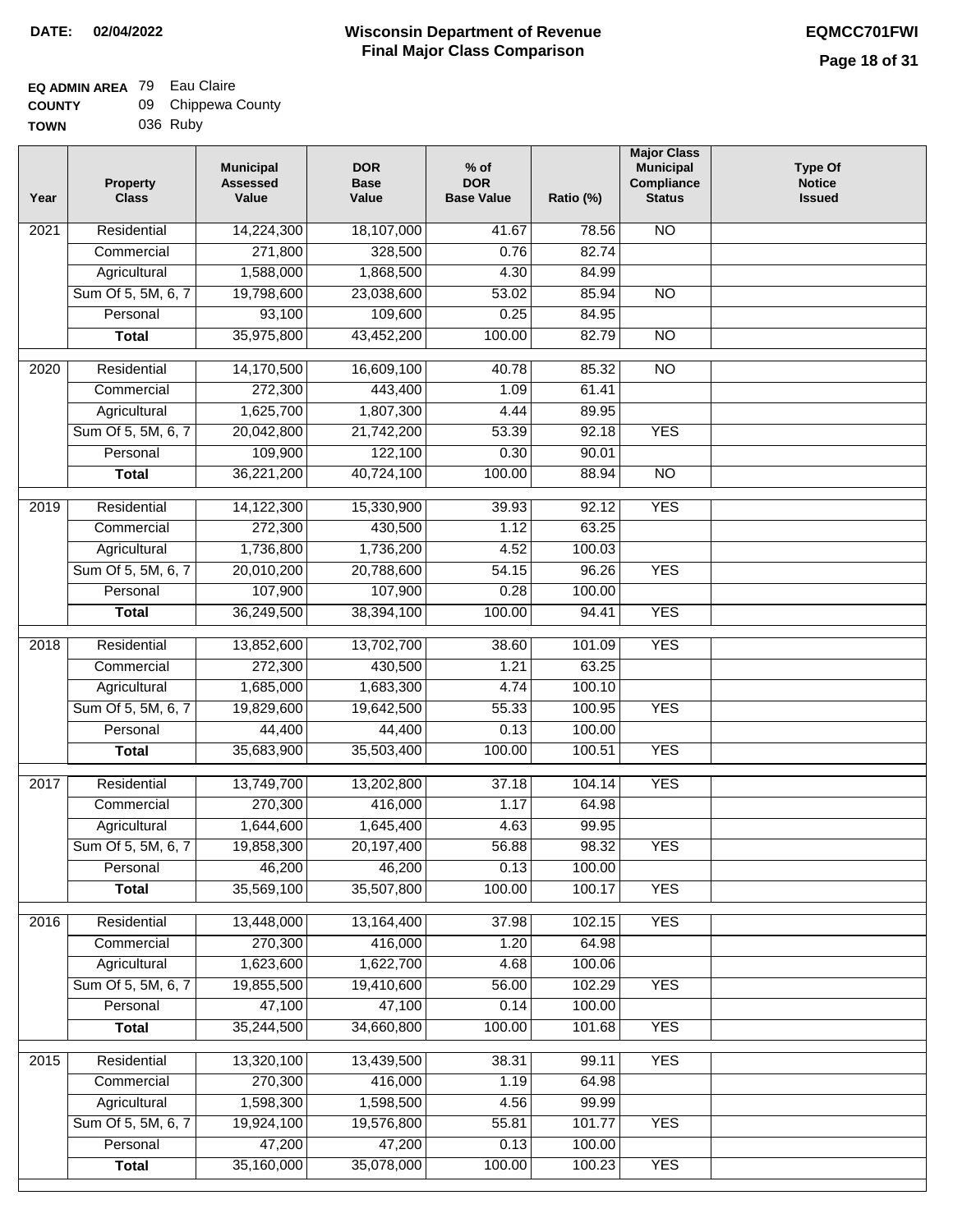### **Wisconsin Department of Revenue Final Major Class Comparison DATE: 02/04/2022 EQMCC701FWI**

### **EQ ADMIN AREA** 79 Eau Claire **COUNTY**

| <b>COUNTY</b> | 09 Chippewa County |
|---------------|--------------------|
| <b>TOWN</b>   | 038 Sampson        |

| Year              | <b>Property</b><br><b>Class</b> | <b>Municipal</b><br><b>Assessed</b><br>Value | <b>DOR</b><br><b>Base</b><br>Value | $%$ of<br><b>DOR</b><br><b>Base Value</b> | Ratio (%) | <b>Major Class</b><br><b>Municipal</b><br>Compliance<br><b>Status</b> | <b>Type Of</b><br><b>Notice</b><br><b>Issued</b> |
|-------------------|---------------------------------|----------------------------------------------|------------------------------------|-------------------------------------------|-----------|-----------------------------------------------------------------------|--------------------------------------------------|
| 2021              | Residential                     | 195,702,000                                  | 240,725,800                        | 87.24                                     | 81.30     | <b>NO</b>                                                             |                                                  |
|                   | Commercial                      | 6,099,100                                    | 6,234,500                          | 2.26                                      | 97.83     |                                                                       |                                                  |
|                   | Agricultural                    | 1,601,400                                    | 1,882,300                          | 0.68                                      | 85.08     |                                                                       |                                                  |
|                   | Sum Of 5, 5M, 6, 7              | 23,939,500                                   | 26,885,500                         | 9.74                                      | 89.04     |                                                                       |                                                  |
|                   | Personal                        | 187,400                                      | 220,500                            | 0.08                                      | 84.99     |                                                                       |                                                  |
|                   | <b>Total</b>                    | 227,529,400                                  | 275,948,600                        | 100.00                                    | 82.45     | $\overline{NO}$                                                       |                                                  |
| $\overline{2020}$ | Residential                     | 193,841,200                                  | 218,600,900                        | 86.66                                     | 88.67     | $\overline{NO}$                                                       |                                                  |
|                   | Commercial                      | 5,747,600                                    | 5,708,900                          | 2.26                                      | 100.68    |                                                                       |                                                  |
|                   | Agricultural                    | 1,672,400                                    | 1,815,900                          | 0.72                                      | 92.10     |                                                                       |                                                  |
|                   | Sum Of 5, 5M, 6, 7              | 24,458,400                                   | 25,814,800                         | 10.23                                     | 94.75     | <b>YES</b>                                                            |                                                  |
|                   | Personal                        | 291,500                                      | 316,800                            | 0.13                                      | 92.01     |                                                                       |                                                  |
|                   | <b>Total</b>                    | 226,011,100                                  | 252,257,300                        | 100.00                                    | 89.60     | <b>NO</b>                                                             |                                                  |
| $\frac{1}{2019}$  | Residential                     | 191,650,400                                  | 196,479,200                        | 85.55                                     | 97.54     | <b>YES</b>                                                            |                                                  |
|                   | Commercial                      | 5,713,400                                    | 5,506,700                          | 2.40                                      | 103.75    |                                                                       |                                                  |
|                   | Agricultural                    | 1,746,700                                    | 1,745,900                          | 0.76                                      | 100.05    |                                                                       |                                                  |
|                   | Sum Of 5, 5M, 6, 7              | 24,533,000                                   | 25,647,400                         | 11.17                                     | 95.65     | <b>YES</b>                                                            |                                                  |
|                   | Personal                        | 296,900                                      | 296,900                            | 0.13                                      | 100.00    |                                                                       |                                                  |
|                   | <b>Total</b>                    | 223,940,400                                  | 229,676,100                        | 100.00                                    | 97.50     | <b>YES</b>                                                            |                                                  |
| 2018              | Residential                     | 188,604,300                                  | 177,307,400                        | 84.73                                     | 106.37    | <b>YES</b>                                                            |                                                  |
|                   | Commercial                      | 5,113,900                                    | 4,907,200                          | 2.34                                      | 104.21    |                                                                       |                                                  |
|                   | Agricultural                    | 1,727,700                                    | 1,728,700                          | 0.83                                      | 99.94     |                                                                       |                                                  |
|                   | Sum Of 5, 5M, 6, 7              | 24,571,200                                   | 25,052,700                         | 11.97                                     | 98.08     | <b>YES</b>                                                            |                                                  |
|                   | Personal                        | 273,300                                      | 273,300                            | 0.13                                      | 100.00    |                                                                       |                                                  |
|                   | <b>Total</b>                    | 220,290,400                                  | 209,269,300                        | 100.00                                    | 105.27    | <b>YES</b>                                                            |                                                  |
|                   |                                 |                                              |                                    |                                           |           |                                                                       |                                                  |
| 2017              | Residential                     | 185,961,500                                  | 181,911,500                        | 85.80                                     | 102.23    | <b>YES</b>                                                            |                                                  |
|                   | Commercial                      | 4,585,700                                    | 4,251,500                          | 2.01                                      | 107.86    |                                                                       |                                                  |
|                   | Agricultural                    | 1,836,700                                    | 1,749,100                          | 0.82                                      | 105.01    |                                                                       |                                                  |
|                   | Sum Of 5, 5M, 6, 7              | 26,743,600                                   | 23,625,900                         | 11.14                                     | 113.20    | $\overline{NO}$                                                       |                                                  |
|                   | Personal                        | 504,500                                      | 480,500                            | 0.23                                      | 104.99    |                                                                       |                                                  |
|                   | <b>Total</b>                    | 219,632,000                                  | 212,018,500                        | 100.00                                    | 103.59    | N <sub>O</sub>                                                        | 1st Notice of Non-Compliance                     |
| 2016              | Residential                     | 183,353,900                                  | 180,726,900                        | 85.04                                     | 101.45    | <b>YES</b>                                                            |                                                  |
|                   | Commercial                      | 4,392,000                                    | 4,056,000                          | 1.91                                      | 108.28    |                                                                       |                                                  |
|                   | Agricultural                    | 1,813,300                                    | 1,781,100                          | 0.84                                      | 101.81    |                                                                       |                                                  |
|                   | Sum Of 5, 5M, 6, 7              | 32,741,800                                   | 25,566,300                         | 12.03                                     | 128.07    | <b>NO</b>                                                             |                                                  |
|                   | Personal                        | 391,500                                      | 383,900                            | 0.18                                      | 101.98    |                                                                       |                                                  |
|                   | <b>Total</b>                    | 222,692,500                                  | 212,514,200                        | 100.00                                    | 104.79    | $\overline{NO}$                                                       |                                                  |
| 2015              | Residential                     | 181,052,400                                  | 178,473,100                        | 84.26                                     | 101.45    | <b>YES</b>                                                            |                                                  |
|                   | Commercial                      | 4,363,400                                    | 4,028,000                          | 1.90                                      | 108.33    |                                                                       |                                                  |
|                   | Agricultural                    | 1,881,700                                    | 1,791,800                          | 0.85                                      | 105.02    |                                                                       |                                                  |
|                   | Sum Of 5, 5M, 6, 7              | 34,078,500                                   | 27,145,800                         | 12.82                                     | 125.54    | <b>NO</b>                                                             |                                                  |
|                   | Personal                        | 380,600                                      | 362,400                            | 0.17                                      | 105.02    |                                                                       |                                                  |
|                   | <b>Total</b>                    | 221,756,600                                  | 211,801,100                        | 100.00                                    | 104.70    | $\overline{NO}$                                                       |                                                  |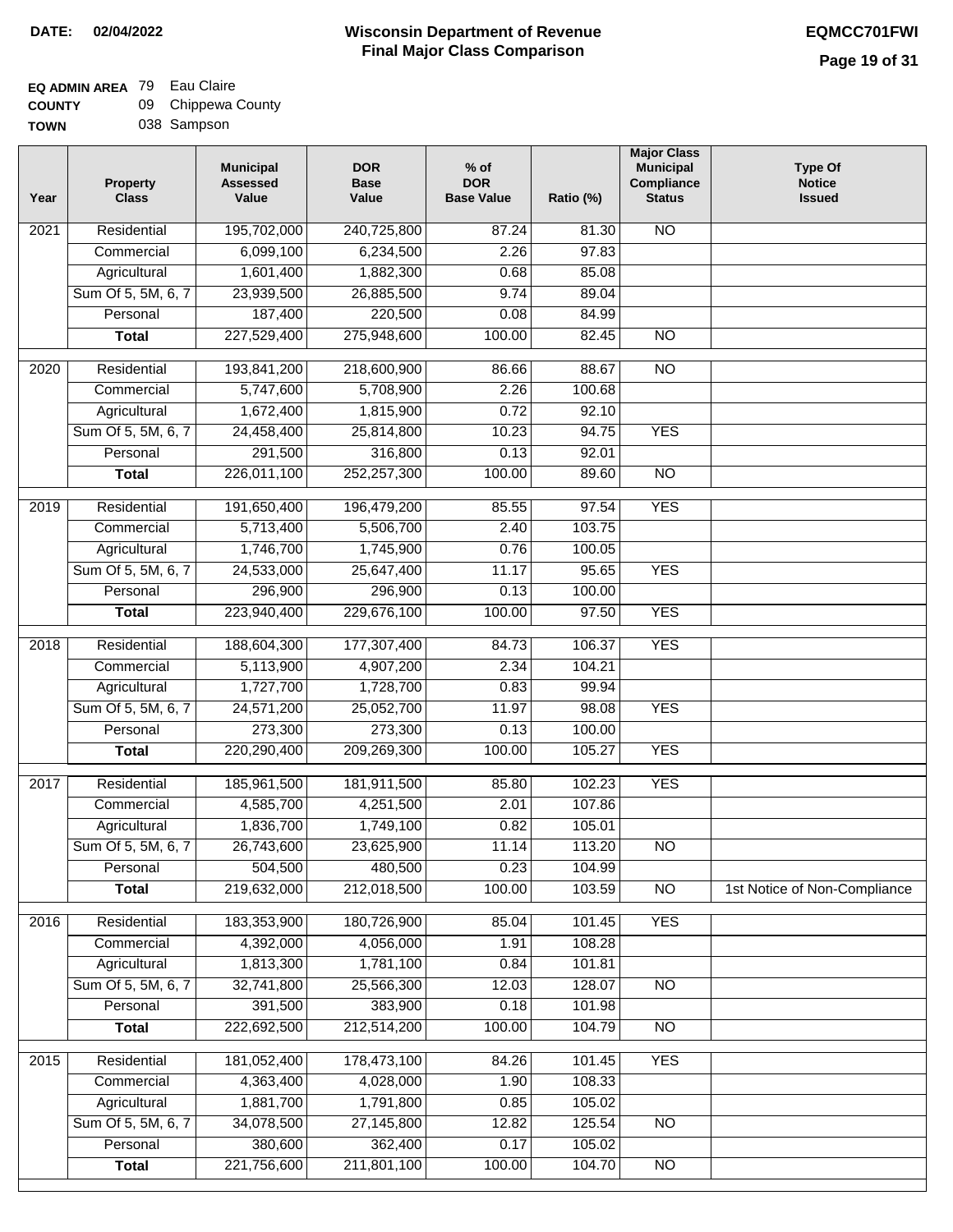┓

#### **EQ ADMIN AREA** 79 Eau Claire **COUNTY** 09 Chippewa County

| <b>UUUIII</b> | ັ | $\sim$ $\sim$ $\sim$ |  |
|---------------|---|----------------------|--|
| <b>TOWN</b>   |   | 040 Sigel            |  |

| Year              | <b>Property</b><br><b>Class</b> | <b>Municipal</b><br><b>Assessed</b><br>Value | <b>DOR</b><br><b>Base</b><br>Value | $%$ of<br><b>DOR</b><br><b>Base Value</b> | Ratio (%) | <b>Major Class</b><br><b>Municipal</b><br>Compliance<br><b>Status</b> | <b>Type Of</b><br><b>Notice</b><br><b>Issued</b> |
|-------------------|---------------------------------|----------------------------------------------|------------------------------------|-------------------------------------------|-----------|-----------------------------------------------------------------------|--------------------------------------------------|
| 2021              | Residential                     | 63,476,300                                   | 68,687,000                         | 68.35                                     | 92.41     | <b>YES</b>                                                            |                                                  |
|                   | Commercial                      | 3,711,200                                    | 3,872,400                          | 3.85                                      | 95.84     |                                                                       |                                                  |
|                   | Agricultural                    | 1,740,700                                    | 1,873,100                          | 1.86                                      | 92.93     |                                                                       |                                                  |
|                   | Sum Of 5, 5M, 6, 7              | 22,800,400                                   | 25,773,500                         | 25.65                                     | 88.46     | $\overline{NO}$                                                       |                                                  |
|                   | Personal                        | 271,400                                      | 291,900                            | 0.29                                      | 92.98     |                                                                       |                                                  |
|                   | <b>Total</b>                    | 92,000,000                                   | 100,497,900                        | 100.00                                    | 91.54     | $\overline{NO}$                                                       |                                                  |
| $\overline{2020}$ | Residential                     | 61,557,600                                   | 61,574,900                         | 67.42                                     | 99.97     | <b>YES</b>                                                            |                                                  |
|                   | Commercial                      | 3,249,800                                    | 3,120,100                          | 3.42                                      | 104.16    |                                                                       |                                                  |
|                   | Agricultural                    | 1,801,800                                    | 1,804,000                          | 1.98                                      | 99.88     |                                                                       |                                                  |
|                   | Sum Of 5, 5M, 6, 7              | 23,239,400                                   | 24,582,900                         | 26.92                                     | 94.53     | <b>YES</b>                                                            |                                                  |
|                   | Personal                        | 245,000                                      | 245,000                            | 0.27                                      | 100.00    |                                                                       |                                                  |
|                   | <b>Total</b>                    | 90,093,600                                   | 91,326,900                         | 100.00                                    | 98.65     | <b>YES</b>                                                            |                                                  |
|                   |                                 |                                              |                                    |                                           |           |                                                                       |                                                  |
| $\frac{1}{2019}$  | Residential                     | 50,701,400                                   | 56,259,400                         | 65.58                                     | 90.12     | <b>YES</b>                                                            |                                                  |
|                   | Commercial                      | 2,820,900                                    | 2,969,400                          | 3.46                                      | 95.00     |                                                                       |                                                  |
|                   | Agricultural                    | 1,806,800                                    | 1,749,400                          | 2.04                                      | 103.28    |                                                                       |                                                  |
|                   | Sum Of 5, 5M, 6, 7              | 19,186,700                                   | 24,572,400                         | 28.64                                     | 78.08     | $\overline{NO}$                                                       |                                                  |
|                   | Personal                        | 202,100                                      | 237,800                            | 0.28                                      | 84.99     |                                                                       |                                                  |
|                   | <b>Total</b>                    | 74,717,900                                   | 85,788,400                         | 100.00                                    | 87.10     | $\overline{NO}$                                                       | 1st Notice of Non-Compliance                     |
| 2018              | Residential                     | 49,455,600                                   | 57,057,800                         | 66.92                                     | 86.68     | $\overline{NO}$                                                       |                                                  |
|                   | Commercial                      | 2,820,900                                    | 2,969,400                          | 3.48                                      | 95.00     |                                                                       |                                                  |
|                   | Agricultural                    | 1,807,200                                    | 1,703,800                          | 2.00                                      | 106.07    |                                                                       |                                                  |
|                   | Sum Of 5, 5M, 6, 7              | 19,011,000                                   | 23,296,900                         | 27.33                                     | 81.60     | <b>NO</b>                                                             |                                                  |
|                   | Personal                        | 206,200                                      | 229,100                            | 0.27                                      | 90.00     |                                                                       |                                                  |
|                   | <b>Total</b>                    | 73,300,900                                   | 85,257,000                         | 100.00                                    | 85.98     | $\overline{10}$                                                       |                                                  |
| 2017              | Residential                     | 48,032,900                                   | 55,574,000                         | 67.58                                     | 86.43     | <b>NO</b>                                                             |                                                  |
|                   | Commercial                      | 2,575,500                                    | 2,636,200                          | 3.21                                      | 97.70     |                                                                       |                                                  |
|                   | Agricultural                    | 1,805,100                                    | 1,659,500                          | 2.02                                      | 108.77    |                                                                       |                                                  |
|                   | Sum Of 5, 5M, 6, 7              | 18,910,300                                   | 21,670,900                         | 26.35                                     | 87.26     | $\overline{N}$                                                        |                                                  |
|                   | Personal                        | 692,700                                      | 692,700                            | 0.84                                      | 100.00    |                                                                       |                                                  |
|                   | <b>Total</b>                    | 72,016,500                                   | 82,233,300                         | 100.00                                    | 87.58     | $\overline{NO}$                                                       |                                                  |
| 2016              | Residential                     | 46,871,400                                   | 51,770,200                         | 65.67                                     | 90.54     | <b>YES</b>                                                            |                                                  |
|                   | Commercial                      | 2,440,200                                    | 2,500,900                          | 3.17                                      | 97.57     |                                                                       |                                                  |
|                   | Agricultural                    | 1,803,400                                    | 1,633,200                          | 2.07                                      | 110.42    |                                                                       |                                                  |
|                   | Sum Of 5, 5M, 6, 7              | 19,505,600                                   | 22,364,500                         | 28.37                                     | 87.22     | <b>NO</b>                                                             |                                                  |
|                   | Personal                        | 560,190                                      | 560,200                            | 0.71                                      | 100.00    |                                                                       |                                                  |
|                   | <b>Total</b>                    | 71,180,790                                   | 78,829,000                         | 100.00                                    | 90.30     | N <sub>O</sub>                                                        |                                                  |
|                   |                                 |                                              |                                    |                                           |           |                                                                       |                                                  |
| 2015              | Residential                     | 45,561,300                                   | 49,054,100                         | 65.72                                     | 92.88     | <b>YES</b>                                                            |                                                  |
|                   | Commercial                      | 2,405,600                                    | 2,466,300                          | 3.30                                      | 97.54     |                                                                       |                                                  |
|                   | Agricultural                    | 1,815,400                                    | 1,625,400                          | 2.18                                      | 111.69    |                                                                       |                                                  |
|                   | Sum Of 5, 5M, 6, 7              | 19,477,100                                   | 21,021,100                         | 28.16                                     | 92.65     | <b>YES</b>                                                            |                                                  |
|                   | Personal                        | 469,140                                      | 469,100                            | 0.63                                      | 100.01    |                                                                       |                                                  |
|                   | <b>Total</b>                    | 69,728,540                                   | 74,636,000                         | 100.00                                    | 93.42     | <b>YES</b>                                                            |                                                  |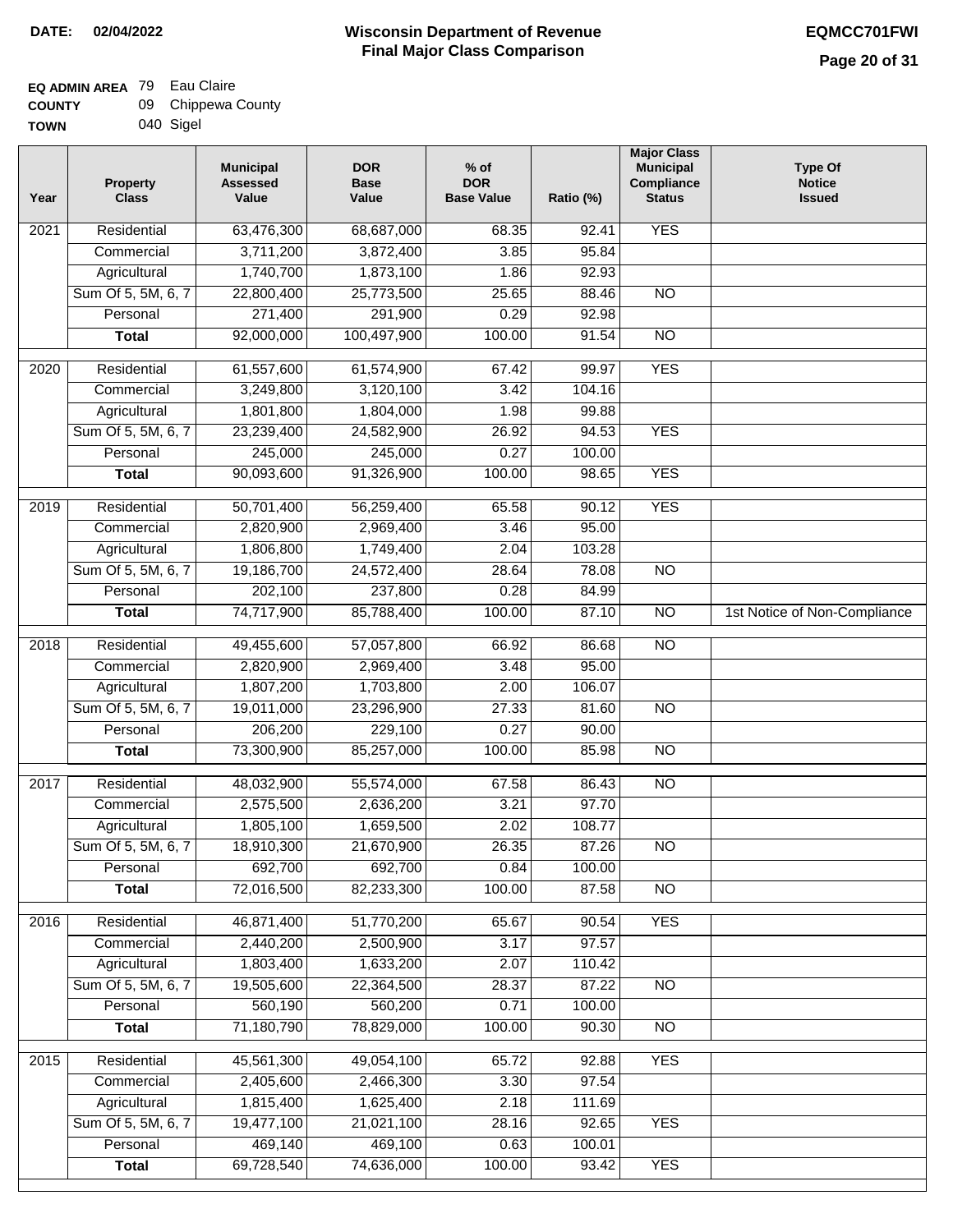### **EQ ADMIN AREA** 79 Eau Claire  $\sim$

| <b>COUNTY</b> | 09 Chippewa County |
|---------------|--------------------|
| <b>TOWN</b>   | 042 Tilden         |

| Year              | <b>Property</b><br><b>Class</b> | <b>Municipal</b><br><b>Assessed</b><br>Value | <b>DOR</b><br><b>Base</b><br>Value | $%$ of<br><b>DOR</b><br><b>Base Value</b> | Ratio (%) | <b>Major Class</b><br><b>Municipal</b><br>Compliance<br><b>Status</b> | <b>Type Of</b><br><b>Notice</b><br><b>Issued</b> |
|-------------------|---------------------------------|----------------------------------------------|------------------------------------|-------------------------------------------|-----------|-----------------------------------------------------------------------|--------------------------------------------------|
| 2021              | Residential                     | 104,445,600                                  | 146,435,500                        | 83.11                                     | 71.33     | $\overline{NO}$                                                       |                                                  |
|                   | Commercial                      | 4,991,200                                    | 5,412,000                          | 3.07                                      | 92.22     |                                                                       |                                                  |
|                   | Agricultural                    | 2,601,100                                    | 3,466,900                          | 1.97                                      | 75.03     |                                                                       |                                                  |
|                   | Sum Of 5, 5M, 6, 7              | 19,326,900                                   | 20,557,000                         | 11.67                                     | 94.02     | <b>YES</b>                                                            |                                                  |
|                   | Personal                        | 239,300                                      | 319,100                            | 0.18                                      | 74.99     |                                                                       |                                                  |
|                   | <b>Total</b>                    | 131,604,100                                  | 176,190,500                        | 100.00                                    | 74.69     | $\overline{NO}$                                                       |                                                  |
| 2020              | Residential                     | 101,600,200                                  | 124,038,000                        | 81.41                                     | 81.91     | $\overline{NO}$                                                       |                                                  |
|                   | Commercial                      | 4,186,500                                    | 4,891,100                          | 3.21                                      | 85.59     |                                                                       |                                                  |
|                   | Agricultural                    | 2,506,300                                    | 3,338,800                          | 2.19                                      | 75.07     |                                                                       |                                                  |
|                   | Sum Of 5, 5M, 6, 7              | 18,386,900                                   | 19,887,500                         | 13.05                                     | 92.45     | <b>YES</b>                                                            |                                                  |
|                   | Personal                        | 155,700                                      | 207,600                            | 0.14                                      | 75.00     |                                                                       |                                                  |
|                   | <b>Total</b>                    | 126,835,600                                  | 152,363,000                        | 100.00                                    | 83.25     | $\overline{NO}$                                                       |                                                  |
|                   |                                 |                                              |                                    |                                           |           |                                                                       |                                                  |
| 2019              | Residential                     | 100,667,900                                  | 122,794,800                        | 82.06                                     | 81.98     | $\overline{NO}$                                                       |                                                  |
|                   | Commercial                      | 4,303,100                                    | 4,728,700                          | 3.16                                      | 91.00     |                                                                       |                                                  |
|                   | Agricultural                    | 2,725,200                                    | 3,205,200                          | 2.14                                      | 85.02     |                                                                       |                                                  |
|                   | Sum Of 5, 5M, 6, 7              | 17,894,300                                   | 18,693,000                         | 12.49                                     | 95.73     | <b>YES</b>                                                            |                                                  |
|                   | Personal                        | 192,200                                      | 226,100                            | 0.15                                      | 85.01     |                                                                       |                                                  |
|                   | <b>Total</b>                    | 125,782,700                                  | 149,647,800                        | 100.00                                    | 84.05     | $\overline{NO}$                                                       |                                                  |
| $\overline{2018}$ | Residential                     | 99,714,500                                   | 110,590,900                        | 82.07                                     | 90.17     | <b>YES</b>                                                            |                                                  |
|                   | Commercial                      | 4,311,300                                    | 4,714,900                          | 3.50                                      | 91.44     |                                                                       |                                                  |
|                   | Agricultural                    | 2,960,100                                    | 3,114,900                          | 2.31                                      | 95.03     |                                                                       |                                                  |
|                   | Sum Of 5, 5M, 6, 7              | 16,313,400                                   | 16,172,800                         | 12.00                                     | 100.87    | <b>YES</b>                                                            |                                                  |
|                   | Personal                        | 147,000                                      | 154,700                            | 0.11                                      | 95.02     |                                                                       |                                                  |
|                   | <b>Total</b>                    | 123,446,300                                  | 134,748,200                        | 100.00                                    | 91.61     | <b>YES</b>                                                            |                                                  |
|                   |                                 |                                              |                                    |                                           |           |                                                                       |                                                  |
| $\overline{2017}$ | Residential                     | 98,128,500                                   | 99,928,600                         | 80.67                                     | 98.20     | <b>YES</b>                                                            |                                                  |
|                   | Commercial                      | 4,328,700                                    | 4,599,500                          | 3.71                                      | 94.11     |                                                                       |                                                  |
|                   | Agricultural                    | 3,045,500                                    | 3,044,500                          | 2.46                                      | 100.03    |                                                                       |                                                  |
|                   | Sum Of 5, 5M, 6, 7              | 15,962,700                                   | 15,916,400                         | 12.85                                     | 100.29    | YES                                                                   |                                                  |
|                   | Personal                        | 390,400                                      | 390,400                            | 0.32                                      | 100.00    |                                                                       |                                                  |
|                   | <b>Total</b>                    | 121,855,800                                  | 123,879,400                        | 100.00                                    | 98.37     | <b>YES</b>                                                            |                                                  |
| 2016              | Residential                     | 96,894,100                                   | 95,782,000                         | 80.50                                     | 101.16    | <b>YES</b>                                                            |                                                  |
|                   | Commercial                      | 4,328,700                                    | 4,599,500                          | 3.87                                      | 94.11     |                                                                       |                                                  |
|                   | Agricultural                    | 3,002,800                                    | 3,001,000                          | 2.52                                      | 100.06    |                                                                       |                                                  |
|                   | Sum Of 5, 5M, 6, 7              | 15,566,500                                   | 15,153,000                         | 12.74                                     | 102.73    | <b>YES</b>                                                            |                                                  |
|                   | Personal                        | 446,300                                      | 446,300                            | 0.38                                      | 100.00    |                                                                       |                                                  |
|                   | <b>Total</b>                    | 120,238,400                                  | 118,981,800                        | 100.00                                    | 101.06    | <b>YES</b>                                                            |                                                  |
|                   |                                 |                                              |                                    |                                           |           |                                                                       |                                                  |
| 2015              | Residential                     | 96,184,300                                   | 96,028,400                         | 80.58                                     | 100.16    | <b>YES</b>                                                            |                                                  |
|                   | Commercial                      | 4,327,700                                    | 4,598,500                          | 3.86                                      | 94.11     |                                                                       |                                                  |
|                   | Agricultural                    | 2,966,800                                    | 2,965,200                          | 2.49                                      | 100.05    |                                                                       |                                                  |
|                   | Sum Of 5, 5M, 6, 7              | 15,312,500                                   | 15,113,800                         | 12.68                                     | 101.31    | <b>YES</b>                                                            |                                                  |
|                   | Personal                        | 467,800                                      | 467,800                            | 0.39                                      | 100.00    |                                                                       |                                                  |
|                   | <b>Total</b>                    | 119,259,100                                  | 119,173,700                        | 100.00                                    | 100.07    | <b>YES</b>                                                            |                                                  |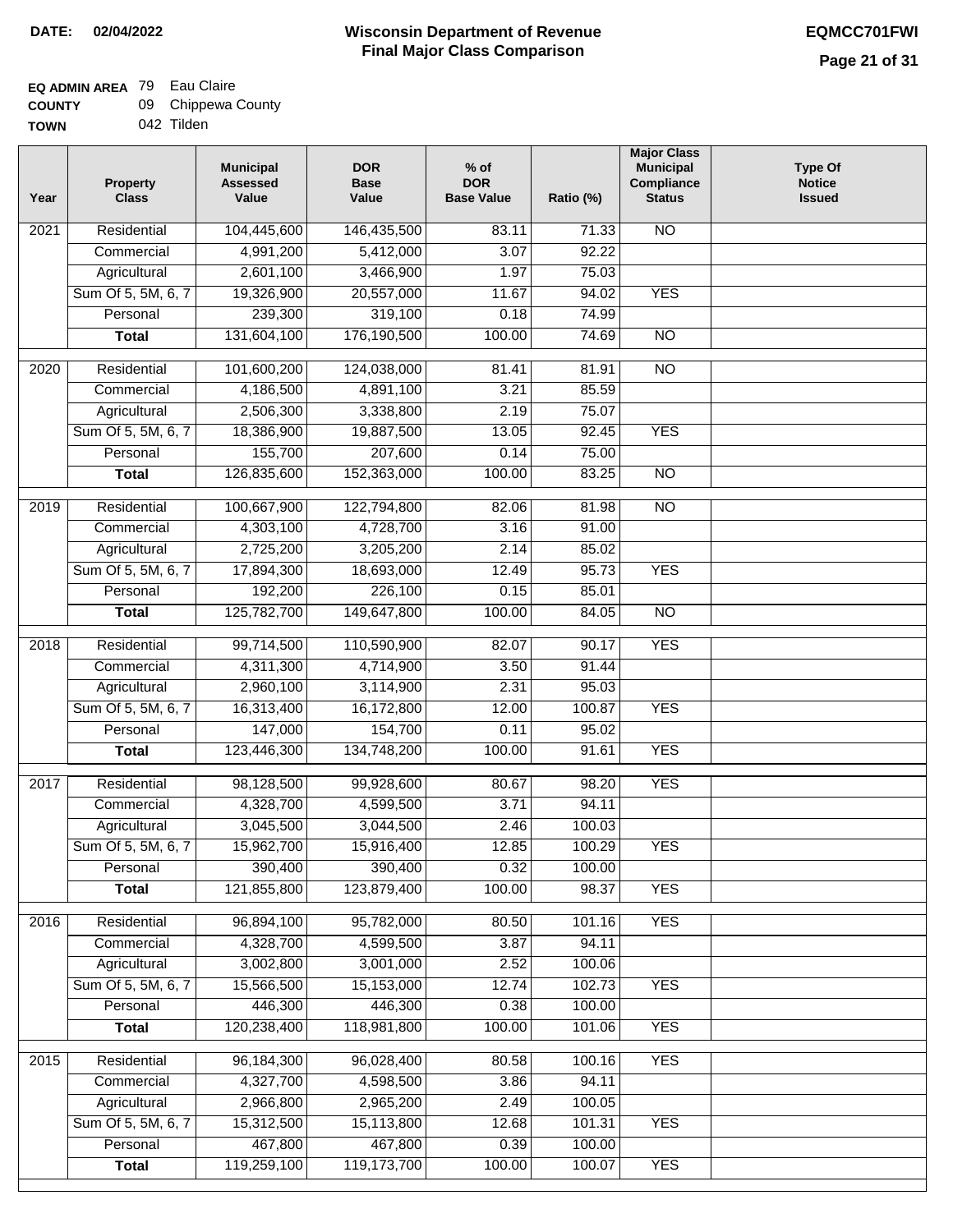┓

### **EQ ADMIN AREA** 79 Eau Claire **COUNTY**

| <b>COUNTY</b> | 09 Chippewa County |
|---------------|--------------------|
| <b>TOWN</b>   | 044 Wheaton        |

| Year              | <b>Property</b><br><b>Class</b> | <b>Municipal</b><br><b>Assessed</b><br>Value | <b>DOR</b><br><b>Base</b><br>Value | $%$ of<br><b>DOR</b><br><b>Base Value</b> | Ratio (%)        | <b>Major Class</b><br><b>Municipal</b><br>Compliance<br><b>Status</b> | <b>Type Of</b><br><b>Notice</b><br><b>Issued</b> |
|-------------------|---------------------------------|----------------------------------------------|------------------------------------|-------------------------------------------|------------------|-----------------------------------------------------------------------|--------------------------------------------------|
| 2021              | Residential                     | 234, 166, 500                                | 274,953,200                        | 82.74                                     | 85.17            | <b>NO</b>                                                             |                                                  |
|                   | Commercial                      | 23,770,500                                   | 24,700,000                         | 7.43                                      | 96.24            |                                                                       |                                                  |
|                   | Agricultural                    | 3,826,900                                    | 4,252,100                          | 1.28                                      | 90.00            |                                                                       |                                                  |
|                   | Sum Of 5, 5M, 6, 7              | 26,926,300                                   | 27,258,700                         | 8.20                                      | 98.78            |                                                                       |                                                  |
|                   | Personal                        | 1,019,600                                    | 1,132,900                          | 0.34                                      | 90.00            |                                                                       |                                                  |
|                   | <b>Total</b>                    | 289,709,800                                  | 332,296,900                        | 100.00                                    | 87.18            | $\overline{NO}$                                                       |                                                  |
| $\overline{2020}$ | Residential                     | 230,266,000                                  | 252,951,400                        | 83.14                                     | 91.03            | <b>YES</b>                                                            |                                                  |
|                   | Commercial                      | 21,010,300                                   | 20,079,200                         | 6.60                                      | 104.64           |                                                                       |                                                  |
|                   | Agricultural                    | 3,776,900                                    | 4,103,700                          | 1.35                                      | 92.04            |                                                                       |                                                  |
|                   | Sum Of 5, 5M, 6, 7              | 27,315,500                                   | 25,925,400                         | 8.52                                      | 105.36           |                                                                       |                                                  |
|                   | Personal                        | 1,083,900                                    | 1,178,100                          | 0.39                                      | 92.00            |                                                                       |                                                  |
|                   | <b>Total</b>                    | 283,452,600                                  | 304,237,800                        | 100.00                                    | 93.17            | <b>YES</b>                                                            |                                                  |
| $\frac{2019}{ }$  | Residential                     | 228,416,800                                  | 230,232,200                        | 82.19                                     | 99.21            | <b>YES</b>                                                            |                                                  |
|                   | Commercial                      | 21,347,300                                   | 19,712,900                         | 7.04                                      | 108.29           |                                                                       |                                                  |
|                   | Agricultural                    | 3,954,400                                    | 3,951,800                          | 1.41                                      | 100.07           |                                                                       |                                                  |
|                   | Sum Of 5, 5M, 6, 7              | 27,287,500                                   | 24,790,500                         | 8.85                                      | 110.07           |                                                                       |                                                  |
|                   | Personal                        | 1,450,000                                    | 1,450,000                          | 0.52                                      | 100.00           |                                                                       |                                                  |
|                   | <b>Total</b>                    | 282,456,000                                  | 280, 137, 400                      | 100.00                                    | 100.83           | <b>YES</b>                                                            |                                                  |
| 2018              | Residential                     | 179,704,600                                  | 229,346,100                        | 83.18                                     | 78.36            | $\overline{NO}$                                                       |                                                  |
|                   | Commercial                      | 17,086,400                                   | 19,371,600                         | 7.03                                      | 88.20            |                                                                       |                                                  |
|                   | Agricultural                    | 3,646,700                                    | 4,287,800                          | 1.56                                      | 85.05            |                                                                       |                                                  |
|                   | Sum Of 5, 5M, 6, 7              | 21,923,000                                   | 21,805,900                         | 7.91                                      | 100.54           |                                                                       |                                                  |
|                   | Personal                        | 777,000                                      | 914,200                            | 0.33                                      | 84.99            |                                                                       |                                                  |
|                   | <b>Total</b>                    | 223, 137, 700                                | 275,725,600                        | 100.00                                    | 80.93            | N <sub>O</sub>                                                        |                                                  |
| 2017              | Residential                     | 177,913,400                                  | 210,429,300                        | 79.50                                     | 84.55            | $\overline{NO}$                                                       |                                                  |
|                   | Commercial                      | 18,013,500                                   | 18,393,100                         | 6.95                                      | 97.94            |                                                                       |                                                  |
|                   | Agricultural                    | 3,576,400                                    | 4,212,100                          | 1.59                                      | 84.91            |                                                                       |                                                  |
|                   | Sum Of 5, 5M, 6, 7              | 21,741,800                                   | 21,739,100                         | 8.21                                      | 100.01           |                                                                       |                                                  |
|                   | Personal                        | 8,440,600                                    | 9,930,100                          | 3.75                                      | 85.00            |                                                                       |                                                  |
|                   | <b>Total</b>                    | 229,685,700                                  | 264,703,700                        | 100.00                                    | 86.77            | $\overline{NO}$                                                       |                                                  |
| 2016              | Residential                     | 177,376,400                                  | 203,693,200                        | 81.34                                     | 87.08            | N <sub>O</sub>                                                        |                                                  |
|                   | Commercial                      | 16,009,400                                   | 15,638,200                         | 6.24                                      | 102.37           |                                                                       |                                                  |
|                   | Agricultural                    | 3,862,700                                    | 4, 151, 700                        | 1.66                                      | 93.04            |                                                                       |                                                  |
|                   | Sum Of 5, 5M, 6, 7              | 20,327,300                                   | 19,846,900                         | 7.93                                      | 102.42           |                                                                       |                                                  |
|                   | Personal                        | 6,598,300                                    | 7,094,900                          | 2.83                                      | 93.00            |                                                                       |                                                  |
|                   | <b>Total</b>                    | 224, 174, 100                                | 250,424,900                        | 100.00                                    | 89.52            | N <sub>O</sub>                                                        |                                                  |
|                   |                                 |                                              |                                    |                                           |                  |                                                                       |                                                  |
| 2015              | Residential                     | 175,643,700                                  | 183,491,800                        | 80.21                                     | 95.72            | <b>YES</b>                                                            |                                                  |
|                   | Commercial                      | 14,916,100                                   | 14,462,600                         | 6.32                                      | 103.14           | <b>YES</b>                                                            |                                                  |
|                   | Agricultural                    | 4,115,000                                    | 4,122,000                          | 1.80                                      | 99.83            |                                                                       |                                                  |
|                   | Sum Of 5, 5M, 6, 7<br>Personal  | 20,074,600<br>7,023,400                      | 19,660,200<br>7,023,400            | 8.59<br>3.07                              | 102.11<br>100.00 | <b>YES</b>                                                            |                                                  |
|                   | <b>Total</b>                    | 221,772,800                                  | 228,760,000                        | 100.00                                    | 96.95            | <b>YES</b>                                                            |                                                  |
|                   |                                 |                                              |                                    |                                           |                  |                                                                       |                                                  |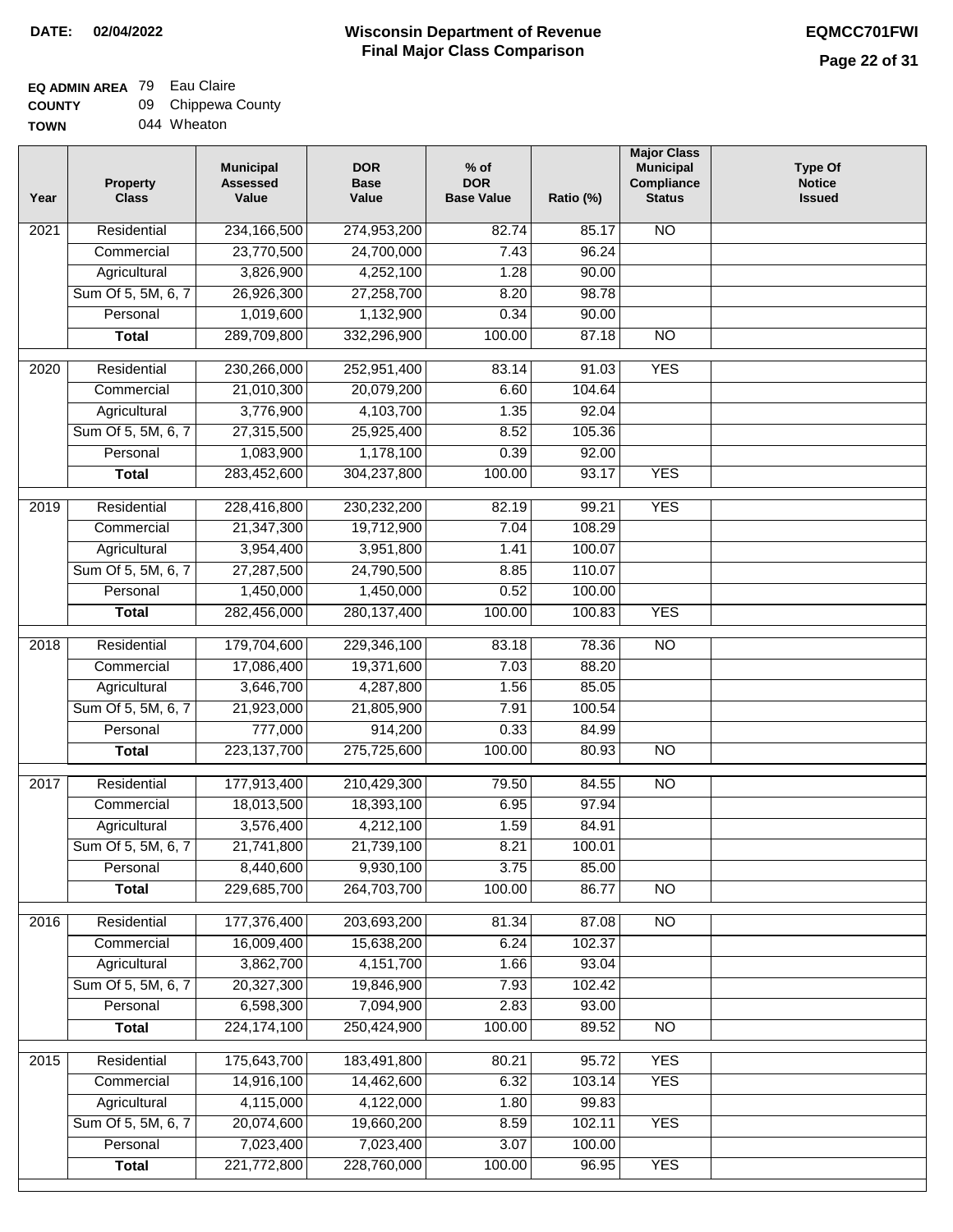# **EQ ADMIN AREA** 79 Eau Claire

| <b>COUNTY</b> | 09 Chippewa County |
|---------------|--------------------|
| <b>TOWN</b>   | 046 Woodmohr       |

| Year              | <b>Property</b><br><b>Class</b> | <b>Municipal</b><br><b>Assessed</b><br>Value | <b>DOR</b><br><b>Base</b><br>Value | $%$ of<br><b>DOR</b><br><b>Base Value</b> | Ratio (%) | <b>Major Class</b><br><b>Municipal</b><br>Compliance<br><b>Status</b> | <b>Type Of</b><br><b>Notice</b><br><b>Issued</b> |
|-------------------|---------------------------------|----------------------------------------------|------------------------------------|-------------------------------------------|-----------|-----------------------------------------------------------------------|--------------------------------------------------|
| $\overline{202}1$ | Residential                     | 57,623,000                                   | 75,901,000                         | 76.50                                     | 75.92     | <b>NO</b>                                                             |                                                  |
|                   | Commercial                      | 5,185,400                                    | 5,389,500                          | 5.43                                      | 96.21     |                                                                       |                                                  |
|                   | Agricultural                    | 2,403,900                                    | 3,206,800                          | 3.23                                      | 74.96     |                                                                       |                                                  |
|                   | Sum Of 5, 5M, 6, 7              | 14,490,500                                   | 14,626,100                         | 14.74                                     | 99.07     | <b>YES</b>                                                            |                                                  |
|                   | Personal                        | 70,300                                       | 93,700                             | 0.09                                      | 75.03     |                                                                       |                                                  |
|                   | <b>Total</b>                    | 79,773,100                                   | 99,217,100                         | 100.00                                    | 80.40     | $\overline{NO}$                                                       | 1st Notice of Non-Compliance                     |
| $\overline{2020}$ | Residential                     | 57,015,600                                   | 78,486,800                         | 76.25                                     | 72.64     | $\overline{10}$                                                       |                                                  |
|                   | Commercial                      | 5,177,800                                    | 5,600,400                          | 5.44                                      | 92.45     |                                                                       |                                                  |
|                   | Agricultural                    | 2,470,000                                    | 3,086,200                          | 3.00                                      | 80.03     |                                                                       |                                                  |
|                   | Sum Of 5, 5M, 6, 7              | 14,679,100                                   | 15,658,400                         | 15.21                                     | 93.75     | <b>YES</b>                                                            |                                                  |
|                   | Personal                        | 84,900                                       | 106,100                            | 0.10                                      | 80.02     |                                                                       |                                                  |
|                   | <b>Total</b>                    | 79,427,400                                   | 102,937,900                        | 100.00                                    | 77.16     | $\overline{NO}$                                                       |                                                  |
| 2019              | Residential                     | 55,811,600                                   | 69,999,400                         | 74.30                                     | 79.73     | $\overline{10}$                                                       |                                                  |
|                   | Commercial                      | 5,190,100                                    | 5,449,900                          | 5.78                                      | 95.23     |                                                                       |                                                  |
|                   | Agricultural                    | 2,520,500                                    | 2,963,500                          | 3.15                                      | 85.05     |                                                                       |                                                  |
|                   | Sum Of 5, 5M, 6, 7              | 14,740,300                                   | 15,286,000                         | 16.23                                     | 96.43     | <b>YES</b>                                                            |                                                  |
|                   | Personal                        | 435,500                                      | 512,300                            | 0.54                                      | 85.01     |                                                                       |                                                  |
|                   | <b>Total</b>                    | 78,698,000                                   | 94,211,100                         | 100.00                                    | 83.53     | $\overline{NO}$                                                       |                                                  |
| 2018              | Residential                     | 54,874,800                                   | 63,209,200                         | 73.31                                     | 86.81     | $\overline{10}$                                                       |                                                  |
|                   | Commercial                      | 5,188,100                                    | 5,447,600                          | 6.32                                      | 95.24     |                                                                       |                                                  |
|                   | Agricultural                    | 2,744,600                                    | 2,888,500                          | 3.35                                      | 95.02     |                                                                       |                                                  |
|                   | Sum Of 5, 5M, 6, 7              | 14,620,600                                   | 14,294,600                         | 16.58                                     | 102.28    | <b>YES</b>                                                            |                                                  |
|                   | Personal                        | 359,600                                      | 378,500                            | 0.44                                      | 95.01     |                                                                       |                                                  |
|                   | <b>Total</b>                    | 77,787,700                                   | 86,218,400                         | 100.00                                    | 90.22     | <b>NO</b>                                                             |                                                  |
| 2017              | Residential                     | 54,052,200                                   | 59,379,500                         | 73.46                                     | 91.03     | <b>YES</b>                                                            |                                                  |
|                   | Commercial                      | 4,429,100                                    | 4,513,300                          | 5.58                                      | 98.13     |                                                                       |                                                  |
|                   | Agricultural                    | 2,686,400                                    | 2,827,400                          | 3.50                                      | 95.01     |                                                                       |                                                  |
|                   | Sum Of 5, 5M, 6, 7              | 14,446,700                                   | 13,805,700                         | 17.08                                     | 104.64    | <b>YES</b>                                                            |                                                  |
|                   | Personal                        | 295,300                                      | 310,900                            | 0.38                                      | 94.98     |                                                                       |                                                  |
|                   | <b>Total</b>                    | 75,909,700                                   | 80,836,800                         | 100.00                                    | 93.90     | <b>YES</b>                                                            |                                                  |
| 2016              | Residential                     | 53,307,200                                   | 54,761,900                         | 72.45                                     | 97.34     | <b>YES</b>                                                            |                                                  |
|                   | Commercial                      | 3,896,300                                    | 3,948,900                          | 5.22                                      | 98.67     |                                                                       |                                                  |
|                   | Agricultural                    | 2,731,000                                    | 2,786,700                          | 3.69                                      | 98.00     |                                                                       |                                                  |
|                   | Sum Of 5, 5M, 6, 7              | 14,423,500                                   | 13,785,200                         | 18.24                                     | 104.63    | <b>YES</b>                                                            |                                                  |
|                   | Personal                        | 295,900                                      | 302,000                            | 0.40                                      | 97.98     |                                                                       |                                                  |
|                   | <b>Total</b>                    | 74,653,900                                   | 75,584,700                         | 100.00                                    | 98.77     | <b>YES</b>                                                            |                                                  |
| 2015              | Residential                     | 52,798,500                                   | 54,242,700                         | 72.57                                     | 97.34     | <b>YES</b>                                                            |                                                  |
|                   | Commercial                      | 3,778,400                                    | 3,828,600                          | 5.12                                      | 98.69     | <b>YES</b>                                                            |                                                  |
|                   | Agricultural                    | 2,694,900                                    | 2,752,000                          | 3.68                                      | 97.93     |                                                                       |                                                  |
|                   | Sum Of 5, 5M, 6, 7              | 14,459,300                                   | 13,591,500                         | 18.18                                     | 106.38    | <b>YES</b>                                                            |                                                  |
|                   | Personal                        | 319,700                                      | 326,200                            | 0.44                                      | 98.01     |                                                                       |                                                  |
|                   | <b>Total</b>                    | 74,050,800                                   | 74,741,000                         | 100.00                                    | 99.08     | <b>YES</b>                                                            |                                                  |
|                   |                                 |                                              |                                    |                                           |           |                                                                       |                                                  |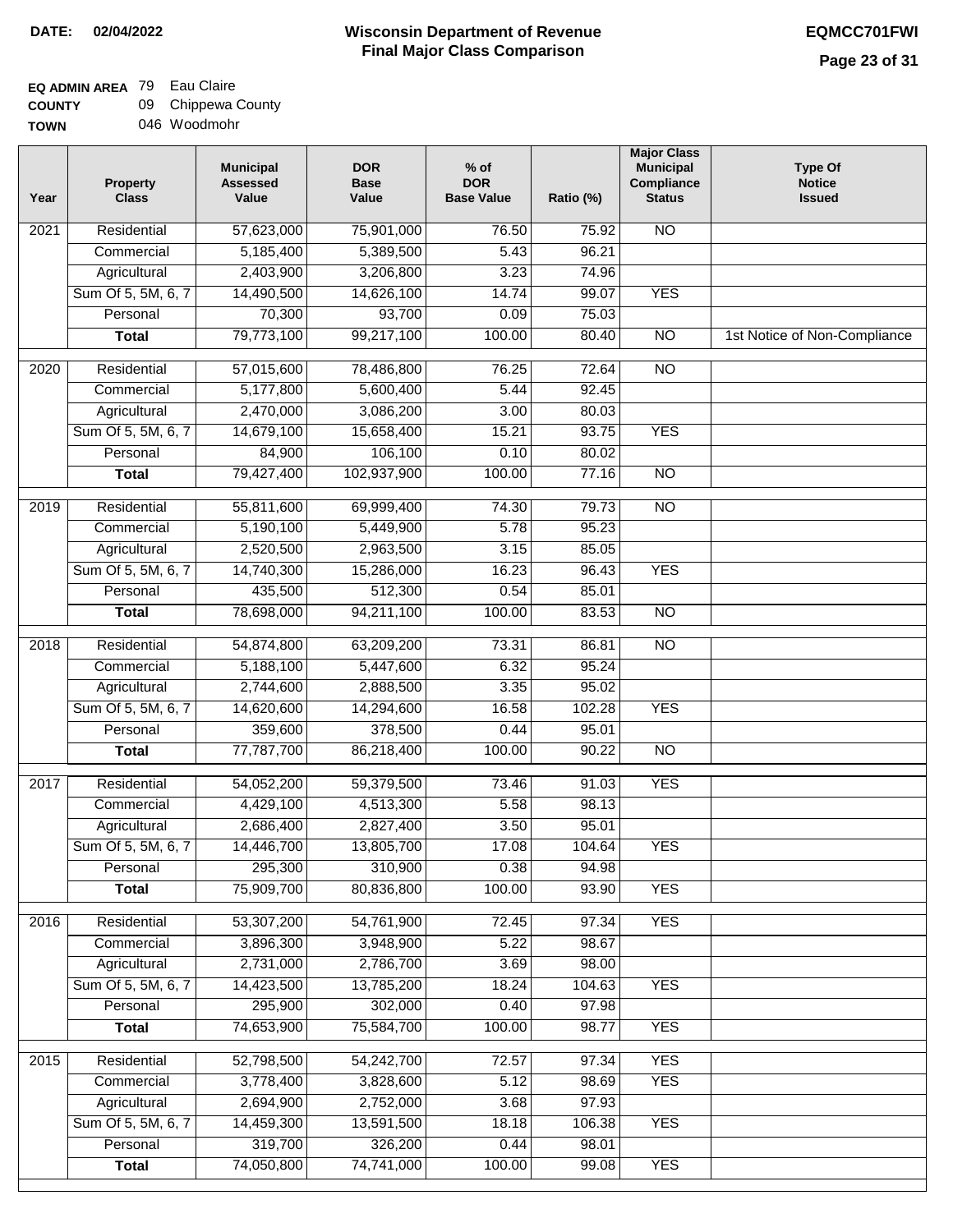### **EQ ADMIN AREA** 79 Eau Claire **COUNTY** 09 Chippewa County

**VILLAGE** 106 Boyd

| Year              | <b>Property</b><br><b>Class</b> | <b>Municipal</b><br><b>Assessed</b><br>Value | <b>DOR</b><br><b>Base</b><br>Value | % of<br><b>DOR</b><br><b>Base Value</b> | Ratio (%) | <b>Major Class</b><br><b>Municipal</b><br>Compliance<br><b>Status</b> | <b>Type Of</b><br><b>Notice</b><br><b>Issued</b> |
|-------------------|---------------------------------|----------------------------------------------|------------------------------------|-----------------------------------------|-----------|-----------------------------------------------------------------------|--------------------------------------------------|
| $\overline{202}1$ | Residential                     | 19,501,300                                   | 28,220,800                         | 81.97                                   | 69.10     | N <sub>O</sub>                                                        |                                                  |
|                   | Commercial                      | 4,463,100                                    | 4,991,000                          | 14.50                                   | 89.42     | $\overline{NO}$                                                       |                                                  |
|                   | Agricultural                    | 149,700                                      | 157,500                            | 0.46                                    | 95.05     |                                                                       |                                                  |
|                   | Sum Of 5, 5M, 6, 7              | 502,600                                      | 772,100                            | 2.24                                    | 65.10     |                                                                       |                                                  |
|                   | Personal                        | 259,100                                      | 287,900                            | 0.84                                    | 90.00     |                                                                       |                                                  |
|                   | <b>Total</b>                    | 24,875,800                                   | 34,429,300                         | 100.00                                  | 72.25     | $\overline{NO}$                                                       |                                                  |
| $\overline{2020}$ | Residential                     | 19,447,700                                   | 24,086,400                         | 81.18                                   | 80.74     | $\overline{NO}$                                                       |                                                  |
|                   | Commercial                      | 4,351,500                                    | 4,468,500                          | 15.06                                   | 97.38     | <b>YES</b>                                                            |                                                  |
|                   | Agricultural                    | 151,100                                      | 161,800                            | 0.55                                    | 93.39     |                                                                       |                                                  |
|                   | Sum Of 5, 5M, 6, 7              | 518,500                                      | 659,400                            | 2.22                                    | 78.63     |                                                                       |                                                  |
|                   | Personal                        | 272,600                                      | 293,200                            | 0.99                                    | 92.97     |                                                                       |                                                  |
|                   | <b>Total</b>                    | 24,741,400                                   | 29,669,300                         | 100.00                                  | 83.39     | $\overline{NO}$                                                       |                                                  |
| $\frac{2019}{ }$  | Residential                     | 19,306,100                                   | 21,562,200                         | 81.11                                   | 89.54     | $\overline{3}$                                                        |                                                  |
|                   | Commercial                      | 4,164,800                                    | 4,143,400                          | 15.59                                   | 100.52    | <b>YES</b>                                                            |                                                  |
|                   | Agricultural                    | 151,100                                      | 150,800                            | 0.57                                    | 100.20    |                                                                       |                                                  |
|                   | Sum Of 5, 5M, 6, 7              | 518,500                                      | 616,000                            | 2.32                                    | 84.17     |                                                                       |                                                  |
|                   | Personal                        | 112,900                                      | 112,900                            | 0.42                                    | 100.00    |                                                                       |                                                  |
|                   | <b>Total</b>                    | 24,253,400                                   | 26,585,300                         | 100.00                                  | 91.23     | $\overline{NO}$                                                       |                                                  |
| 2018              | Residential                     | 19,249,700                                   | 20,099,500                         | 81.71                                   | 95.77     | <b>YES</b>                                                            |                                                  |
|                   | Commercial                      | 3,888,200                                    | 3,669,200                          | 14.92                                   | 105.97    | <b>YES</b>                                                            |                                                  |
|                   | Agricultural                    | 151,100                                      | 150,900                            | 0.61                                    | 100.13    |                                                                       |                                                  |
|                   | Sum Of 5, 5M, 6, 7              | 504,100                                      | 590,300                            | 2.40                                    | 85.40     |                                                                       |                                                  |
|                   | Personal                        | 85,300                                       | 87,900                             | 0.36                                    | 97.04     |                                                                       |                                                  |
|                   | <b>Total</b>                    | 23,878,400                                   | 24,597,800                         | 100.00                                  | 97.08     | <b>YES</b>                                                            |                                                  |
| $\overline{2017}$ | Residential                     | 19,179,300                                   | 18,379,100                         | 79.65                                   | 104.35    | <b>YES</b>                                                            |                                                  |
|                   | Commercial                      | 4,015,500                                    | 3,668,800                          | 15.90                                   | 109.45    | <b>YES</b>                                                            |                                                  |
|                   | Agricultural                    | 151,100                                      | 147,500                            | 0.64                                    | 102.44    |                                                                       |                                                  |
|                   | Sum Of 5, 5M, 6, 7              | 494,400                                      | 555,300                            | 2.41                                    | 89.03     |                                                                       |                                                  |
|                   | Personal                        | 324,600                                      | 324,600                            | 1.41                                    | 100.00    |                                                                       |                                                  |
|                   | <b>Total</b>                    | 24,164,900                                   | 23,075,300                         | 100.00                                  | 104.72    | <b>YES</b>                                                            |                                                  |
| 2016              | Residential                     | 20,854,700                                   | 18,557,400                         | 79.44                                   | 112.38    | N <sub>O</sub>                                                        |                                                  |
|                   | Commercial                      | 4,247,500                                    | 3,743,700                          | 16.03                                   | 113.46    | $\overline{NO}$                                                       |                                                  |
|                   | Agricultural                    | 151,300                                      | 145,500                            | 0.62                                    | 103.99    |                                                                       |                                                  |
|                   | Sum Of 5, 5M, 6, 7              | 513,400                                      | 556,500                            | 2.38                                    | 92.26     |                                                                       |                                                  |
|                   | Personal                        | 356,600                                      | 356,600                            | 1.53                                    | 100.00    |                                                                       |                                                  |
|                   | <b>Total</b>                    | 26,123,500                                   | 23,359,700                         | 100.00                                  | 111.83    | N <sub>O</sub>                                                        | 1st Notice of Non-Compliance                     |
| 2015              | Residential                     | 20,392,400                                   | 18,681,100                         | 76.85                                   | 109.16    | <b>YES</b>                                                            |                                                  |
|                   | Commercial                      | 5,055,000                                    | 4,441,900                          | 18.27                                   | 113.80    | N <sub>O</sub>                                                        |                                                  |
|                   | Agricultural                    | 151,300                                      | 143,500                            | 0.59                                    | 105.44    |                                                                       |                                                  |
|                   | Sum Of 5, 5M, 6, 7              | 513,400                                      | 524,500                            | 2.16                                    | 97.88     |                                                                       |                                                  |
|                   | Personal                        | 544,600                                      | 518,700                            | 2.13                                    | 104.99    |                                                                       |                                                  |
|                   | <b>Total</b>                    | 26,656,700                                   | 24,309,700                         | 100.00                                  | 109.65    | N <sub>O</sub>                                                        |                                                  |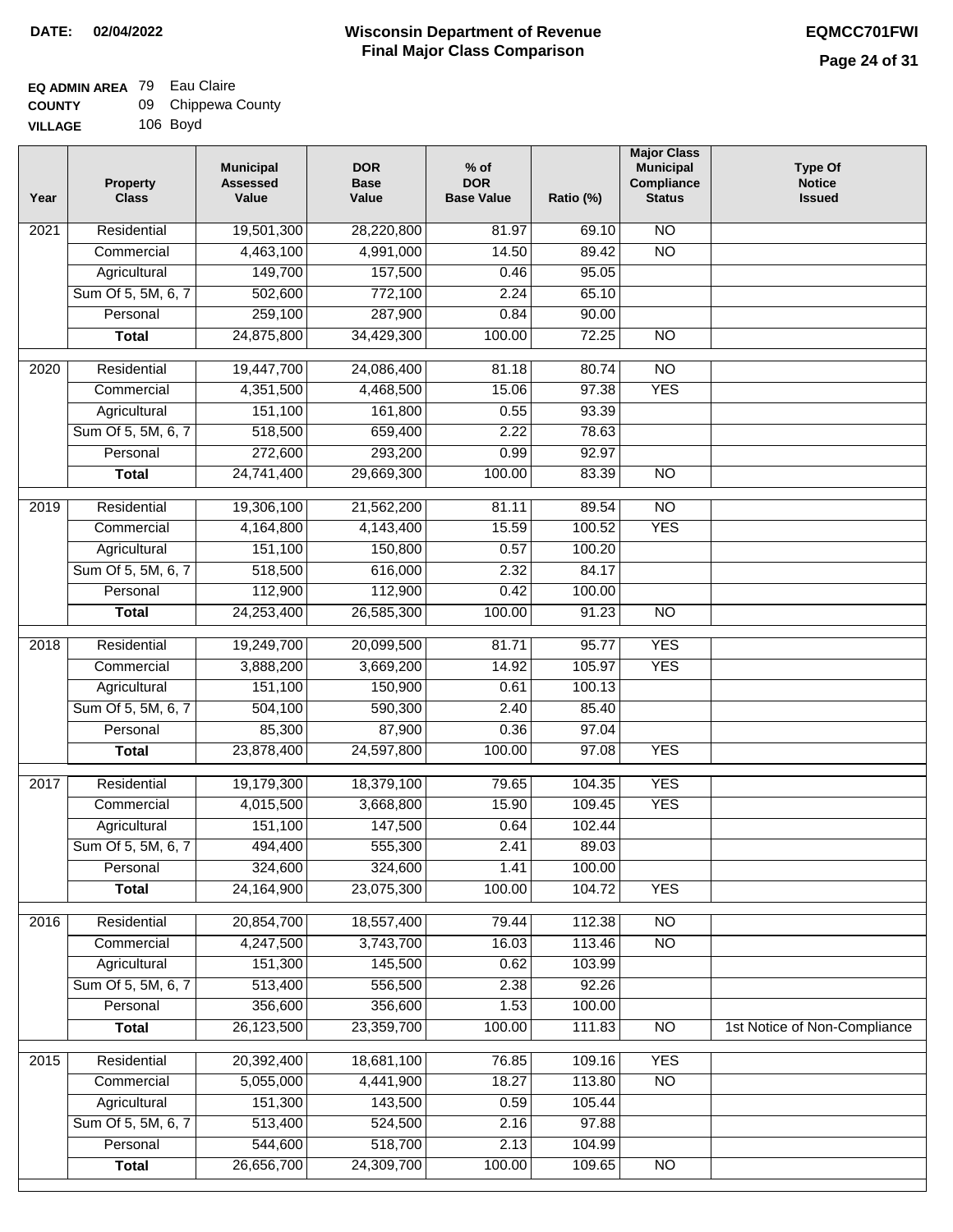### **EQ ADMIN AREA** 79 Eau Claire

| <b>COUNTY</b> | 09 - | Chippewa County |
|---------------|------|-----------------|
|---------------|------|-----------------|

**VILLAGE** 111 Cadott

| Year | <b>Property</b><br><b>Class</b> | <b>Municipal</b><br><b>Assessed</b><br>Value | <b>DOR</b><br><b>Base</b><br>Value | $%$ of<br><b>DOR</b><br><b>Base Value</b> | Ratio (%) | <b>Major Class</b><br><b>Municipal</b><br>Compliance<br><b>Status</b> | <b>Type Of</b><br><b>Notice</b><br><b>Issued</b> |
|------|---------------------------------|----------------------------------------------|------------------------------------|-------------------------------------------|-----------|-----------------------------------------------------------------------|--------------------------------------------------|
| 2021 | Residential                     | 63,592,000                                   | 73,963,000                         | 76.71                                     | 85.98     | $\overline{NO}$                                                       |                                                  |
|      | Commercial                      | 19,674,300                                   | 20,428,900                         | 21.19                                     | 96.31     | <b>YES</b>                                                            |                                                  |
|      | Agricultural                    | 117,000                                      | 126,900                            | 0.13                                      | 92.20     |                                                                       |                                                  |
|      | Sum Of 5, 5M, 6, 7              | 820,400                                      | 1,054,500                          | 1.09                                      | 77.80     |                                                                       |                                                  |
|      | Personal                        | 775,300                                      | 842,700                            | 0.87                                      | 92.00     |                                                                       |                                                  |
|      | <b>Total</b>                    | 84,979,000                                   | 96,416,000                         | 100.00                                    | 88.14     | <b>NO</b>                                                             |                                                  |
| 2020 | Residential                     | 63,283,900                                   | 66,978,200                         | 75.04                                     | 94.48     | <b>YES</b>                                                            |                                                  |
|      | Commercial                      | 19,422,100                                   | 20,478,300                         | 22.94                                     | 94.84     | <b>YES</b>                                                            |                                                  |
|      | Agricultural                    | 116,300                                      | 122,400                            | 0.14                                      | 95.02     |                                                                       |                                                  |
|      | Sum Of 5, 5M, 6, 7              | 820,400                                      | 897,500                            | 1.01                                      | 91.41     |                                                                       |                                                  |
|      | Personal                        | 736,900                                      | 775,700                            | 0.87                                      | 95.00     |                                                                       |                                                  |
|      | <b>Total</b>                    | 84,379,600                                   | 89,252,100                         | 100.00                                    | 94.54     | <b>YES</b>                                                            |                                                  |
| 2019 | Residential                     | 63,236,800                                   | 63,140,500                         | 74.68                                     | 100.15    | <b>YES</b>                                                            |                                                  |
|      | Commercial                      | 19,590,800                                   | 19,673,600                         | 23.27                                     | 99.58     | <b>YES</b>                                                            |                                                  |
|      | Agricultural                    | 117,500                                      | 117,400                            | 0.14                                      | 100.09    |                                                                       |                                                  |
|      | Sum Of 5, 5M, 6, 7              | 834,400                                      | 876,000                            | 1.04                                      | 95.25     |                                                                       |                                                  |
|      | Personal                        | 736,500                                      | 736,500                            | 0.87                                      | 100.00    |                                                                       |                                                  |
|      | <b>Total</b>                    | 84,516,000                                   | 84,544,000                         | 100.00                                    | 99.97     | <b>YES</b>                                                            |                                                  |
| 2018 | Residential                     | 53,961,100                                   | 59,166,200                         | 73.81                                     | 91.20     | <b>YES</b>                                                            |                                                  |
|      | Commercial                      | 16,740,500                                   | 19,393,300                         | 24.19                                     | 86.32     | <b>NO</b>                                                             |                                                  |
|      | Agricultural                    | 109,400                                      | 114,300                            | 0.14                                      | 95.71     |                                                                       |                                                  |
|      | Sum Of 5, 5M, 6, 7              | 746,700                                      | 835,700                            | 1.04                                      | 89.35     |                                                                       |                                                  |
|      | Personal                        | 582,100                                      | 646,800                            | 0.81                                      | 90.00     |                                                                       |                                                  |
|      | <b>Total</b>                    | 72,139,800                                   | 80,156,300                         | 100.00                                    | 90.00     | <b>NO</b>                                                             | 1st Notice of Non-Compliance                     |
| 2017 | Residential                     | 53,758,700                                   | 56,785,400                         | 72.90                                     | 94.67     | <b>YES</b>                                                            |                                                  |
|      | Commercial                      | 16,710,400                                   | 18,788,200                         | 24.12                                     | 88.94     | $\overline{NO}$                                                       |                                                  |
|      | Agricultural                    | 109,300                                      | 111,200                            | 0.14                                      | 98.29     |                                                                       |                                                  |
|      | Sum Of 5, 5M, 6, 7              | 745,400                                      | 801,800                            | 1.03                                      | 92.97     |                                                                       |                                                  |
|      | Personal                        | 1,409,490                                    | 1,409,600                          | 1.81                                      | 99.99     |                                                                       |                                                  |
|      | <b>Total</b>                    | 72,733,290                                   | 77,896,200                         | 100.00                                    | 93.37     | $\overline{NO}$                                                       |                                                  |
|      |                                 |                                              |                                    |                                           |           |                                                                       |                                                  |
| 2016 | Residential                     | 52,669,600                                   | 53,006,100                         | 70.53                                     | 99.37     | <b>YES</b>                                                            |                                                  |
|      | Commercial                      | 16,771,400                                   | 19,571,000                         | 26.04                                     | 85.70     | $\overline{NO}$                                                       |                                                  |
|      | Agricultural                    | 105,000                                      | 105,400<br>815,000                 | 0.14                                      | 99.62     |                                                                       |                                                  |
|      | Sum Of 5, 5M, 6, 7              | 778,700                                      |                                    | 1.08                                      | 95.55     |                                                                       |                                                  |
|      | Personal                        | 1,659,810                                    | 1,659,900                          | 2.21                                      | 99.99     |                                                                       |                                                  |
|      | <b>Total</b>                    | 71,984,510                                   | 75,157,400                         | 100.00                                    | 95.78     | NO                                                                    |                                                  |
| 2015 | Residential                     | 52,062,800                                   | 51,896,000                         | 71.02                                     | 100.32    | <b>YES</b>                                                            |                                                  |
|      | Commercial                      | 16,762,900                                   | 18,934,500                         | 25.91                                     | 88.53     | $\overline{NO}$                                                       |                                                  |
|      | Agricultural                    | 104,900                                      | 103,500                            | 0.14                                      | 101.35    |                                                                       |                                                  |
|      | Sum Of 5, 5M, 6, 7              | 763,200                                      | 757,300                            | 1.04                                      | 100.78    |                                                                       |                                                  |
|      | Personal                        | 1,385,480                                    | 1,385,500                          | 1.90                                      | 100.00    |                                                                       |                                                  |
|      | <b>Total</b>                    | 71,079,280                                   | 73,076,800                         | 100.00                                    | 97.27     | NO                                                                    |                                                  |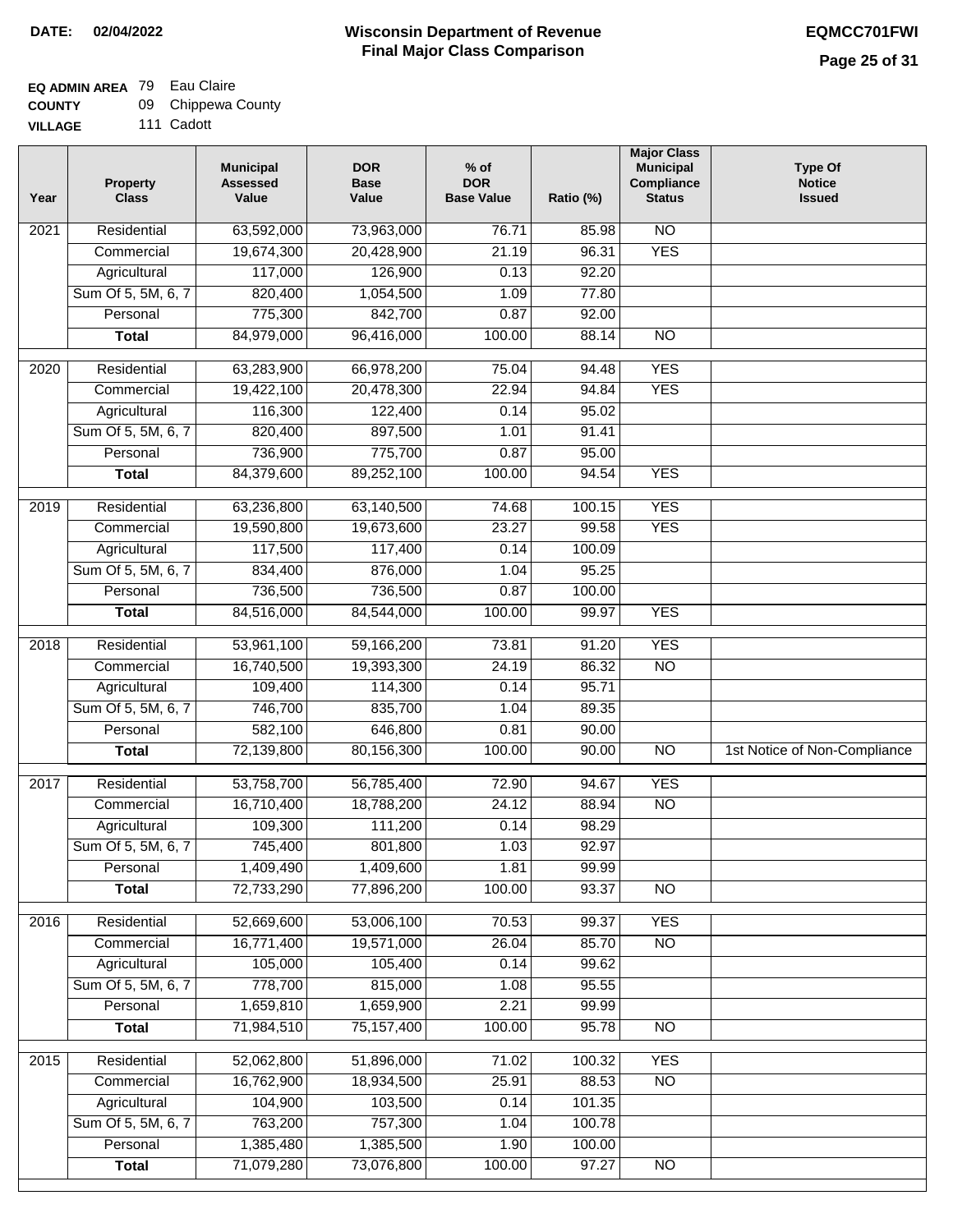### **Wisconsin Department of Revenue Final Major Class Comparison DATE: 02/04/2022 EQMCC701FWI**

# **EQ ADMIN AREA** 79 Eau Claire

**COUNTY VILLAGE** 09 Chippewa County

|  | 128 Lake Hallie |
|--|-----------------|
|  |                 |

| 518,166,600<br><b>NO</b><br>Residential<br>585,653,300<br>71.93<br>88.48<br>2021<br>$\overline{NO}$<br>26.28<br>Commercial<br>184,939,900<br>213,953,800<br>86.44<br>235,500<br>255,800<br>0.03<br>92.06<br>Agricultural<br>Sum Of 5, 5M, 6, 7<br>4,116,700<br>4,791,300<br>0.59<br>85.92<br>8,829,100<br>Personal<br>9,596,900<br>1.18<br>92.00<br>100.00<br>87.97<br>716,287,800<br>814,251,100<br>$\overline{NO}$<br><b>Total</b><br><b>YES</b><br>$\overline{2020}$<br>Residential<br>508,334,800<br>527,501,800<br>71.36<br>96.37<br>197,413,100<br>26.71<br>95.15<br><b>YES</b><br>Commercial<br>187,835,500<br>239,100<br>97.83<br>Agricultural<br>244,400<br>0.03<br>Sum Of 5, 5M, 6, 7<br>4,096,900<br>4,658,000<br>87.95<br>0.63<br>Personal<br>9,223,800<br>9,412,000<br>1.27<br>98.00<br>709,730,100<br><b>YES</b><br>739,229,300<br>100.00<br>96.01<br><b>Total</b><br><b>YES</b><br>$\frac{2019}{ }$<br>Residential<br>500,053,800<br>503,788,900<br>99.26<br>71.93<br><b>YES</b><br>Commercial<br>190,715,800<br>184,066,500<br>26.28<br>103.61<br>235,400<br>235,700<br>99.87<br>Agricultural<br>0.03<br>Sum Of 5, 5M, 6, 7<br>4,141,000<br>4,680,800<br>0.67<br>88.47<br>Personal<br>7,607,900<br>7,607,900<br>1.09<br>100.00<br><b>YES</b><br>702,753,900<br>700,379,800<br>100.00<br>100.34<br><b>Total</b><br>378,009,900<br>$\overline{NO}$<br>Residential<br>443,497,900<br>70.63<br>85.23<br>2018<br>95.42<br>Commercial<br>165,041,500<br>172,954,600<br>27.54<br><b>YES</b><br>Agricultural<br>247,200<br>234,900<br>0.04<br>105.24<br>Sum Of 5, 5M, 6, 7<br>3,237,300<br>4,693,600<br>0.75<br>68.97<br>Personal<br>5,610,500<br>6,523,900<br>1.04<br>86.00<br>552,146,400<br>627,904,900<br>100.00<br>87.93<br>$\overline{10}$<br><b>Total</b><br>Residential<br>369,612,000<br>421,775,700<br>87.63<br><b>NO</b><br>2017<br>67.49<br>165,948,600<br>175,549,200<br>28.09<br>94.53<br><b>YES</b><br>Commercial<br>239,700<br>222,100<br>0.04<br>107.92<br>Agricultural<br>Sum Of 5, 5M, 6, 7<br>3,308,200<br>4,995,800<br>0.80<br>66.22<br>3.58<br>Personal<br>20,134,400<br>22,371,600<br>90.00<br>559,242,900<br>624,914,400<br>100.00<br>89.49<br>$\overline{N}$<br><b>Total</b><br>2016<br>Residential<br>395,039,800<br>66.18<br><b>YES</b><br>362,824,600<br>91.85<br><b>YES</b><br>Commercial<br>162,574,800<br>179,294,400<br>30.04<br>90.67<br>241,800<br>220,400<br>0.04<br>109.71<br>Agricultural<br>Sum Of 5, 5M, 6, 7<br>3,329,400<br>4,954,000<br>0.83<br>67.21<br>Personal<br>15,689,690<br>17,433,100<br>2.92<br>90.00<br>544,660,290<br>596,941,700<br>100.00<br>91.24<br><b>YES</b><br><b>Total</b><br>356, 353, 900<br>380,370,400<br><b>YES</b><br>2015<br>Residential<br>66.73<br>93.69<br>157,676,000<br>167,112,400<br>29.32<br>94.35<br><b>YES</b><br>Commercial<br>242,200<br>Agricultural<br>218,100<br>111.05<br>0.04<br>Sum Of 5, 5M, 6, 7<br>3,293,300<br>4,834,300<br>0.85<br>68.12<br>Personal<br>16,599,950<br>17,473,700<br>3.07<br>95.00<br>570,008,900<br>100.00<br><b>YES</b><br>534, 165, 350<br>93.71<br><b>Total</b> | Year | <b>Property</b><br><b>Class</b> | <b>Municipal</b><br><b>Assessed</b><br>Value | <b>DOR</b><br><b>Base</b><br>Value | $%$ of<br><b>DOR</b><br><b>Base Value</b> | Ratio (%) | <b>Major Class</b><br><b>Municipal</b><br>Compliance<br><b>Status</b> | <b>Type Of</b><br><b>Notice</b><br><b>Issued</b> |
|---------------------------------------------------------------------------------------------------------------------------------------------------------------------------------------------------------------------------------------------------------------------------------------------------------------------------------------------------------------------------------------------------------------------------------------------------------------------------------------------------------------------------------------------------------------------------------------------------------------------------------------------------------------------------------------------------------------------------------------------------------------------------------------------------------------------------------------------------------------------------------------------------------------------------------------------------------------------------------------------------------------------------------------------------------------------------------------------------------------------------------------------------------------------------------------------------------------------------------------------------------------------------------------------------------------------------------------------------------------------------------------------------------------------------------------------------------------------------------------------------------------------------------------------------------------------------------------------------------------------------------------------------------------------------------------------------------------------------------------------------------------------------------------------------------------------------------------------------------------------------------------------------------------------------------------------------------------------------------------------------------------------------------------------------------------------------------------------------------------------------------------------------------------------------------------------------------------------------------------------------------------------------------------------------------------------------------------------------------------------------------------------------------------------------------------------------------------------------------------------------------------------------------------------------------------------------------------------------------------------------------------------------------------------------------------------------------------------------------------------------------------------------------------------------------------------------------------------------------------------------------------------------------------------------------------------------------------------------------------------------------------------------------------------------------------------------------------|------|---------------------------------|----------------------------------------------|------------------------------------|-------------------------------------------|-----------|-----------------------------------------------------------------------|--------------------------------------------------|
|                                                                                                                                                                                                                                                                                                                                                                                                                                                                                                                                                                                                                                                                                                                                                                                                                                                                                                                                                                                                                                                                                                                                                                                                                                                                                                                                                                                                                                                                                                                                                                                                                                                                                                                                                                                                                                                                                                                                                                                                                                                                                                                                                                                                                                                                                                                                                                                                                                                                                                                                                                                                                                                                                                                                                                                                                                                                                                                                                                                                                                                                                       |      |                                 |                                              |                                    |                                           |           |                                                                       |                                                  |
|                                                                                                                                                                                                                                                                                                                                                                                                                                                                                                                                                                                                                                                                                                                                                                                                                                                                                                                                                                                                                                                                                                                                                                                                                                                                                                                                                                                                                                                                                                                                                                                                                                                                                                                                                                                                                                                                                                                                                                                                                                                                                                                                                                                                                                                                                                                                                                                                                                                                                                                                                                                                                                                                                                                                                                                                                                                                                                                                                                                                                                                                                       |      |                                 |                                              |                                    |                                           |           |                                                                       |                                                  |
|                                                                                                                                                                                                                                                                                                                                                                                                                                                                                                                                                                                                                                                                                                                                                                                                                                                                                                                                                                                                                                                                                                                                                                                                                                                                                                                                                                                                                                                                                                                                                                                                                                                                                                                                                                                                                                                                                                                                                                                                                                                                                                                                                                                                                                                                                                                                                                                                                                                                                                                                                                                                                                                                                                                                                                                                                                                                                                                                                                                                                                                                                       |      |                                 |                                              |                                    |                                           |           |                                                                       |                                                  |
|                                                                                                                                                                                                                                                                                                                                                                                                                                                                                                                                                                                                                                                                                                                                                                                                                                                                                                                                                                                                                                                                                                                                                                                                                                                                                                                                                                                                                                                                                                                                                                                                                                                                                                                                                                                                                                                                                                                                                                                                                                                                                                                                                                                                                                                                                                                                                                                                                                                                                                                                                                                                                                                                                                                                                                                                                                                                                                                                                                                                                                                                                       |      |                                 |                                              |                                    |                                           |           |                                                                       |                                                  |
|                                                                                                                                                                                                                                                                                                                                                                                                                                                                                                                                                                                                                                                                                                                                                                                                                                                                                                                                                                                                                                                                                                                                                                                                                                                                                                                                                                                                                                                                                                                                                                                                                                                                                                                                                                                                                                                                                                                                                                                                                                                                                                                                                                                                                                                                                                                                                                                                                                                                                                                                                                                                                                                                                                                                                                                                                                                                                                                                                                                                                                                                                       |      |                                 |                                              |                                    |                                           |           |                                                                       |                                                  |
|                                                                                                                                                                                                                                                                                                                                                                                                                                                                                                                                                                                                                                                                                                                                                                                                                                                                                                                                                                                                                                                                                                                                                                                                                                                                                                                                                                                                                                                                                                                                                                                                                                                                                                                                                                                                                                                                                                                                                                                                                                                                                                                                                                                                                                                                                                                                                                                                                                                                                                                                                                                                                                                                                                                                                                                                                                                                                                                                                                                                                                                                                       |      |                                 |                                              |                                    |                                           |           |                                                                       |                                                  |
|                                                                                                                                                                                                                                                                                                                                                                                                                                                                                                                                                                                                                                                                                                                                                                                                                                                                                                                                                                                                                                                                                                                                                                                                                                                                                                                                                                                                                                                                                                                                                                                                                                                                                                                                                                                                                                                                                                                                                                                                                                                                                                                                                                                                                                                                                                                                                                                                                                                                                                                                                                                                                                                                                                                                                                                                                                                                                                                                                                                                                                                                                       |      |                                 |                                              |                                    |                                           |           |                                                                       |                                                  |
|                                                                                                                                                                                                                                                                                                                                                                                                                                                                                                                                                                                                                                                                                                                                                                                                                                                                                                                                                                                                                                                                                                                                                                                                                                                                                                                                                                                                                                                                                                                                                                                                                                                                                                                                                                                                                                                                                                                                                                                                                                                                                                                                                                                                                                                                                                                                                                                                                                                                                                                                                                                                                                                                                                                                                                                                                                                                                                                                                                                                                                                                                       |      |                                 |                                              |                                    |                                           |           |                                                                       |                                                  |
|                                                                                                                                                                                                                                                                                                                                                                                                                                                                                                                                                                                                                                                                                                                                                                                                                                                                                                                                                                                                                                                                                                                                                                                                                                                                                                                                                                                                                                                                                                                                                                                                                                                                                                                                                                                                                                                                                                                                                                                                                                                                                                                                                                                                                                                                                                                                                                                                                                                                                                                                                                                                                                                                                                                                                                                                                                                                                                                                                                                                                                                                                       |      |                                 |                                              |                                    |                                           |           |                                                                       |                                                  |
|                                                                                                                                                                                                                                                                                                                                                                                                                                                                                                                                                                                                                                                                                                                                                                                                                                                                                                                                                                                                                                                                                                                                                                                                                                                                                                                                                                                                                                                                                                                                                                                                                                                                                                                                                                                                                                                                                                                                                                                                                                                                                                                                                                                                                                                                                                                                                                                                                                                                                                                                                                                                                                                                                                                                                                                                                                                                                                                                                                                                                                                                                       |      |                                 |                                              |                                    |                                           |           |                                                                       |                                                  |
|                                                                                                                                                                                                                                                                                                                                                                                                                                                                                                                                                                                                                                                                                                                                                                                                                                                                                                                                                                                                                                                                                                                                                                                                                                                                                                                                                                                                                                                                                                                                                                                                                                                                                                                                                                                                                                                                                                                                                                                                                                                                                                                                                                                                                                                                                                                                                                                                                                                                                                                                                                                                                                                                                                                                                                                                                                                                                                                                                                                                                                                                                       |      |                                 |                                              |                                    |                                           |           |                                                                       |                                                  |
|                                                                                                                                                                                                                                                                                                                                                                                                                                                                                                                                                                                                                                                                                                                                                                                                                                                                                                                                                                                                                                                                                                                                                                                                                                                                                                                                                                                                                                                                                                                                                                                                                                                                                                                                                                                                                                                                                                                                                                                                                                                                                                                                                                                                                                                                                                                                                                                                                                                                                                                                                                                                                                                                                                                                                                                                                                                                                                                                                                                                                                                                                       |      |                                 |                                              |                                    |                                           |           |                                                                       |                                                  |
|                                                                                                                                                                                                                                                                                                                                                                                                                                                                                                                                                                                                                                                                                                                                                                                                                                                                                                                                                                                                                                                                                                                                                                                                                                                                                                                                                                                                                                                                                                                                                                                                                                                                                                                                                                                                                                                                                                                                                                                                                                                                                                                                                                                                                                                                                                                                                                                                                                                                                                                                                                                                                                                                                                                                                                                                                                                                                                                                                                                                                                                                                       |      |                                 |                                              |                                    |                                           |           |                                                                       |                                                  |
|                                                                                                                                                                                                                                                                                                                                                                                                                                                                                                                                                                                                                                                                                                                                                                                                                                                                                                                                                                                                                                                                                                                                                                                                                                                                                                                                                                                                                                                                                                                                                                                                                                                                                                                                                                                                                                                                                                                                                                                                                                                                                                                                                                                                                                                                                                                                                                                                                                                                                                                                                                                                                                                                                                                                                                                                                                                                                                                                                                                                                                                                                       |      |                                 |                                              |                                    |                                           |           |                                                                       |                                                  |
|                                                                                                                                                                                                                                                                                                                                                                                                                                                                                                                                                                                                                                                                                                                                                                                                                                                                                                                                                                                                                                                                                                                                                                                                                                                                                                                                                                                                                                                                                                                                                                                                                                                                                                                                                                                                                                                                                                                                                                                                                                                                                                                                                                                                                                                                                                                                                                                                                                                                                                                                                                                                                                                                                                                                                                                                                                                                                                                                                                                                                                                                                       |      |                                 |                                              |                                    |                                           |           |                                                                       |                                                  |
|                                                                                                                                                                                                                                                                                                                                                                                                                                                                                                                                                                                                                                                                                                                                                                                                                                                                                                                                                                                                                                                                                                                                                                                                                                                                                                                                                                                                                                                                                                                                                                                                                                                                                                                                                                                                                                                                                                                                                                                                                                                                                                                                                                                                                                                                                                                                                                                                                                                                                                                                                                                                                                                                                                                                                                                                                                                                                                                                                                                                                                                                                       |      |                                 |                                              |                                    |                                           |           |                                                                       |                                                  |
|                                                                                                                                                                                                                                                                                                                                                                                                                                                                                                                                                                                                                                                                                                                                                                                                                                                                                                                                                                                                                                                                                                                                                                                                                                                                                                                                                                                                                                                                                                                                                                                                                                                                                                                                                                                                                                                                                                                                                                                                                                                                                                                                                                                                                                                                                                                                                                                                                                                                                                                                                                                                                                                                                                                                                                                                                                                                                                                                                                                                                                                                                       |      |                                 |                                              |                                    |                                           |           |                                                                       |                                                  |
|                                                                                                                                                                                                                                                                                                                                                                                                                                                                                                                                                                                                                                                                                                                                                                                                                                                                                                                                                                                                                                                                                                                                                                                                                                                                                                                                                                                                                                                                                                                                                                                                                                                                                                                                                                                                                                                                                                                                                                                                                                                                                                                                                                                                                                                                                                                                                                                                                                                                                                                                                                                                                                                                                                                                                                                                                                                                                                                                                                                                                                                                                       |      |                                 |                                              |                                    |                                           |           |                                                                       |                                                  |
|                                                                                                                                                                                                                                                                                                                                                                                                                                                                                                                                                                                                                                                                                                                                                                                                                                                                                                                                                                                                                                                                                                                                                                                                                                                                                                                                                                                                                                                                                                                                                                                                                                                                                                                                                                                                                                                                                                                                                                                                                                                                                                                                                                                                                                                                                                                                                                                                                                                                                                                                                                                                                                                                                                                                                                                                                                                                                                                                                                                                                                                                                       |      |                                 |                                              |                                    |                                           |           |                                                                       |                                                  |
|                                                                                                                                                                                                                                                                                                                                                                                                                                                                                                                                                                                                                                                                                                                                                                                                                                                                                                                                                                                                                                                                                                                                                                                                                                                                                                                                                                                                                                                                                                                                                                                                                                                                                                                                                                                                                                                                                                                                                                                                                                                                                                                                                                                                                                                                                                                                                                                                                                                                                                                                                                                                                                                                                                                                                                                                                                                                                                                                                                                                                                                                                       |      |                                 |                                              |                                    |                                           |           |                                                                       |                                                  |
|                                                                                                                                                                                                                                                                                                                                                                                                                                                                                                                                                                                                                                                                                                                                                                                                                                                                                                                                                                                                                                                                                                                                                                                                                                                                                                                                                                                                                                                                                                                                                                                                                                                                                                                                                                                                                                                                                                                                                                                                                                                                                                                                                                                                                                                                                                                                                                                                                                                                                                                                                                                                                                                                                                                                                                                                                                                                                                                                                                                                                                                                                       |      |                                 |                                              |                                    |                                           |           |                                                                       |                                                  |
|                                                                                                                                                                                                                                                                                                                                                                                                                                                                                                                                                                                                                                                                                                                                                                                                                                                                                                                                                                                                                                                                                                                                                                                                                                                                                                                                                                                                                                                                                                                                                                                                                                                                                                                                                                                                                                                                                                                                                                                                                                                                                                                                                                                                                                                                                                                                                                                                                                                                                                                                                                                                                                                                                                                                                                                                                                                                                                                                                                                                                                                                                       |      |                                 |                                              |                                    |                                           |           |                                                                       |                                                  |
|                                                                                                                                                                                                                                                                                                                                                                                                                                                                                                                                                                                                                                                                                                                                                                                                                                                                                                                                                                                                                                                                                                                                                                                                                                                                                                                                                                                                                                                                                                                                                                                                                                                                                                                                                                                                                                                                                                                                                                                                                                                                                                                                                                                                                                                                                                                                                                                                                                                                                                                                                                                                                                                                                                                                                                                                                                                                                                                                                                                                                                                                                       |      |                                 |                                              |                                    |                                           |           |                                                                       |                                                  |
|                                                                                                                                                                                                                                                                                                                                                                                                                                                                                                                                                                                                                                                                                                                                                                                                                                                                                                                                                                                                                                                                                                                                                                                                                                                                                                                                                                                                                                                                                                                                                                                                                                                                                                                                                                                                                                                                                                                                                                                                                                                                                                                                                                                                                                                                                                                                                                                                                                                                                                                                                                                                                                                                                                                                                                                                                                                                                                                                                                                                                                                                                       |      |                                 |                                              |                                    |                                           |           |                                                                       |                                                  |
|                                                                                                                                                                                                                                                                                                                                                                                                                                                                                                                                                                                                                                                                                                                                                                                                                                                                                                                                                                                                                                                                                                                                                                                                                                                                                                                                                                                                                                                                                                                                                                                                                                                                                                                                                                                                                                                                                                                                                                                                                                                                                                                                                                                                                                                                                                                                                                                                                                                                                                                                                                                                                                                                                                                                                                                                                                                                                                                                                                                                                                                                                       |      |                                 |                                              |                                    |                                           |           |                                                                       |                                                  |
|                                                                                                                                                                                                                                                                                                                                                                                                                                                                                                                                                                                                                                                                                                                                                                                                                                                                                                                                                                                                                                                                                                                                                                                                                                                                                                                                                                                                                                                                                                                                                                                                                                                                                                                                                                                                                                                                                                                                                                                                                                                                                                                                                                                                                                                                                                                                                                                                                                                                                                                                                                                                                                                                                                                                                                                                                                                                                                                                                                                                                                                                                       |      |                                 |                                              |                                    |                                           |           |                                                                       |                                                  |
|                                                                                                                                                                                                                                                                                                                                                                                                                                                                                                                                                                                                                                                                                                                                                                                                                                                                                                                                                                                                                                                                                                                                                                                                                                                                                                                                                                                                                                                                                                                                                                                                                                                                                                                                                                                                                                                                                                                                                                                                                                                                                                                                                                                                                                                                                                                                                                                                                                                                                                                                                                                                                                                                                                                                                                                                                                                                                                                                                                                                                                                                                       |      |                                 |                                              |                                    |                                           |           |                                                                       |                                                  |
|                                                                                                                                                                                                                                                                                                                                                                                                                                                                                                                                                                                                                                                                                                                                                                                                                                                                                                                                                                                                                                                                                                                                                                                                                                                                                                                                                                                                                                                                                                                                                                                                                                                                                                                                                                                                                                                                                                                                                                                                                                                                                                                                                                                                                                                                                                                                                                                                                                                                                                                                                                                                                                                                                                                                                                                                                                                                                                                                                                                                                                                                                       |      |                                 |                                              |                                    |                                           |           |                                                                       |                                                  |
|                                                                                                                                                                                                                                                                                                                                                                                                                                                                                                                                                                                                                                                                                                                                                                                                                                                                                                                                                                                                                                                                                                                                                                                                                                                                                                                                                                                                                                                                                                                                                                                                                                                                                                                                                                                                                                                                                                                                                                                                                                                                                                                                                                                                                                                                                                                                                                                                                                                                                                                                                                                                                                                                                                                                                                                                                                                                                                                                                                                                                                                                                       |      |                                 |                                              |                                    |                                           |           |                                                                       |                                                  |
|                                                                                                                                                                                                                                                                                                                                                                                                                                                                                                                                                                                                                                                                                                                                                                                                                                                                                                                                                                                                                                                                                                                                                                                                                                                                                                                                                                                                                                                                                                                                                                                                                                                                                                                                                                                                                                                                                                                                                                                                                                                                                                                                                                                                                                                                                                                                                                                                                                                                                                                                                                                                                                                                                                                                                                                                                                                                                                                                                                                                                                                                                       |      |                                 |                                              |                                    |                                           |           |                                                                       |                                                  |
|                                                                                                                                                                                                                                                                                                                                                                                                                                                                                                                                                                                                                                                                                                                                                                                                                                                                                                                                                                                                                                                                                                                                                                                                                                                                                                                                                                                                                                                                                                                                                                                                                                                                                                                                                                                                                                                                                                                                                                                                                                                                                                                                                                                                                                                                                                                                                                                                                                                                                                                                                                                                                                                                                                                                                                                                                                                                                                                                                                                                                                                                                       |      |                                 |                                              |                                    |                                           |           |                                                                       |                                                  |
|                                                                                                                                                                                                                                                                                                                                                                                                                                                                                                                                                                                                                                                                                                                                                                                                                                                                                                                                                                                                                                                                                                                                                                                                                                                                                                                                                                                                                                                                                                                                                                                                                                                                                                                                                                                                                                                                                                                                                                                                                                                                                                                                                                                                                                                                                                                                                                                                                                                                                                                                                                                                                                                                                                                                                                                                                                                                                                                                                                                                                                                                                       |      |                                 |                                              |                                    |                                           |           |                                                                       |                                                  |
|                                                                                                                                                                                                                                                                                                                                                                                                                                                                                                                                                                                                                                                                                                                                                                                                                                                                                                                                                                                                                                                                                                                                                                                                                                                                                                                                                                                                                                                                                                                                                                                                                                                                                                                                                                                                                                                                                                                                                                                                                                                                                                                                                                                                                                                                                                                                                                                                                                                                                                                                                                                                                                                                                                                                                                                                                                                                                                                                                                                                                                                                                       |      |                                 |                                              |                                    |                                           |           |                                                                       |                                                  |
|                                                                                                                                                                                                                                                                                                                                                                                                                                                                                                                                                                                                                                                                                                                                                                                                                                                                                                                                                                                                                                                                                                                                                                                                                                                                                                                                                                                                                                                                                                                                                                                                                                                                                                                                                                                                                                                                                                                                                                                                                                                                                                                                                                                                                                                                                                                                                                                                                                                                                                                                                                                                                                                                                                                                                                                                                                                                                                                                                                                                                                                                                       |      |                                 |                                              |                                    |                                           |           |                                                                       |                                                  |
|                                                                                                                                                                                                                                                                                                                                                                                                                                                                                                                                                                                                                                                                                                                                                                                                                                                                                                                                                                                                                                                                                                                                                                                                                                                                                                                                                                                                                                                                                                                                                                                                                                                                                                                                                                                                                                                                                                                                                                                                                                                                                                                                                                                                                                                                                                                                                                                                                                                                                                                                                                                                                                                                                                                                                                                                                                                                                                                                                                                                                                                                                       |      |                                 |                                              |                                    |                                           |           |                                                                       |                                                  |
|                                                                                                                                                                                                                                                                                                                                                                                                                                                                                                                                                                                                                                                                                                                                                                                                                                                                                                                                                                                                                                                                                                                                                                                                                                                                                                                                                                                                                                                                                                                                                                                                                                                                                                                                                                                                                                                                                                                                                                                                                                                                                                                                                                                                                                                                                                                                                                                                                                                                                                                                                                                                                                                                                                                                                                                                                                                                                                                                                                                                                                                                                       |      |                                 |                                              |                                    |                                           |           |                                                                       |                                                  |
|                                                                                                                                                                                                                                                                                                                                                                                                                                                                                                                                                                                                                                                                                                                                                                                                                                                                                                                                                                                                                                                                                                                                                                                                                                                                                                                                                                                                                                                                                                                                                                                                                                                                                                                                                                                                                                                                                                                                                                                                                                                                                                                                                                                                                                                                                                                                                                                                                                                                                                                                                                                                                                                                                                                                                                                                                                                                                                                                                                                                                                                                                       |      |                                 |                                              |                                    |                                           |           |                                                                       |                                                  |
|                                                                                                                                                                                                                                                                                                                                                                                                                                                                                                                                                                                                                                                                                                                                                                                                                                                                                                                                                                                                                                                                                                                                                                                                                                                                                                                                                                                                                                                                                                                                                                                                                                                                                                                                                                                                                                                                                                                                                                                                                                                                                                                                                                                                                                                                                                                                                                                                                                                                                                                                                                                                                                                                                                                                                                                                                                                                                                                                                                                                                                                                                       |      |                                 |                                              |                                    |                                           |           |                                                                       |                                                  |
|                                                                                                                                                                                                                                                                                                                                                                                                                                                                                                                                                                                                                                                                                                                                                                                                                                                                                                                                                                                                                                                                                                                                                                                                                                                                                                                                                                                                                                                                                                                                                                                                                                                                                                                                                                                                                                                                                                                                                                                                                                                                                                                                                                                                                                                                                                                                                                                                                                                                                                                                                                                                                                                                                                                                                                                                                                                                                                                                                                                                                                                                                       |      |                                 |                                              |                                    |                                           |           |                                                                       |                                                  |
|                                                                                                                                                                                                                                                                                                                                                                                                                                                                                                                                                                                                                                                                                                                                                                                                                                                                                                                                                                                                                                                                                                                                                                                                                                                                                                                                                                                                                                                                                                                                                                                                                                                                                                                                                                                                                                                                                                                                                                                                                                                                                                                                                                                                                                                                                                                                                                                                                                                                                                                                                                                                                                                                                                                                                                                                                                                                                                                                                                                                                                                                                       |      |                                 |                                              |                                    |                                           |           |                                                                       |                                                  |
|                                                                                                                                                                                                                                                                                                                                                                                                                                                                                                                                                                                                                                                                                                                                                                                                                                                                                                                                                                                                                                                                                                                                                                                                                                                                                                                                                                                                                                                                                                                                                                                                                                                                                                                                                                                                                                                                                                                                                                                                                                                                                                                                                                                                                                                                                                                                                                                                                                                                                                                                                                                                                                                                                                                                                                                                                                                                                                                                                                                                                                                                                       |      |                                 |                                              |                                    |                                           |           |                                                                       |                                                  |
|                                                                                                                                                                                                                                                                                                                                                                                                                                                                                                                                                                                                                                                                                                                                                                                                                                                                                                                                                                                                                                                                                                                                                                                                                                                                                                                                                                                                                                                                                                                                                                                                                                                                                                                                                                                                                                                                                                                                                                                                                                                                                                                                                                                                                                                                                                                                                                                                                                                                                                                                                                                                                                                                                                                                                                                                                                                                                                                                                                                                                                                                                       |      |                                 |                                              |                                    |                                           |           |                                                                       |                                                  |
|                                                                                                                                                                                                                                                                                                                                                                                                                                                                                                                                                                                                                                                                                                                                                                                                                                                                                                                                                                                                                                                                                                                                                                                                                                                                                                                                                                                                                                                                                                                                                                                                                                                                                                                                                                                                                                                                                                                                                                                                                                                                                                                                                                                                                                                                                                                                                                                                                                                                                                                                                                                                                                                                                                                                                                                                                                                                                                                                                                                                                                                                                       |      |                                 |                                              |                                    |                                           |           |                                                                       |                                                  |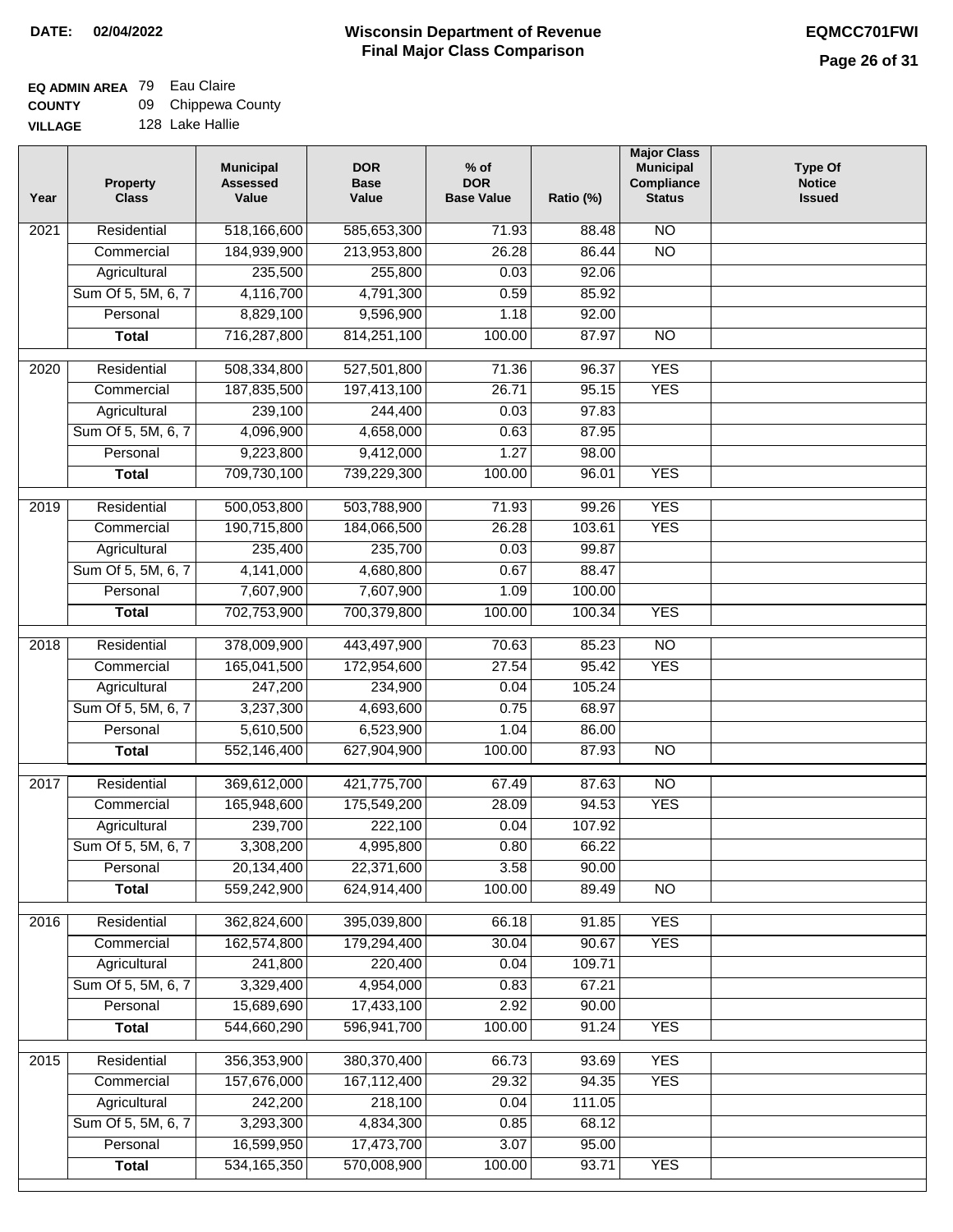### **Wisconsin Department of Revenue DATE: 02/04/2022 EQMCC701FWI Final Major Class Comparison**

### **Page 27 of 31**

| <b>EQ ADMIN AREA 79 Eau Claire</b> |                    | 79 Eau Claire    |
|------------------------------------|--------------------|------------------|
| <b>COUNTY</b>                      | 09 Chippewa County | 03 Barron County |
| <b>VILLAGE</b>                     | 161 New Auburn     | 151 New Auburn   |

| Year | <b>Property</b><br><b>Class</b> | <b>Municipal</b><br><b>Assessed</b><br>Value | <b>DOR</b><br><b>Base</b><br>Value | $%$ of<br><b>DOR</b><br><b>Base Value</b> | Ratio (%)        | <b>Major Class</b><br><b>Municipal</b><br>Compliance<br><b>Status</b> | <b>Type Of</b><br><b>Notice</b><br><b>Issued</b> |
|------|---------------------------------|----------------------------------------------|------------------------------------|-------------------------------------------|------------------|-----------------------------------------------------------------------|--------------------------------------------------|
| 2021 | Residential                     | 16,932,300                                   | 20,870,800                         | 43.90                                     | 81.13            | $\overline{NO}$                                                       |                                                  |
|      | Commercial                      | 18,790,700                                   | 25,224,900                         | 53.05                                     | 74.49            | $\overline{NO}$                                                       |                                                  |
|      | Agricultural                    | 122,400                                      | 173,800                            | 0.37                                      | 70.43            |                                                                       |                                                  |
|      | Sum Of 5, 5M, 6, 7              | 1,057,400                                    | 1,059,700                          | 2.23                                      | 99.78            |                                                                       |                                                  |
|      | Personal                        | 183,100                                      | 217,900                            | 0.46                                      | 84.03            |                                                                       |                                                  |
|      | <b>Total</b>                    | 37,085,900                                   | 47,547,100                         | 100.00                                    | 78.00            | $\overline{NO}$                                                       |                                                  |
| 2020 | Residential                     | 16,316,400                                   | 19,551,100                         | 79.90                                     | 83.46            | $\overline{10}$                                                       |                                                  |
|      | Commercial                      | 2,876,400                                    | 3,423,800                          | 13.99                                     | 84.01            | $\overline{NO}$                                                       |                                                  |
|      | Agricultural                    | 123,400                                      | 166,600                            | 0.68                                      | 74.07            |                                                                       |                                                  |
|      | Sum Of 5, 5M, 6, 7              | 1,190,400                                    | 1,241,800                          | 5.07                                      | 95.86            |                                                                       |                                                  |
|      | Personal                        | 73,100                                       | 86,000                             | 0.35                                      | 85.00            |                                                                       |                                                  |
|      | <b>Total</b>                    | 20,579,700                                   | 24,469,300                         | 100.00                                    | 84.10            | $\overline{NO}$                                                       |                                                  |
|      |                                 |                                              |                                    |                                           |                  |                                                                       |                                                  |
| 2019 | Residential                     | 16,238,800                                   | 18,825,200                         | 79.62                                     | 86.26            | $\overline{10}$                                                       |                                                  |
|      | Commercial                      | 2,882,400                                    | 3,331,600                          | 14.09                                     | 86.52            | $\overline{NO}$                                                       |                                                  |
|      | Agricultural                    | 148,900                                      | 160,100                            | 0.68                                      | 93.00            |                                                                       |                                                  |
|      | Sum Of 5, 5M, 6, 7              | 1,190,400                                    | 1,218,800                          | 5.15                                      | 97.67            |                                                                       |                                                  |
|      | Personal                        | 104,100                                      | 108,400                            | 0.46                                      | 96.03            |                                                                       |                                                  |
|      | <b>Total</b>                    | 20,564,600                                   | 23,644,100                         | 100.00                                    | 86.98            | $\overline{NO}$                                                       |                                                  |
| 2018 | Residential                     | 16,083,800                                   | 16,451,800                         | 78.83                                     | 97.76            | <b>YES</b>                                                            |                                                  |
|      | Commercial                      | 2,797,800                                    | 3,066,900                          | 14.70                                     | 91.23            | <b>YES</b>                                                            |                                                  |
|      | Agricultural                    | 155,900                                      | 155,800                            | 0.75                                      | 100.06           |                                                                       |                                                  |
|      | Sum Of 5, 5M, 6, 7              | 1,096,700                                    | 1,073,800                          | 5.15                                      | 102.13           |                                                                       |                                                  |
|      | Personal                        | 121,400                                      | 121,400                            | 0.58                                      | 100.00           |                                                                       |                                                  |
|      | <b>Total</b>                    | 20,255,600                                   | 20,869,700                         | 100.00                                    | 97.06            | <b>YES</b>                                                            |                                                  |
|      |                                 |                                              |                                    |                                           |                  |                                                                       |                                                  |
| 2017 | Residential                     | 15,969,100                                   | 15,843,300                         | 77.82                                     | 100.79           | <b>YES</b>                                                            |                                                  |
|      | Commercial                      | 2,797,800                                    | 2,977,200                          | 14.62                                     | 93.97            | <b>YES</b>                                                            |                                                  |
|      | Agricultural                    | 148,900                                      | 151,900                            | 0.75                                      | 98.03            |                                                                       |                                                  |
|      | Sum Of 5, 5M, 6, 7              | 1,090,800                                    | 1,040,700                          | 5.11                                      | 104.81           |                                                                       |                                                  |
|      | Personal                        | 351,500<br>20,358,100                        | 344,700<br>20,357,800              | 1.69<br>100.00                            | 101.97<br>100.00 | <b>YES</b>                                                            |                                                  |
|      | <b>Total</b>                    |                                              |                                    |                                           |                  |                                                                       |                                                  |
| 2016 | Residential                     | 15,789,400                                   | 16,326,500                         | 77.88                                     | 96.71            | <b>YES</b>                                                            |                                                  |
|      | Commercial                      | 2,797,800                                    | 3,103,900                          | 14.81                                     | 90.14            | <b>YES</b>                                                            |                                                  |
|      | Agricultural                    | 142,600                                      | 148,000                            | 0.71                                      | 96.35            |                                                                       |                                                  |
|      | Sum Of 5, 5M, 6, 7              | 1,048,800                                    | 1,041,200                          | 4.97                                      | 100.73           |                                                                       |                                                  |
|      | Personal                        | 341,100                                      | 344,600                            | 1.64                                      | 98.98            |                                                                       |                                                  |
|      | <b>Total</b>                    | 20,119,700                                   | 20,964,200                         | 100.00                                    | 95.97            | <b>YES</b>                                                            |                                                  |
| 2015 | Residential                     | 15,757,400                                   | 16,127,600                         | 77.64                                     | 97.70            | <b>YES</b>                                                            |                                                  |
|      | Commercial                      | 2,797,800                                    | 3,108,500                          | 14.96                                     | 90.00            | <b>YES</b>                                                            |                                                  |
|      | Agricultural                    | 142,600                                      | 145,300                            | 0.70                                      | 98.14            |                                                                       |                                                  |
|      | Sum Of 5, 5M, 6, 7              | 1,037,300                                    | 1,023,900                          | 4.93                                      | 101.31           |                                                                       |                                                  |
|      | Personal                        | 359,400                                      | 366,800                            | 1.77                                      | 97.98            |                                                                       |                                                  |
|      | <b>Total</b>                    | 20,094,500                                   | 20,772,100                         | 100.00                                    | 96.74            | <b>YES</b>                                                            |                                                  |
|      |                                 |                                              |                                    |                                           |                  |                                                                       |                                                  |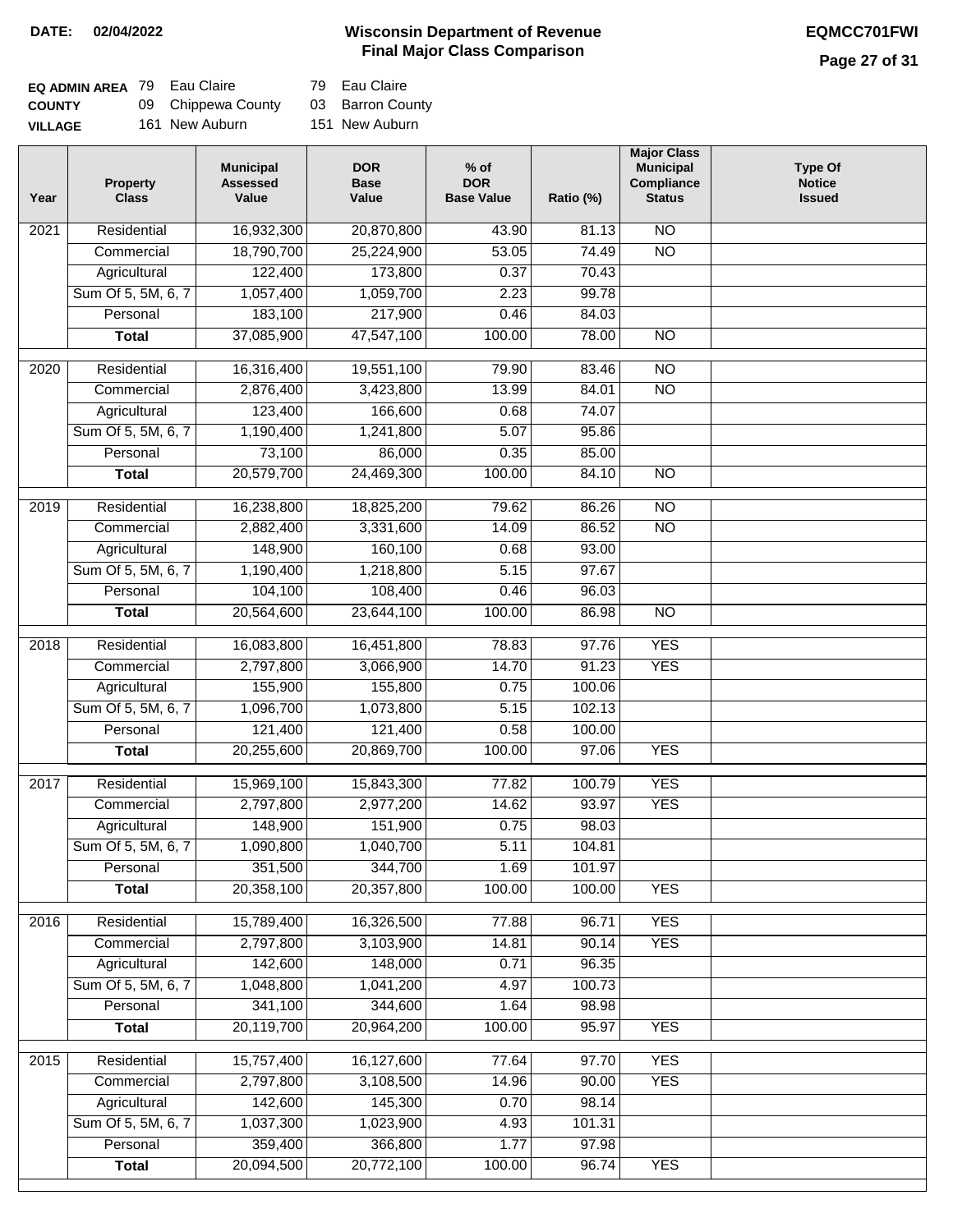# **EQ ADMIN AREA** 79 Eau Claire

| <b>COUNTY</b> | 09 Chippewa County |
|---------------|--------------------|
| CITY          | 206 Bloomer        |

206 Bloomer

| Year | <b>Property</b><br><b>Class</b> | <b>Municipal</b><br><b>Assessed</b><br>Value | <b>DOR</b><br><b>Base</b><br>Value | $%$ of<br><b>DOR</b><br><b>Base Value</b> | Ratio (%) | <b>Major Class</b><br><b>Municipal</b><br>Compliance<br><b>Status</b> | <b>Type Of</b><br><b>Notice</b><br><b>Issued</b> |
|------|---------------------------------|----------------------------------------------|------------------------------------|-------------------------------------------|-----------|-----------------------------------------------------------------------|--------------------------------------------------|
| 2021 | Residential                     | 240,674,900                                  | 241,088,800                        | 79.07                                     | 99.83     | <b>YES</b>                                                            |                                                  |
|      | Commercial                      | 60,915,700                                   | 60,974,800                         | 20.00                                     | 99.90     | <b>YES</b>                                                            |                                                  |
|      | Agricultural                    | 43,200                                       | 43,300                             | 0.01                                      | 99.77     |                                                                       |                                                  |
|      | Sum Of 5, 5M, 6, 7              | 143,400                                      | 24,200                             | 0.01                                      | 592.56    |                                                                       |                                                  |
|      | Personal                        | 2,786,300                                    | 2,786,300                          | 0.91                                      | 100.00    |                                                                       |                                                  |
|      | <b>Total</b>                    | 304,563,500                                  | 304,917,400                        | 100.00                                    | 99.88     | <b>YES</b>                                                            |                                                  |
| 2020 | Residential                     | 171,163,300                                  | 220,094,800                        | 78.55                                     | 77.77     | $\overline{NO}$                                                       |                                                  |
|      | Commercial                      | 48,464,100                                   | 57,249,200                         | 20.43                                     | 84.65     | $\overline{NO}$                                                       |                                                  |
|      | Agricultural                    | 32,000                                       | 39,500                             | 0.01                                      | 81.01     |                                                                       |                                                  |
|      | Sum Of 5, 5M, 6, 7              | 270,700                                      | 235,300                            | 0.08                                      | 115.04    |                                                                       |                                                  |
|      | Personal                        | 2,062,100                                    | 2,577,700                          | 0.92                                      | 80.00     |                                                                       |                                                  |
|      | <b>Total</b>                    | 221,992,200                                  | 280,196,500                        | 100.00                                    | 79.23     | $\overline{NO}$                                                       |                                                  |
| 2019 | Residential                     | 168,901,900                                  | 202,971,500                        | 76.95                                     | 83.21     | $\overline{NO}$                                                       |                                                  |
|      | Commercial                      | 49,459,000                                   | 57,896,400                         | 21.95                                     | 85.43     | $\overline{NO}$                                                       |                                                  |
|      | Agricultural                    | 35,900                                       | 35,800                             | 0.01                                      | 100.28    |                                                                       |                                                  |
|      | Sum Of 5, 5M, 6, 7              | 270,700                                      | 228,300                            | 0.09                                      | 118.57    |                                                                       |                                                  |
|      | Personal                        | 2,233,700                                    | 2,627,800                          | 1.00                                      | 85.00     |                                                                       |                                                  |
|      | <b>Total</b>                    | 220,901,200                                  | 263,759,800                        | 100.00                                    | 83.75     | $\overline{NO}$                                                       |                                                  |
| 2018 | Residential                     | 167,258,600                                  | 182,814,800                        | 76.38                                     | 91.49     | <b>YES</b>                                                            |                                                  |
|      | Commercial                      | 48,731,500                                   | 53,721,600                         | 22.45                                     | 90.71     | <b>YES</b>                                                            |                                                  |
|      | Agricultural                    | 30,900                                       | 30,000                             | 0.01                                      | 103.00    |                                                                       |                                                  |
|      | Sum Of 5, 5M, 6, 7              | 270,200                                      | 219,200                            | 0.09                                      | 123.27    |                                                                       |                                                  |
|      | Personal                        | 2,473,200                                    | 2,549,700                          | 1.07                                      | 97.00     |                                                                       |                                                  |
|      | <b>Total</b>                    | 218,764,400                                  | 239,335,300                        | 100.00                                    | 91.40     | <b>YES</b>                                                            |                                                  |
| 2017 | Residential                     | 165,830,900                                  | 174,621,000                        | 74.26                                     | 94.97     | <b>YES</b>                                                            |                                                  |
|      | Commercial                      | 48,959,600                                   | 53,831,000                         | 22.89                                     | 90.95     | <b>YES</b>                                                            |                                                  |
|      | Agricultural                    | 30,800                                       | 29,300                             | 0.01                                      | 105.12    |                                                                       |                                                  |
|      | Sum Of 5, 5M, 6, 7              | 270,200                                      | 211,400                            | 0.09                                      | 127.81    |                                                                       |                                                  |
|      | Personal                        | 6,266,100                                    | 6,459,900                          | 2.75                                      | 97.00     |                                                                       |                                                  |
|      | <b>Total</b>                    | 221,357,600                                  | 235, 152, 600                      | 100.00                                    | 94.13     | <b>YES</b>                                                            |                                                  |
| 2016 | Residential                     | 163,797,100                                  | 169,046,100                        | 74.12                                     | 96.89     | <b>YES</b>                                                            |                                                  |
|      | Commercial                      | 45,504,400                                   | 51,886,100                         | 22.75                                     | 87.70     | N <sub>O</sub>                                                        |                                                  |
|      | Agricultural                    | 30,800                                       | 28,900                             | 0.01                                      | 106.57    |                                                                       |                                                  |
|      | Sum Of 5, 5M, 6, 7              | 270,200                                      | 203,700                            | 0.09                                      | 132.65    |                                                                       |                                                  |
|      | Personal                        | 6,906,150                                    | 6,906,200                          | 3.03                                      | 100.00    |                                                                       |                                                  |
|      | <b>Total</b>                    | 216,508,650                                  | 228,071,000                        | 100.00                                    | 94.93     | N <sub>O</sub>                                                        |                                                  |
| 2015 | Residential                     | 162,013,900                                  | 160,701,800                        | 74.17                                     | 100.82    | <b>YES</b>                                                            |                                                  |
|      | Commercial                      | 44,433,600                                   | 49,038,700                         | 22.63                                     | 90.61     | <b>YES</b>                                                            |                                                  |
|      | Agricultural                    | 30,800                                       | 28,600                             | 0.01                                      | 107.69    |                                                                       |                                                  |
|      | Sum Of 5, 5M, 6, 7              | 270,200                                      | 196,700                            | 0.09                                      | 137.37    |                                                                       |                                                  |
|      | Personal                        | 6,703,300                                    | 6,703,300                          | 3.09                                      | 100.00    |                                                                       |                                                  |
|      | <b>Total</b>                    | 213,451,800                                  | 216,669,100                        | 100.00                                    | 98.52     | <b>YES</b>                                                            |                                                  |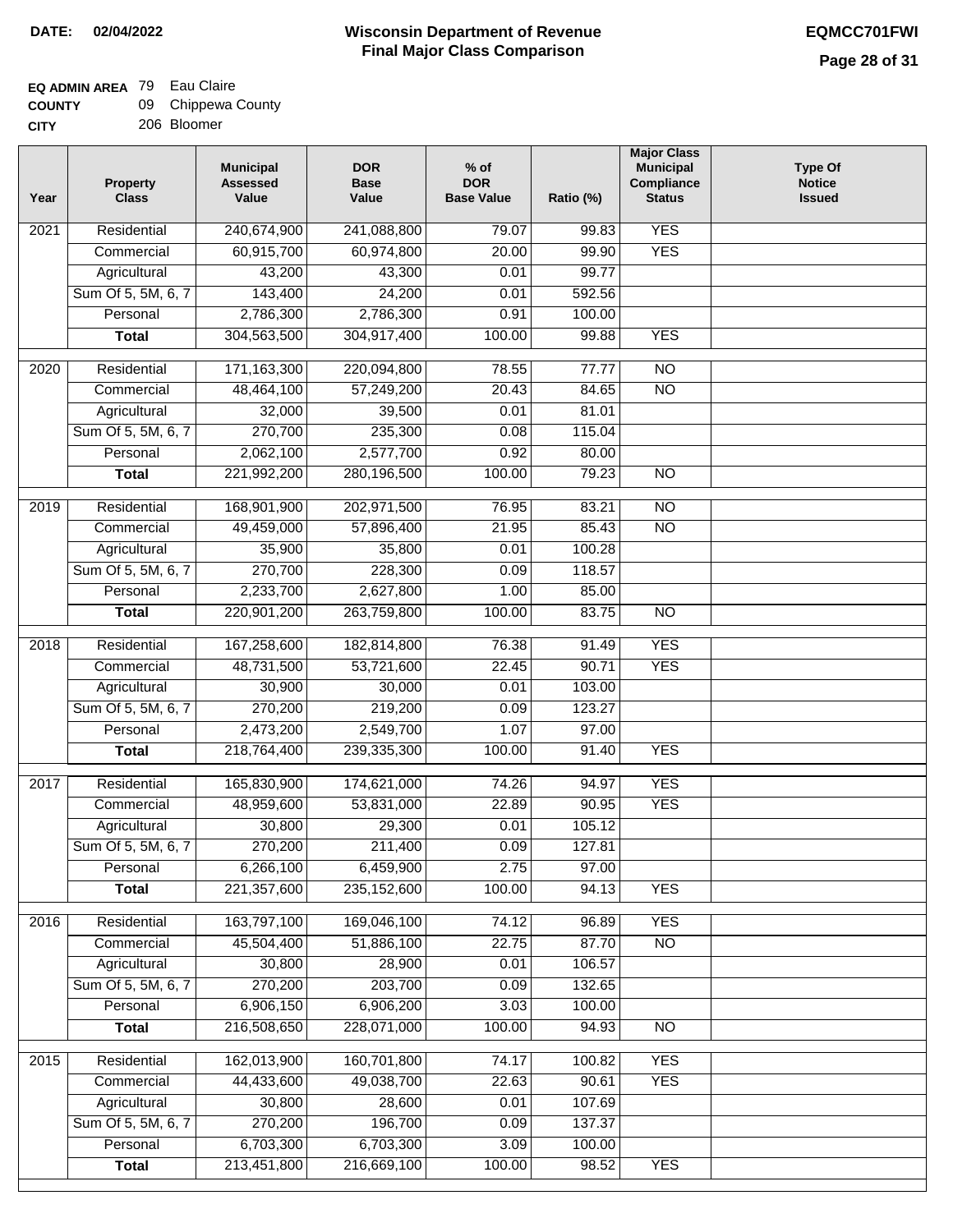## **EQ ADMIN AREA** 79 Eau Claire

**COUNTY CITY** 09 Chippewa County

|  | 211 Chippewa Falls |  |
|--|--------------------|--|
|--|--------------------|--|

| Year | <b>Property</b><br><b>Class</b> | <b>Municipal</b><br><b>Assessed</b><br>Value | <b>DOR</b><br><b>Base</b><br>Value | $%$ of<br><b>DOR</b><br><b>Base Value</b> | Ratio (%) | <b>Major Class</b><br><b>Municipal</b><br>Compliance<br><b>Status</b> | <b>Type Of</b><br><b>Notice</b><br><b>Issued</b> |
|------|---------------------------------|----------------------------------------------|------------------------------------|-------------------------------------------|-----------|-----------------------------------------------------------------------|--------------------------------------------------|
| 2021 | Residential                     | 661,718,700                                  | 709,698,400                        | 59.94                                     | 93.24     | <b>YES</b>                                                            |                                                  |
|      | Commercial                      | 426,739,300                                  | 444,368,400                        | 37.53                                     | 96.03     | <b>YES</b>                                                            |                                                  |
|      | Agricultural                    | 47,100                                       | 49,400                             | 0.00                                      | 95.34     |                                                                       |                                                  |
|      | Sum Of 5, 5M, 6, 7              | 70,300                                       | 94,300                             | 0.01                                      | 74.55     |                                                                       |                                                  |
|      | Personal                        | 28,266,400                                   | 29,754,100                         | 2.51                                      | 95.00     |                                                                       |                                                  |
|      | <b>Total</b>                    | 1,116,841,800                                | 1,183,964,600                      | 100.00                                    | 94.33     | <b>YES</b>                                                            |                                                  |
| 2020 | Residential                     | 651,741,800                                  | 653,313,600                        | 61.35                                     | 99.76     | <b>YES</b>                                                            |                                                  |
|      | Commercial                      | 380,013,300                                  | 380,617,300                        | 35.74                                     | 99.84     | <b>YES</b>                                                            |                                                  |
|      | Agricultural                    | 47,700                                       | 47,800                             | 0.00                                      | 99.79     |                                                                       |                                                  |
|      | Sum Of 5, 5M, 6, 7              | 70,300                                       | 94,300                             | 0.01                                      | 74.55     |                                                                       |                                                  |
|      | Personal                        | 30,806,900                                   | 30,806,900                         | 2.89                                      | 100.00    |                                                                       |                                                  |
|      | <b>Total</b>                    | 1,062,680,000                                | 1,064,879,900                      | 100.00                                    | 99.79     | <b>YES</b>                                                            |                                                  |
| 2019 | Residential                     | 463,541,600                                  | 603,503,100                        | 61.99                                     | 76.81     | $\overline{NO}$                                                       |                                                  |
|      | Commercial                      | 294,872,800                                  | 336, 342, 600                      | 34.55                                     | 87.67     | $\overline{NO}$                                                       |                                                  |
|      | Agricultural                    | 28,300                                       | 32,200                             | 0.00                                      | 87.89     |                                                                       |                                                  |
|      | Sum Of 5, 5M, 6, 7              | 244,600                                      | 406,400                            | 0.04                                      | 60.19     |                                                                       |                                                  |
|      | Personal                        | 26,577,500                                   | 33,221,900                         | 3.41                                      | 80.00     |                                                                       |                                                  |
|      | <b>Total</b>                    | 785,264,800                                  | 973,506,200                        | 100.00                                    | 80.66     | $\overline{NO}$                                                       |                                                  |
| 2018 | Residential                     | 456,063,500                                  | 535,777,100                        | 62.13                                     | 85.12     | $\overline{NO}$                                                       |                                                  |
|      | Commercial                      | 288,214,600                                  | 308,605,900                        | 35.78                                     | 93.39     | <b>YES</b>                                                            |                                                  |
|      | Agricultural                    | 28,300                                       | 31,400                             | 0.00                                      | 90.13     |                                                                       |                                                  |
|      | Sum Of 5, 5M, 6, 7              | 252,100                                      | 415,600                            | 0.05                                      | 60.66     |                                                                       |                                                  |
|      | Personal                        | 15,452,500                                   | 17,559,700                         | 2.04                                      | 88.00     |                                                                       |                                                  |
|      | <b>Total</b>                    | 760,011,000                                  | 862,389,700                        | 100.00                                    | 88.13     | <b>NO</b>                                                             |                                                  |
| 2017 | Residential                     | 448,086,400                                  | 512,991,700                        | 65.90                                     | 87.35     | $\overline{NO}$                                                       |                                                  |
|      | Commercial                      | 239,008,800                                  | 244,412,900                        | 31.40                                     | 97.79     | <b>YES</b>                                                            |                                                  |
|      | Agricultural                    | 29,700                                       | 31,800                             | 0.00                                      | 93.40     |                                                                       |                                                  |
|      | Sum Of 5, 5M, 6, 7              | 252,100                                      | 415,600                            | 0.05                                      | 60.66     |                                                                       |                                                  |
|      | Personal                        | 18,573,400                                   | 20,637,100                         | 2.65                                      | 90.00     |                                                                       |                                                  |
|      | <b>Total</b>                    | 705,950,400                                  | 778,489,100                        | 100.00                                    | 90.68     | $\overline{N}$                                                        |                                                  |
| 2016 | Residential                     | 443,348,100                                  | 488,436,700                        | 66.69                                     | 90.77     | <b>YES</b>                                                            |                                                  |
|      | Commercial                      | 225,644,000                                  | 223,498,200                        | 30.52                                     | 100.96    | <b>YES</b>                                                            |                                                  |
|      | Agricultural                    | 29,700                                       | 31,400                             | 0.00                                      | 94.59     |                                                                       |                                                  |
|      | Sum Of 5, 5M, 6, 7              | 252,100                                      | 415,600                            | 0.06                                      | 60.66     |                                                                       |                                                  |
|      | Personal                        | 18,974,240                                   | 19,972,900                         | 2.73                                      | 95.00     |                                                                       |                                                  |
|      | <b>Total</b>                    | 688,248,140                                  | 732,354,800                        | 100.00                                    | 93.98     | <b>YES</b>                                                            |                                                  |
| 2015 | Residential                     | 440,898,300                                  | 471,135,900                        | 66.75                                     | 93.58     | <b>YES</b>                                                            |                                                  |
|      | Commercial                      | 221,730,800                                  | 214,463,000                        | 30.38                                     | 103.39    | <b>YES</b>                                                            |                                                  |
|      | Agricultural                    | 29,700                                       | 31,000                             | 0.00                                      | 95.81     |                                                                       |                                                  |
|      | Sum Of 5, 5M, 6, 7              | 588,100                                      | 748,500                            | 0.11                                      | 78.57     |                                                                       |                                                  |
|      | Personal                        | 18,680,360                                   | 19,458,700                         | 2.76                                      | 96.00     |                                                                       |                                                  |
|      | <b>Total</b>                    | 681,927,260                                  | 705,837,100                        | 100.00                                    | 96.61     | <b>YES</b>                                                            |                                                  |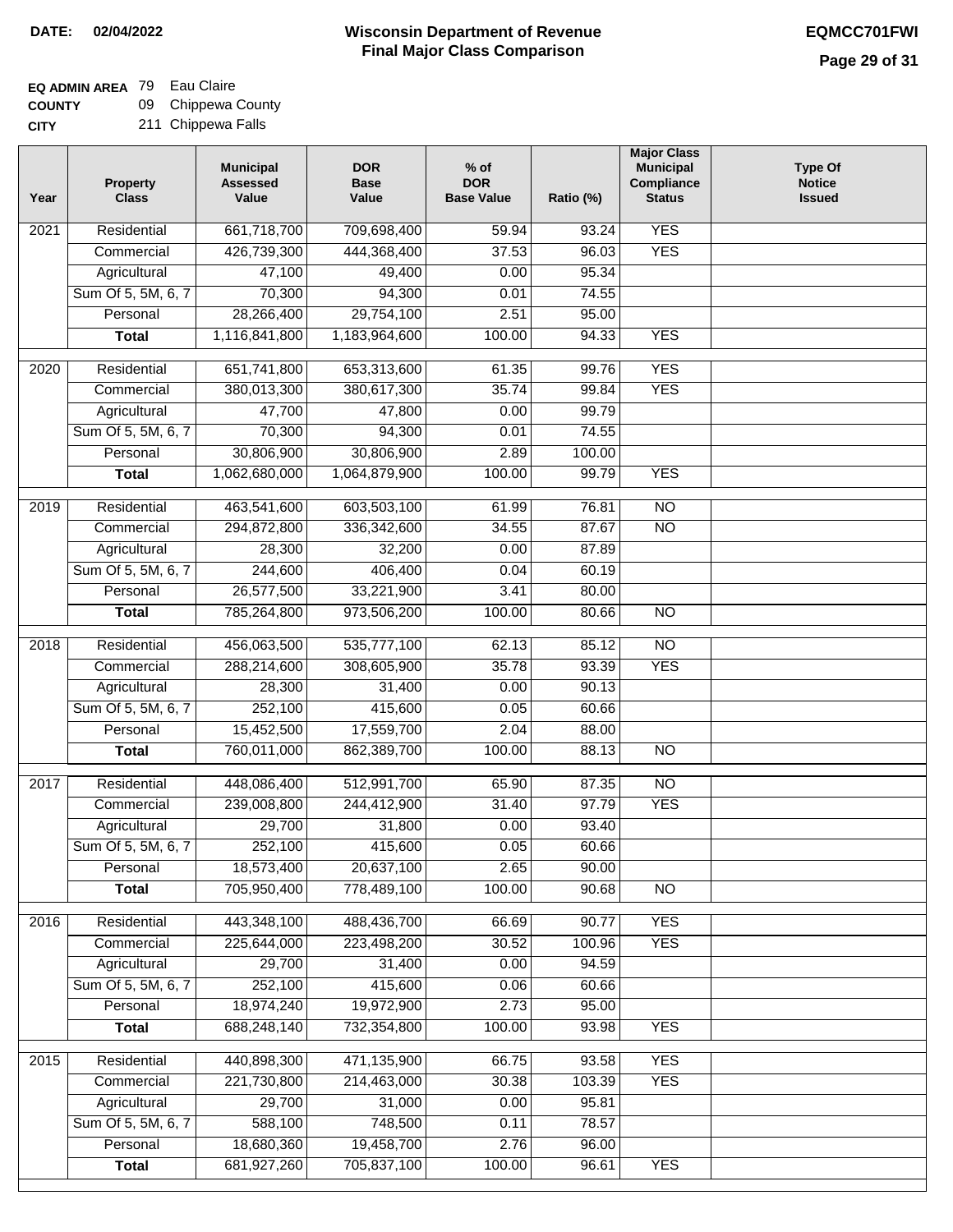### **EQ ADMIN AREA** 79 Eau Claire

| <b>COUNTY</b> | 09 | Chippewa County |  |
|---------------|----|-----------------|--|
|---------------|----|-----------------|--|

**CITY** 213 Cornell

| 51,390,300<br>$\overline{NO}$<br>$\overline{202}1$<br>Residential<br>67,191,600<br>81.29<br>76.48<br>11,415,500<br>13,635,800<br>16.50<br>83.72<br>$\overline{NO}$<br>Commercial<br>Agricultural<br>25,500<br>31,500<br>0.04<br>80.95<br>Sum Of 5, 5M, 6, 7<br>665,100<br>639,000<br>0.80<br>96.08 |  |
|----------------------------------------------------------------------------------------------------------------------------------------------------------------------------------------------------------------------------------------------------------------------------------------------------|--|
|                                                                                                                                                                                                                                                                                                    |  |
|                                                                                                                                                                                                                                                                                                    |  |
|                                                                                                                                                                                                                                                                                                    |  |
|                                                                                                                                                                                                                                                                                                    |  |
| 908,400<br>1,135,500<br>1.37<br>80.00<br>Personal                                                                                                                                                                                                                                                  |  |
| 64,378,700<br>82,659,500<br>$\overline{NO}$<br><b>Total</b><br>100.00<br>77.88                                                                                                                                                                                                                     |  |
| $\overline{2020}$<br>Residential<br>51,173,700<br>57,129,600<br>79.68<br>89.57<br>$\overline{NO}$                                                                                                                                                                                                  |  |
| 11,051,300<br>12,922,100<br>18.02<br>85.52<br>$\overline{NO}$<br>Commercial                                                                                                                                                                                                                        |  |
| 90.73<br>27,400<br>30,200<br>0.04<br>Agricultural                                                                                                                                                                                                                                                  |  |
| Sum Of 5, 5M, 6, 7<br>648,100<br>629,000<br>0.90<br>97.05                                                                                                                                                                                                                                          |  |
| 868,900<br>965,400<br>1.35<br>90.00<br>Personal                                                                                                                                                                                                                                                    |  |
| 63,750,300<br>71,695,400<br>100.00<br>$\overline{NO}$<br>88.92<br><b>Total</b>                                                                                                                                                                                                                     |  |
|                                                                                                                                                                                                                                                                                                    |  |
| Residential<br>50,694,500<br>56,597,200<br>80.40<br>89.57<br>$\overline{NO}$<br>2019                                                                                                                                                                                                               |  |
| $\overline{NO}$<br>10,863,200<br>12,626,300<br>17.94<br>86.04<br>Commercial                                                                                                                                                                                                                        |  |
| 95.19<br>27,700<br>29,100<br>0.04<br>Agricultural                                                                                                                                                                                                                                                  |  |
| 655,600<br>662,900<br>Sum Of 5, 5M, 6, 7<br>0.94<br>98.90                                                                                                                                                                                                                                          |  |
| 455,600<br>479,600<br>Personal<br>0.68<br>95.00                                                                                                                                                                                                                                                    |  |
| 62,696,600<br>70,395,100<br>100.00<br>$\overline{NO}$<br>89.06<br><b>Total</b>                                                                                                                                                                                                                     |  |
| <b>YES</b><br>Residential<br>50,517,700<br>50,817,000<br>79.12<br>2018<br>99.41                                                                                                                                                                                                                    |  |
| 10,974,700<br><b>YES</b><br>Commercial<br>12,047,500<br>18.76<br>91.10                                                                                                                                                                                                                             |  |
| 100.71<br>Agricultural<br>28,400<br>28,200<br>0.04                                                                                                                                                                                                                                                 |  |
| Sum Of 5, 5M, 6, 7<br>655,600<br>662,900<br>98.90<br>1.03                                                                                                                                                                                                                                          |  |
| Personal<br>674,000<br>674,000<br>100.00<br>1.05                                                                                                                                                                                                                                                   |  |
| 62,850,400<br>64,229,600<br>100.00<br><b>YES</b><br>97.85<br><b>Total</b>                                                                                                                                                                                                                          |  |
| Residential<br>44,897,500<br>96.98<br><b>YES</b><br>2017<br>46,297,100<br>76.91                                                                                                                                                                                                                    |  |
| <b>YES</b><br>Commercial<br>10,899,300<br>12,085,500<br>20.08<br>90.18                                                                                                                                                                                                                             |  |
| 24,400<br>24,300<br>0.04<br>100.41<br>Agricultural                                                                                                                                                                                                                                                 |  |
| Sum Of 5, 5M, 6, 7<br>602,400<br>830,100<br>1.38<br>72.57                                                                                                                                                                                                                                          |  |
| Personal<br>955,800<br>955,800<br>1.59<br>100.00                                                                                                                                                                                                                                                   |  |
| 57,379,400<br>60,192,800<br>100.00<br>95.33<br><b>YES</b><br><b>Total</b>                                                                                                                                                                                                                          |  |
| <b>YES</b><br>Residential<br>44,827,200<br>46,148,500<br>97.14<br>2016<br>76.46                                                                                                                                                                                                                    |  |
| 10,706,300<br>86.42<br>N <sub>O</sub><br>Commercial<br>12,388,000<br>20.53                                                                                                                                                                                                                         |  |
| Agricultural<br>30,500<br>23,900<br>0.04<br>127.62                                                                                                                                                                                                                                                 |  |
| Sum Of 5, 5M, 6, 7<br>602,400<br>743,100<br>1.23<br>81.07                                                                                                                                                                                                                                          |  |
| 1,049,560<br>1,049,600<br>Personal<br>1.74<br>100.00                                                                                                                                                                                                                                               |  |
| 57,215,960<br>60,353,100<br>100.00<br>94.80<br>N <sub>O</sub><br><b>Total</b>                                                                                                                                                                                                                      |  |
| <b>YES</b><br>Residential<br>44,699,300<br>43,846,900<br>75.18<br>101.94<br>2015                                                                                                                                                                                                                   |  |
| 10,826,000<br>12,389,800<br>21.24<br>87.38<br>$\overline{NO}$<br>Commercial                                                                                                                                                                                                                        |  |
| 30,500<br>23,600<br>Agricultural<br>0.04<br>129.24                                                                                                                                                                                                                                                 |  |
| Sum Of 5, 5M, 6, 7<br>602,400<br>808,000<br>1.39<br>74.55                                                                                                                                                                                                                                          |  |
| 1,253,980<br>1,254,000<br>2.15<br>100.00<br>Personal                                                                                                                                                                                                                                               |  |
| 57,412,180<br>58,322,300<br>100.00<br>98.44<br><b>Total</b><br>N <sub>O</sub>                                                                                                                                                                                                                      |  |